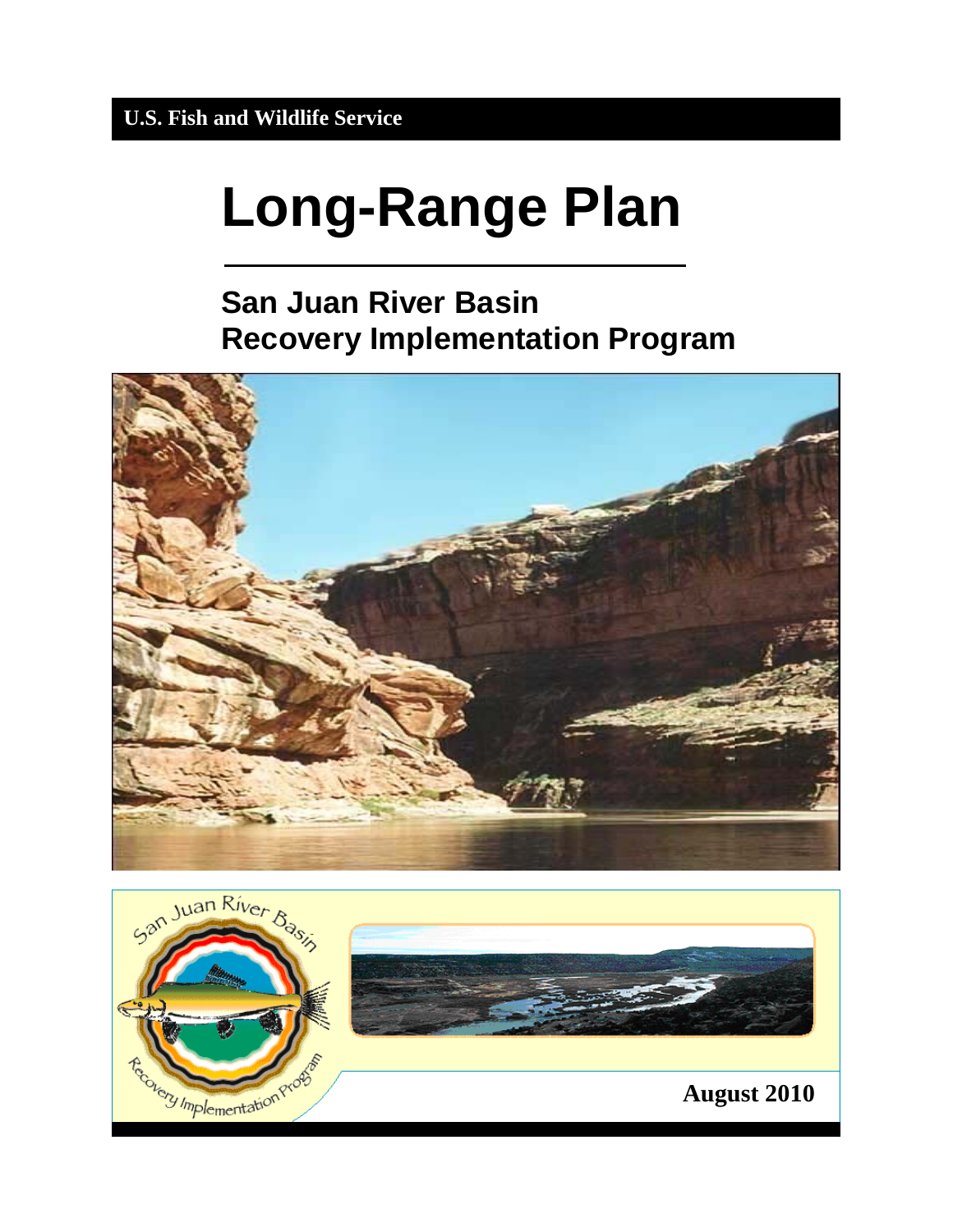# **LONG-RANGE PLAN**

**San Juan River Basin Recovery Implementation Program**

**August 2010**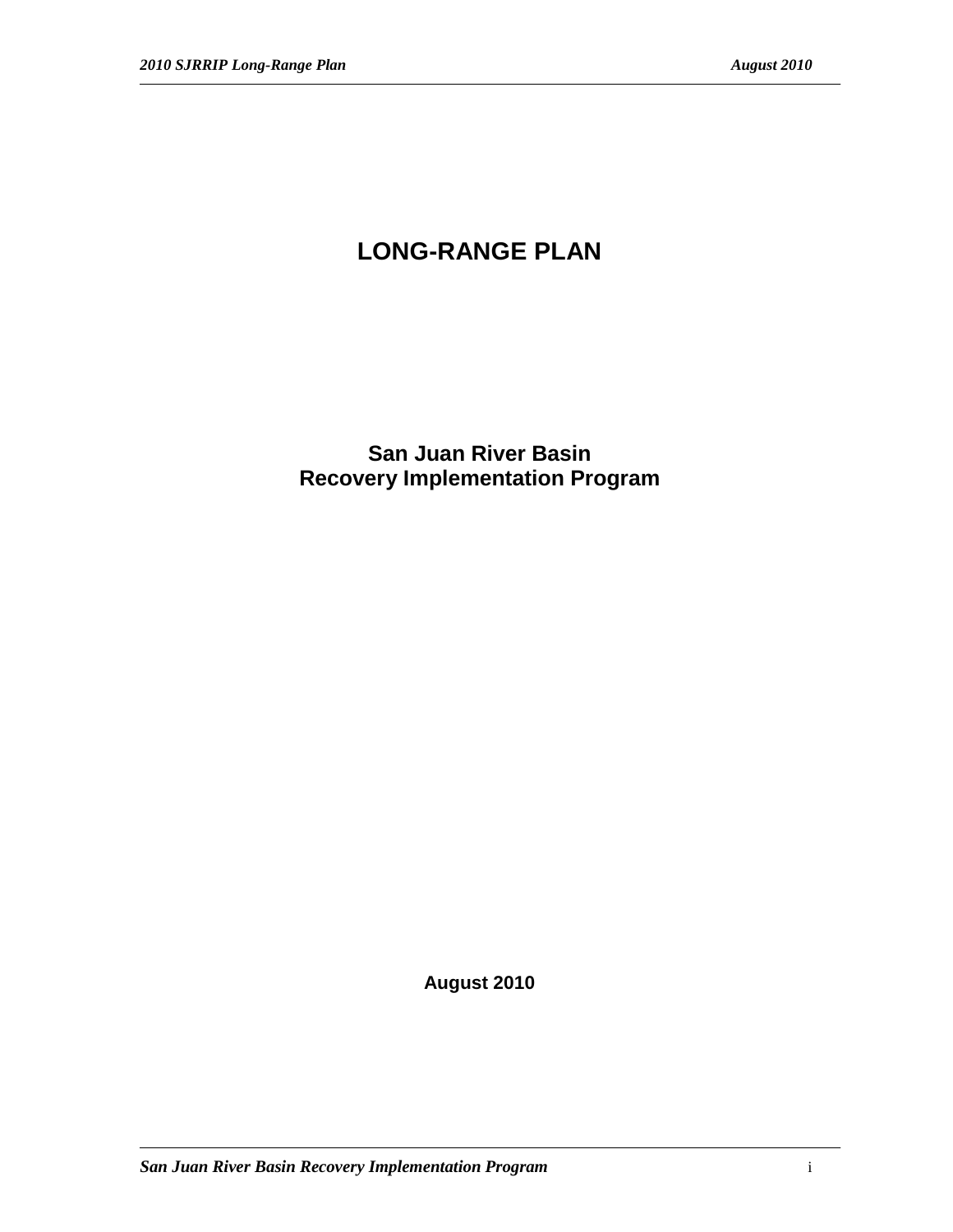Recommended Citation:

San Juan River Basin Recovery Implementation Program. 2010. Long-range plan. San Juan River Basin Recovery Implementation Program, U.S. Fish and Wildlife Service, Albuquerque, New Mexico.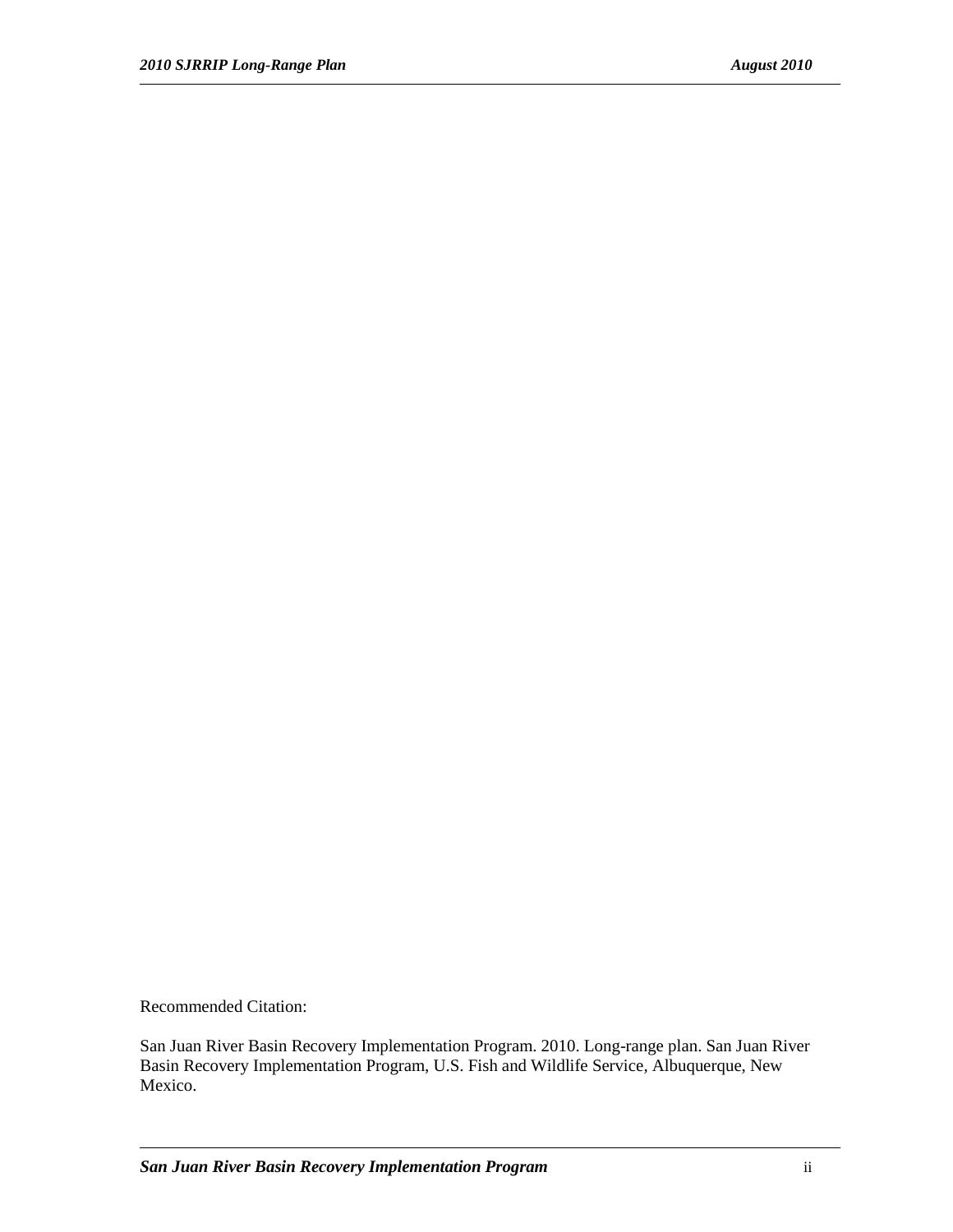# **TABLE OF CONTENTS**

#### Page

| Element 1. Management and Augmentation of Populations and Protection of            |  |
|------------------------------------------------------------------------------------|--|
|                                                                                    |  |
| Goal 1.1-Establish a Genetically and Demographically Viable, Self-Sustaining       |  |
|                                                                                    |  |
| Goal 1.2-Establish a Genetically and Demographically Viable, Self-Sustaining       |  |
|                                                                                    |  |
| Goal 1.3-Monitor and Evaluate RBS and CPM Augmentation Program and                 |  |
|                                                                                    |  |
| Goal 1.4— Support Operations and Maintenance of Facilities to Support RBS          |  |
|                                                                                    |  |
|                                                                                    |  |
| Goal 2.1—Provide Suitable Flows to Support Recovery of Colorado Pikeminnow         |  |
|                                                                                    |  |
|                                                                                    |  |
| Goal 2.2-Provide Suitable Habitat to Support Recovery of Colorado                  |  |
| Pikeminnow and Razorback Sucker Populations  A-8                                   |  |
| Goal 2.3—Provide Increased Range to Support Recovery of Colorado                   |  |
| Pikeminnow and Razorback Sucker Populations  A-9                                   |  |
| Goal 2.4—Provide Suitable Water Quality to Support Recovery of Colorado            |  |
| Pikeminnow and Razorback Sucker Populations  A-11                                  |  |
| Element 3. Interactions between Native and Nonnative Fish Species  16              |  |
| Goal 3.1—Control Problematic Nonnative Fishes as Needed  A-12                      |  |
| Goal 3.2—Manage Sport Fish in a Manner Compatible with Endangered Fish             |  |
|                                                                                    |  |
| Element 4. Monitor Fish and Habitat and Conduct Research in Support of             |  |
|                                                                                    |  |
| Goal 4.1—Monitor Fish Populations of the San Juan River  A-16                      |  |
|                                                                                    |  |
| Goal 4.3-Integrate and Synthesize Monitoring Data and Information to Evaluate Fish |  |
| Community and Ecosystem Responses to Recovery Actions  A-19                        |  |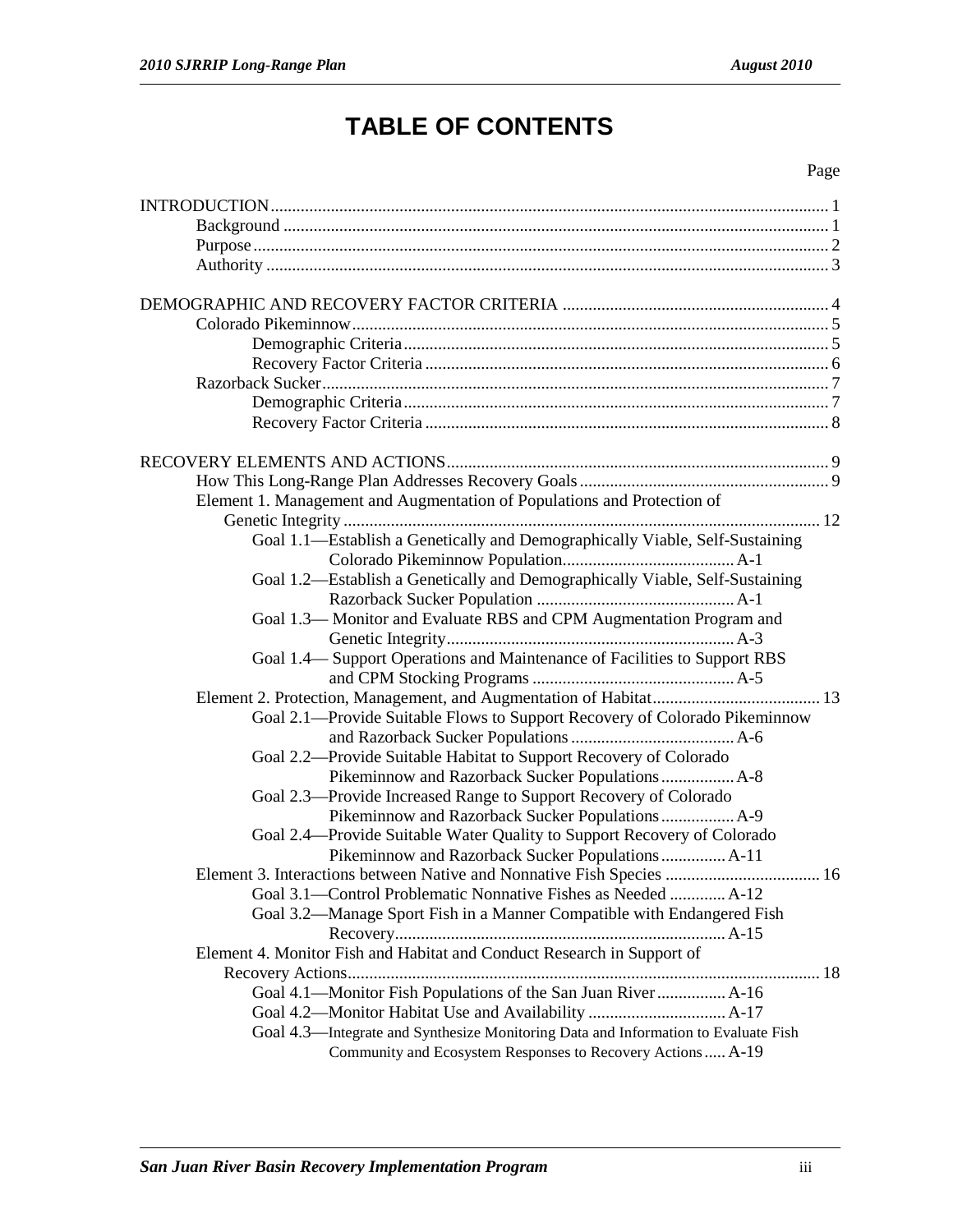# **TABLE OF CONTENTS (continued)**

#### Page

| Element 5. Program Coordination and Data Integration and Evaluation for Recovery  19            |  |
|-------------------------------------------------------------------------------------------------|--|
|                                                                                                 |  |
| Goal 5.2— Ensure Integration and Synthesis of Information to Evaluate Program                   |  |
|                                                                                                 |  |
|                                                                                                 |  |
|                                                                                                 |  |
| Goal 6.1—Increase Public Awareness and Support for the Endangered Fishes                        |  |
|                                                                                                 |  |
|                                                                                                 |  |
| Apparently A. Tooke priorities responsibilities dates and descriptions for elements of the Long |  |

Appendix A. Tasks, priorities, responsibilities, dates, and descriptions for elements of the Long-Range Plan

Appendix B. Completed Long-Range Plan Tasks (from 2009 LRP Elements 1-7)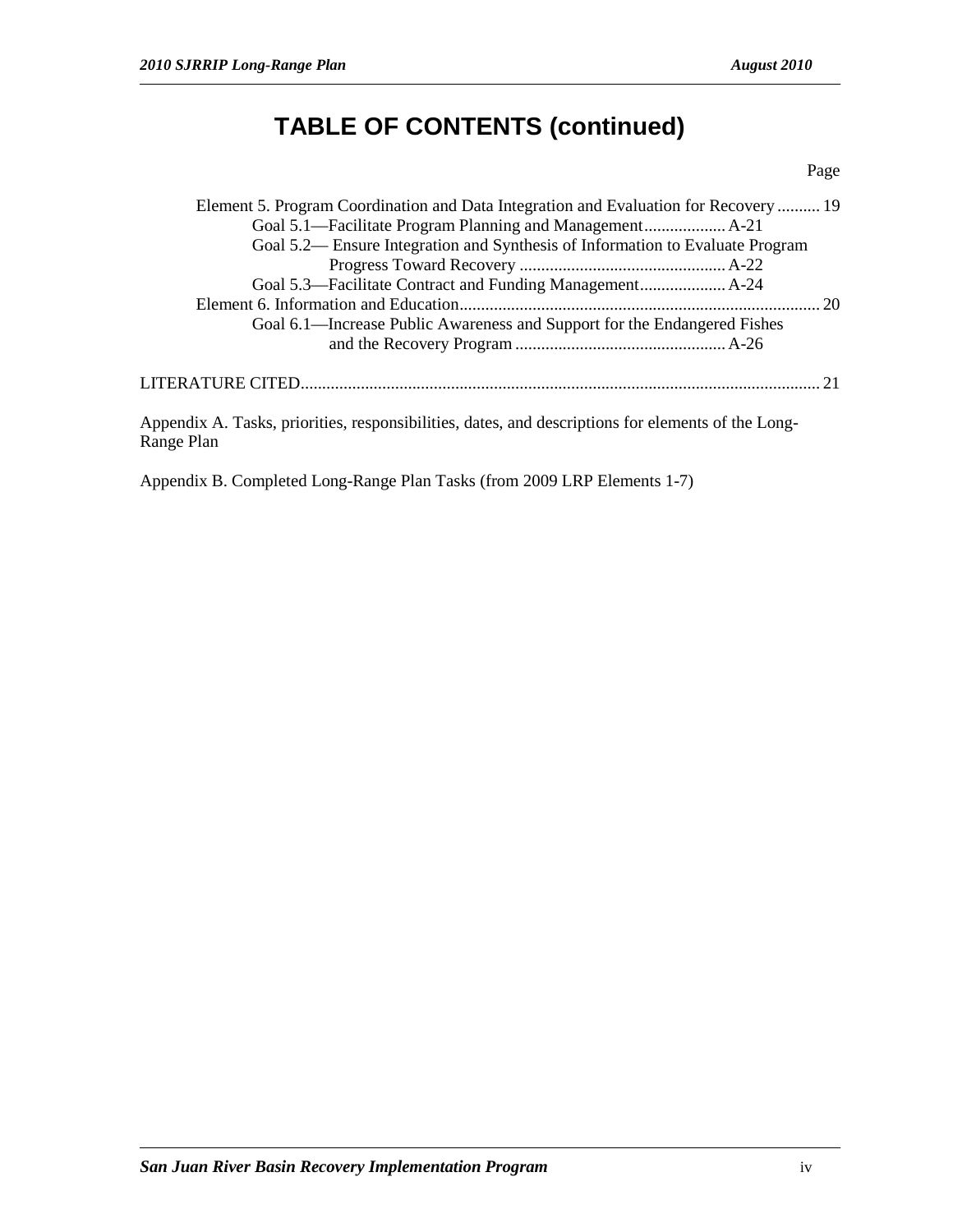## **LIST OF TABLES**

| Table          | Page                                                                                   |
|----------------|----------------------------------------------------------------------------------------|
| $\mathbf{1}$ . | Tasks in this Long-Range Plan that address recovery goals criteria for each species 10 |
|                |                                                                                        |

# **LIST OF FIGURES**

| Figure |                                                                                  | Page |
|--------|----------------------------------------------------------------------------------|------|
|        | Components and relationships of the San Juan River Basin Recovery Implementation |      |
|        |                                                                                  |      |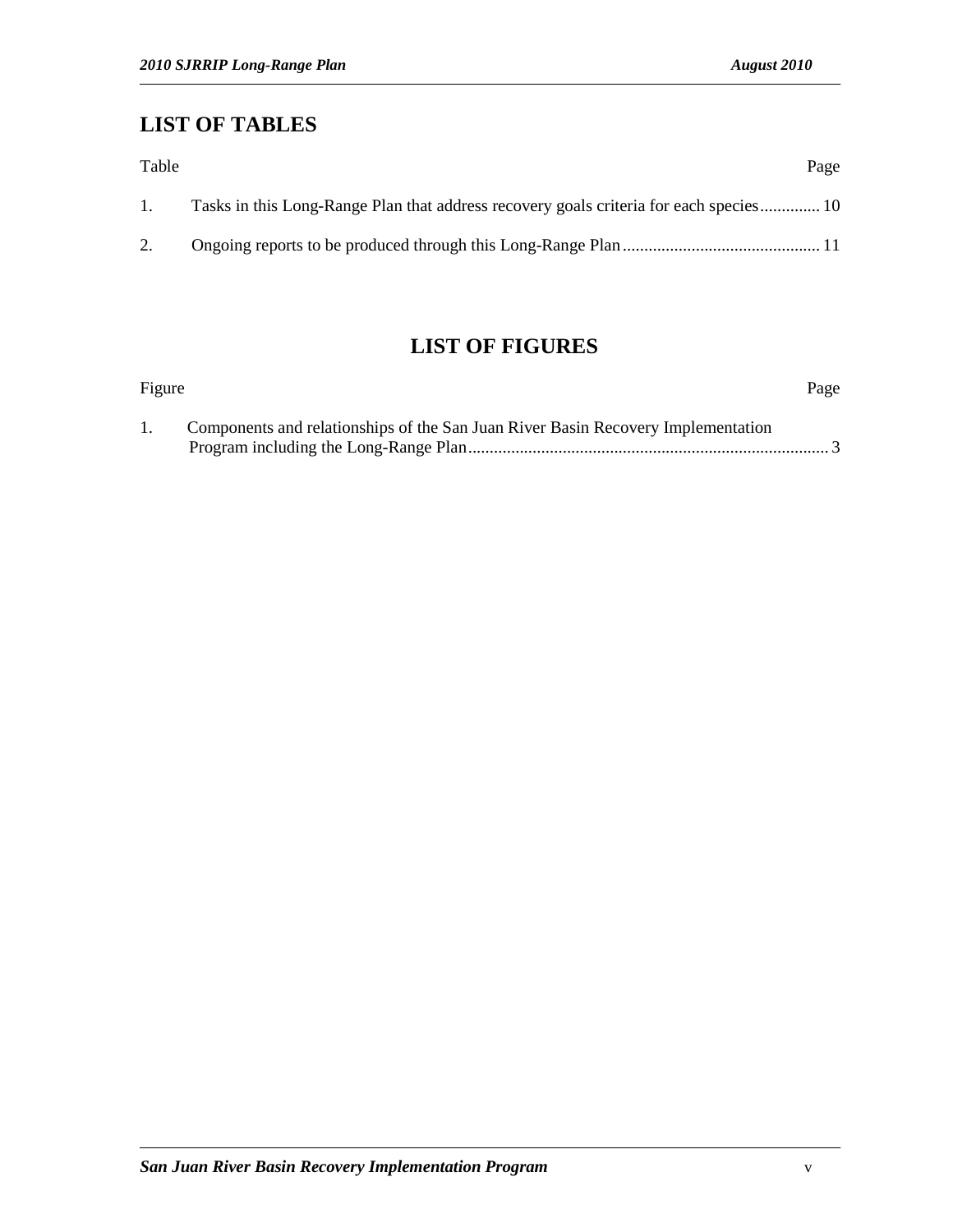# **INTRODUCTION**

### **Background**

The San Juan River Basin Recovery Implementation Program (Program) was initiated in October 1992 to protect and recover populations of two federally-listed endangered fish species in the San Juan River Basin (Basin) while water development proceeds in compliance with all applicable federal, state, and tribal laws. The two listed fish species are the Colorado pikeminnow (*Ptychocheilus lucius*; formerly known as Colorado squawfish) and razorback sucker (*Xyrauchen texanus*). Activities and actions within the Program serve as the "reasonable and prudent alternative" for projects in the San Juan River Basin and help to ensure that those projects will not jeopardize the continued existence of the endangered species. It is anticipated that actions taken under the Program will benefit other native fishes in the Basin and prevent them from becoming endangered.

The goals of the Program are:

- 1. To conserve populations of Colorado pikeminnow and razorback sucker in the Basin consistent with the recovery goals established under the Endangered Species Act of 1973, as amended, 16 U.S.C. §§ 1531 *et seq.* (ESA).
- 2. To proceed with water development in the Basin in compliance with federal and state laws, interstate compacts, U.S. Supreme Court decisions, and federal trust responsibilities to the Southern Ute Tribe, Ute Mountain Ute Tribe, Jicarilla Apache Nation, and Navajo Nation.

The Program was initiated with the signing of a Cooperative Agreement in 1992 after the rediscovery and documentation of successful spawning by Colorado pikeminnow and the continued presence of razorback sucker in the San Juan River. Adult and young-of-year Colorado pikeminnow and adult razorback sucker were collected during 1987-1989 by biologists gathering detailed fish community data for use in potential razorback sucker reintroduction efforts (Platania et al. 1991). This discovery resulted in the reinitiation of Section 7 consultation through the Bureau of Reclamation (Reclamation) for the Animas–La Plata Project, and subsequently, the Navajo Indian Irrigation Project underwent Section 7 consultation through the Bureau of Indian Affairs.

A 7-year research program, conducted during 1991-1997, provided a baseline of information that identified and characterized factors limiting the two endangered species. The research program was incorporated into the Recovery Program when it was formed in 1992. Culmination of the research program in 1997 marked the end of the research phase and the beginning of the implementation and management phase for the Program. In 1991, a Program Document (Document) was developed to provide the framework for Program implementation. The original Document was adopted in 1992 by the Cooperative Agreement (SJRIP 2006, 1992) and updated in 2006 by the Coordination Committee (SJRIP 2006). A new version of the Document is expected in 2010 that will accommodate a number of revisions initiated by the Coordination Committee in 2009. The Document outlines the Program's purposes, authorities, structure, and operating procedures including funding and budgeting. The Document details the purposes of the Program's committees and defines their composition, authorities, and duties. The Document also includes a description of the process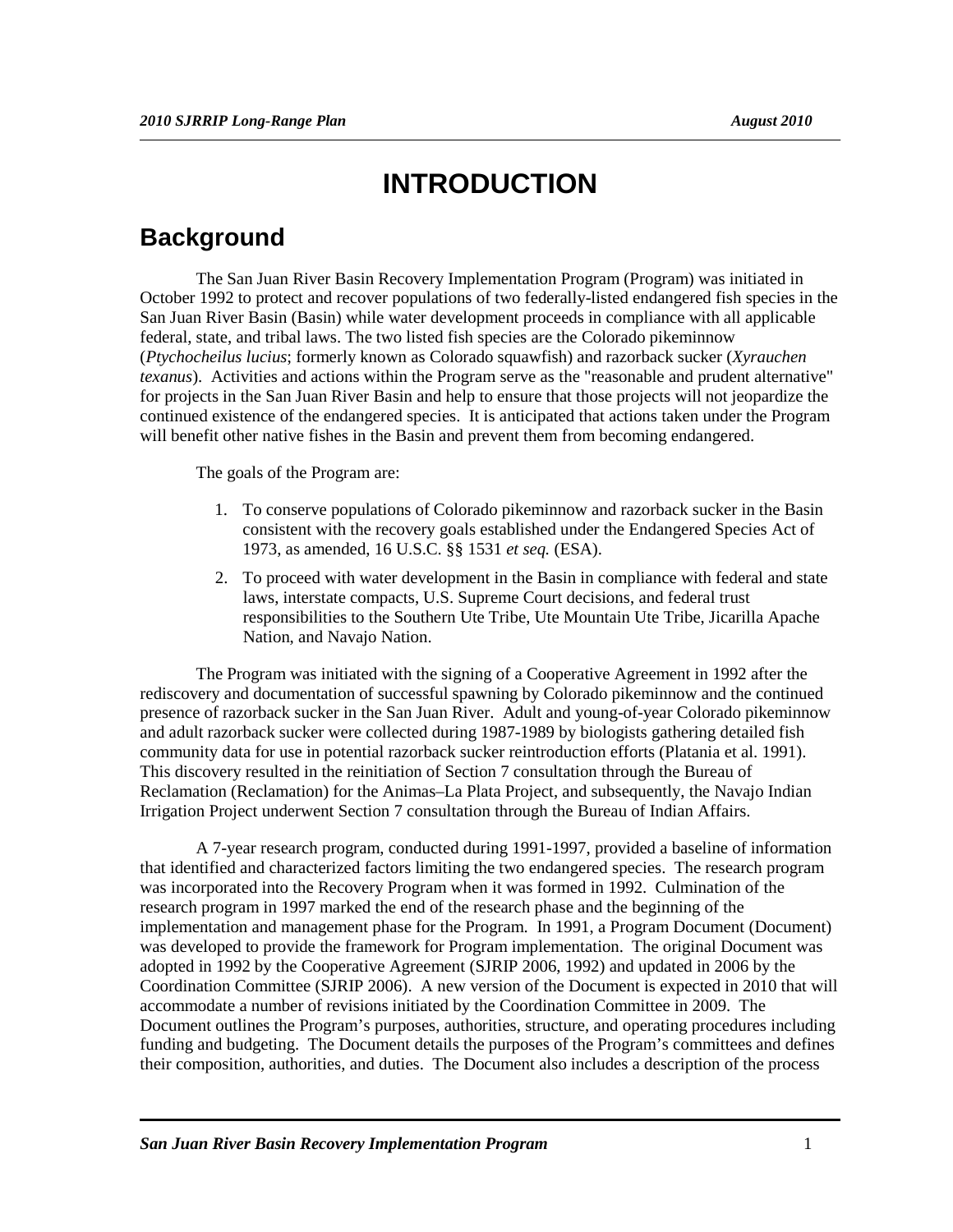for conducting Section 7 consultations and for reviewing sufficient progress. The Section 7 procedures specifically reference implementation of a Long Range Plan as the principal means for determination of ESA compliance for water projects in the Basin. The Program operates through committee processes that identify the actions needed to attain the Program goals. The committees include representatives of the signatories to a cooperative agreement (SJRIP 2006, 1992), including state and federal agencies and Native American Tribes. Water development and conservation interests are also Program participants.

### **Purpose**

The purpose of this Long-Range Plan (LRP) is to identify specific actions to be implemented in the Basin that will contribute to recovery of the Colorado pikeminnow and razorback sucker in accordance with species recovery goals (U.S. Fish and Wildlife Service [Service] 2002a, 2002b). Recovery of both protected species will be accomplished within the context of conservation and management of the entire native fish assemblage and in a manner that does not compromise, impair, or diminish persistence of unprotected native fishes. The LRP uses research information from past San Juan River studies, as well as that from other regions and Program evaluation reports to identify multi-year research, monitoring, and recovery actions necessary to achieve the Program goals.

The need for a long-range plan was identified in the original Program Document (SJRIP 1992). The first LRP was developed in 1995 by the Biology Committee and was intended primarily to guide the Program through the completion of a 7-year research program to identify and characterize factors limiting the two endangered species. The research program was completed in 1997 and it became necessary to revise and update the LRP to provide guidance on the implementation and management phase of the Program. This revised LRP was a culmination of drafts that updated the 1995 plan and identified new recovery actions based on evaluation and review of the Program's progress (Holden 2000; Miller 2006; SJRIP 2006) and on species recovery goals. The LRP will be reviewed annually and updated as needed. The relationship of the LRP to the various Program components is shown in Figure 1.

This LRP identifies actions and tasks to be accomplished and the time frame for carrying out these tasks and activities consistent with species recovery and appropriate for evaluating Program progress. This LRP identifies and describes the progression and priority of implementing identified recovery actions that are expected to result in recovery and delisting of the Colorado pikeminnow and razorback sucker. Because actions identified in this LRP are linked to recovery goals and plans adopted by the Service (USFWS 2002a, 2002b), accomplishing the actions and tasks described in this LRP constitutes the milestones toward achieving recovery of the endangered fish species. As long as these actions and tasks are satisfactorily met and demonstrably contribute to recovery of the listed fishes, it is the mutual expectation of the participants that the Program serves as the foundation for a reasonable and prudent alternative for Section 7 consultations, but shall not preclude the development of reasonable and prudent alternatives independent of the Program.

In order to define and describe specific program activities and projects for upcoming years, the Program develops an Annual Work Plan. Annual Work Plans identify and describe activities to be conducted by the Program in a given year for conservation of the endangered species. The LRP guides the Program in the development of Annual Work Plans and helps link Program activities for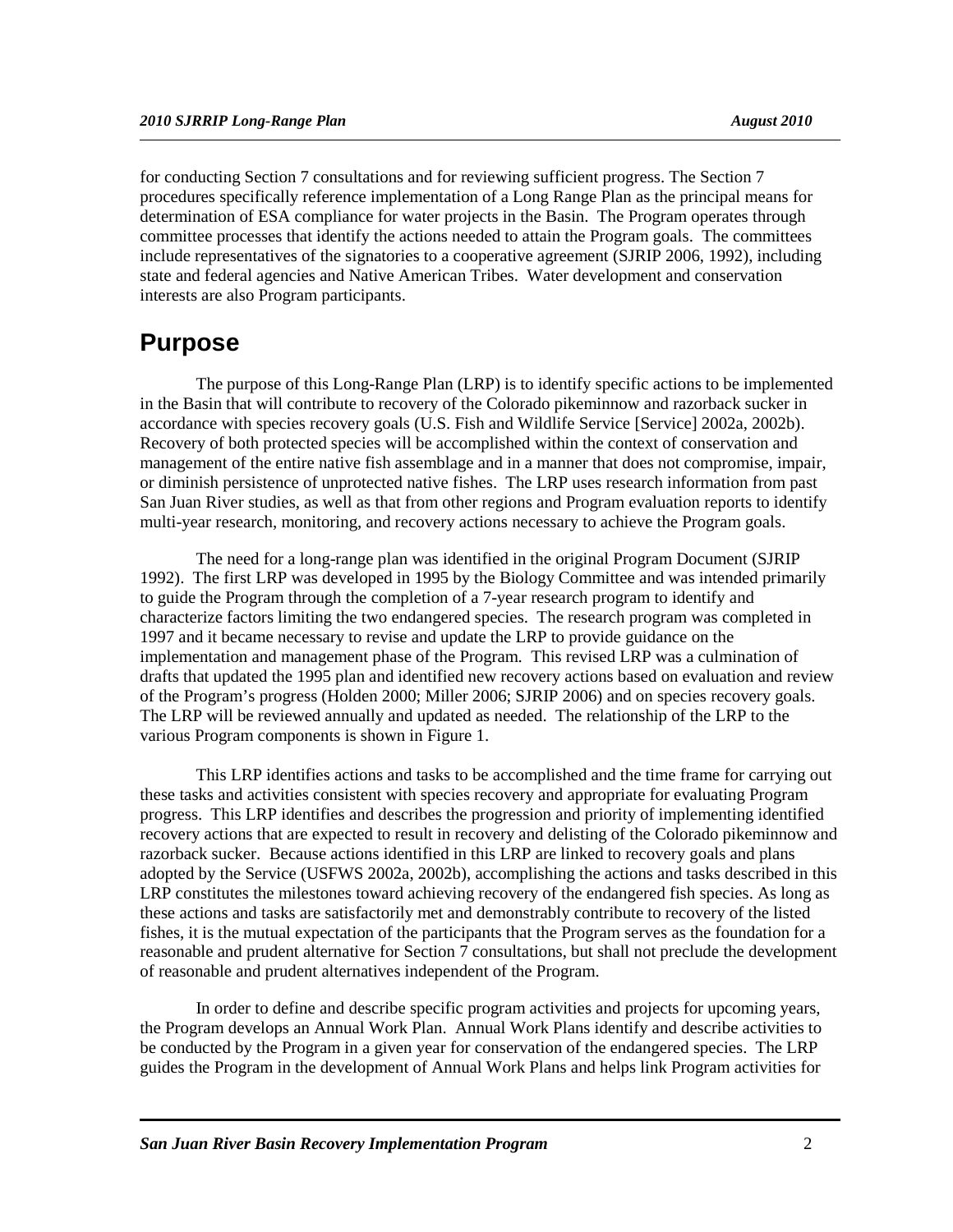continuity and consistency. Approval of Annual Work Plans and budgets by the Coordination Committee is based, in part, on consistency and compliance with the LRP and available funds.



Figure 1. Components and relationships of the San Juan River Basin Recovery Implementation Program including the Long-Range Plan.

# **Authority**

The Program became operational in October 1992 upon execution of a Cooperative Agreement signed by representatives of the Department of the Interior; the States of Colorado and New Mexico, and the Ute Mountain Ute and Southern Ute tribes; and the Jicarilla Apache Nation. The Bureau of Land Management became a participant in the Program in October 1993 as a condition of a Biological Opinion regarding oil and gas development in the Basin, and the Navajo Nation joined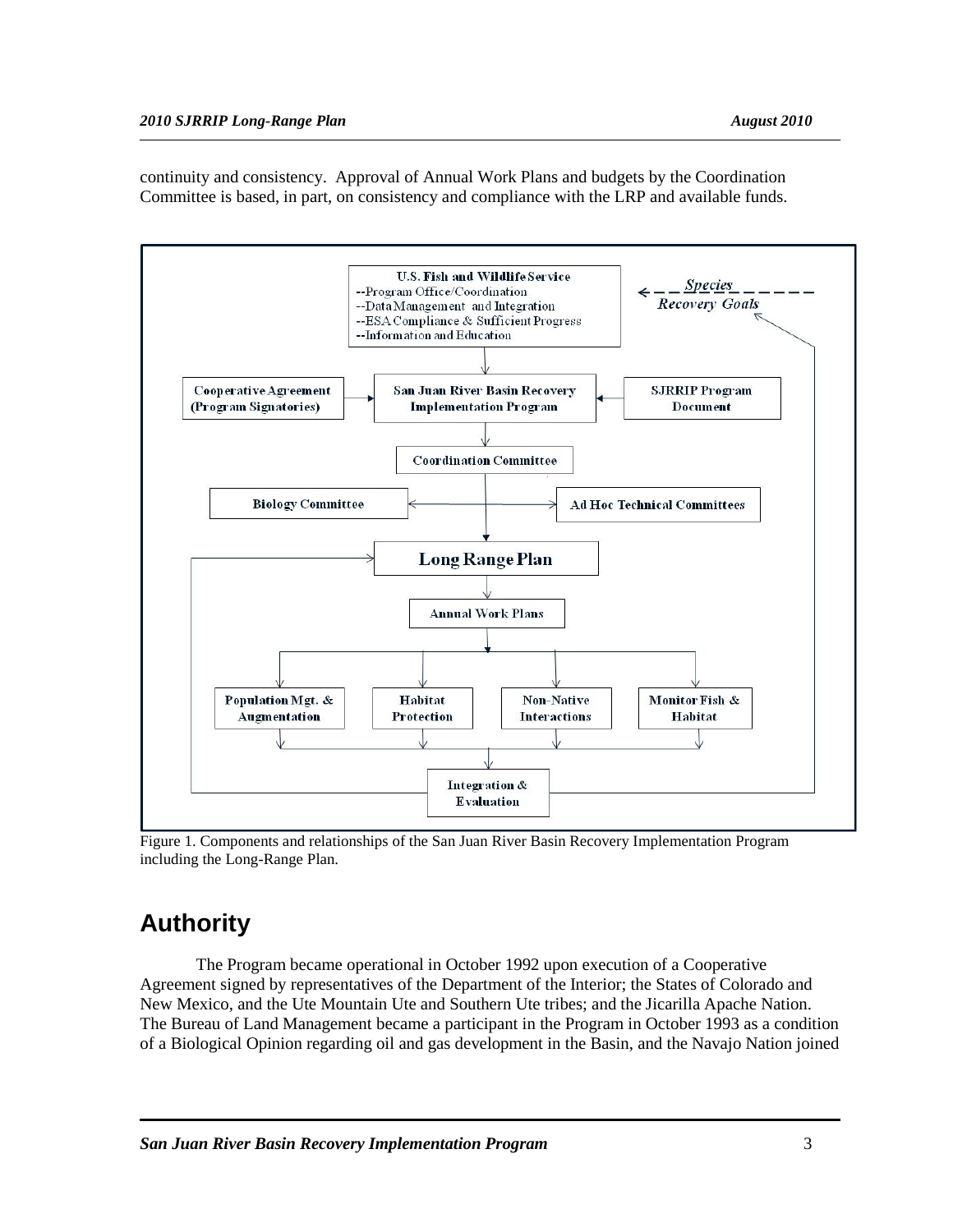the Program in November 1996. In 2006, the 1992 Cooperative Agreement was extended through 2023.

Annual funding reliability is critical to the success of the Program. The Program must be conducted on a continuous basis, and recovery actions need to be funded in a timely manner. Prior to 2001, Program funding was provided by Reclamation, the Bureau of Indian Affairs, and the Service. On January 24, 2000, Congress enacted Public Law 106-392 that authorized and directed Reclamation to fund the San Juan River Basin Recovery Implementation Program and the Upper Colorado River Endangered Fish Recovery Program (UCRRP). Public Law 106-392 authorized the Secretary of the Interior to use Colorado River Storage Project (CRSP) power revenues to fund annual base costs of both recovery programs, and authorized cost-sharing of capital costs for implementing recovery projects for both recovery programs through the use of federal appropriations, CRSP power revenues, and state and local funding contributions. If the availability of power revenues proves insufficient to meet the annual base funding and capital project needs exceed revenues, Western Area Power Administration and Reclamation may request federal appropriations to meet these needs.

# **DEMOGRAPHIC AND RECOVERY FACTOR CRITERIA**

Recovery goals for Colorado pikeminnow and razorback sucker identify demographic and recovery factor criteria needed to achieve recovery of the species in the Colorado River System (Service 2002a, 2002b). The Service is currently conducting five-year status reviews for both species and will incorporate revised recovery goals into updated recovery plans by the end of 2010. All stakeholders will have the opportunity to comment when these documents are published in the Federal Register. The UCRRP implements and coordinates these management actions in the Upper Colorado River Basin in Colorado, Utah, and Wyoming, exclusive of the San Juan River Basin. The San Juan River Basin Recovery Implementation Program implements and coordinates these management actions in the San Juan River and its tributaries in Colorado, New Mexico, and Utah. The recovery goals provide site-specific management actions; objective, measurable criteria; and estimates of time and costs as guidance for each of the recovery programs.

Demographic criteria and recovery factor criteria for the San Juan River Basin identified in the recovery goals are summarized below. The demographic criteria identify the number of populations, numbers of individuals in each population, and the recruitment rates necessary for downlisting and delisting each species. The recovery factor criteria identify actions that should be taken to minimize or remove threats to each of the endangered fish species as identified for each of the five listing factors in Section  $4(a)(1)$  of the ESA. As described in the species recovery goals, implementation of actions and achievement of criteria for downlisting and delisting of the Colorado pikeminnow and razorback sucker are the responsibility of each of the conservation programs in charge of management of these species for their region of the Colorado River System. Hence, achievement of demographic and listing factor criteria in the San Juan River Basin is the responsibility of the San Juan River Basin Recovery Implementation Program. The demographic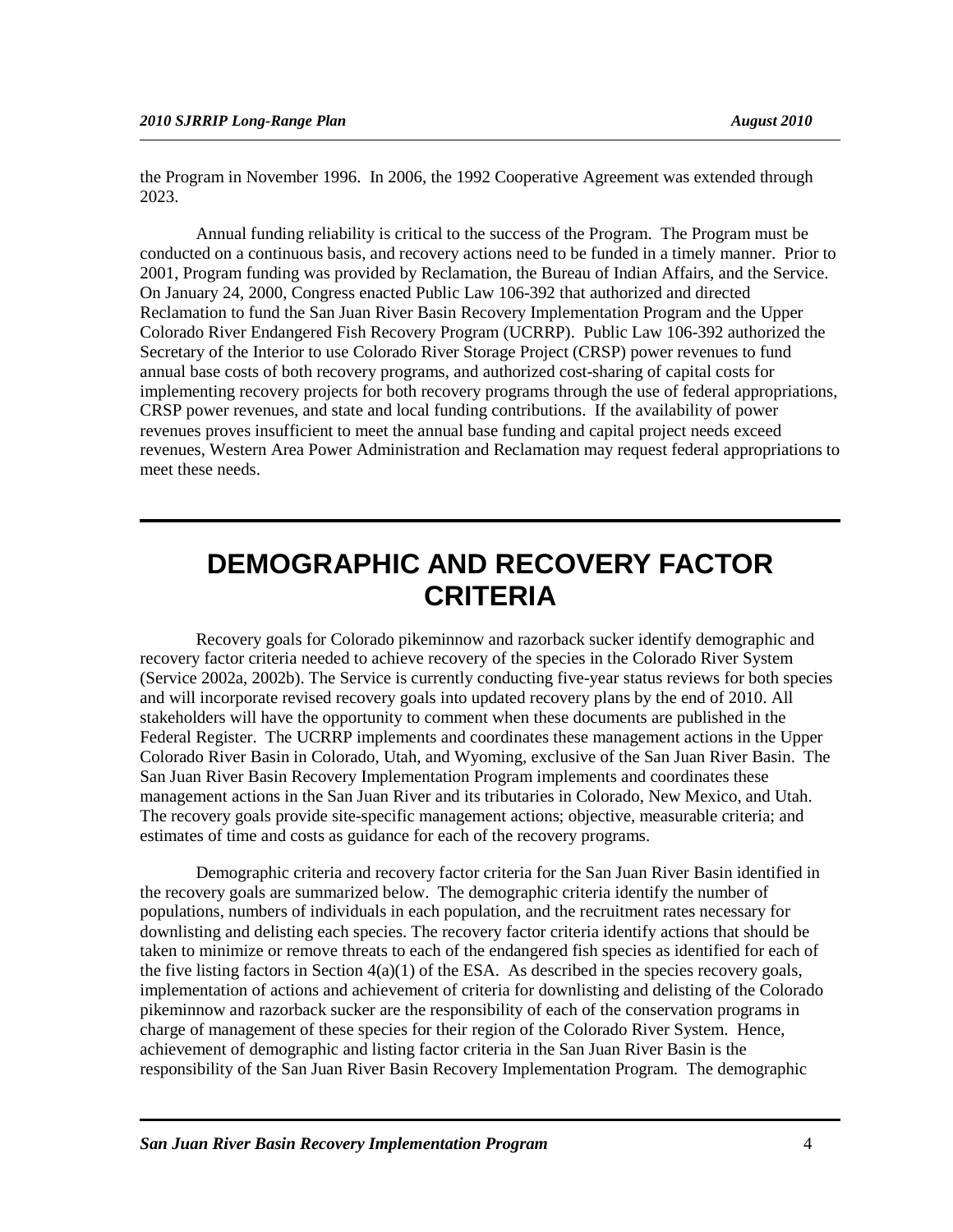criteria and recovery factor criteria for each of the two endangered fish species are provided in this LRP to help identify specific actions and tasks that are considered necessary for downlisting and delisting these species.

# **Colorado Pikeminnow**

### *Demographic Criteria*

Recovery of the Colorado pikeminnow is considered necessary only in the Upper Colorado River Basin. Recovery is dependent on the maintenance of a wild population of at least 2,600 adults in the Green River subbasin and at least 700 adults in the upper Colorado River subbasin, as well as a target of 1,000 subadults in the San Juan River subbasin (note that recovery goals consider the San Juan drainage as a subbasin of the Upper Colorado River Basin). Once each described population is established, the downlist monitoring period is 5 years and the delist period is an additional 8 years.

#### **Downlist criteria**

The downlist criteria for the Colorado pikeminnow are based on the establishment and maintenance, for a 5-year period, of two self-sustaining populations of at least 2,600 adults each, including one in the upper Colorado River subbasin and one in the Green River subbasin. Downlisting will also depend on the establishment of a 1,000 subadults in the San Juan River subbasin through augmentation and/or natural reproduction. The following are the criteria quoted from the recovery goals for the Colorado pikeminnow (Service 2002a):

#### **Upper Colorado River Subbasin**

- 1. A self-sustaining population of at least 700 adults (number based on inferences about carrying capacity) is maintained over a 5-year period, starting with the first point estimate acceptable to the Service, such that:
	- a. the trend in adult (age  $7+$ ;  $\geq$  450 mm TL) point estimates does not decline significantly, and
	- b. mean estimated recruitment of age-6 (400–449 mm TL) naturally produced fish equals or exceeds mean annual adult mortality.

#### **San Juan River Subbasin**

1. A target of 1,000 age-5+ fish  $\xi$  300 mm TL; number based on estimated survival of stocked fish and inferences about carrying capacity) is established through augmentation and/or natural reproduction.

#### **Delist criteria**

The delist criteria for the Colorado pikeminnow are based on maintenance of a self-sustaining population of at least 2,600 adults (MVP, minimum viable population size) in the Green River for an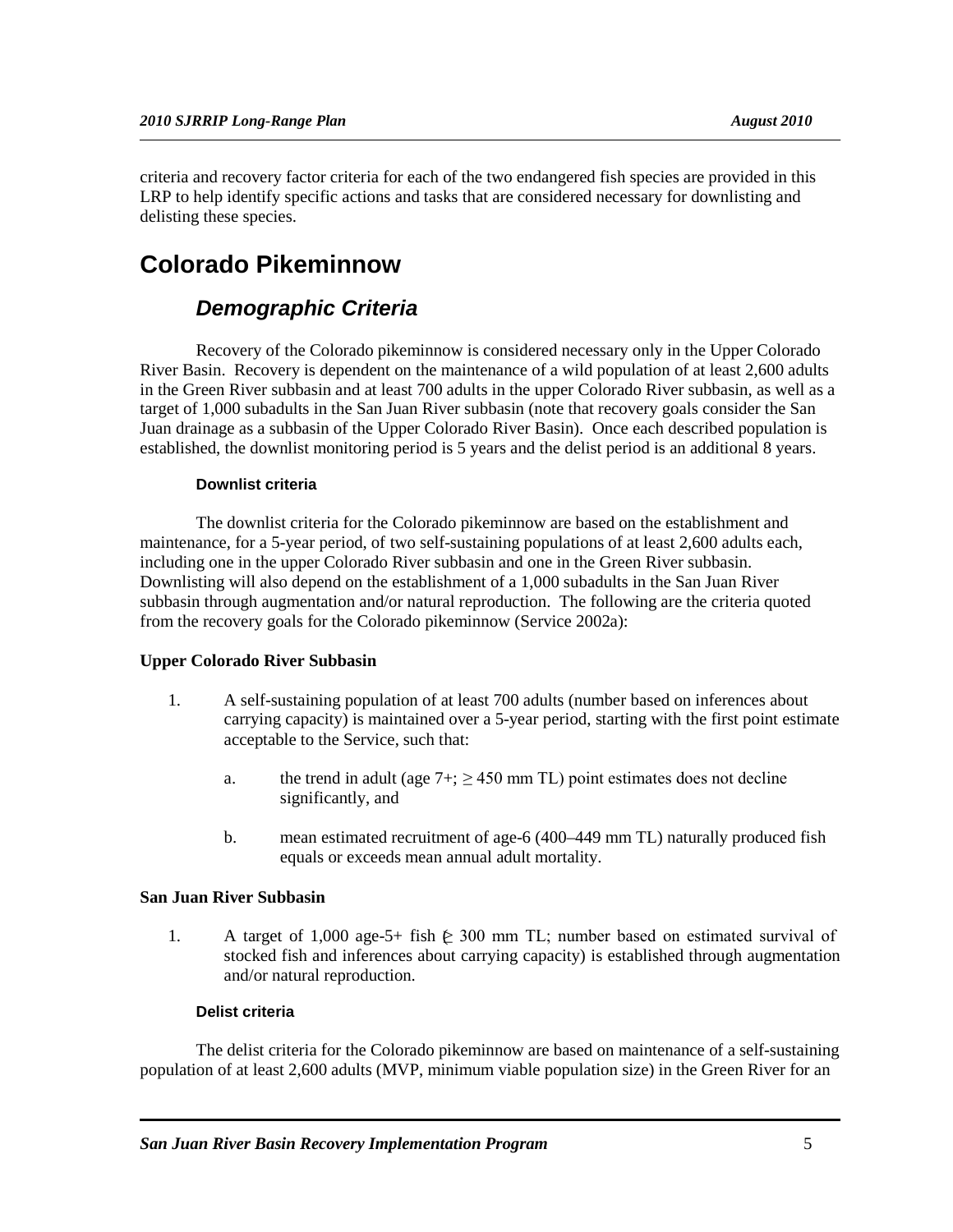additional 8 years beyond downlisting. Also, either the upper Colorado River subbasin population exceeds 1,000 adults, or populations of 700 and 800 adults are established and maintained in the upper Colorado River subbasin and the San Juan River subbasin, respectively, for the 8-year delist period. In order for the species to be delisted, all threats must be sufficiently minimized or removed. The following are criteria quoted from recovery goals for the Colorado pikeminnow (Service 2002a):

#### **Upper Colorado River and San Juan River Subbasins**

1. One of the following must be met over an 8-year period beyond downlisting, starting with the first point estimate acceptable to the Service:

A self-sustaining population that exceeds 1,000 adults (age  $7+$ ;  $\geq$  450 mm TL) is maintained in the upper Colorado River subbasin **OR** a self-sustaining population that exceeds 700 adults is maintained in the upper Colorado River subbasin and a selfsustaining population that exceeds 800 adults is maintained in the San Juan River subbasin, such that for each population (numbers of adults based on inferences about carrying capacity):

- a. the trend in adult point estimates does not decline significantly, and
- b. mean estimated recruitment of age-6 (400–449 mm TL) naturally produced fish equals or exceeds mean annual adult mortality.

### *Recovery Factor Criteria*

Recovery factor criteria in the recovery goals describe site-specific management actions necessary to minimize or remove threats to the species and support wild self-sustaining populations. This LRP incorporates these actions to ensure that the Program is carrying out activities consistent with species recovery. Action 3 does not apply to the San Juan River subbasin, but is included to show the full scale of actions necessary to address threats to the Colorado pikeminnow. The following actions are quoted from the recovery goals for the Colorado pikeminnow (Service 2002a):

- 1. Provide and legally protect habitat (including flow regimes necessary to restore and maintain required environmental conditions) necessary to provide adequate habitat and sufficient range for all life stages to support recovered populations.
- 2. Provide passage over barriers within occupied habitat to allow adequate movement and, potentially, range expansion.
- 3. Investigate options for providing appropriate water temperatures in the Gunnison River.
- 4. Minimize entrainment of subadults and adults in diversion canals.
- 5. Ensure adequate protection from overutilization.
- 6. Ensure adequate protection from diseases and parasites.
- 7. Regulate nonnative fish releases and escapement into the main river, floodplain, and tributaries.
- 8. Control problematic nonnative fishes as needed.
- 9. Minimize the risk of hazardous-materials spills in critical habitat.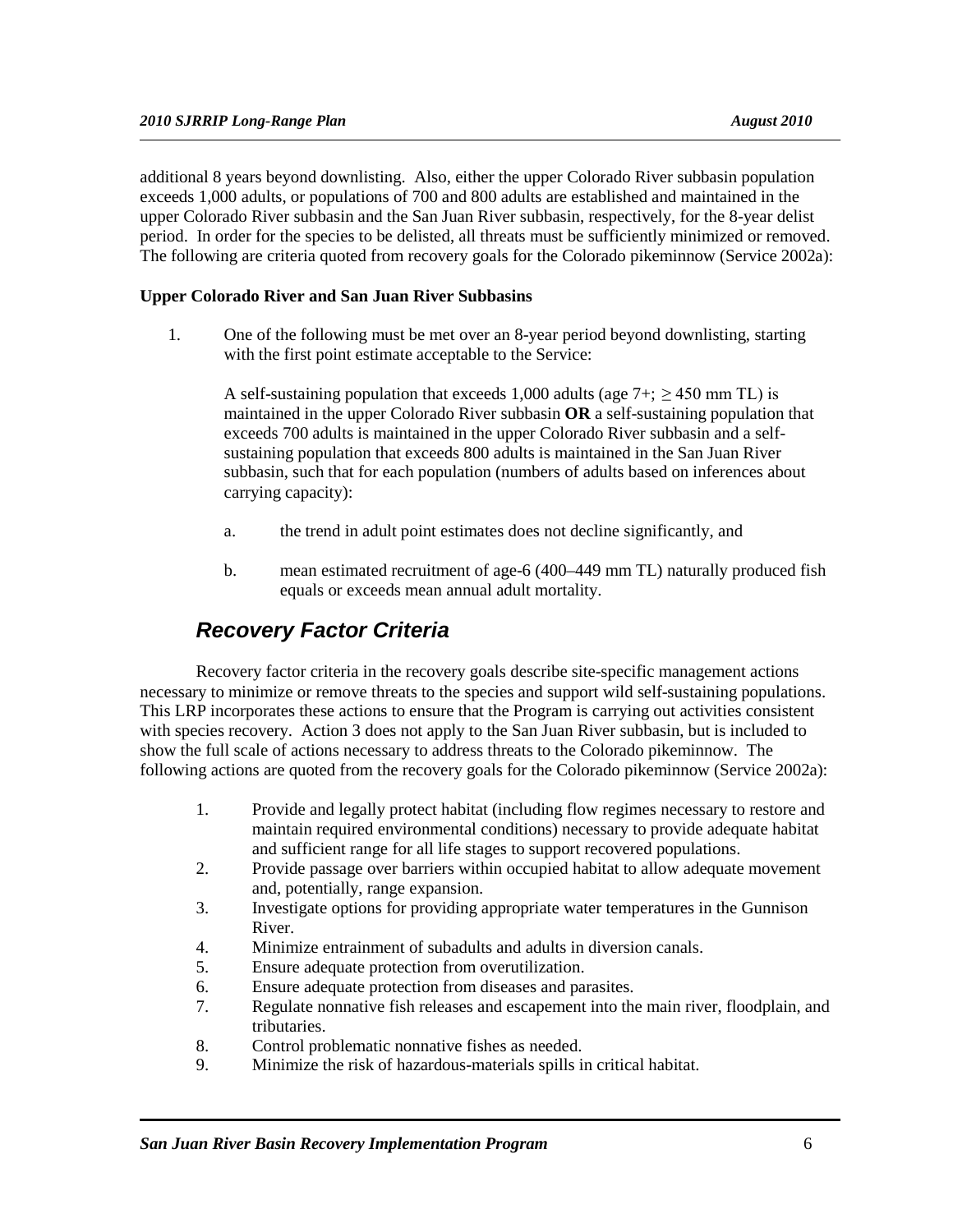- 10. Remediate water-quality problems.
- 11. Provide for the long-term management and protection of populations and their habitats beyond delisting (i.e., conservation plans).

# **Razorback Sucker**

### *Demographic Criteria*

Recovery of the razorback sucker in all regions of the Colorado River System is dependent on the establishment of wild populations from stocking of hatchery-produced fish. In order for the species to be considered for downlisting, each population must consist of fish that are spawned and hatched in the wild; hatchery fish cannot be included in recovery demographic criteria. Once each self-sustaining population is established, the downlist monitoring period is 5 years and the delist period is an additional 3 years.

#### **Downlist criteria**

The downlist criteria for the razorback sucker are based on establishment and maintenance, for a 5-year period, of four self-sustaining populations of 5,800 adults each, including two populations in the Upper Colorado River Basin and two in the lower basin. For the upper basin, one population will be established and maintained in the Green River subbasin, and the second in either the upper Colorado River subbasin or in the San Juan River subbasin according to the following criteria quoted from the razorback sucker recovery goals (Service 2002b):

#### **Upper Colorado River and San Juan River Subbasins**

- 1. A self-sustaining population is maintained in **EITHER** the upper Colorado River subbasin or the San Juan River subbasin over a 5-year period, starting with the first point estimate acceptable to the Service, such that for either population:
	- a. the trend in adult (age 4+; 400 mm TL) point estimates does not decline significantly, and
	- b. mean estimated recruitment of age-3 (300–399 mm TL) naturally produced fish equals or exceeds mean annual adult mortality, and
	- c. each point estimate exceeds 5,800 adults (MVP).

The minimum viable population (MVP) of 5,800 wild adults is defined as the number of adults necessary to maintain a genetically and demographically viable, self-sustaining population for about 200 years.

#### **Delist criteria**

The delist criteria for the razorback sucker are based on maintenance of four selfsustaining populations of at least 5,800 adults for an additional 3 years beyond downlisting. Also, in order for the species to be delisted, all threats to the species must be sufficiently minimized or removed. For the upper basin, one population will be maintained in the Green River subbasin,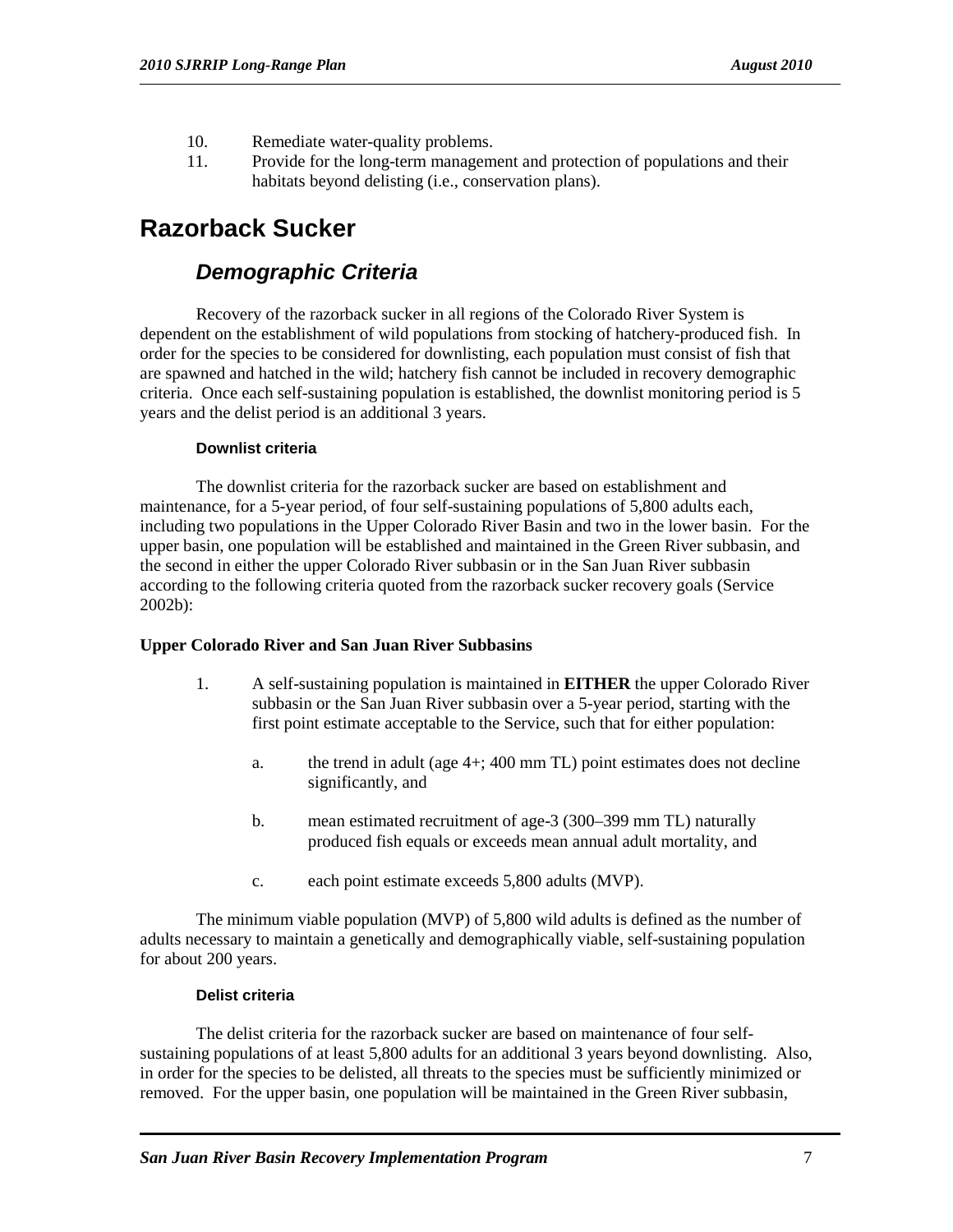and the second in either the upper Colorado River subbasin or in the San Juan River subbasin according to the following criteria quoted from the razorback sucker recovery goals (Service 2002b):

#### **Upper Colorado River and San Juan River Subbasins**

- 1. A self-sustaining population is maintained in **EITHER** the upper Colorado River subbasin or the San Juan River subbasin over a 3-year period, starting with the first point estimate acceptable to the Service, such that for either population:
	- a. the trend in adult (age 4+; 400 mm TL) point estimates does not decline significantly, and
	- b. mean estimated recruitment of age-3 (300–399 mm TL) naturally produced fish equals or exceeds mean annual adult mortality, and
	- c. each point estimate exceeds 5,800 adults (MVP).

# *Recovery Factor Criteria*

Recovery factor criteria in the recovery goals describe site-specific management actions necessary to minimize or remove threats to the species and support wild self-sustaining populations. This LRP incorporates these actions to ensure that this Program is carrying out activities consistent with species recovery. Actions 2 and 5 do not apply to the San Juan River, but are included to show the full scale of actions necessary to address threats to the razorback sucker. The following actions are quoted from the razorback sucker recovery goals (Service 2002b):

- 1. Reestablish populations with hatchery-produced fish.
- 2. Identify and maintain genetic variability of razorback sucker in Lake Mohave.
- 3. Provide and legally protect habitat (including flow regimes necessary to restore and maintain required environmental conditions) necessary to provide adequate habitat and sufficient range for all life stages to support recovered populations.
- 4. Provide passage over barriers within occupied habitat to allow unimpeded movement and, potentially, range expansion.
- 5. Investigate options for providing appropriate water temperatures in the Gunnison River.
- 6. Minimize entrainment of subadults and adults at diversion/out-take structures.
- 7. Ensure adequate protection from overutilization.
- 8. Ensure adequate protection from diseases and parasites.
- 9. Regulate nonnative fish releases and escapement into the main river, floodplain, and tributaries.
- 10. Control problematic nonnative fishes as needed.
- 11. Minimize the risk of hazardous-materials spills in critical habitat.
- 12. Remediate water-quality problems.<br>13. Minimize the threat of hybridization
- Minimize the threat of hybridization with white sucker.
- 14. Provide for the long-term management and protection of populations and their habitats beyond delisting (i.e., conservation plans).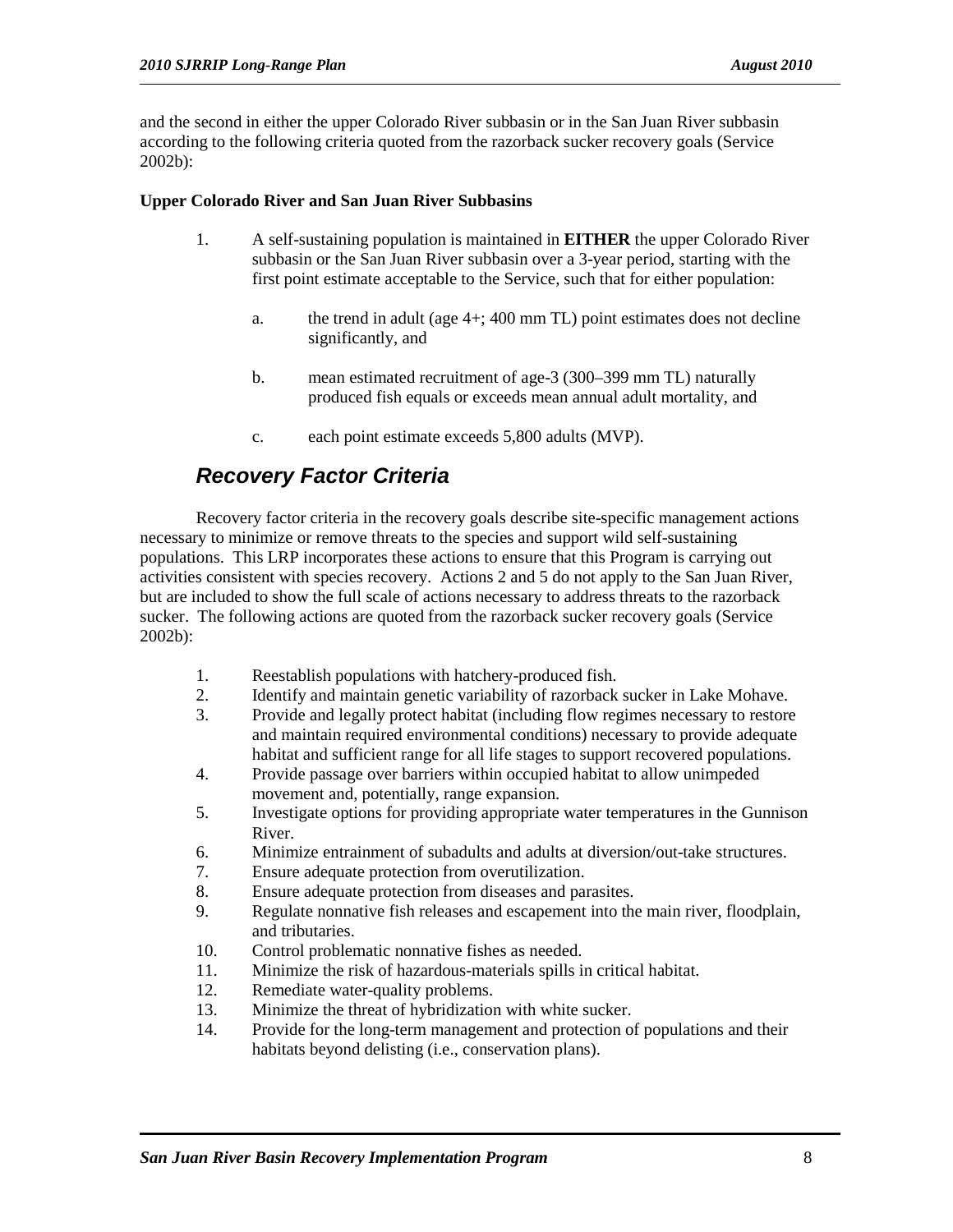# **RECOVERY ELEMENTS AND ACTIONS**

This LRP consists of the following six Program elements:

- 1. Management and Augmentation of Populations and Protection of Genetic Integrity.
- 2. Protection, Management, and Augmentation of Habitat.
- 3. Interactions between Native and Nonnative Fish Species.
- 4. Monitor Fish and Habitat and Conduct Research in Support of Recovery Actions.
- 5. Program Coordination and Data Integration and Evaluation for Recovery.
- 6. Information and Education

Several changes were made to the Recovery Elements for the 2010 LRP. In past LRP's, a separate element (Element 1) was included for *Development, Integration, and Evaluation of Information for Recovery,* to identify the need and process for integration and evaluation of existing information and development of new research as needed. Numerous tasks under this element were completed during the Program's 7-year research period and many others were duplicative with tasks under other elements. The actions and tasks under this important element were incorporated into the *Program Coordination* element, renamed *Program Coordination and Data Integration and Evaluation for Recovery* (Element 5), and into the other elements. This change reduces redundancy and places the primary responsibility for overseeing implementation of the data integration activity with the Program Office. Elements 2-5 of past LRP's were renumbered to Elements 1-4 but remain relatively the same with the exception of Element 4. In addition to monitoring fish and habitat, under this element the Program will identify and conduct research, as necessary, to assess the success of the recovery actions in achieving the goals of the Program.

This LRP identifies activities believed necessary to recover the Colorado pikeminnow and razorback sucker in the San Juan River Basin. The LRP describes what actions will be implemented, who will implement them, when they will be implemented, and why. Details of how actions and tasks will be carried out are left to supporting documents and plans, such as genetics management plans, augmentation plans, monitoring plans, and annual work plans. This LRP functions under the principles of adaptive management where annual updates and periodic revisions are necessary to ensure use of the best available scientific information in modifying or eliminating existing activities and formulating future Program activities.

The LRP is intended to facilitate evaluation of the Program's progress toward species recovery and development of sufficient progress reports for ESA Section 7 compliance. Furthermore, this LRP is designed to facilitate tracking of projects and associated budgets to assist the Program Coordinator and Reclamation's budget office. Detailed descriptions of each task with priorities, primary responsibilities, and start and end times are provided in Appendix A. Priorities assigned to tasks in Appendix A reflect necessary actions identified in recovery goals. This LRP identifies actions and tasks that began in 1992, at the initiation of the Recovery Program. Numerous tasks have been completed and that information used to develop strategies for management actions, monitoring, and research. Including past Program activities in the LRP provides documentation and accounting of activities, time schedules, and successes and failures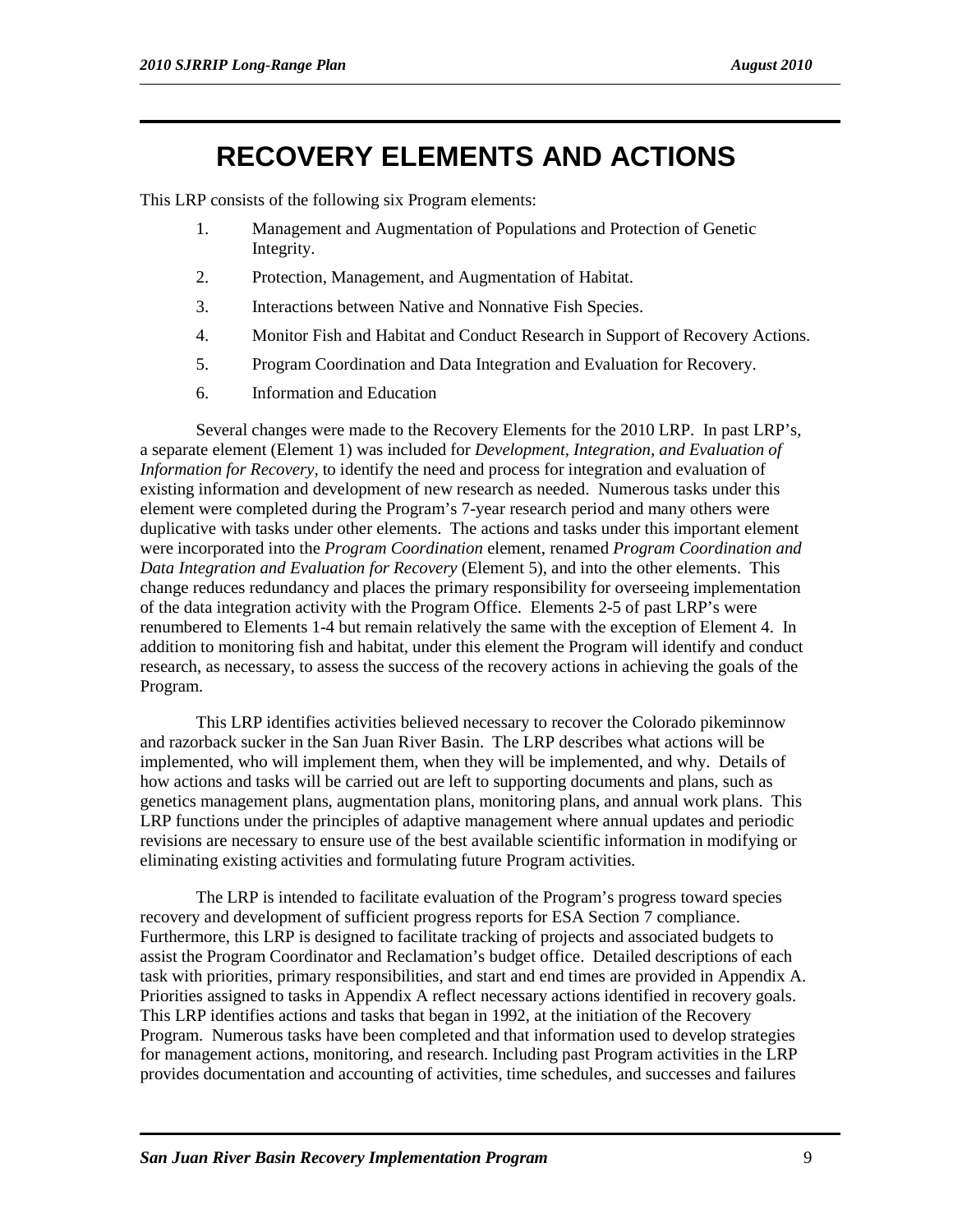of each. This institutional knowledge of the Program will enable interested parties to assess overall Program progress over time. Completed tasks are included in Appendix B.

Although one of the main goals of this Program is to conserve populations of Colorado pikeminnow and razorback sucker in the Basin consistent with species recovery goals, it is also important to ensure restoration and maintenance of the native fish community. Environmental conditions that support the endangered species also provide suitable conditions for the native fish community and vice versa. Native fishes provide an important food source for the predaceous Colorado pikeminnow, are important in maintaining ecological balance and food web dynamics, and serve as indicator species for a healthy ecosystem. The San Juan River Basin supports seven fish species native to the warm reaches of the drainage, including roundtail chub (*Gila robusta*), Colorado pikeminnow, speckled dace (*Rhinichthys osculus*), bluehead sucker (*Catostomus discobolus*), flannelmouth sucker (*Catostomus latipinnis*), razorback sucker, and mottled sculpin (*Cottus bairdi*) (Holden 1999).

# **Tasks That Address Recovery Goals**

This LRP addresses the species recovery goals through specific tasks that detail actions necessary to quantify demographic criteria and remove or minimize species threats (Table 1). The LRP identifies tasks that reestablish populations with hatchery fish in a systematic manner for monitoring population abundance. Numerous tasks help to provide and legally protect habitat, especially flows, and also provide for fish passage, as well as minimize entrainment. A series of ongoing tasks continue to be evaluated, including protection from overutilization and diseases and parasites, as well as water-quality remediation and minimizing the risk of hazardous materials spills. Control of problematic nonnative fish, regulating their escapement, and minimizing the threat of hybridization for razorback sucker are also important activities of this Program and the subject of several tasks.

| <b>Recovery Goals Criteria</b>                            | <b>Colorado Pikeminnow</b>                | <b>Razorback Sucker</b>                    |  |  |  |
|-----------------------------------------------------------|-------------------------------------------|--------------------------------------------|--|--|--|
| Demographic criteria                                      | 4.1.1.1,4.1.1.2,4.1.2.1-4.1.2.5, 4.1.3.3  | 4.1.1.1, 4.1.1.2, 4.1.2.1-4.1.2.5, 4.1.3.3 |  |  |  |
| Reestablish populations with<br>hatchery-produced fish    | 1.1.1.3, 1.1.1.4, 1.1.2.1-1.1.2.4         | 1.2.1.3, 1.2.1.4, 1.2.2.1-1.2.2.4, 1.2.2.7 |  |  |  |
| Provide and legally protect<br>habitat                    | 2.1.1.2-2.1.1.3, 2.1.4.1, 2.2.2.1-2.2.2.2 | 2.1.1.2-2.1.1.3, 2.1.4.1, 2.2.2.1-2.2.2.2  |  |  |  |
| Provide passage over barriers                             | $2.3.1.3 - 2.3.1.6$                       | $2.3.1.3 - 2.3.1.6$                        |  |  |  |
| Minimize entrainment at<br>diversion structures.          | $2.3.3.1 - 2.3.3.7$                       | $2.3.3.1 - 2.3.3.7$                        |  |  |  |
| Ensure adequate protection<br>from overutilization        | 3.2.1.1, 3.2.1.2, 3.2.2.1-3.2.2.2         | 3.2.1.1, 3.2.1.2, 3.2.2.1-3.2.2.2          |  |  |  |
| Ensure adequate protection<br>from diseases and parasites | 1.3.2.2,5.2.3.1                           | 1.3.2.3,5.2.3.1                            |  |  |  |
| Regulate nonnative fish<br>releases and escapement        | 3.2.1.1-3.2.1.2,3.2.2.1,3.2.2.2           | 3.2.1.1-3.2.1.2,3.2.2.1,3.2.2.2            |  |  |  |
| Control problematic<br>nonnative fishes                   | 3.1.1.4-3.1.1.9, 3.1.3.1-3.1.3.4, 3.1.4.1 | 3.1.1.4-3.1.1.9, 3.1.3.1-3.1.3.4, 3.1.4.1  |  |  |  |
| Minimize risk of hazardous-<br>materials spills           | 2.4.3.1                                   | 2.4.3.1                                    |  |  |  |

Table 1. Tasks in this Long-Range Plan that address recovery goals criteria for each species.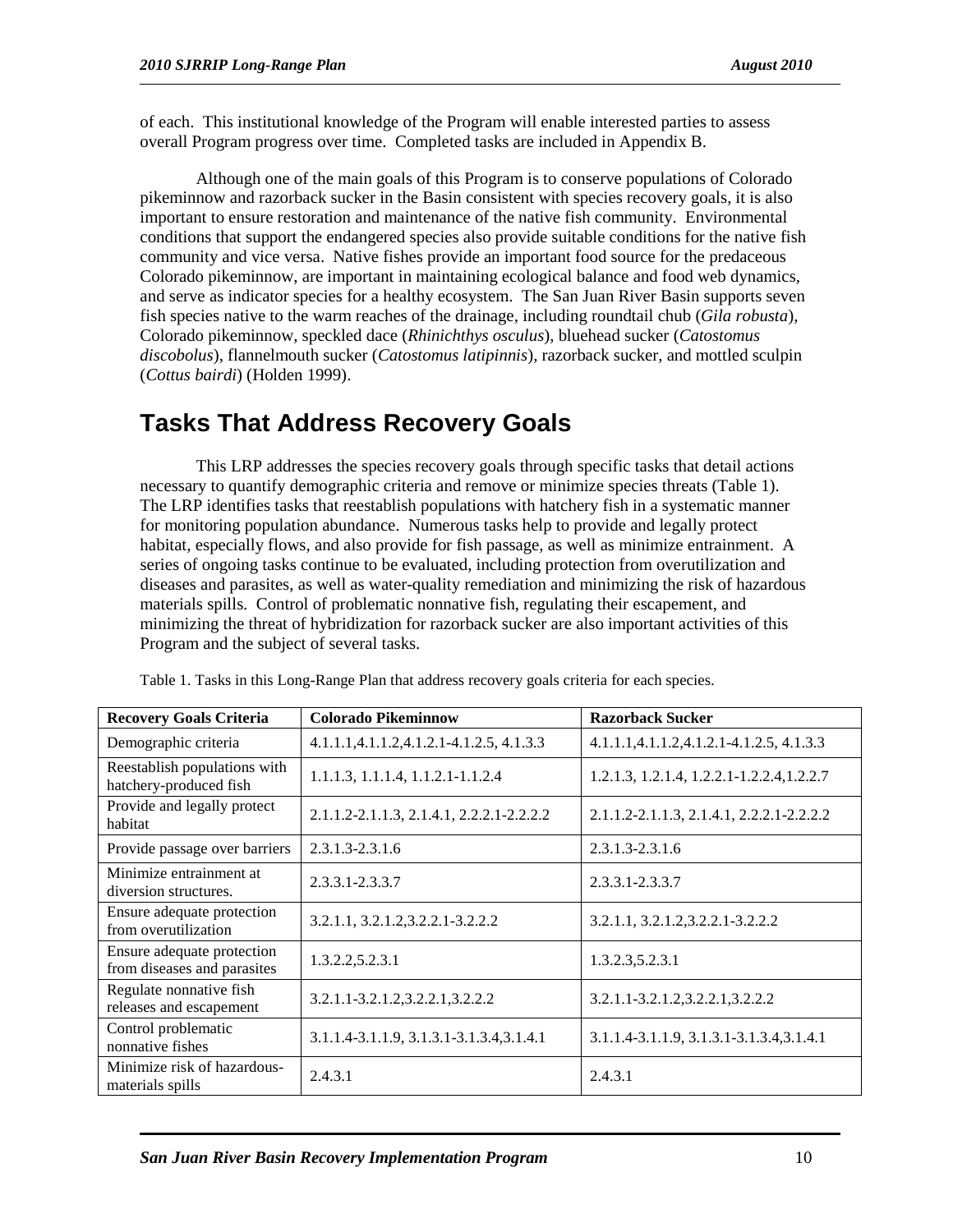| Remediate water-quality<br>problems | 2.4.1.1-2.4.1.2,5.2.3.1 | 2.4.1.1-2.4.12, 5.3.4.1, 5.2.3.1 |  |  |
|-------------------------------------|-------------------------|----------------------------------|--|--|
| Minimize threat of<br>hybridization | Not Applicable          | $1,3,3,1$ -1,3,3,3               |  |  |

# **Ongoing Reports**

A series of ongoing reports or workshops are identified in this LRP. The reports are designed to provide cohesive and periodic updates on specific issues and are distinct from project reports that describe the findings of a particular study. These reports are provided to the Coordination Committee, the Program Coordinator, Reclamation, and the technical committees and are listed in Table 2. The LRP also identifies several workshops that should be held as necessary to help coordinate Program activities and to provide technical assistance to biologists on population estimators and monitoring. These workshops are also listed in Table 2.

| <b>Identified</b> | <b>Report or Workshop</b>               | <b>Status/Action(s) Required</b> |                                   |
|-------------------|-----------------------------------------|----------------------------------|-----------------------------------|
| <b>Task</b>       |                                         | Schedule/Interval                |                                   |
| 5.2.2.2           | Data synthesis and integration report;  | Annually but may vary in         | Program Office currently          |
|                   | evaluates progress toward minimizing    | timing due to competing          | conducting focused data           |
|                   | limiting factors, details ongoing       | fiscal resources, project        | integration annually to address   |
|                   | Program activities, and assesses        | scheduling, or significant       | high priority data needs          |
|                   | current status of native and            | new information.                 | identified by the Biology         |
|                   | endangered fish populations.            |                                  | Committee in January.             |
| 2.1.2.1           | Flow recommendations update report;     | As necessary.                    | Reclamation currently             |
|                   | evaluates and updates flow              |                                  | developing SJRB Hydrology         |
|                   | recommendations and response of         |                                  | Model Gen3 after which a          |
|                   | native and endangered fishes to flow    |                                  | comprehensive review and          |
|                   | recommendations.                        |                                  | revision of the flow              |
|                   |                                         |                                  | recommendations will occur;       |
|                   |                                         |                                  | expected to begin in 2012.        |
| 5.2.2.1           | Standardized database; for all stocked  | Annual entry of data with        | Program Office maintains and      |
|                   | and recaptured Colorado pikeminnow      | appropriate                      | annually updates the database;    |
|                   | and razorback sucker in order to        | documentation.                   | Principal Investigators annually  |
|                   | determine the fate of stocked fish      |                                  | provide data to Program Office    |
|                   |                                         |                                  | by Dec. 31; consolidated data     |
|                   |                                         |                                  | redistributed by Jan. 31.         |
| 4.1.1.1           | Standardized Fish Monitoring Plan; to   | Revision of the 2006             | Program Office and Biology        |
|                   | assess the presence, status, and trends | Monitoring Plan and              | Committee currently in the        |
|                   | of Colorado pikeminnow and              | Protocols (Propst et al.         | process of completing an          |
|                   | razorback sucker.                       | 2006) will be completed          | updated Comprehensive             |
|                   |                                         | in 2010.                         | Monitoring Plan and Protocols.    |
| 4.2.1.1           | Standardized Habitat Monitoring Plan;   | As necessary. Will be            | See 4.1.1.1.                      |
|                   | to assess habitat and flow              | included in the 2010             |                                   |
|                   | relationships.                          | version of the Program's         |                                   |
|                   |                                         | Comprehensive                    |                                   |
|                   |                                         | Monitoring Plan.                 |                                   |
| 4.1.1.2           | Annual Fish Monitoring Report; to       | Annual reports by                | Principal Investigators provide   |
|                   | ensure that the best sampling design    | <b>Biology Committee;</b>        | draft reports by March 31 and     |
|                   | and strategies are employed.            | compiled by Program              | present results at annual meeting |
|                   |                                         | Office; posted on                | in May. Final reports provided    |
|                   |                                         | Program website                  | to Program Office by June 30.     |

Table 2. Ongoing reports to be produced through this Long-Range Plan.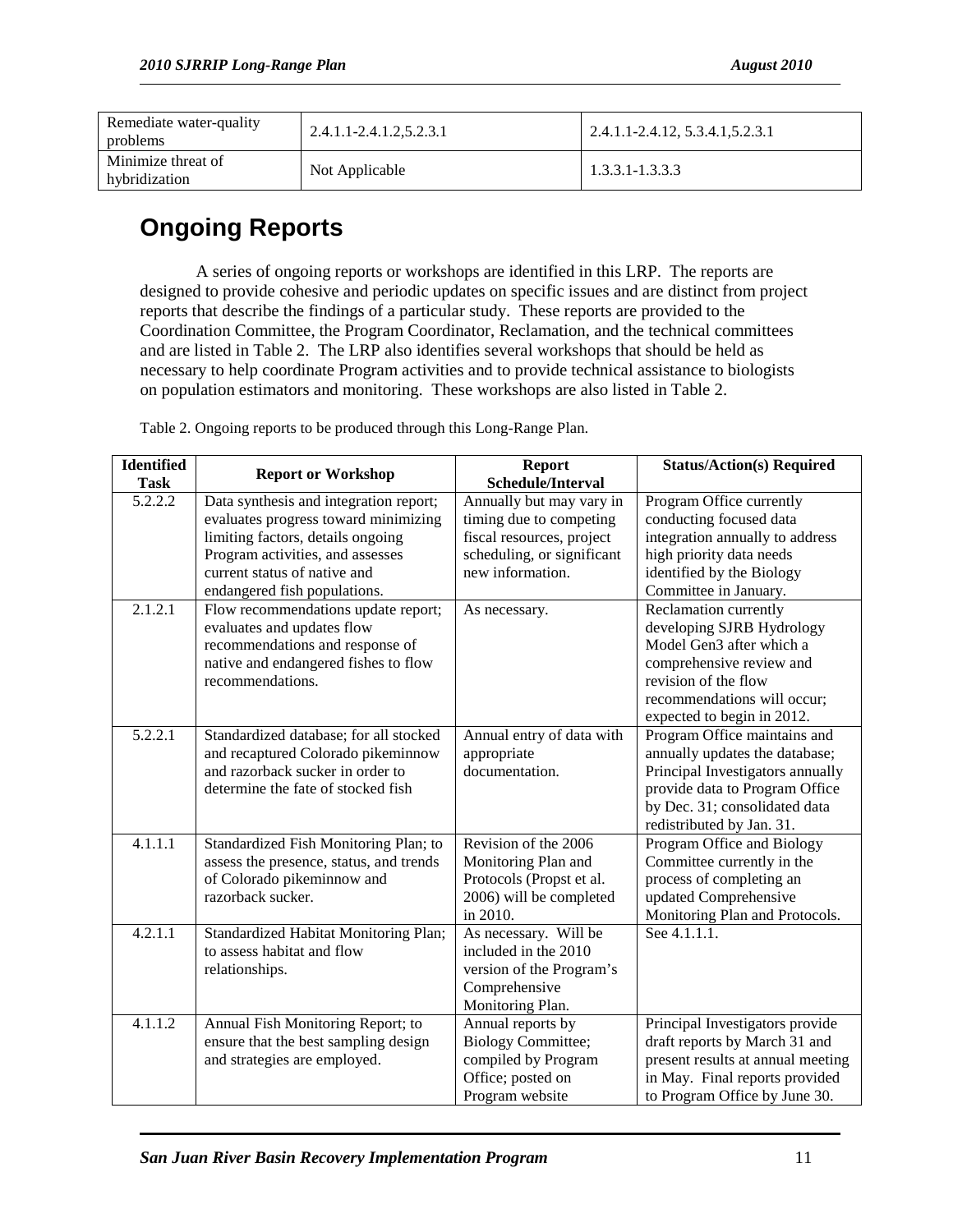| 4.1.1.3 | Monitoring Plan Workshop: to<br>coordinate sampling design, data<br>collection, and desired precision and<br>detection levels for detecting<br>responses.                                                    | As necessary. | A series of three monitoring<br>workshops were held by the<br>Biology Committee in 2009. No<br>workshop planned for 2010. |
|---------|--------------------------------------------------------------------------------------------------------------------------------------------------------------------------------------------------------------|---------------|---------------------------------------------------------------------------------------------------------------------------|
| 4.2.1.2 | Habitat Monitoring and Mapping<br>Workshop; to refine and improve<br>habitat evaluation methods.                                                                                                             | As necessary. | No workshop planned for 2010.<br>A workshop to address this issue<br>will be held in 2011.                                |
| 4.1.3.2 | Population Estimation Workshop; to<br>evaluate population estimators used in<br>other systems to identify the most<br>reliable and suitable estimator(s) for<br>Colorado pikeminnow and razorback<br>sucker. | As necessary. | No workshop planned for 2010.                                                                                             |
| 3.1.1.8 | Non-native fish control workshop; to<br>evaluate the non-native fish<br>management program                                                                                                                   | As necessary. | A non-native fish workshop was<br>held in May 2010.                                                                       |

# **Description of Program Elements**

The elements and associated tasks are designed to guide the Program for federal fiscal years 2010 through 2023, with annual updates as new information is obtained. This schedule is consistent with the razorback sucker recovery goals that estimate recovery by the year 2023. Authorization for construction costs under P.L. 106-392 (as amended by P.L. 107-375) also extends to the year 2023.

 For each Recovery Element, a general explanation of the recovery activities and background are provided in the following narrative sections. Specific goals, actions, and tasks deemed necessary to achieve the overall Program purpose are identified and described by element in Appendix A tables. The goals under each element describe major targets that need to be achieved in order to fulfill the specified element; actions identified under each goal describe the principle actions; and the tasks describe the specific activities or projects. Appendix A tables provide the status of each task and the years in which the activity is planned. Numerous tasks were completed during the Program's 7-year research period and the information used to develop strategies for management actions, monitoring, and research. These and other completed tasks are included in Appendix B.

### **Element 1. Management and Augmentation of Populations and Protection of Genetic Integrity**

This element ensures that the Program's augmentation protocols maintain genetically diverse fish species while producing and rearing Colorado pikeminnow and razorback sucker to stock in the river system. Wild self-sustaining populations of Colorado pikeminnow and razorback sucker do not currently exist in the San Juan River Basin. Recovery goals for both species identify the need to establish self-sustaining populations through augmentation with hatchery-produced fish. The Program has adopted a genetics management plan (Crist and Ryden 2003) that identifies appropriate genetic lineages for use in hatchery programs and stocking efforts for the San Juan River. Augmentation plans (Ryden 2003a, 2003b) for each of the two endangered species were also developed. Production, rearing, and stocking of these fish need to continue to establish wild populations. Stocking protocols and fate of stocked fish should be monitored and evaluated to determine the best strategies for enhancing survival and recruitment.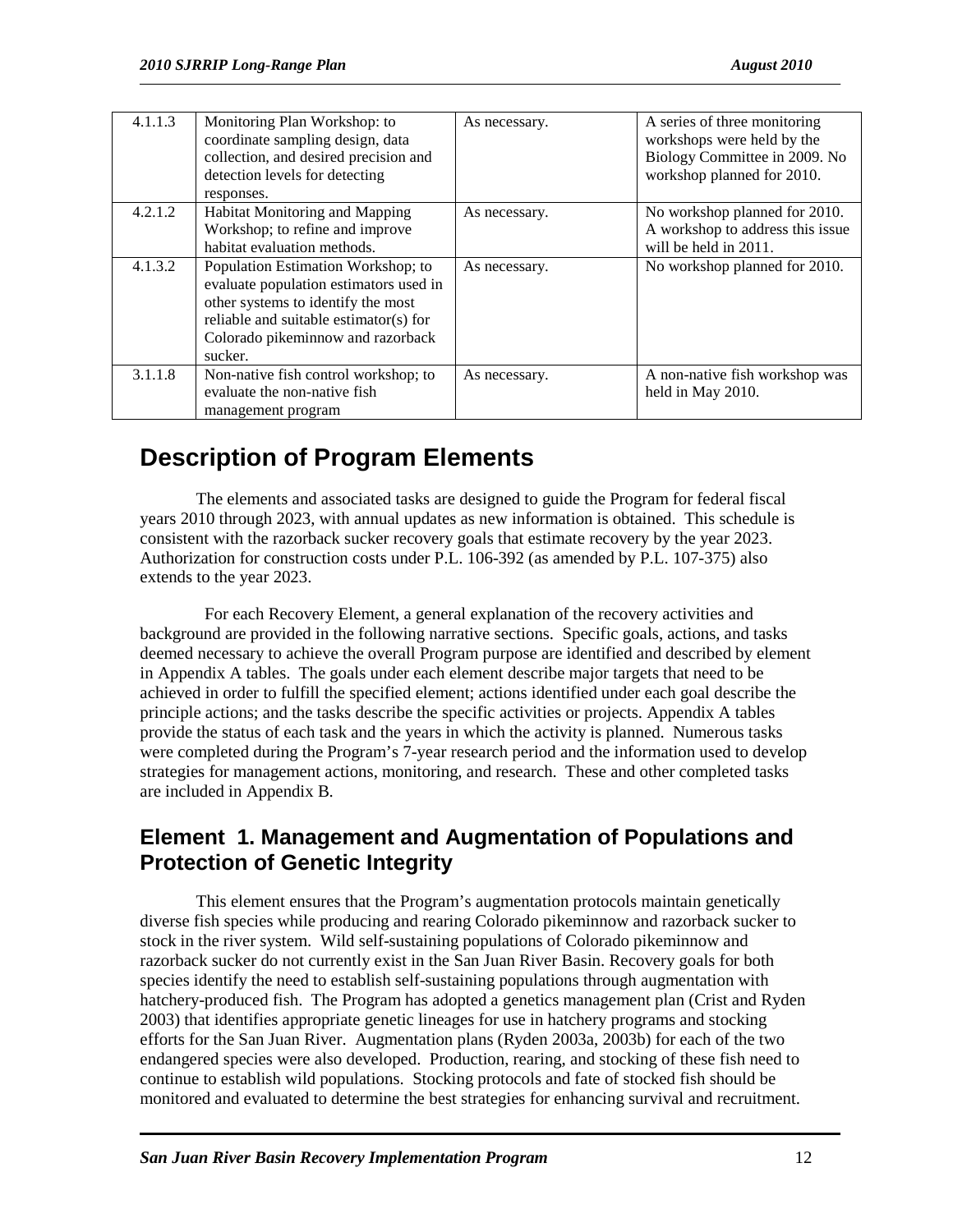Survival models should be used to estimate and adjust stocking goals of augmentation plans and to ensure that sufficient numbers of genetically viable fish are being stocked.

Surveys in the late 1980s reported few wild Colorado pikeminnow or razorback sucker in the San Juan River (Platania 1990; Platania et al. 1991). Prior to initiation of the Program, the Service proposed stocking razorback sucker into the San Juan River in 1986 to restore the species to the San Juan River. The effort was not undertaken, but Colorado pikeminnow and razorback sucker persistence in the river was documented. An experimental stocking program for razorback sucker was begun in 1994, under Program auspices, and experimental stocking of Colorado pikeminnow was begun in 1996. Brood stocks of razorback sucker are held at Dexter National Fish Hatchery and Technology Center (NFH) where fish are spawned, hatched, and reared. Brood stocks of Colorado pikeminnow are also held at Dexter NFH and at the Colorado Division of Wildlife J.W. Mumma Native Species Hatchery where fish are spawned, hatched, and reared at each facility.

Since its inception, the Program continues to identify and develop strategies for producing and rearing both Colorado pikeminnow and razorback sucker, including hatchery production and grow-out facilities. In addition to using Dexter NFH for maintaining broodstock, spawning, hatching, and rearing both species, the Program uses two other grow-out facilities to produce large razorback sucker  $(>300 \text{ mm}$  total length) for stocking to enhance survival. These facilities include Uvalde National Fish Hatchery and Navajo Agricultural Products Industry (NAPI) Ponds located on the Navajo Indian Irrigation Project (NIIP). The numbers of fish that need to be produced by these facilities are identified in the species augmentation plans. In addition to the fish produced by these facilities, excess fish may be stocked into the San Juan River from other facilities that raise Colorado pikeminnow and razorback sucker. In 2010, the Coordination Committee approved cost sharing with the UCRRP in construction and operation and maintenance of Horse Thief Canyon Fish Rearing Ponds near Grand Junction, Colorado. This facility will include four 0.25-acre hatchery ponds for future use by the Program.

To achieve this element, a goal has been established for each species. While the overall goal is the same for both the Colorado pikeminnow and razorback sucker, *Establish Genetically and Demographically Viable, Self-Sustaining Colorado Pikeminnow and Razorback Sucker Populations (Goals 1.1 and 1.2),* the actions and tasks vary. Actions common to both species include: 1) developing plans for rearing and stocking; 2) producing, rearing, and stocking sufficient numbers to meet stocking goals of the augmentation plans; 3) monitoring status and success of the stocked fish; 4) insuring genetic viability; and, 5) evaluating factors limiting population recovery (*Actions 1.1.1-1.1.2, 1.2.1-1.2.2, and 1.3.1-1.3.4*). *Action 1.3.3* is included for razorback sucker to evaluate the risk of hybridization among sucker species.

### **Element 2. Protection, Management, and Augmentation of Habitat**

This element identifies actions and tasks that address protection, management, and augmentation of suitable flows, habitat, range, and water quality to support recovery of Colorado pikeminnow and razorback sucker populations. Flow recommendations were developed for the San Juan River (Holden 1999) and are being implemented and evaluated. The foundation for these flow recommendations is mimicry of the natural flow regime of the San Juan River. Ecological communities and species have adapted and evolved to temporal flow variations specific to different riverine systems (Poff et al. 1997). Providing flows that reflect a more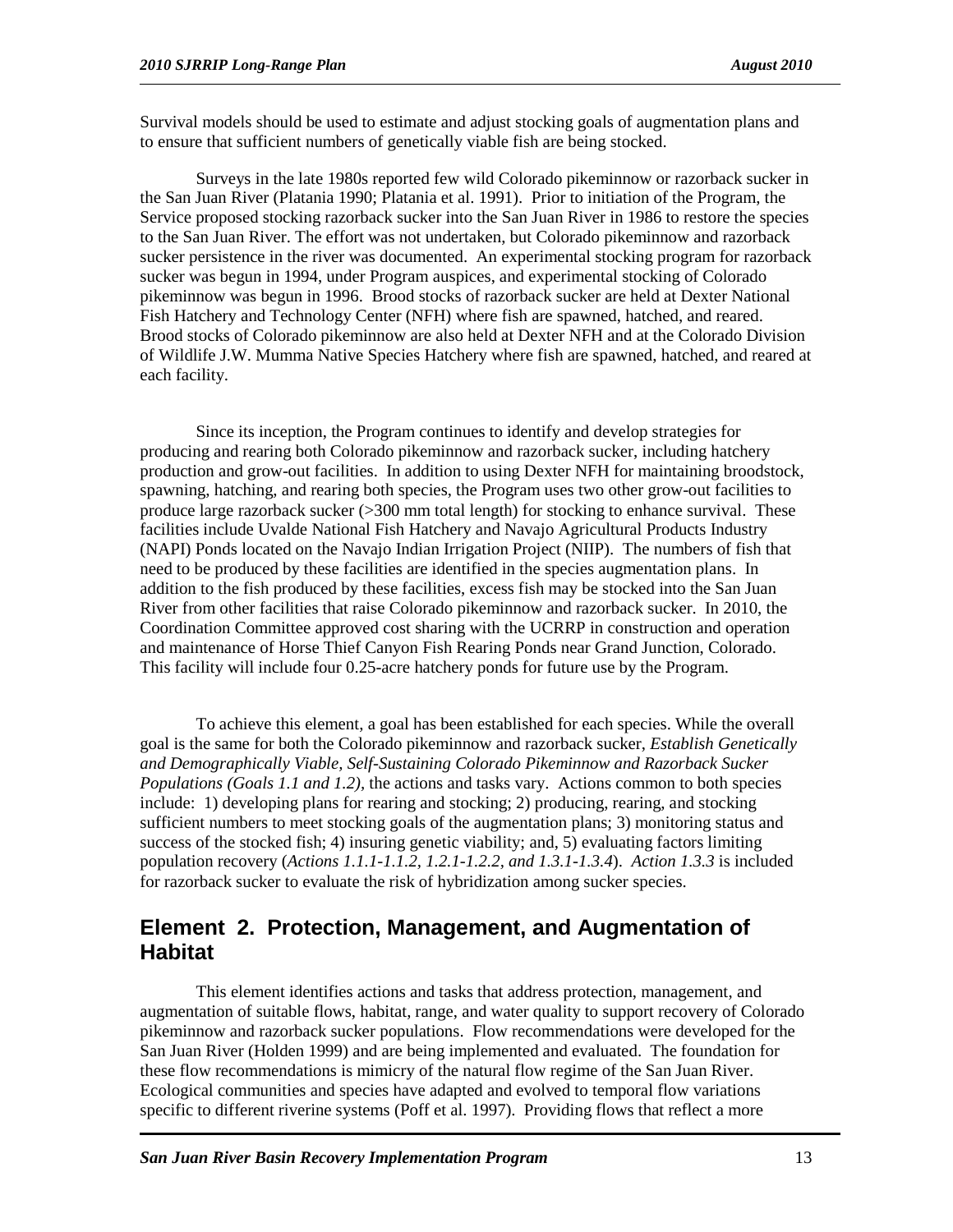natural regime is necessary to provide the ecological conditions for restoring and maintaining natural biological variability and health (Stanford et al. 1996). For the San Juan River, the intent was to use linkages between hydrology, geomorphology, habitat and biology to define mimicry in terms of flow magnitude, duration, and frequency for runoff and base flow periods. These flow characteristics were to be compared with statistics of the pre-Navajo Dam river hydrology to refine the flow recommendations.

Flow recommendations for the San Juan River were developed in part to aid in the creation and maintenance of habitats important to various life stages of native and endangered fish species. Monitoring habitat availability, use, and change in availability in response to flow conditions is important to the evaluation and refinement of the flow recommendations and to the recovery of the San Juan River populations of Colorado pikeminnow and razorback sucker. The data integration analyses of 2006 indicated that complex channel reaches (those with high habitat diversity, islands, multiple channels and complex channel margins) correlate positively to native fish abundance. Backwater and low-velocity habitats are more likely to occur in these reaches, and capture locations of YOY endangered fishes also tends to be correlated with channel complexity. Hence, flow management is most effective for providing suitable habitats when the processes that create and maintain complex channel reaches, or result in the loss or creation of backwaters and other habitats important to the endangered fishes are understood and monitored. In addition to providing suitable flows, it is imperative that fish have full access to important river reaches.

Range fragmentation in the San Juan River impedes movement of fish and access to spawning areas and feeding grounds. Additional range for Colorado pikeminnow and razorback sucker is being provided through modification of water diversions that allow fish to move upstream and downstream. This LRP identifies actions that provide fish passage at diversions that will enable fish to move freely for over 180 miles from the Lake Powell inflow upstream past the confluence of the Animas River. Some of the fish passage facilities selectively pass fish and help to diminish movement by problematic nonnative fish to key habitats of native and endangered fishes. There are eight major diversion structures on the mainstem San Juan River in New Mexico, ranging from soil and boulder dikes to concrete and metal weirs over which the entire river flows. The most upstream of these structures are dikes and levees at the heads of the Citizens Ditch and the Hammond Canal, which are upstream of the Animas River confluence and outside of designated critical habitat for either species. These cooler reaches of river are not likely to currently be occupied by Colorado pikeminnow and razorback sucker. Five structures, located downstream of Farmington, were identified as impediments or partial impediments to fish movement. Fish access was restored at three sites by removing Cudei Diversion Dam at River Mile (RM) ~142, and constructing fish passages at Hogback Diversion Dam at RM 159 in 2001 and Public Service Company of New Mexico (PNM) Weir at RM 166.6 in 2003. Arizona Public Service Company Weir at RM 163.3 and Fruitland Diversion Dam at RM 178.5, the last two potential impediments for fish passage, are being evaluated to determine the degree of impediment to fish movement and the feasibility of modifying the structures.

Another potential impediment to recovery is entrainment of all life stages of native and endangered fishes in diversion structures. In 2005, the Program funded the design of fish screens or deflection weirs for the Hogback diversion to reduce entrainment of endangered fishes into the Hogback Canal. Construction of a deflection weir at the Hogback Canal is expected to be completed in 2012, given current budget limitations and the status of preconstruction activities. Principles for minimizing entrainment that are learned from the Hogback Canal design will be used to construct these features on other diversions and canals.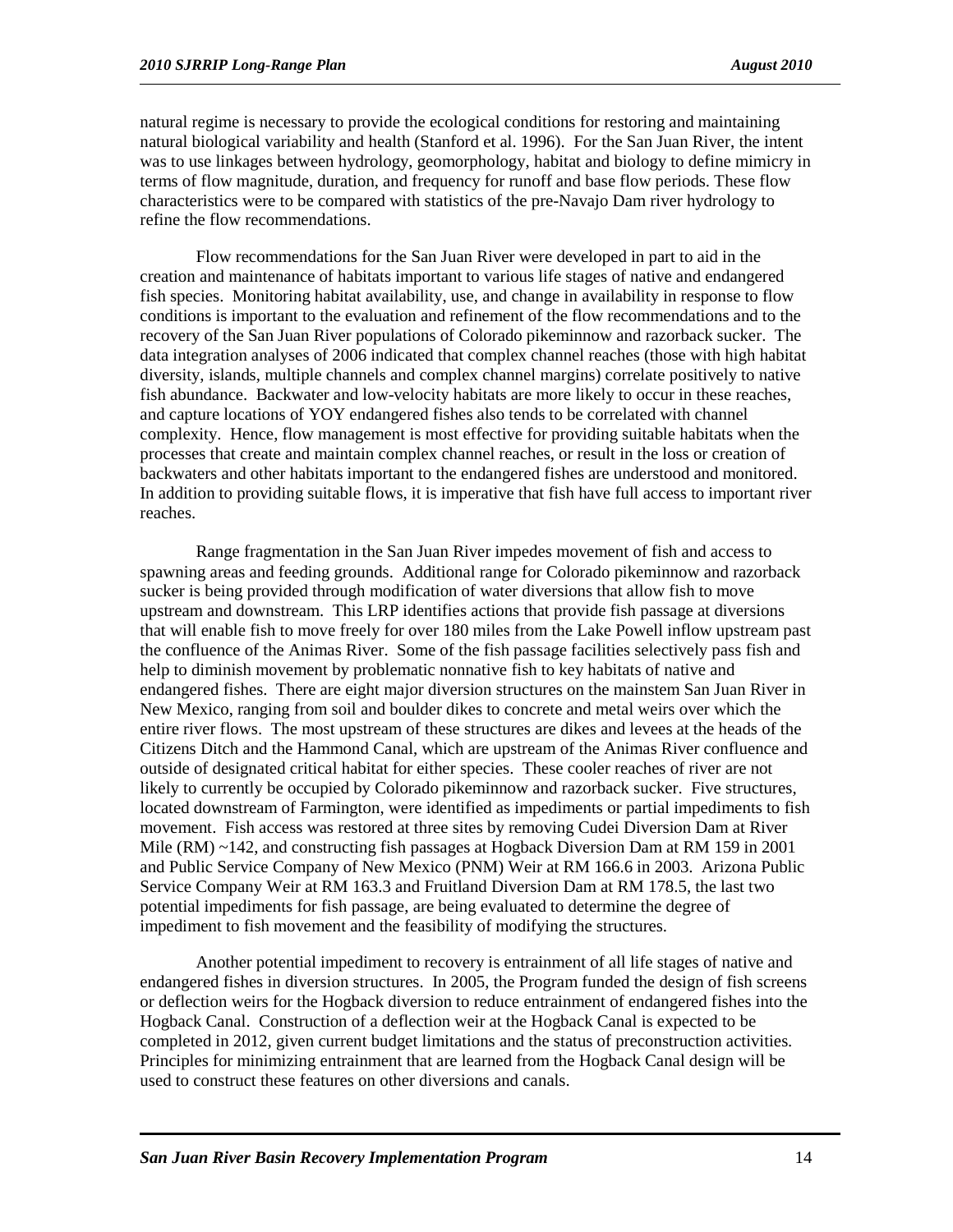A waterfall formed at Piute Farms in the lower San Juan River at the Lake Powell inflow when the water elevation of that reservoir declined below 3,660 feet in 2003. This waterfall is an impediment to upstream movement of native and endangered fish, but also impedes nonnative fish from moving upstream from the reservoir. The Biology Committee discussed the need for an artificial barrier at the lower end of the San Juan River to exclude predators from recolonizing the river when water levels in Lake Powell rise and the waterfall is inundated. Reclamation assessed the risk of this occurring and concluded that there is a 60 to 75% chance that the waterfall will be inundated for a total of 30 months (not necessarily continuously) between 2008 and 2030. Probabilities for longer inundation are available. The Biology Committee has also discussed the need to assess the extent of fish lost over the waterfall especially as it relates to the Program's augmentation program to recover the listed species. The Program Office was tasked with developing a comprehensive report on the issue in coordination with the Biology Committee. The report will include a risk assessment of the impacts of waterfall inundation including nonnative fish invasion on the native fish community, fish emigration, habitat fragmentation, and recovery of the listed species. It will consider management options (e.g., barrier, passive nonnative fish removal, temporary weirs) and provide recommendations.

An important goal of this element is to provide suitable habitat to support recovered populations of Colorado pikeminnow and razorback sucker. Suitable habitat is intrinsically linked to river flows and the Program is evaluating and identifying flows that provide suitable habitat for various life stages of each of the endangered species. Backwaters are important habitats for young and adult Colorado pikeminnow and razorback sucker but are in low abundance in the San Juan River. Initial results of studies in the San Juan River suggest that stocking and holding young Colorado pikeminnow in low-velocity habitats may increase their retention and survival in the river compared to stocking them in high-velocity habitats. The ability to construct experimental backwaters to aid in the retention of stocked Colorado pikeminnow was evaluated and recommended (Bliesner and Lamarra 2000, 2002, 2007) but existing low velocity retention areas were found that negated the need for mechanically creating backwaters for stocking purposes. The Program's habitat and geomorphology studies have recently shown that nonnative vegetation encroachment (primarily Russian olive and tamarisk) has contributed to long-term narrowing and simplification of the river channel and may affect the ability of the river to provide important habitats for young endangered fishes (Bliesner 2004, Bliesner and Lamarra 2007). Mechanical removal of these invasive riparian species at selected locations and timed to match high flows, may be necessary and feasible to restore channel complexity. Research on mechanical augmentation of habitat is being conducted under this LRP and when determined feasible, the Biology Committee will recommend implementation of habitat construction.

Cold releases from Navajo Dam were identified as a factor potentially limiting reproduction and upstream distribution of the endangered fishes in the San Juan River (Bliesner and Lamarra 2000). Based on modeling of reservoir and release temperatures (Cutler 2006) and an assessment of longitudinal warming and fish temperature requirements (Lamarra 2007), the Biology Committee determined a temperature control device (TCD) at Navajo Reservoir was not warranted. Impacts to spawning and rearing from cold releases from Navajo Dam into the San Juan River appeared to be minimal and spawning is determined by time-of-year more than temperature cue. A TCD may provide seasonal range expansion above critical habitat but it is unknown if range expansion above critical habitat is necessary for recovery. The Biology Committee surmised at their May 17-18, 2007 meeting that additional information was needed to fully address the issue.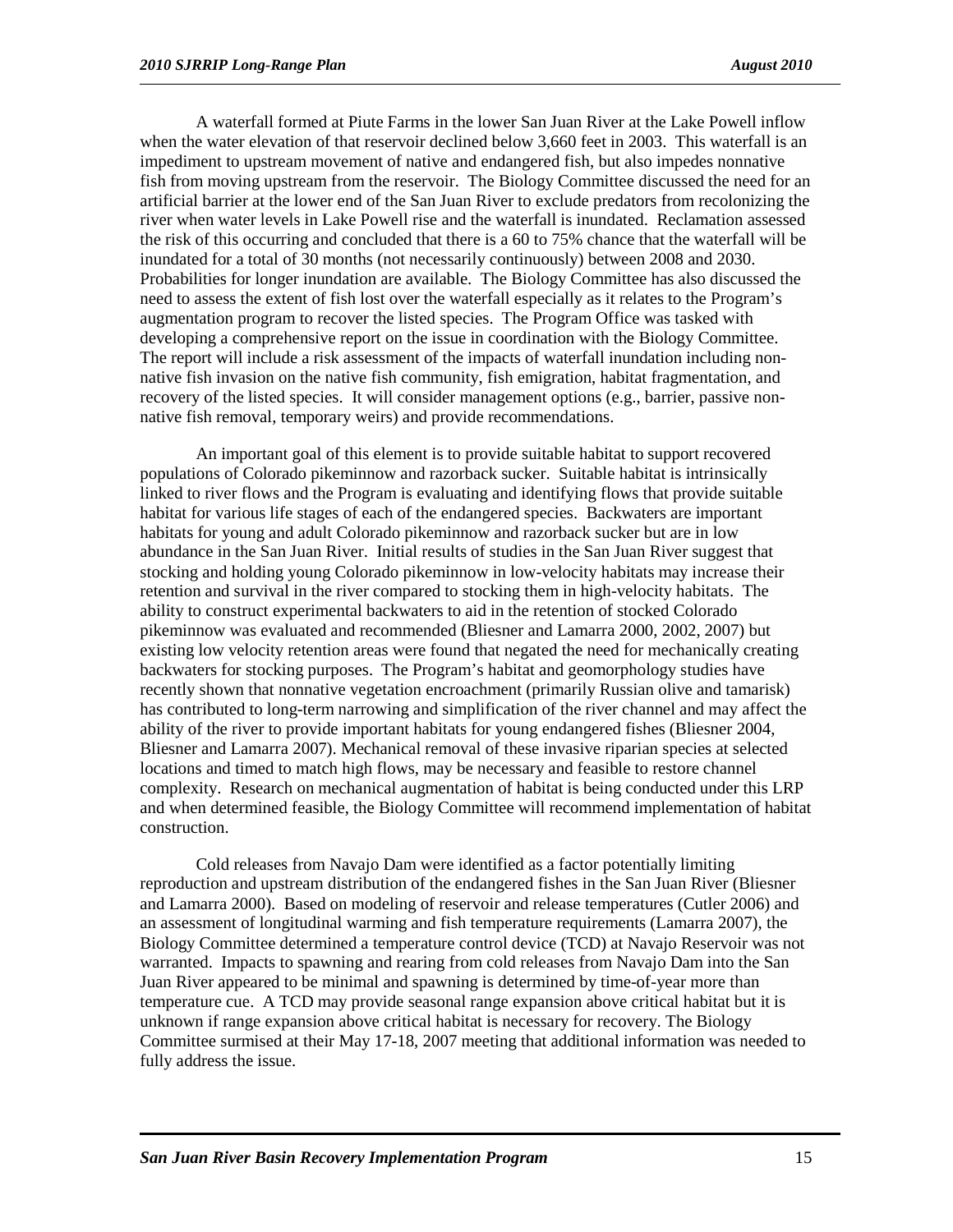Based on data collection and an evaluation from the 7-year research period by Holden (2000), the Biology Committee concluded that water quality in the San Juan River was not a limiting factor to recovery of the endangered fishes or to restoration and maintenance of the native fish community. In a comprehensive review of water quality and contaminants in the San Juan River, Abell (1994) found a large quantity of information available on water contaminants and pollutants, primarily abiotic data, but very little data linking those contaminants to fish health. She found many of the studies cannot be compared to each other due to varying methodologies and detection levels. She emphasized the need for agencies responsible for protecting and restoring basin fish populations to work together to insure future sampling efforts complement each other to provide as complete a picture as possible of contaminants in the basin. In a synoptic study of contaminants data from the 7-year research period, Simpson and Lusk (1999) concluded harm from selenium as a contaminant issue for the razorback sucker. The Service has serious concerns with current levels of mercury and selenium found in the tissues of razorback sucker and Colorado pikeminnow in the Upper Colorado River and believes a comprehensive contaminants monitoring and remediation plan is needed to identify sources and magnitude of water quality threats that are adversely affecting the endangered species. This type of effort will require pooling of resources within the Upper Colorado River Basin and the expertise of the Biology Committee, contaminant biologists, fish toxicologists, and management and policy experts.

To achieve this element, four recovery goals have been established to provide suitable flows (*Goal 2.1*), suitable habitat (*Goal 2.2*), increased range (*Goal 2.3*), and suitable water quality (*Goal 2.4*). The actions and tasks related to suitable flows focus on implementing flow regimes beneficial to both species, providing flow recommendations and guidance for releases out of Navajo Dam, and maintaining a San Juan River hydrology model to evaluate flow recommendations and basin hydrology over time. The suitable habitat actions and tasks focus primarily on identifying, characterizing, and quantifying habitat and on managing flows to provide and maintain suitable habitat. An action is also included to evaluate and implement habitat restoration strategies to augment the function of flow to create and maintain suitable habitat. Actions and tasks to increase range include construction and maintenance of Program structures at diversions to allow for fish passage and prevent entrainment. An action is also included to evaluate passage of San Juan River fish into Lake Powell in light of the waterfall that has formed and to assess the potential for non-native fish movement into the river if the waterfall becomes inundated. Water quality actions and tasks focus on monitoring water quality and contaminants, assessing effects on species recovery, and minimizing the risk of hazardous materials spills.

### **Element 3. Interactions between Native and Nonnative Fish Species**

This element identifies actions to reduce negative interactions between the endangered fish species and problematic nonnative fish species. Over twenty species of nonnative fish have been documented from the San Juan River Basin, compared to nine native species. Nonnative fishes can numerically dominate riverine habitats and communities, negatively interacting with native and endangered fish species, and contributing to their decline (Mueller 2005). The 2002 recovery goals for Colorado pikeminnow and razorback sucker (Service 2002a, 2002b) identified predation and competition by nonnative fish species as a primary threat to these endangered species. The recovery goals state that management actions to address threats posed by nonnative fishes should be implemented in two steps: (1) develop management programs to identify the levels of management needed to minimize or remove the threat for selected species in selected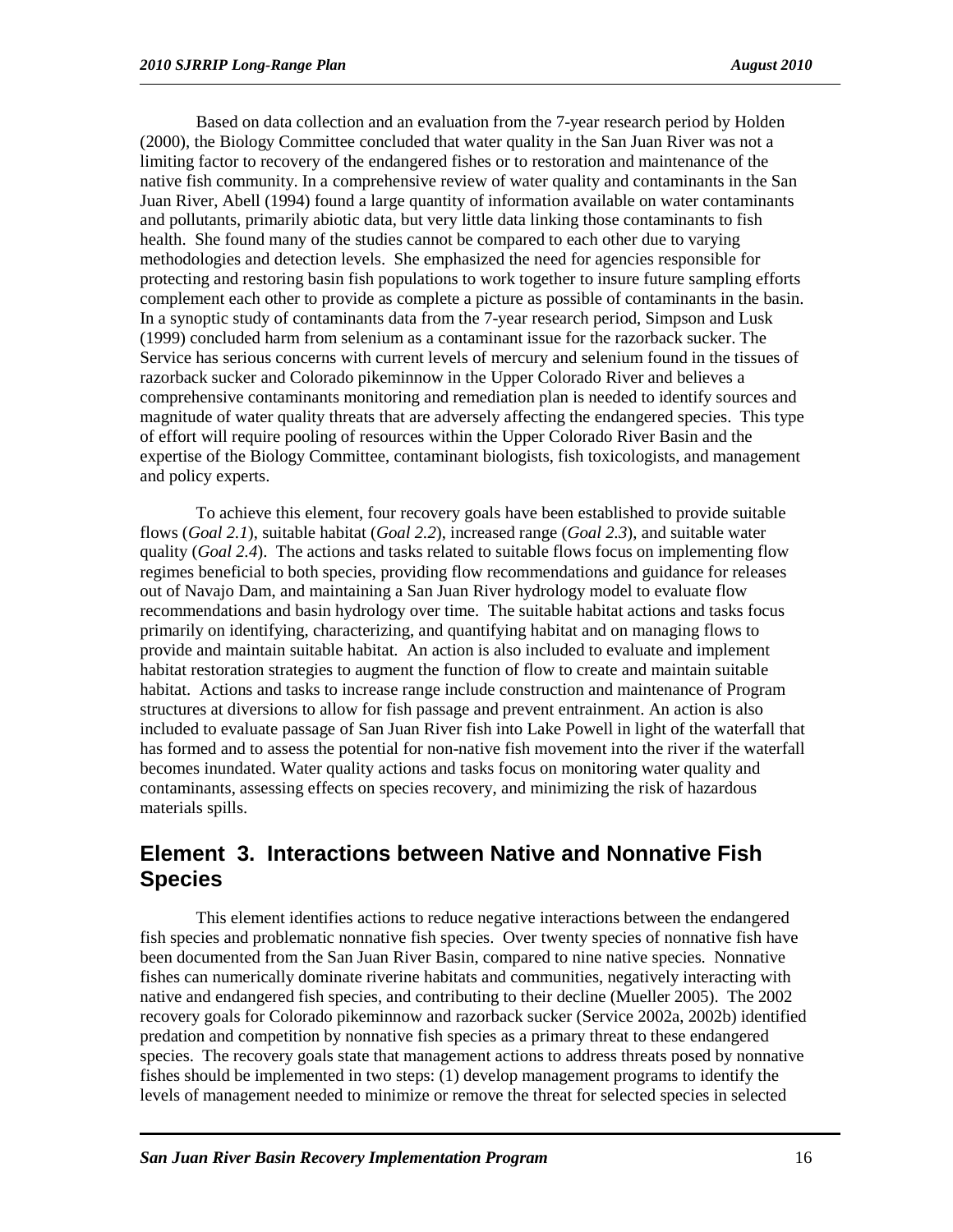river reaches (requirement for downlisting), and (2) implement the identified levels of nonnative fish management (requirement for delisting). Nonnative fish management actions conducted by the Program are consistent with these actions.

The suite of nonnative fishes in the San Juan River includes warm-water sport fishes and non-sport fishes (Brandenburg and Gido 1999; Brooks et al. 2000). Rainbow trout and brown trout comprise the tailwater trout fishery below Navajo Dam (Ahlm 1993; Larson and Ahlm 1994) and do not occupy the same river reaches as the endangered fishes, which are found further downstream in warmer water. The non-sport fish include several species of minnows and suckers with little or no commercial or sport value. No known strategy will eliminate these unwanted species from the Basin and their populations will need to be reduced to a level that minimizes or removes the threat of predation and competition to native species.

Although nonnative fish are problematic in the San Juan River, fish numbers in most reaches are dominated by native species. Mechanical removal of nonnative fish in the San Juan River began in 1997 and is ongoing. Additionally, opportunistic removal of nonnative fish during research and monitoring activities augments this effort. Intensive removal efforts began in 1999 in the river near Farmington and in 2002 in the canyon section between Mexican Hat and Clay Hills, Utah. Other measures such as a selective fish passage structure at PNM Weir have been implemented and will continue to be operated. Measurable objectives and quantitative methods for assessing and maintaining effectiveness of nonnative fish control will be developed and implemented through this LRP. Nonnative fish stocking and baitfish policies of affected states have been evaluated and nonnative fish are not being stocked in critical habitat of the endangered fishes in the San Juan River.

Sport fish are important to recreational and commercial interests throughout the southwestern United States. Management of these species sometimes conflicts with conservation of native fish species (Clarkson et al. 2005). The San Juan River does not receive a great deal of fishing pressure other than the blue ribbon trout fishery in the tailwaters of Navajo Dam. Nevertheless, appropriate sport fish management is necessary and important to minimize conflicts and ensure conservation of native and endangered fish species. The States of Utah and New Mexico currently have open bag limits on channel catfish and striped bass in the San Juan River. The State of Colorado allows daily bag limits of 10 fish of each species. Although recreational fishing pressure on the San Juan River is limited, maintenance of these regulations will aid the Program in the goal of limiting nonnative fish distribution and abundance. Navajo Nation sport fishing regulations are also included in meeting this goal.

To achieve this element, two goals have been established to control problematic nonnative fishes as needed (*Goal 3.1*) and manage sport fish in a manner compatible with endangered fish recovery (*Goal 3.2*). The actions and tasks under Goal 3.1 focus on full implementation of the nonnative fish control strategy initiated in 2008, evaluation of methods, assessment of effects on the fish community, and development of targets for nonnative fish removal. Also included are actions and tasks to handle removed fish in collaboration with state and tribal agencies and to assess the effects of non-native fish from Lake Powell and other sources on the fish community in the San Juan River. Goal 3.2 includes actions and tasks that focus on establishing policies and agreements with states and tribes to manage sport fish in the San Juan River in a manner compatible with endangered fish recovery.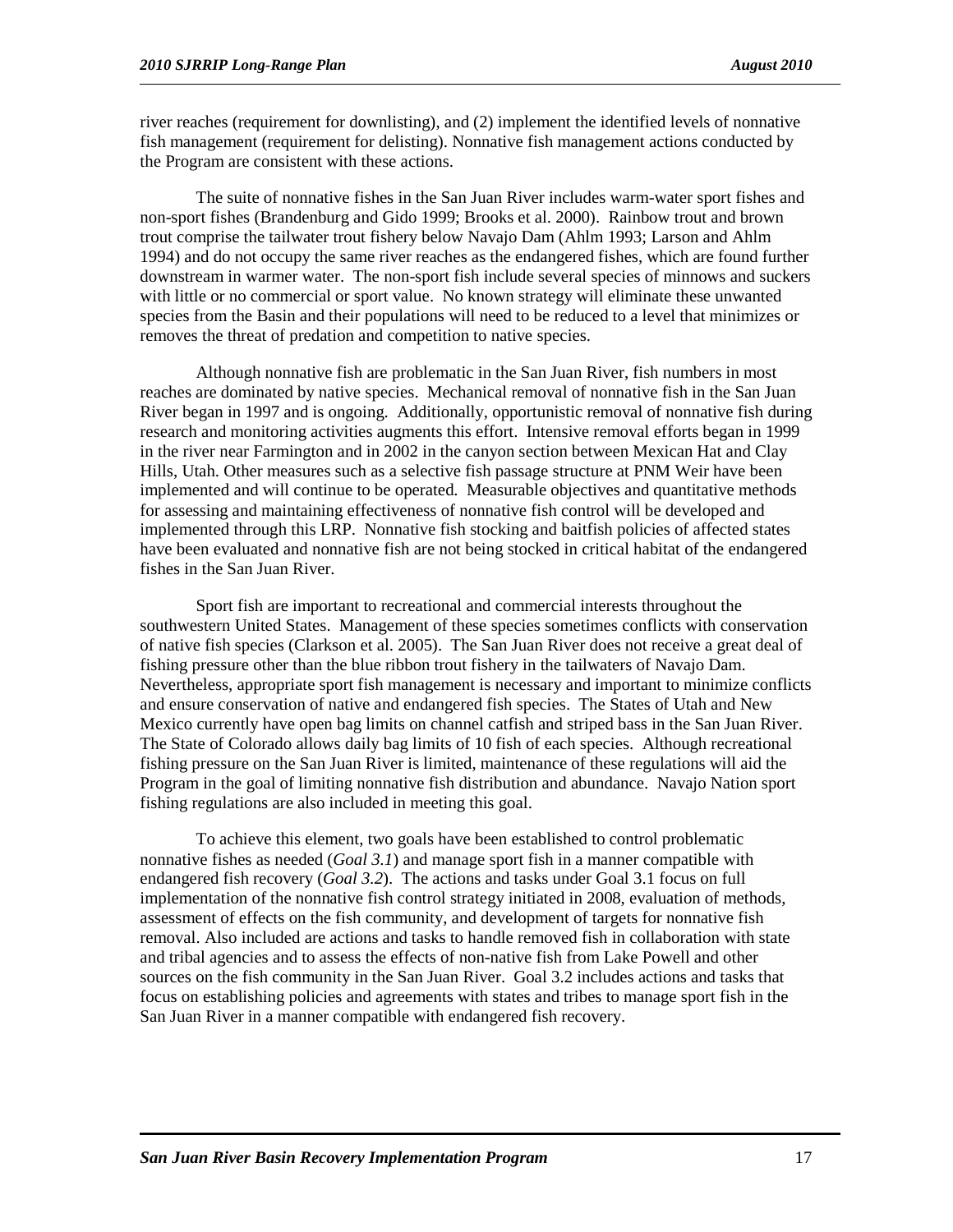### **Element 4. Monitor Fish and Habitat and Conduct Research in Support of Recovery Actions**

Monitoring the San Juan River fish populations and their habitat is necessary to evaluate management actions and to document the Program's progress toward achieving species recovery. The Program developed a standardized fish monitoring plan and protocols that describes the sampling design and strategies to be used in monitoring Colorado pikeminnow and razorback sucker as part of fish community monitoring (Propst et al. 2000). Through a series of monitoring workshops held by the Biology Committee in 2009, the monitoring plan and protocols were evaluated and an updated comprehensive monitoring plan is being developed (SJRIP 2010). The new plan includes updated and expanded monitoring protocol sections and a section that addresses annual data synthesis and integration.

Monitoring the endangered fish provides information necessary to assess the status and trends of the Colorado pikeminnow and razorback sucker populations in order to gauge progress toward recovery. Ongoing monitoring of stocked and wild fish will help to evaluate the success of stocking strategies and the need for additional hatchery augmentation. Once populations are established, reliable and precise population estimates will help to determine if downlist and delist criteria of recovery goals are being achieved, as is currently being done for Colorado pikeminnow and humpback chub in the upper Colorado and Green rivers. Recovery goals for the Colorado pikeminnow and razorback sucker are closely linked between this Program and the UCRRP, and annual monitoring of fish populations in the San Juan River should continue in order to determine survival of stocked fish, reproduction, and recruitment. Because recovery goals require wild populations, criteria are needed to supplement catch rate estimators with mark-recapture population estimates of wild-produced adults and juveniles. Relationships between catch rate estimators and mark-recapture population estimates of fish in the upper basin may be helpful in developing these criteria. Implementation of mark-recapture estimators will require a comprehensive assessment of logistics, personnel, equipment, and funds.

Other native and nonnative fish populations are being monitored to better understand the status and trends of these species and their inter-relationships with the endangered fish species. To the extent possible, habitat monitoring should be closely coordinated and integrated with fish community monitoring to allow assessment of changing habitat availability and fish use in response to management actions and population recovery. Standardized habitat monitoring for the San Juan River was included in the 2000 monitoring plan and was reviewed and revised for the 2010 version. The plan is designed to monitor and evaluate habitat changes with time and management actions. The data and information from habitat monitoring will be integrated with different monitoring activities to assess the effectiveness of management actions, such as flow management, fish population estimates, and nonnative fish population abundances.

To achieve this element, goals have been established to monitor fish populations, habitat use and availability, and to use monitoring information to evaluate the fish community and ecosystem responses to recovery actions (*Goals 4.1-4.3, respectively*). The focus is on implementation of a standardized monitoring program that was developed to track the presence, status, and trends of endangered fish populations and the native fish community and to monitor habitat. Actions and tasks are also included to use adaptive management strategies to evaluate and assess results and methods to refine current methodologies and develop and implement new monitoring and research strategies to insure Program recovery actions are making progress toward recovery of razorback sucker and Colorado pikeminnow.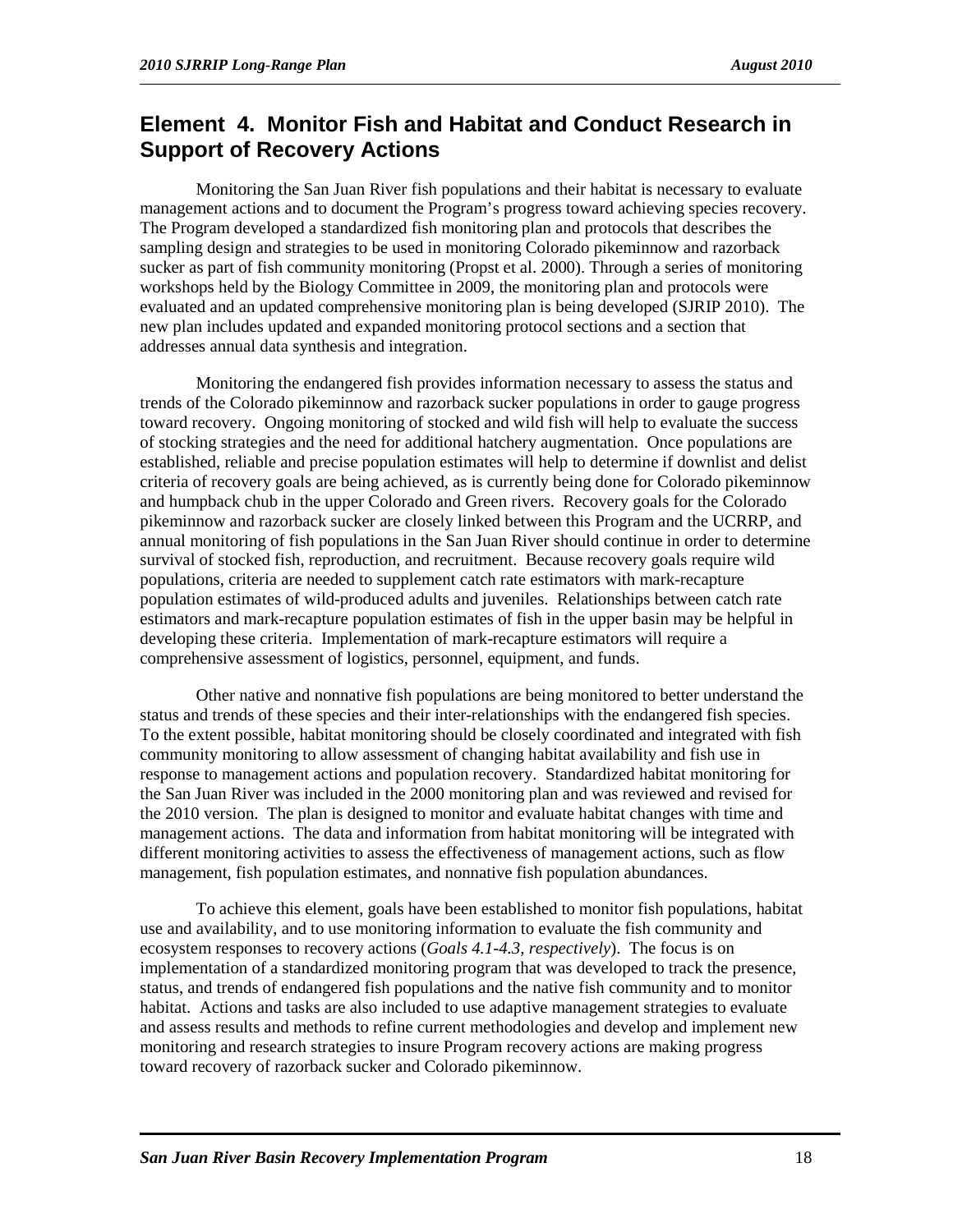### **Element 5. Program Coordination and Data Integration and Evaluation for Recovery**

The U.S. Fish and Wildlife Service is responsible for coordinating the San Juan River Basin Recovery Implementation Program. To fulfill this responsibility, the Service has appointed a Program Coordinator who is responsible for overall Program planning and management, information integration and review, and facilitation of contracting funding and management. The Bureau of Reclamation appoints a Funds Manager to maintain and distribute base and capital funds and administer contracts. The Program Coordinator, Program staff, and the Program's technical committees have developed this LRP to facilitate achievement of recovery of the endangered fish species of the San Juan River Basin. There are two major components under this element, Program coordination and data integration and evaluation for recovery.

#### *Program Coordination*

The Program Coordinator works with the Program's technical committees to identify and expedite individual projects that are needed to accomplish the LRP tasks for each of the Recovery Elements. The Program Coordinator, together with the Program's technical committees, drafts Annual Work Plans consisting of high priority individual projects, and forwards these to the Coordination Committee for review and approval. The Program Coordinator is responsible for maintaining records showing distribution and expenditures of all annual and capital funds expended under the Annual Work Plan by each funding source. The Program Coordinator is responsible for insuring that the Program operates according to the Program Document; including the preparation of this LRP, the Annual Work Plans, budgets, and annual progress reports. In all these tasks, the Program Coordinator is assisted by the technical committees to ensure that appropriate work products are reviewed by the technical committees and all work products are approved by the Coordination Committee. The Program Coordinator annually compiles Program reports for transmittal to the involved agencies and to the Coordination Committee.

#### *Development, Integration, and Evaluation of Information for Recovery*

Ongoing development, integration, and evaluation of information are essential for assessing progress toward species recovery as well as for guiding future Program direction. An important first step of the Program was implementation of a research phase to document distribution and abundance of resident fishes, characterize species life histories, and identify limiting factors. A 7-year research program, conducted during 1991 through 1997, provided a baseline of information and identified and characterized factors limiting the Colorado pikeminnow and razorback sucker (Holden 2000). The research program was incorporated into the Recovery Program when it was formed in 1992. An array of potential limiting factors have been investigated, including water quality, spawning habitat, nursery habitat, recruitment, hybridization, truncated range, capture-related stress, nonnative fishes, habitat quantity and diversity, flow regime, food, population size, disease, movement barriers, thermal regime, and entrainment in diversion structures. Although activities have been implemented by the Program to address these factors, much remains to be learned about the life history of the endangered fishes, their relationships with other native and nonnative fishes, their habitat associations, and components of their environment that directly and indirectly influence their welfare.

Many of the actions and tasks identified in the initial 7-year research phase of the Program have been completed and the work has contributed understanding the San Juan River Basin. However, because contemporary Colorado pikeminnow and razorback sucker populations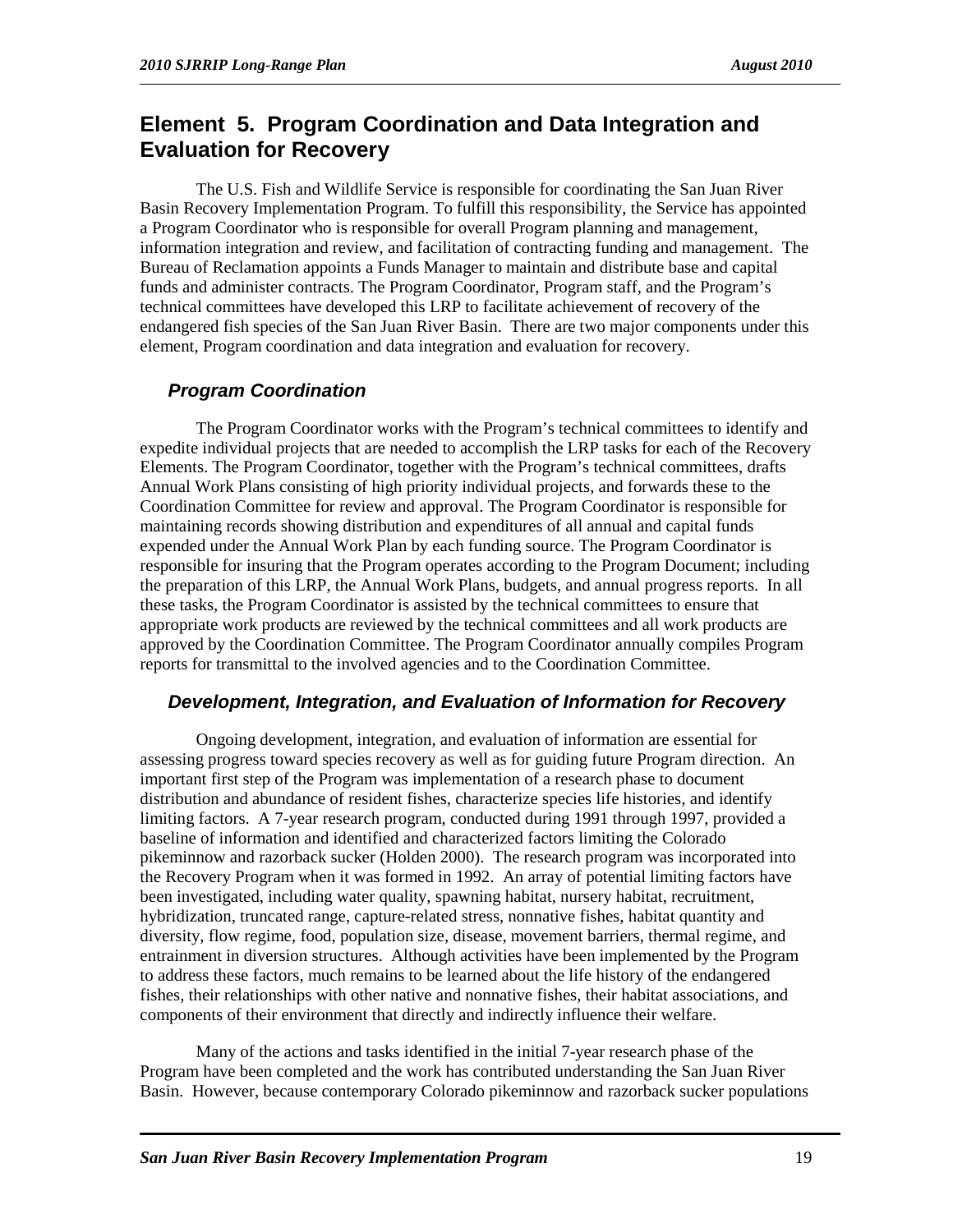in the San Juan River were extremely small, there is still the need to identify and characterize limitations to the establishment and maintenance of self-sustaining populations. Once a potential limiting factor is identified and characterized through monitoring and research, efforts are made to implement activities that will eliminate or mitigate its impacts. These activities may not always successfully eliminate threats and mitigation alternatives may be developed.

The knowledge gained from the initial and future research coupled with other Program activities is valuable in evaluating progress toward species recovery and guiding future Program direction through periodic revision of the LRP. Periodic synthesis of this information is vital to interpreting results of research and management so that informed decisions might be made on future management actions and strategies.

To achieve this element, three goals have been established to facilitate Program planning and management as described above *(Goal 5.1)*, ensure integration and synthesis of data and information to evaluate progress toward recovery (*Goal 5.2*), and facilitate contract and funding management (*Goal 5.3*). Goal 5.2 includes establishing and maintaining a comprehensive Program database, synthesizing and evaluating information from all activities and studies, identifying limiting factors, ensuring new information is developed, and ensuring scientific integrity (*Actions 5.2.1-5.2.5*).

### **Element 6. Information and Education**

The Upper Colorado River Endangered Fish Recovery Program and the San Juan River Basin Recovery Implementation Program each have a multi-stakeholder structure in which federal and state agencies work with public and private entities to recover endangered fish species in a manner that is consistent with federal, state, and tribal water laws. Although their structure and goals are similar, these recovery programs operate independently, working with their own program partners and governing committees to fulfill requirements detailed in their respective cooperative agreements. Nevertheless, the similarities in these programs provide for effective communication and public outreach under a coordinated effort.

Using a shared approach, the two recovery programs coordinate their outreach efforts to ensure that common audiences receive accurate and consistent information about the endangered fish species and efforts to recover them. These audiences include the general public, elected officials, Indian Tribes, landowners, anglers, river rafters and guides, environmental organizations, water and power developers, teachers, students, and Program participants. Although the geographic coverage of these recovery programs differs, the majority of affected parties are interested in the recovery efforts taking place for both programs.

To achieve this element, a goal was established to increase publish awareness and support for the endangered fish and the recovery program (*Goal 6.1*). Actions and tasks focus on providing information about the recovery program to the public and coordinating with the Upper Colorado River Endangered Fish Recovery Program to conduct an effective outreach program.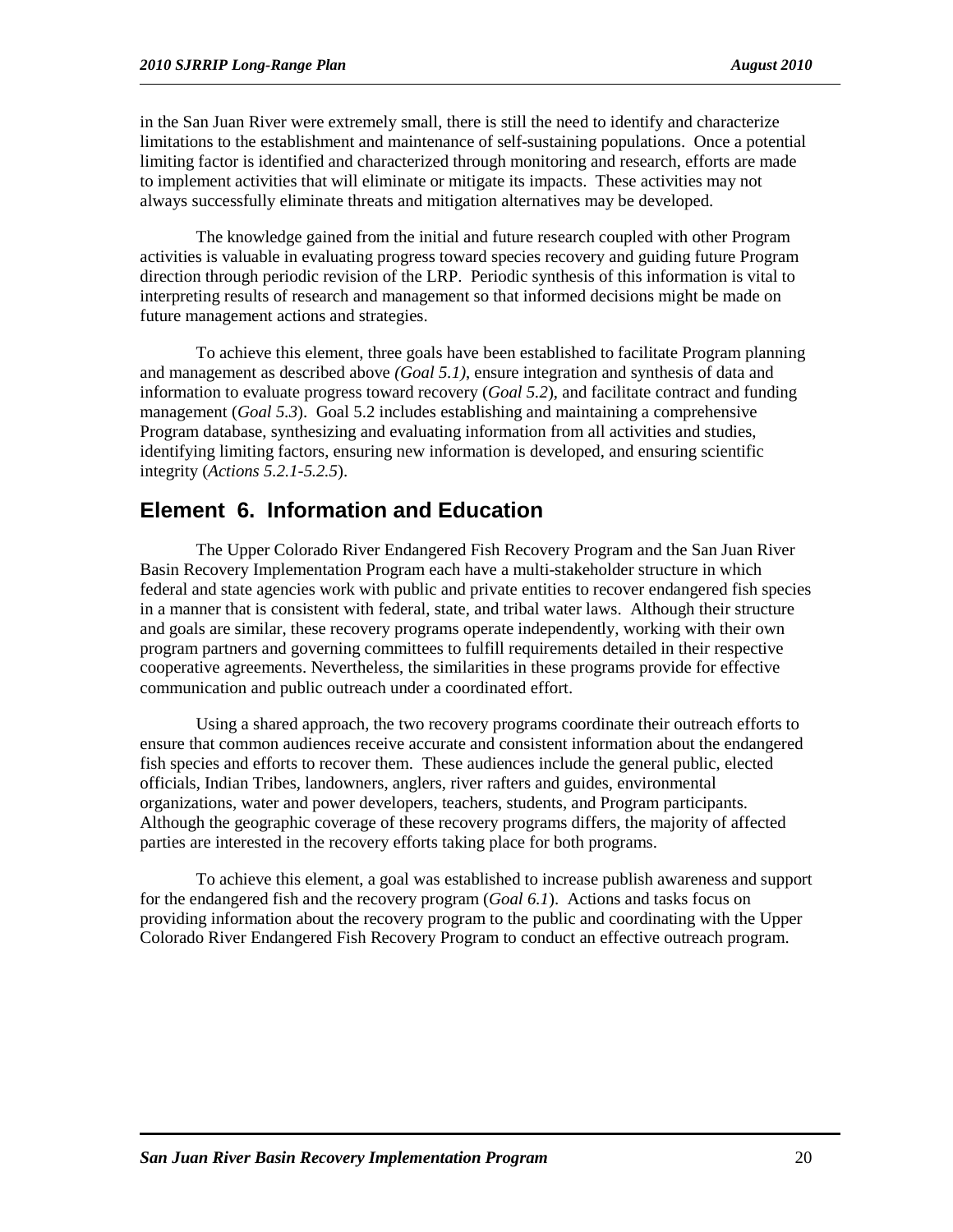# **LITERATURE CITED**

#### **(Includes literature cited in Appendices)**

- Abell, R. 1994. San Juan River Basin water quality and contaminants review. Volumes I and II. Museum of Southwestern Biology, Department of Biology, University of New Mexico.
- Ahlm, L. A., 1993. San Juan River tailwater trout fishery investigations 1992 Annual Report. New Mexico Department of Game and Fish, Navajo Dam, New Mexico.
- Archer, E. 2000. Appendix B: effects of food availability and competition on age-0 Colorado pikeminnow growth and lipid accrual in the San Juan River. Pages B-1 to B-42 in Archer, E., T.A. Crowl, and M. Trammell, editors. Age-0 native species abundances and nursery habitat quality and availability in the San Juan River, New Mexico, Colorado, and Utah. Utah Division of Wildlife Resources, Salt Lake City, Utah.
- Archer, E., and T. A. Crowl. 2000a. Chapter 2: age-0 native fish year class abundances and size in relation to flow and temperature patterns in the San Juan River 1991-1997. Pages 2-1 to 2-19 in Archer, E., T.A. Crowl, and M. Trammell, editors. Age-0 native species abundances and nursery habitat quality and availability in the San Juan River, New Mexico, Colorado, and Utah. Utah Division of Wildlife Resources, Salt Lake City, Utah.
- Archer, E., and T. A. Crowl. 2000b. Chapter 3: nursery habitat survey of the San Juan River, New Mexico and Utah, 1994-1997. Pages 3-1 to 3-36 in Archer, E., T.A. Crowl, and M. Trammell, editors. Age-0 native species abundances and nursery habitat quality and availability in the San Juan River, New Mexico, Colorado, and Utah. Utah Division of Wildlife Resources, Salt Lake City, Utah.
- Archer, E., T. A. Crowl, and M. Trammell. 2000. Age-0 native species abundances and nursery habitat quality and availability in the San Juan River, New Mexico, Colorado, and Utah. Utah Division of Wildlife Resources, Salt Lake City, Utah.
- Bliesner, R., and V. Lamarra. 2000. Hydrology, geomorphology, and habitat studies. Final Draft Report of Keller-Bliesner Engineering and Ecosystem Research Institute to San Juan River Basin Recovery Implementation Program, U.S. Fish and Wildlife Service, Albuquerque, NM.
- Bliesner, R., and V. Lamarra. 2002. Hydrology, geomorphology, and habitat studies; final report. San Juan River Basin Recovery Implementation Program, U.S. Fish and Wildlife Service, Albuquerque, New Mexico.
- Bliesner, R. 2004. San Juan River Basin Recovery Implementation Program Habitat Response Analysis 1992-2002. Keller-Bliesner Engineering, Logan, Utah.
- Bliesner, R., and V. Lamarra. 2007. San Juan River habitat studies; evaluation of constructed experimental backwaters to aid in the retention of stocked Colorado Pikeminnow. Annual Research Report of Keller-Bliesner Engineering and Ecosystems Research Institute to San Juan River Basin Recovery Implementation Program, U.S. Fish and Wildlife Service, Albuquerque, NM.
- Brandenburg, W. H. and K. B. Gido. 1999. Predation by Nonnative Fish on Native Fishes in the San Juan River, New Mexico and Utah. Southwest Naturalist 44(3):392-394.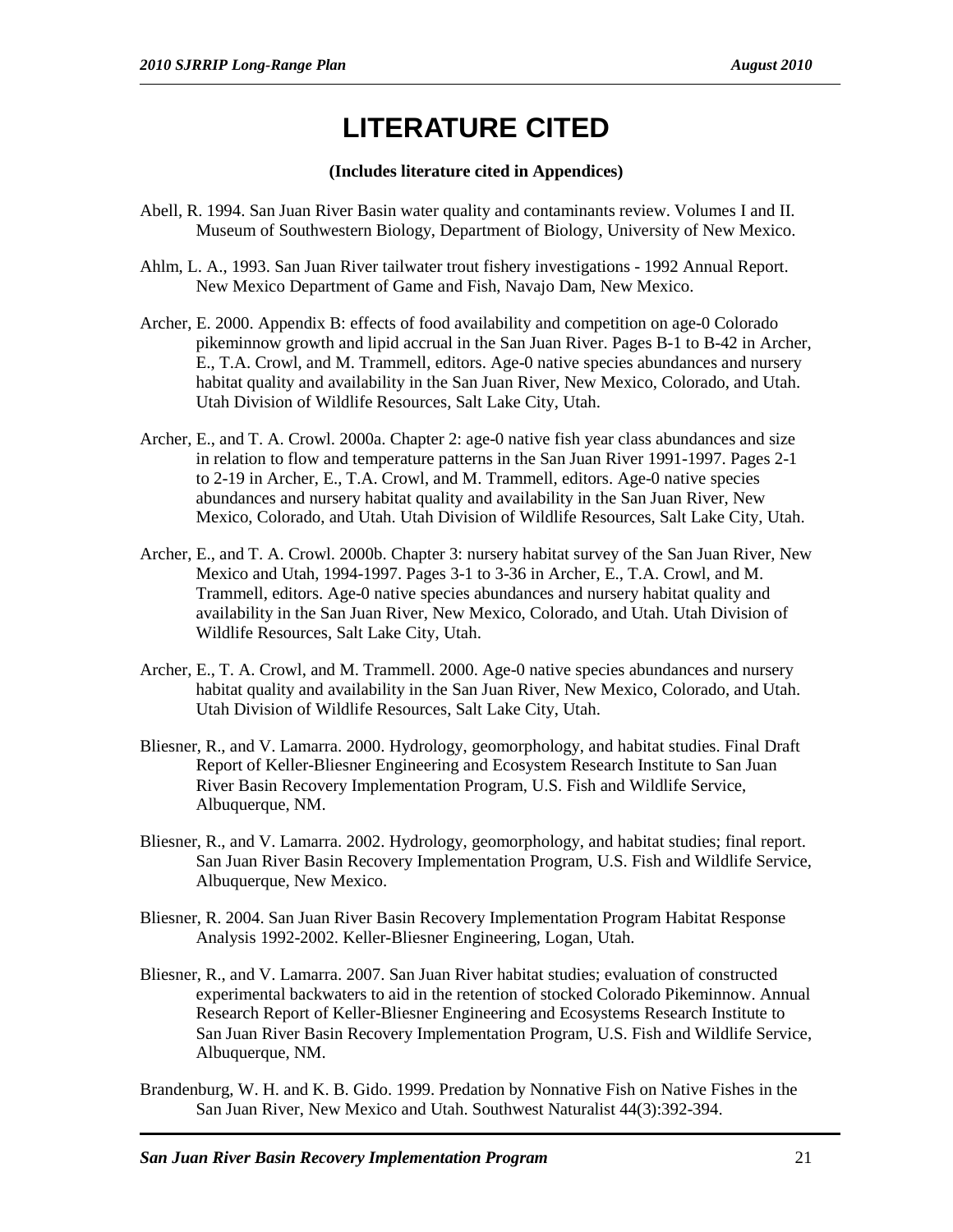- Brandenburg, W. H., M. A. Farrington, and S. J. Gottlieb. 2003. Razorback sucker larval fish survey in the San Juan River during 2002. University of New Mexico, Albuquerque, New Mexico.
- Brandenburg, W. H., M. A. Farrington, and S. J. Gottlieb. 2004a. Razorback sucker larval fish survey in the San Juan River during 1999-2002 three-year summary. University of New Mexico, Albuquerque, New Mexico.
- Brandenburg, W. H., M. A. Farrington, and S. J. Gottlieb. 2004b. Razorback sucker larval fish survey in the San Juan River during 2003. University of New Mexico, Albuquerque, New Mexico.
- Brooks, J. E., M. J. Buntjer, and J. R. Smith. 2000. Non-native species interactions: management implications to aid in recovery of the Colorado pikeminnow *Ptychocheilus lucius* and razorback sucker *Xyrauchen texanus* in the San Juan River, Colorado, New Mexico, Utah. San Juan River Basin Recovery Implementation Program, U.S. Fish and Wildlife Service, Albuquerque, New Mexico.
- Buhl, K. J. and S. J. Hamilton. 2000. The chronic toxicity of dietary and waterborne selenium to adult Colorado pikeminnow (*Ptychocheilus lucius*) in a water quality simulating that in the San Juan River. U.S. Geological Survey, Yankton, South Dakota.
- Buntjer, M., T. Chart, and L. Lentsch. 1993. Early life history fisheries survey of the San Juan River, New Mexico and Utah, 1992. Utah Division of Wildlife Resources for San Juan River Basin Recovery Implementation Program, U.S. Fish and Wildlife Service, Albuquerque, New Mexico.
- Buntjer, M., T. Chart, and L. Lentsch. 1994. Early life history fisheries survey of the San Juan River, New Mexico and Utah, 1993. Utah Division of Wildlife Resources for San Juan River Basin Recovery Implementation Program, U.S. Fish and Wildlife Service, Annual Research Report, Fiscal Year 1993, Albuquerque, New Mexico.
- Clarkson, R.W., P.C. Marsh, S.E. Stefferud, and J.A. Stefferud. 2005. Conflicts between native fish and nonnative sport fish management in the southwestern United States. Fisheries 30(9):20-27.
- Crist, L.W. and D.W. Ryden. 2003. Genetics management plan for the endangered fishes of the San Juan River. Report of Bureau of Reclamation and U.S. Fish and Wildlife Service, San Juan River Basin Recovery Implementation Program, U.S. Fish and Wildlife Service, Albuquerque, NM.
- Cutler, A. 2006. Navajo Reservoir and San Juan River temperature study. Final Report. U.S. Department of the Interior, Bureau of Reclamation, Upper Colorado Regional Office, Salt Lake City, UT.
- Dowling, T. E., and W. L. Minckley. 1993. Genetic diversity of razorback sucker as determined by restriction endonuclease analysis of mitochondrial DNA. Report of Arizona State University, Department of Zoology for U.S. Bureau of Reclamation, Final Report, Arizona.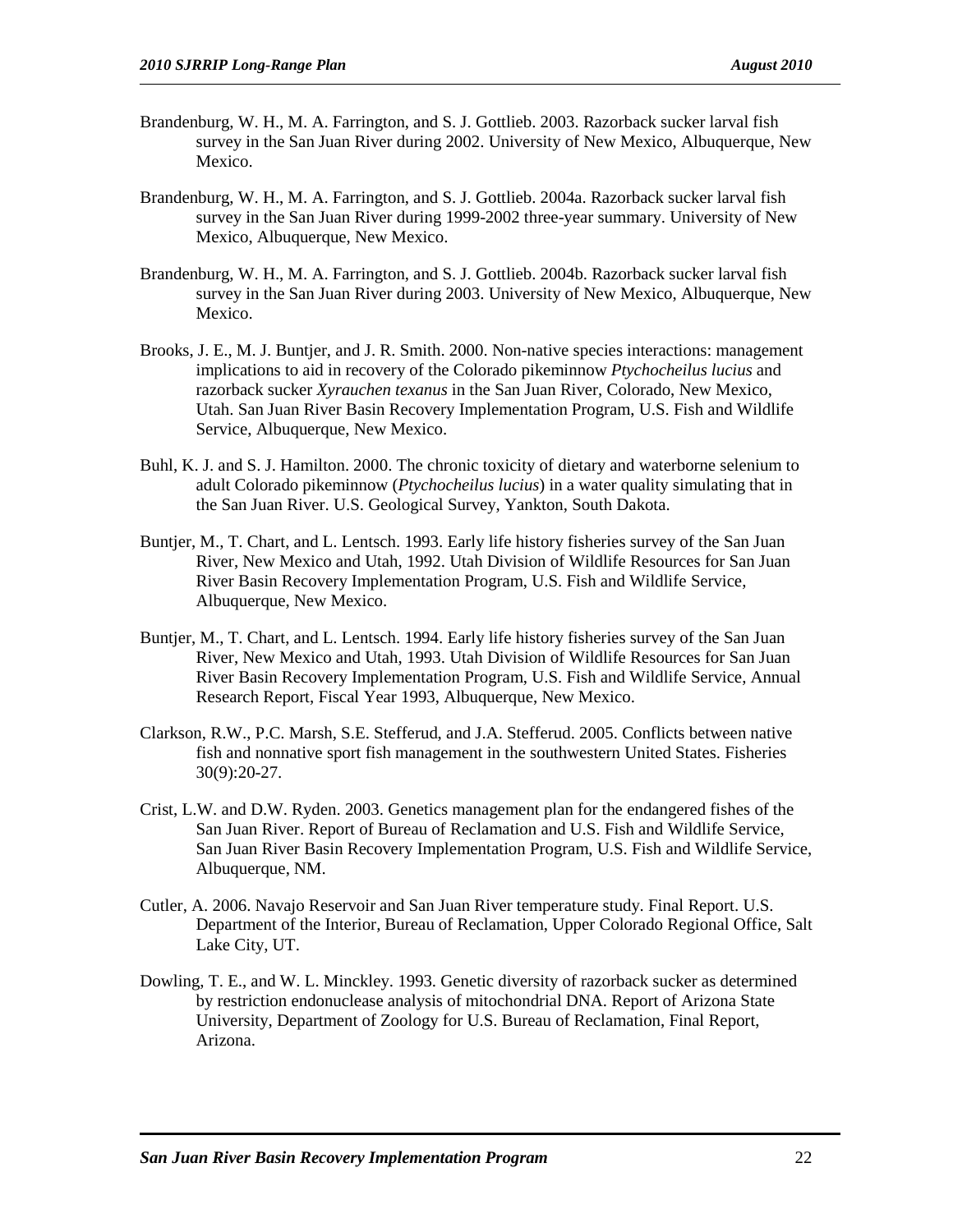- Farrington, M. A., W. H. Brandenburg, and S. J. Gottlieb. 2003. Colorado pikeminnow larval fish survey in the San Juan River during 2002. University of New Mexico, Albuquerque, New Mexico.
- Farrington, M. A., W. H. Brandenburg, and S. J. Gottlieb. 2004. Colorado pikeminnow larval fish survey in the San Juan River during 2003. University of New Mexico, Albuquerque, New Mexico.
- Gido, K. B., and D. L. Propst. 1994. San Juan River secondary channel community studies, permanent study sites, 1993 Annual Report. U.S. Fish and Wildlife Service for San Juan River Basin Recovery Implementation Program, Annual Research Report, Fiscal Year 1993, U.S. Fish and Wildlife Service, Albuquerque, New Mexico.
- Gido, K. B., and D. L. Propst. 1995. San Juan River secondary channel community studies, permanent study sites, 1994 Draft Annual Report. Museum of Southwestern Biology, Department of Biology, University of New Mexico and New Mexico Department of Game and Fish, Albuquerque.
- Gido, K. B., and D. L. Propst. 1999. Habitat use and association of native and nonnative fishes in the San Juan River, New Mexico and Utah. Copeia 1999(2):321-332.
- Goettlicher, W. P., and M. J. Pucherelli. 1994. Mapping instream habitat on the San Juan River using airborne videography, 1993. For Bureau of Reclamation, Annual Progress Report, Denver, Colorado.
- Golden, M. E., and P. B. Holden. 2003. Summary of monitoring activities and other studies conducted by the San Juan River Basin Recovery Implementation Program, 1999-2002. Bio-West, Inc., Logan, Utah.
- Hamilton, S. J., and K. J. Buhl. 1997a. Hazard assessment of inorganics, individually and in mixtures, to two endangered fish in the San Juan River, New Mexico. Environmental Toxicology and Water Quality 12:195-209.
- Hamilton, S. J., and K. J. Buhl. 1997b. Hazard evaluation of inorganics, singly and in mixtures, to flannelmouth sucker Catostomus latipinnis in the San Juan River, New Mexico. Ecotoxicology and Environmental Safety 1997 (38):296-308.
- Holden, P.B. (Ed.) 1999. Flow recommendations for the San Juan River. San Juan River Basin Recovery Implementation Program, Biology Committee. U.S. Fish and Wildlife Service, Albuquerque, NM.
- Holden, P.B. (Ed.) 2000. Program evaluation report for the 7-year research period (1991–1997). San Juan River Basin Recovery Implementation Program, U.S. Fish and Wildlife Service, Albuquerque, NM.
- Lamarra, V. 2004. Statistical analysis of habitat availability and fish abundance in the San Juan River. Ecosystems Research Institute, Logan, Utah.
- Landye, J., B. McCasland, C. Hart, K. Hayden, and J. C. Thoesen. 2000. San Juan River fish health surveys, 1992-1999. U.S. Fish and Wildlife Service, Pinetop Fish Health Center, Pinetop, Arizona.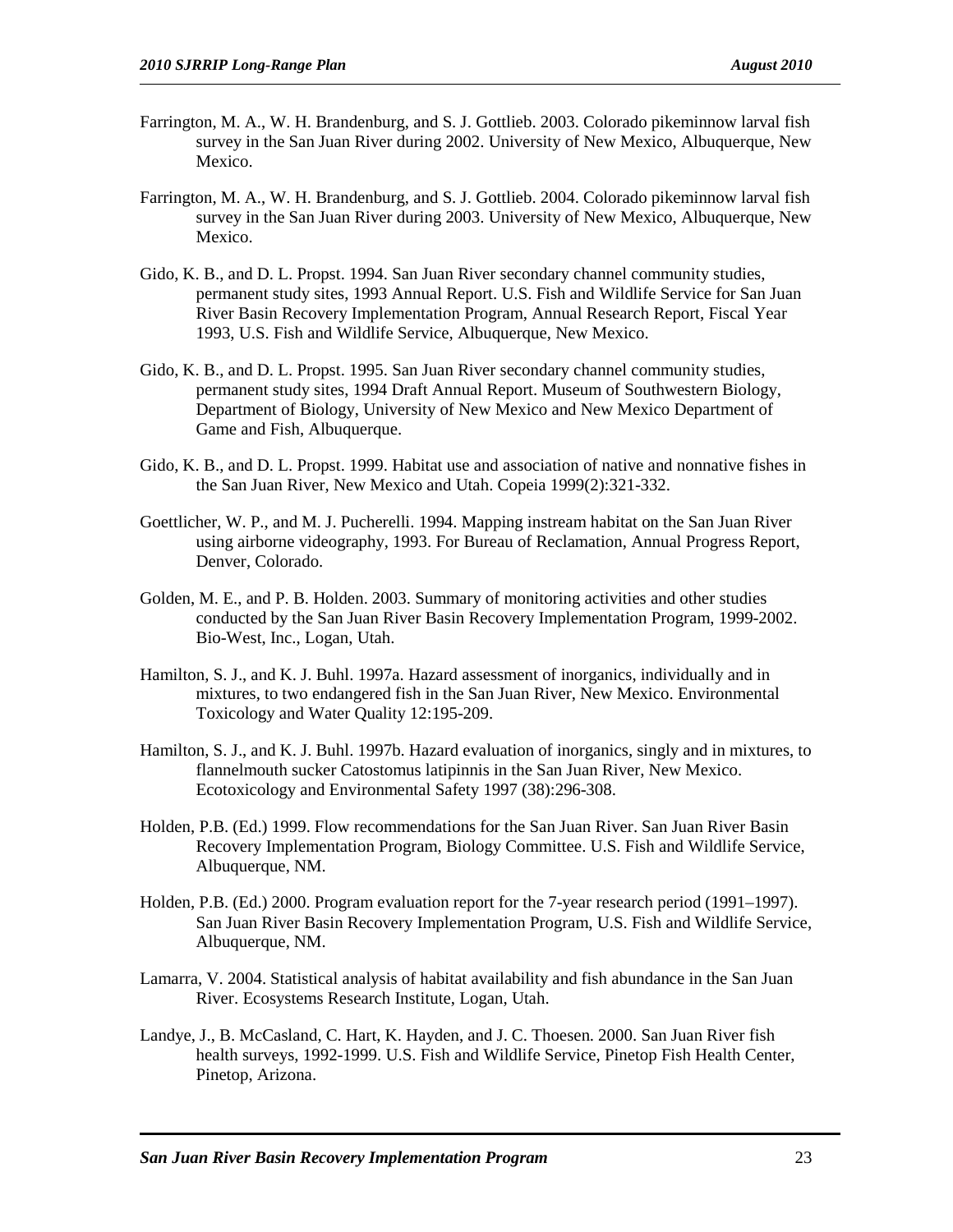- Larson, R. D., and L. A. Ahlm. 1994. San Juan River tailwater trout fishery investigations, 1993 Annual Report. New Mexico Department of Game and Fish, Navajo Dam, New Mexico.
- Lashmett, K. 1993. Fishery survey of the lower San Juan River and the upper arm of Lake Powell (RMI 4.0 - 11.0), 1991/92 Annual Report. Report of U.S. Bureau of Reclamation for San Juan River Basin Recovery Implementation Program, U.S. Fish and Wildlife Service, Albuquerque, New Mexico.
- Lashmett, K. 1994. Fishery survey of the lower San Juan River and the upper arm of Lake Powell (RMI 4.0 - 0.8), 1993 Annual Report. U.S. Bureau of Reclamation for San Juan River Basin Recovery Implementation Program, U.S. Fish and Wildlife Service, Annual Research Report, Fiscal Year 1993, Albuquerque, New Mexico.
- Lashmett, K. 1995. Fishery survey of the lower San Juan River and the upper arm of Lake Powell (RMI 4.0 - 1.9), 1994 Annual Report. Report of U.S. Bureau of Reclamation for San Juan River Basin Recovery Implementation Program, U.S. Fish and Wildlife Service, Annual Research Report, Fiscal Year 1994, Albuquerque, New Mexico.
- Masslich, W., and P.B. Holden. 1996. Expanding distribution of Colorado squawfish in the San Juan River: a discussion paper. Report of Bio/West, Inc. for the San Juan River Basin Recovery Implementation Program, U.S. Fish and Wildlife Service, Albuquerque, NM.
- Miller, W. J. 2006. Standardized monitoring program five-year data integration report. San Juan River Basin Recovery Implementation Program, U.S. Fish and Wildlife Service, Albuquerque, NM.
- Miller, W. J., A. L. Hobbes, and D. L. Propst. 1993. Ichthyofaunal surveys of the Animas, La Plata, Florida, Los Pinos, and San Juan rivers, New Mexico and Colorado, August and September, 1992 Annual Report. Report of W.J. Miller and Associates and Endangered Species Program, New Mexico Department of Fish and Game for San Juan River Basin Recovery Implementation Program, U.S. Fish and Wildlife Service, Albuquerque, New Mexico.
- Miller, W. J., and J. Ptacek. 2000. Colorado pikeminnow habitat use in the San Juan River, New Mexico and Utah. Miller Ecological Consultants, Inc., for San Juan River Basin Recovery Implementation Program, U.S. Fish and Wildlife Service, Albuquerque, New Mexico.
- Miller, W. J., and D. E. Rees. 2000. Ichthyofaunal surveys of tributaries of the San Juan River, New Mexico. Report of Miller Ecological Consultants, Inc., for San Juan River Basin Recovery Implementation Program, U.S. Fish and Wildlife Service, Albuquerque, New Mexico.
- Mueller, G.A. 2005. Predatory fish removal and native fish recovery in the Colorado River mainstem: what have we learned? Fisheries 30(9):10-19.
- Odell, S. 1995. Polynuclear aromatic hydrocarbon study: 1994 annual report of data collection activities concerning suspected contributions of polynuclear aromatic hydrocarbons by oil and gas leasing on public lands in the San Juan Basin, New Mexico. Bureau of Land Management for San Juan River Basin Recovery Implementation Program, U.S. Fish and Wildlife Service, Annual Research Report, Fiscal Year 1994, Albuquerque, New Mexico.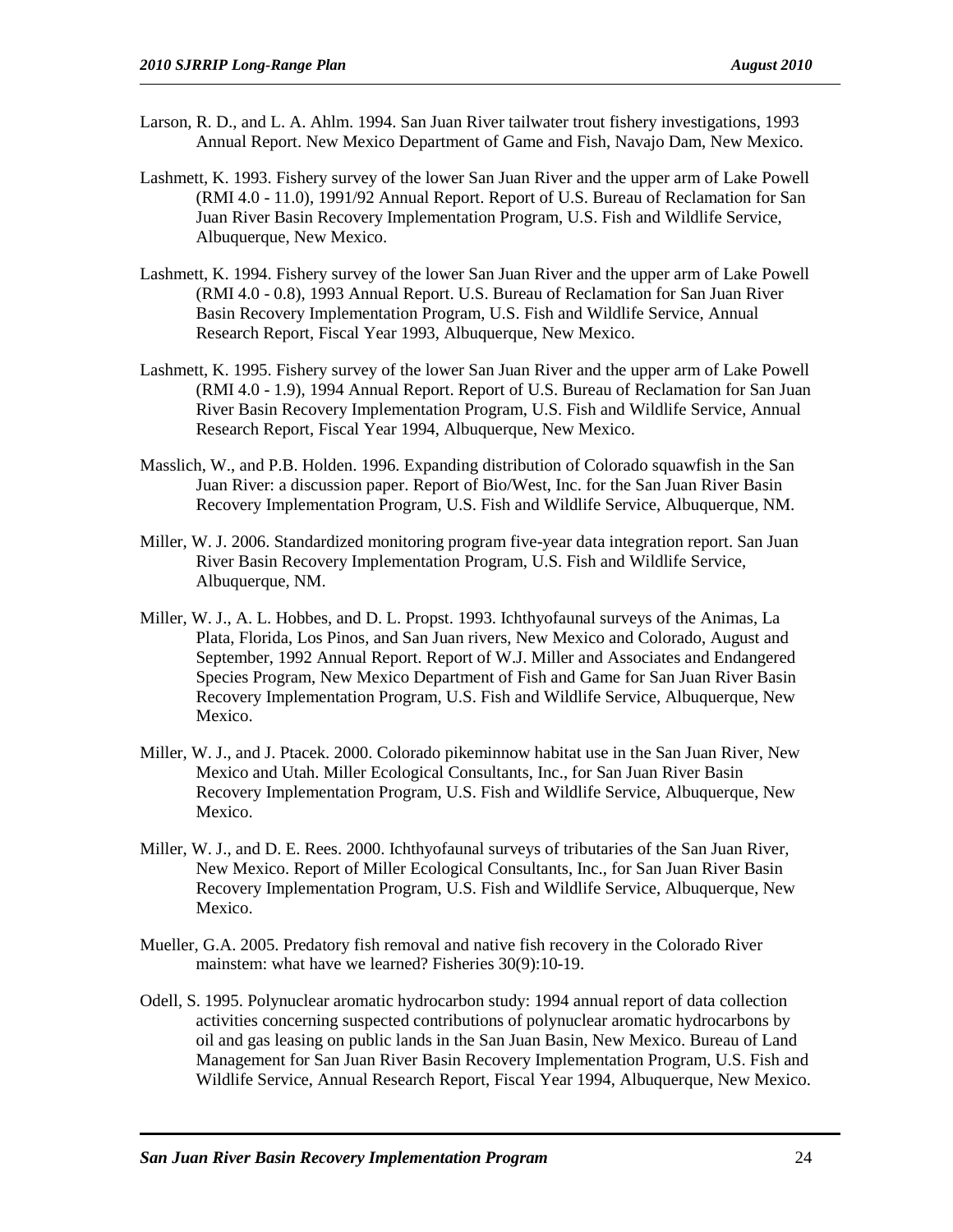- Odell, S. 1997. Polynuclear aromatic hydrocarbon study: 1996 annual report of data collection activities concerning suspected contributions of polynuclear aromatic hydrocarbons by oil and gas leasing on public land in the San Juan Basin, New Mexico. U.S. Bureau of Land Management for San Juan River Basin Recovery Implementation Program, U.S. Fish and Wildlife Service, 1996 Annual Report, Albuquerque, New Mexico.
- Platania, S. P. 1990. Biological summary: San Juan River ichthyofaunal study, New Mexico-Utah, 1987 to 1989. Museum of Southwestern Biology, Department of Biology, University of New Mexico for U.S. Bureau of Reclamation, Salt Lake City, Utah.
- Platania, S.P., K.R. Bestgen, M.A. Moretti, D.L. Propst and J.E. Brooks. 1991. Status of Colorado squawfish and razorback sucker in the San Juan River, Colorado, New Mexico, and Utah. Southwestern Naturalist 36 (1):147-150.
- Platania, S. P., R. K. Dudley, and S. L. Maruca. 2000. Drift of fishes in the San Juan River 1991- 1997, Final Report. Division of Fishes, Museum of Southwestern Biology, Department of Biology, University of New Mexico, Albuquerque, New Mexico.
- Poff, N.L., J.D. Allan, M.B. Bain, J.R. Karr, K.L. Prestegaard, B.D. Richter, R.E. Sparks, and J.C. Stromberg. 1997. The natural flow regime: a paradigm for river conservation and restoration. BioScience 47:769–784.
- Propst, D. L., A. Hobbes, and K. Lawrence. 1999. Chapter 4: physical and biological response to test flows, red shiner section. Pages 4-1 to 4-88 in P.B. Holden, editor. Flow recommendations for the San Juan River. San Juan River Basin Recovery Implementation Program, USFWS, Albuquerque, New Mexico.
- Propst, D. L., and A. L. Hobbes. 2000. Seasonal abundance, distribution, and population sizestructure of fishes in San Juan River secondary channels 1991-1997. Conservation Services Division, New Mexico Department of Game and Fish, Santa Fe, New Mexico.
- Propst, D.L., S. P. Platania, D. W. Ryden, and R. L. Bliesner. 2000. San Juan River monitoring plan and protocols. San Juan River Basin Recovery Implementation Program, U.S. Fish and Wildlife Service, Albuquerque, New Mexico.
- Propst, D. L., A. H. Kingsburg, and R. D. Larson. 2004. Small-bodied fish monitoring San Juan River, 1998-2002. U.S. Fish and Wildlife Service, Albuquerque, New Mexico.
- Pucherelli, M. J., and R. C. Clark. 1990. San Juan River habitat mapping using remote sensing techniques. U.S. Bureau of Reclamation, AP-90-4-2, Denver, Colorado.
- Pucherelli, M. J., and W. P. Goettlicher. 1992. Mapping instream habitat on the San Juan River using airborne videography. U.S. Bureau of Reclamation Technical Report, R-92-16, Denver, Colorado.
- Ryden, D. W. 1997. Five-year augmentation plan for razorback sucker in the San Juan River. U.S. Fish and Wildlife Service, Grand Junction, CO.
- Ryden, D.W. 2000a. Adult fish community monitoring on the San Juan River, 1991-1997. U.S. Fish and Wildlife Service, Grand Junction, CO.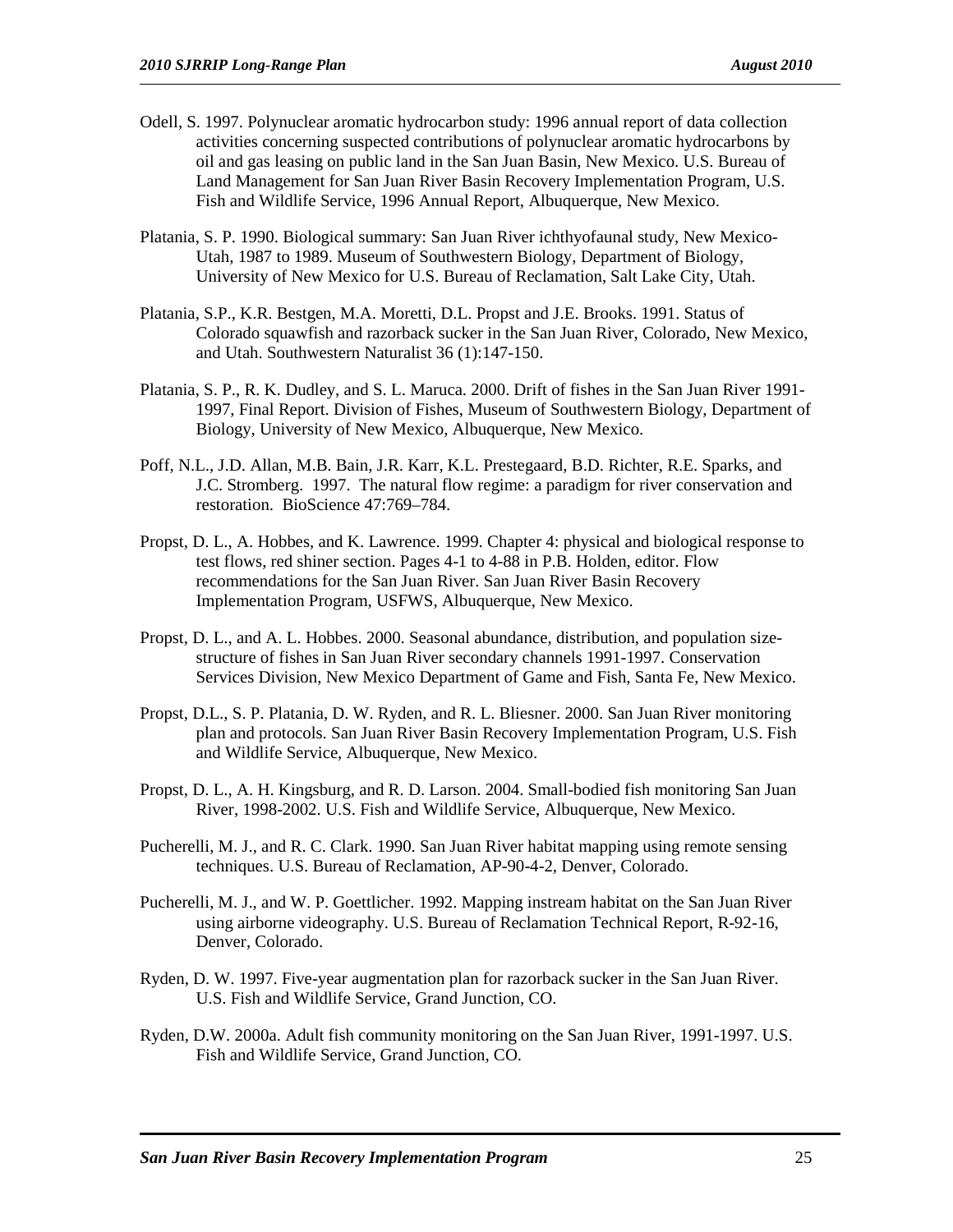- Ryden, D.W. 2000b. Monitoring of experimentally stocked razorback sucker in the San Juan River: March 1994 through October 1997. Final Report, U.S. Fish and Wildlife Service, Grand Junction, CO.
- Ryden, D. W. 2003a. An augmentation plan for Colorado pikeminnow in the San Juan River. U.S. Fish and Wildlife Service, Grand Junction, CO.
- Ryden, D. W. 2003b. An augmentation plan for razorback sucker in the San Juan River; an addendum to the five-year augmentation plan for razorback sucker in the San Juan River (Ryden 1997). U.S. Fish and Wildlife Service, Grand Junction, CO.
- Ryden, D. W. 2003c. Long term monitoring of sub-adult and adult large-bodied fishes in the San Juan River: 1999-2001 integration report. U.S. Fish and Wildlife Service, Grand Junction, Colorado.
- Ryden, D. W. 2003d. Long term monitoring of sub-adult and adult large-bodied fishes in the San Juan River: 2002, interim progress report. U.S. Fish and Wildlife Service, Grand Junction, Colorado.
- Ryden, D. W. 2004a. Long term monitoring of sub-adult and adult large-bodied fishes in the San Juan River: 2003, interim progress report. U.S. Fish and Wildlife Service, Grand Junction, Colorado.
- Ryden, D. W. 2004b. Sub-adult and adult large bodied fish community monitoring trip, fall 2003. U.S. Fish and Wildlife Service, Grand Junction, CO.
- Ryden, D. W. 2005. Sub-adult and adult large bodied fish community monitoring trip, fall 2004. U.S. Fish and Wildlife Service, Grand Junction, CO. San Juan River Basin Recovery Implementation Program. 1995. I. Program Document, II. Cooperative Agreement, III. Long-Range Plans, IV. Rip Side By Side Analysis. San Juan River Basin Recovery Implementation Program, U.S. Fish and Wildlife Service, Albuquerque, N.M.
- Ryden, D. W., and L. A. Alm. 1996. Observations on the distribution and movements of Colorado squawfish, *Ptychocheilus lucius*, in the San Juan River, New Mexico, Colorado, and Utah. Southwestern Naturalist 41(2):161-168.
- San Juan River Basin Recovery Implementation Program. 2010. San Juan River Recovery Implementation Program Comprehensive Monitoring Plan, *draft*. U.S. Fish and Wildlife Service, Albuquerque, New Mexico.
- San Juan River Basin Recovery Implementation Program. 2009. Long-Range Plan. San Juan River Basin Recovery Implementation Program, U.S. Fish and Wildlife Service, Albuquerque, New Mexico.
- San Juan River Basin Recovery Implementation Program (SJRIP). 2006. Final Program Document. San Juan River Basin Recovery Implementation Program, U.S. Fish and Wildlife Service, Albuquerque, N.M.
- San Juan River Basin Recovery Implementation Program (SJRIP). 1995. I. Program Document, II. Cooperative Agreement, III. Long-Range Plans, IV. Rip Side By Side Analysis. San Juan River Basin Recovery Implementation Program, U.S. Fish and Wildlife Service, Albuquerque, N.M.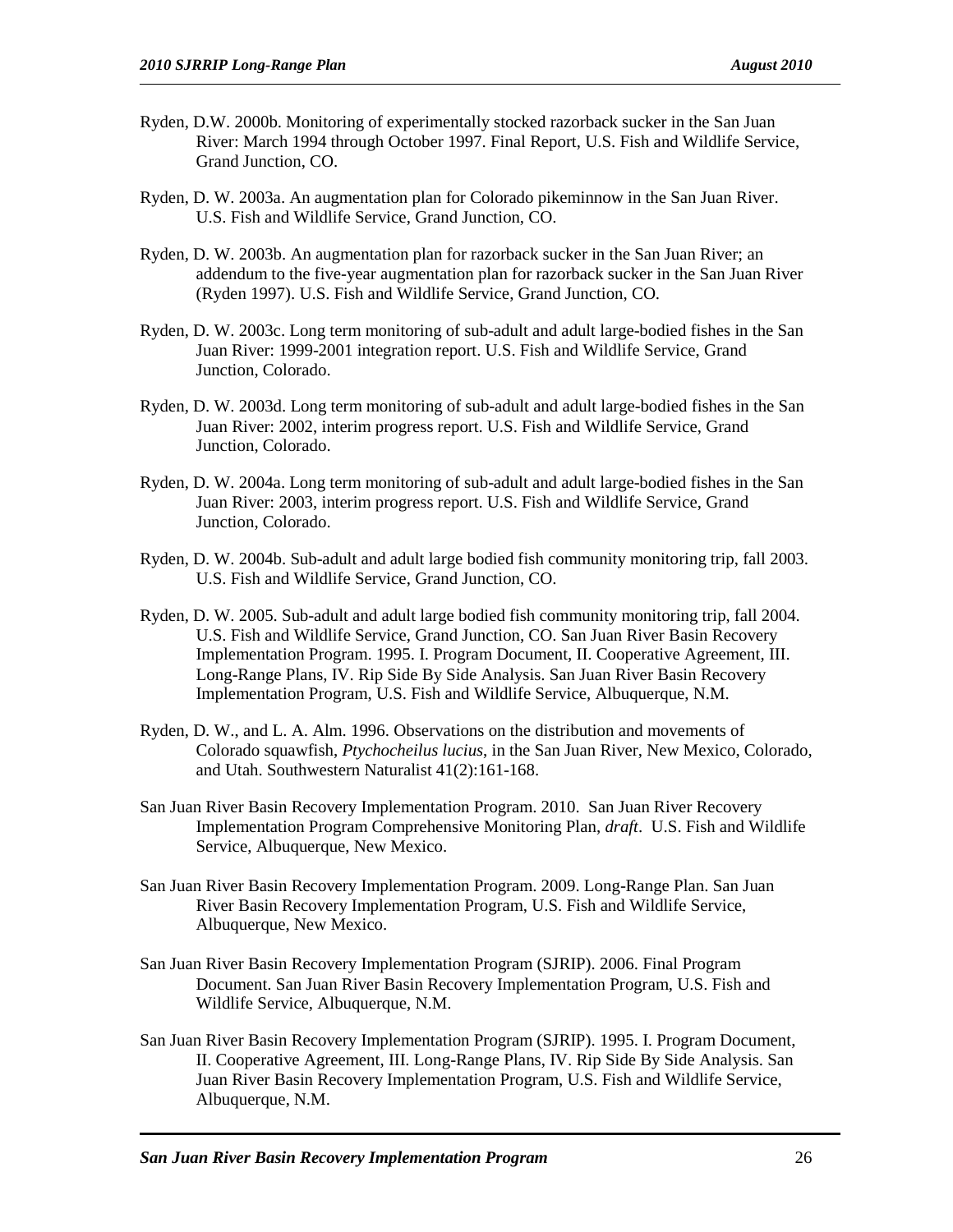- Simpson, Z. R., and J. D. Lusk. 1999. Environmental contaminants in aquatic plants, invertebrates, and fishes of the San Juan River mainstem, 1990-1996. U.S. Fish and Wildlife Service, Albuquerque, New Mexico.
- Stanford, J.A., J.V. Ward, W.J. Liss, C.A. Frizzell, R.N. Williams, J.A. Lichatowich, and C.C. Coutant. 1996. A general protocol for restoration of regulated rivers. Regulated Rivers: Research and Management 12:391–413.
- Trammell, M. A., and E. Archer. 2000. Chapter 4: evaluation of reintroduction of young of year Colorado pikeminnow in the San Juan River 1996-1998. Pages 4-1 to 4-33 in Archer, E., T.A. Crowl, and M. Trammell, editors. Age-0 native species abundances and nursery habitat quality and availability in the San Juan River, New Mexico, Colorado, and Utah. Utah Division of Wildlife Resources, Salt Lake City, Utah.
- Turner, T. F., M. V. McPhee, D. Alò, W. H. Brandenburg, and S. P. Platania. 2002. Determination of occurrence of hybridization of San Juan River razorback sucker through genetic screening of larval fishes. Draft Report submitted to SJRIP.
- Turner, T. F., T. E. Dowling, M. J. Osborne, M. V. McPhee, R. E. Broughton, and J. R. Gold. 2008. Microsatellite markers for the endangered razorback sucker, *Xyrauchen texanus*, are widely applicable to genetic studies of other catostomine fishes. Conservation Genetics, In press (available online at Springer).
- U.S. Fish and Wildlife Service (Service). 2002a. Colorado pikeminnow (*Ptychocheilus lucius*) Recovery Goals: amendment and supplement to the Colorado Squawfish Recovery Plan. U.S. Fish and Wildlife Service, Mountain-Prairie Region (6), Denver, Colorado. Available in pdf format at http://www/r6.fws.gov/crrip/rg.htm.
- U.S. Fish and Wildlife Service (Service). 2002b. Razorback sucker (*Xyrauchen texanus*) Recovery Goals: amendment and supplement to the Razorback Sucker Recovery Plan. U.S. Fish and Wildlife Service, Mountain-Prairie Region (6), Denver, Colorado. Available in pdf format at http://www/r6.fws.gov/crrip/rg.htm.
- Wilson, R.M., J.D. Lusk, S. Bristol, B. Waddell, and C. Wiens. 1995. Environmental contaminants in biota from the San Juan River and selected tributaries in Colorado, New Mexico, and Utah. Regions 2 and 6, U.S. Fish and Wildlife Service for San Juan River Basin Recovery Implementation Program, Annual Research Report, Fiscal Year 1994, U.S. Fish and Wildlife Service, Albuquerque, New Mexico.
- Wirth, D. 1999. Annual report on data collection activities for 1997 and 1998 concerning suspected contributions of polynuclear aromatic hydrocarbon by oil and gas leasing on public lands in the San Juan Basin, New Mexico. Bureau of Land Management, Farmington, New Mexico.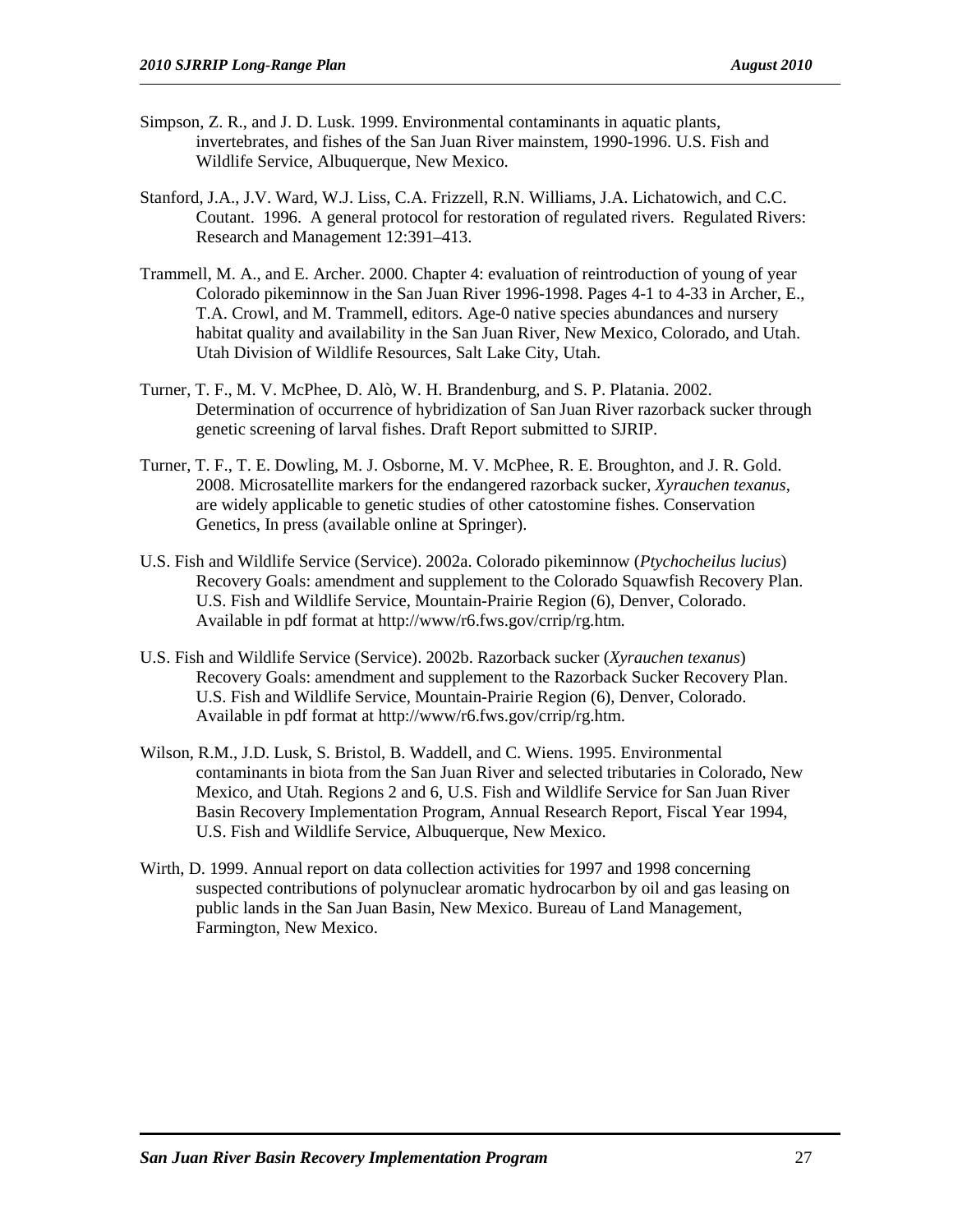#### *Appendix A. Tasks, priorities, responsibilities, dates, and descriptions for elements of the Long-Range Plan.*

The following Recovery Element Tables 1-6 are included:

- 1. Management and Augmentation of Populations and Protection of Genetic Integrity.
- 2. Protection, Management, and Augmentation of Habitat.
- 3. Interactions between Native and Nonnative Fish Species.
- 4. Monitor Fish and Habitat and Conduct Research in Support of Recovery Actions.
- 5. Program Coordination and Data Integration and Evaluation for Recovery.
- 6. Information and Education

The following are criteria used as guidance for "Recovery Goals Priority" used in the *P* column of the following tables:

| Low $(L)$                 | The task is not linked to site-specific management actions of recovery<br>goals and is not necessary for species recovery.                                                                                   |
|---------------------------|--------------------------------------------------------------------------------------------------------------------------------------------------------------------------------------------------------------|
| Medium $(M)$              | The task is indirectly linked to site-specific management actions and<br>may be supportive of species recovery.                                                                                              |
| High $(H)$                | The task is linked or related to a site-specific management action cited<br>in recovery goals and may be necessary to achieve species recovery<br>goals.                                                     |
| Critical/Compliance $(C)$ | The task reflects a site-specific management action cited in recovery<br>goals or biological opinions as a compliance measure and is<br>considered necessary to achieve species recovery (formerly Highest). |

Status Categories: Ongoing, Annually, Pending, As Needed, As Requested, On Hold, Completed

The following are abbreviations used in the following Tables:

| <b>Biology Committee</b>                            |
|-----------------------------------------------------|
| <b>Bureau of Indian Affairs</b>                     |
| Bureau of Reclamation                               |
| <b>Coordination Committee</b>                       |
| Colorado pikeminnow                                 |
| Dexter National Fish Hatchery and Technology Center |
| U.S. Fish and Wildlife Service                      |
| <b>Grand Junction</b>                               |
| New Mexico Game and Fish Department                 |
| Navajo Nation                                       |
| Program Office                                      |
| Razorback sucker                                    |
| <b>Uvalde National Fish Hatchery</b>                |
|                                                     |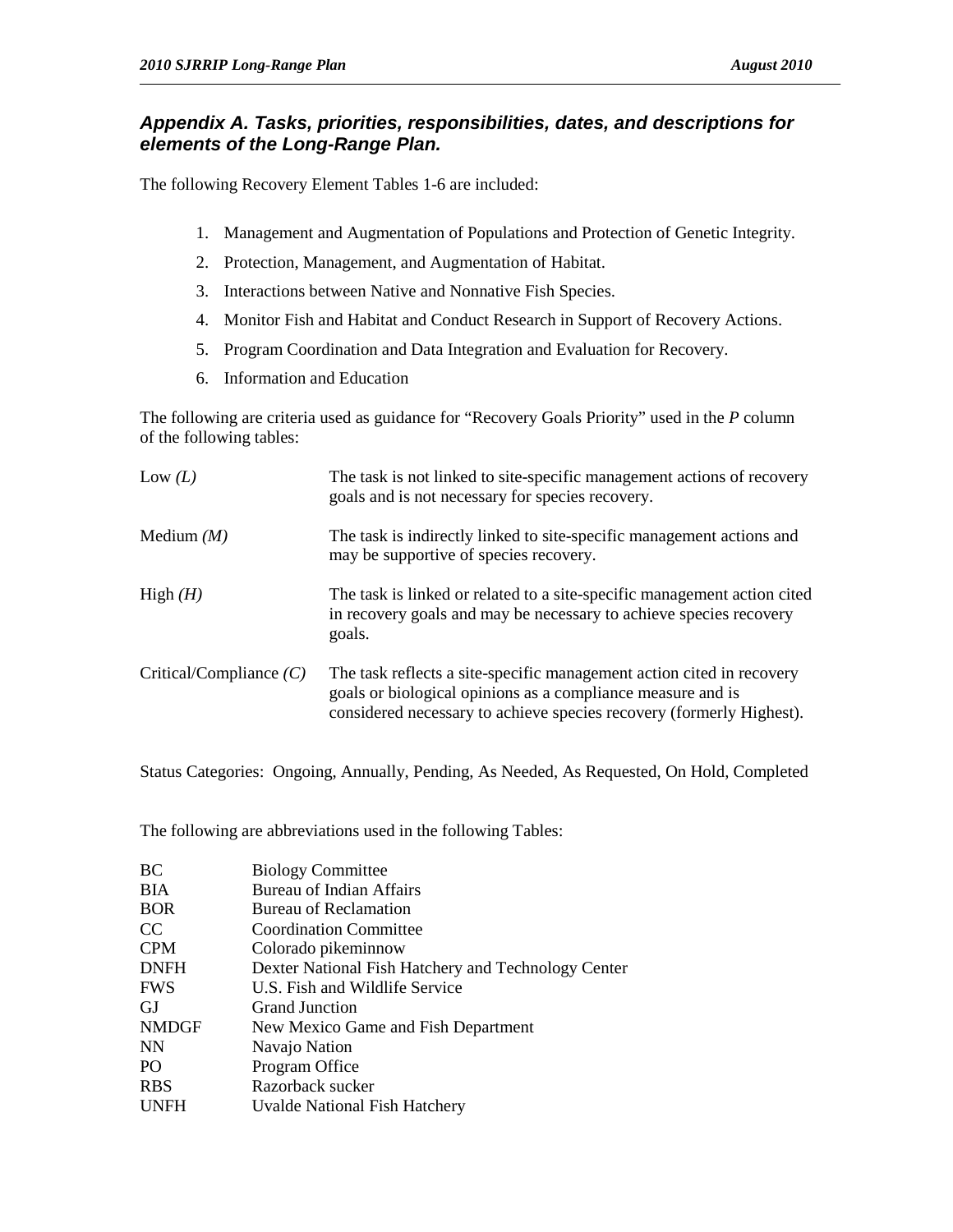#### **Table A1. Tasks, priorities, responsibilities, dates, and descriptions for Element 1.—Management and Augmentation of Populations and Protection of Genetic Integrity.**

| $\boldsymbol{P}$ | <b>Tasks</b>                                                                                                         | Who                 | <b>Status</b> | <b>FY</b><br>10 | <b>FY</b><br>11 | <b>FY</b><br>12 | <b>FY</b><br>13 | <b>FY</b><br>14 | Out<br>Years     | <b>Description</b>                                                                                                                                                                                                                                                                                                                                                                                  |
|------------------|----------------------------------------------------------------------------------------------------------------------|---------------------|---------------|-----------------|-----------------|-----------------|-----------------|-----------------|------------------|-----------------------------------------------------------------------------------------------------------------------------------------------------------------------------------------------------------------------------------------------------------------------------------------------------------------------------------------------------------------------------------------------------|
|                  | Goal 1.1-Establish a Genetically and<br><b>Demographically Viable, Self-Sustaining</b><br><b>CPM Population.</b>     |                     |               |                 |                 |                 |                 |                 |                  |                                                                                                                                                                                                                                                                                                                                                                                                     |
|                  | Action 1.1.1 Develop plans for rearing and<br>stocking CPM.                                                          |                     |               |                 |                 |                 |                 |                 |                  |                                                                                                                                                                                                                                                                                                                                                                                                     |
| $\overline{H}$   | Task 1.1.1.3 Evaluate and adjust stocking goals<br>of augmentation plan.                                             | BC, PO              | Ongoing       | $\overline{X}$  |                 |                 |                 |                 |                  | Bioenergetics models and/or population recruitment models<br>may be used to estimate and evaluate stocking goals of the<br>augmentation plan. These models help to determine the<br>numbers of stocked fish necessary to achieve species recovery<br>goals considering observed survival and recruitment rates.<br>This information will help to adjust stocking rates<br>accordingly.              |
| H                | Task 1.1.1.4 Review and update CPM<br>augmentation plan as needed.                                                   | FWS,<br>PO, BC      | Ongoing       | X               | X               | X               | X               | $\mathbf X$     | $\boldsymbol{X}$ | An annual review of the CPM augmentation plan (Ryden<br>2005, 2003) will evaluate whether the stocking goals are<br>being met and if the plan is adequate to achieve goals. The<br>augmentation plan will be updated as needed. Stocking<br>protocols for acclimation were developed in 2009 (draft, Furr<br>and Davis 2009). A draft CPM Stocking Plan for 2010-2020<br>is currently under review. |
|                  | Action 1.1.2 Produce, rear, and stock sufficient<br>numbers of CPM to meet stocking goals of<br>augmentation plan.   |                     |               |                 |                 |                 |                 |                 |                  |                                                                                                                                                                                                                                                                                                                                                                                                     |
| $\mathcal{C}$    | Task 1.1.2.1 Annually produce and rear at least<br>300,000 age-0 (50-55 mm TL) and 3,000 age-1<br>CPM at Dexter NFH. | FWS,<br><b>DNFH</b> | Ongoing       | X               |                 |                 |                 |                 |                  | At least 300,000 age-0 (50-55 mm TL) CPM will be<br>produced and reared annually at the Dexter NFH for an 8-year<br>period, 2002-2009.                                                                                                                                                                                                                                                              |
| $\mathcal C$     | Task 1.1.2.2 Annually stock > 300,000 age-0<br>CPM.                                                                  | FWS,<br><b>DNFH</b> | Ongoing       | X               |                 |                 |                 |                 |                  | At least 300,000 age-0 (50-55 mm TL) CPM will be released<br>annually from the Dexter NFH, into the San Juan River for an<br>8- year period, 2002-2009.                                                                                                                                                                                                                                             |
| $\mathcal C$     | Task 1.1.2.3 Annually stock 3,000 age-1 CPM.                                                                         | FWS,<br><b>DNFH</b> | Ongoing       | $\overline{X}$  |                 |                 |                 |                 |                  | A total of 3,000 age-1 CPM will be stocked and PIT tagged<br>annually in the San Juan River through 2009.                                                                                                                                                                                                                                                                                           |
| $\boldsymbol{M}$ | Task 1.1.2.4 Opportunistically stock available<br>CPM in excess of those described above.                            | FWS,<br>PO, BC      | Ongoing       | X               |                 |                 |                 |                 |                  | Excess CPM may be available from the upper basin or other<br>sources. These should be procured and stocked<br>opportunistically in excess of the numbers described above.                                                                                                                                                                                                                           |
|                  | Goal 1.2-Establish a Genetically and<br><b>Demographically Viable, Self-Sustaining</b><br><b>RBS Population.</b>     |                     |               |                 |                 |                 |                 |                 |                  |                                                                                                                                                                                                                                                                                                                                                                                                     |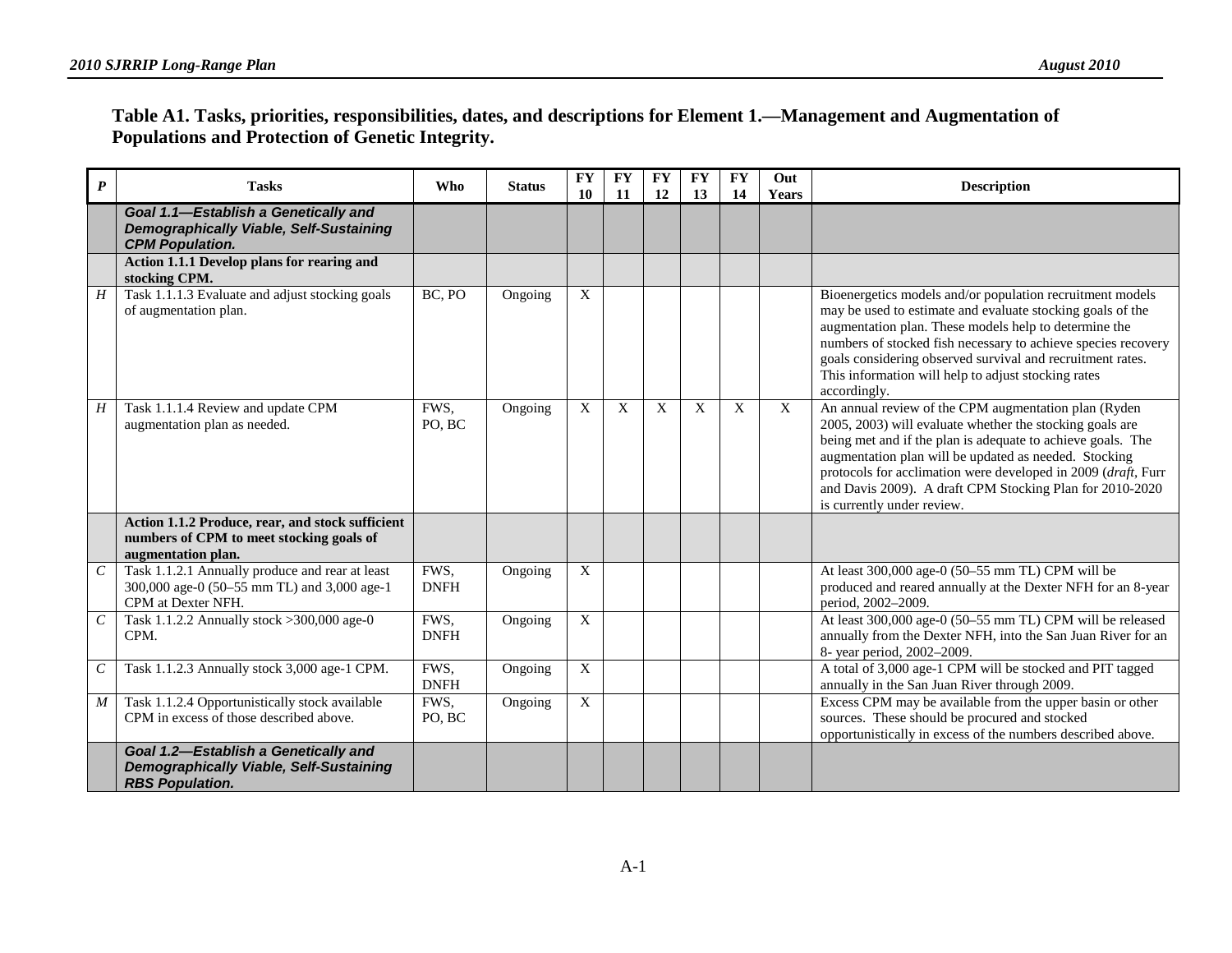| $\boldsymbol{P}$      | <b>Tasks</b>                                                                                                                       | <b>Who</b>         | <b>Status</b> | ${\bf F}{\bf Y}$<br>10 | <b>FY</b><br>11 | <b>FY</b><br>12 | <b>FY</b><br>13 | <b>FY</b><br>14 | Out<br>Years | <b>Description</b>                                                                                                                                                                                                                                                                                                                                                                                                                                            |
|-----------------------|------------------------------------------------------------------------------------------------------------------------------------|--------------------|---------------|------------------------|-----------------|-----------------|-----------------|-----------------|--------------|---------------------------------------------------------------------------------------------------------------------------------------------------------------------------------------------------------------------------------------------------------------------------------------------------------------------------------------------------------------------------------------------------------------------------------------------------------------|
|                       | Action 1.2.1 Develop plans for rearing and<br>stocking RBS.                                                                        |                    |               |                        |                 |                 |                 |                 |              |                                                                                                                                                                                                                                                                                                                                                                                                                                                               |
| H                     | Task 1.2.1.3 Estimate and adjust stocking goals<br>of augmentation plan.                                                           | FWS.<br>BC, PO     | Ongoing       | X                      |                 |                 |                 |                 |              | Bioenergetics models and/or population recruitment models<br>may be used to estimate and evaluate stocking goals of the<br>augmentation plan. These models help to determine the<br>numbers of stocked fish necessary to achieve species recovery<br>goals considering observed survival and recruitment rates.<br>This information will help to adjust stocking rates<br>accordingly.                                                                        |
| Η                     | Task 1.2.1.4 Review and update RBS<br>augmentation plan as needed.                                                                 | BC,<br>FWS, PO     | Ongoing       | $\mathbf X$            | X               | X               | $\mathbf X$     | X               | X            | An annual review of the RBS augmentation plan (Ryden<br>2005, 2003, 1997) will evaluate whether the stocking goals<br>are being met and if the plan is adequate to achieve species<br>recovery goals. A 2005 addendum to the stocking plan<br>suggested the 8-year stocking period (2003-2011) begin when<br>the production program was at full implementation, estimated<br>to start no later than 2007. The augmentation plan will be<br>updated as needed. |
|                       | Action 1.2.2 Produce, rear, and stock sufficient<br>numbers of RBS to meet stocking goals of<br>augmentation plan.                 |                    |               |                        |                 |                 |                 |                 |              |                                                                                                                                                                                                                                                                                                                                                                                                                                                               |
| $\overline{C}$        | Task 1.2.2.1 Produce and rear RBS at Dexter<br>NFH for stocking to grow-out facilities.                                            | <b>DNFH</b>        | Ongoing       | X                      | X               |                 |                 |                 |              | RBS will be produced and reared annually at Dexter NFH in<br>accordance with the genetics management plan and stocked<br>into grow-out facilities, currently NAPI ponds and Uvalde<br>NFH. Fish of sufficient size should be marked with PIT tags.<br>Eight-year time period, 2003-2011 (see Task 1.2.1.4).                                                                                                                                                   |
| $\mathcal{C}_{0}^{0}$ | Task 1.2.2.2 Annually stock three NAPI grow-out<br>ponds with $3,000-3,500$ fish per pond ( $> 200$ mm<br>TL) hatchery-reared RBS. | DNFH,<br><b>NN</b> | Ongoing       | X                      | X               |                 |                 |                 |              | RBS will be stocked annually into three NAPI grow-out<br>ponds with 3,000-3,500 (> 200 mm TL) hatchery-reared RBS<br>produced at Dexter NFH (expectation to harvest 40-60%)<br>using a single cohort strategy; pit tag and stock 300 mm fish<br>in 12 months. Eight-year time period, 2003-2011 (see Task<br>$1.2.1.4$ ).                                                                                                                                     |
| $\mathcal{C}$         | Task 1.2.2.3 Produce 12,000 RBS per year (>300<br>mm TL) at Uvalde NFH.                                                            | <b>UNFH</b>        | Ongoing       | X                      | X               |                 |                 |                 |              | A total of 12,000 RBS per year (>300 mm TL) will be<br>produced annually at Uvalde NFH. Eight-year time period,<br>2003-2011 (see Task 1.2.1.4).                                                                                                                                                                                                                                                                                                              |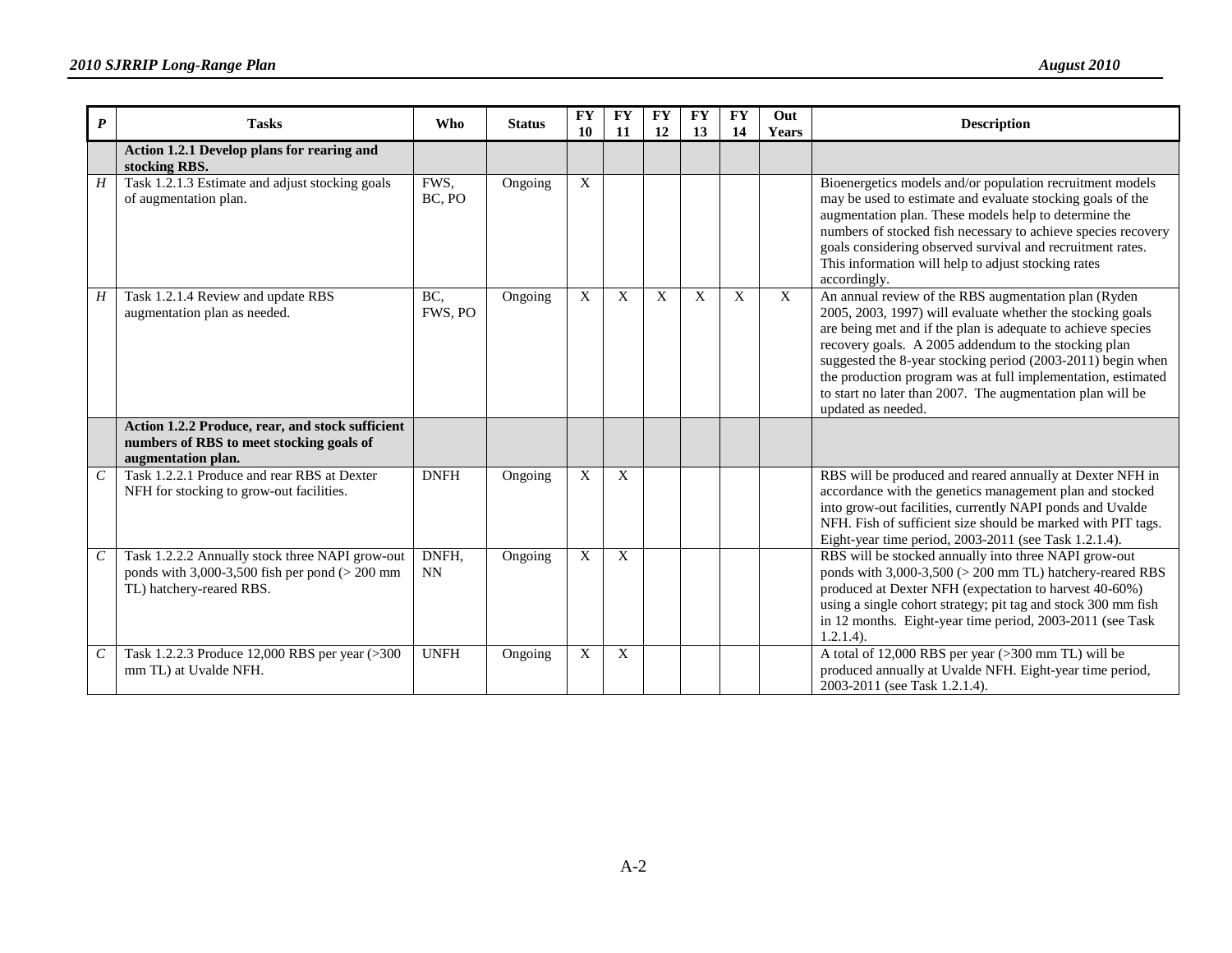| $\boldsymbol{P}$ | <b>Tasks</b>                                                                                                                                                                       | <b>Who</b> | <b>Status</b> | <b>FY</b><br>10           | <b>FY</b><br><b>11</b> | <b>FY</b><br>12 | <b>FY</b><br>13 | <b>FY</b><br>14 | Out<br>Years | <b>Description</b>                                                                                                                                                                                                                                                                                                                                                                                                                                                  |
|------------------|------------------------------------------------------------------------------------------------------------------------------------------------------------------------------------|------------|---------------|---------------------------|------------------------|-----------------|-----------------|-----------------|--------------|---------------------------------------------------------------------------------------------------------------------------------------------------------------------------------------------------------------------------------------------------------------------------------------------------------------------------------------------------------------------------------------------------------------------------------------------------------------------|
| $\mathcal{C}$    | Task 1.2.2.4 Stock at least 91,200 RBS (> 300<br>mm TL) during 2003-2011 or 11,400 per year.                                                                                       | <b>FWS</b> | Ongoing       | $\mathbf{X}$              | $\mathbf X$            |                 |                 |                 |              | At least 91,200 RBS (> 300 mm TL) will be harvested<br>annually from grow-out ponds and/or supplemental hatchery<br>facilities and stocked into the San Juan River over an 8-year<br>period, 2003-2011, or 11,400 per year. A 2005 addendum to<br>the stocking plan specified the eight-year stocking period to<br>begin when the production program was at full<br>implementation, estimated to start no later than 2007 (see<br>Task 1.2.1.4).                    |
| $\boldsymbol{M}$ | Task 1.2.2.7 Opportunistically stock available<br>RBS in excess of the 11,400 described above.                                                                                     | PO, FWS    | Ongoing       | X                         | X                      |                 |                 |                 |              | Excess RBS may be available from the upper basin or other<br>sources. These should be procured and stocked<br>opportunistically in excess of the 12,000 described above.<br>Eight-year time period, 2003-2011 (see Task 1.2.1.4).                                                                                                                                                                                                                                   |
|                  | Goal 1.3-Monitor and Evaluate RBS and<br><b>CPM Augmentation Program and Genetic</b><br>Integrity.                                                                                 |            |               |                           |                        |                 |                 |                 |              |                                                                                                                                                                                                                                                                                                                                                                                                                                                                     |
|                  | Action 1.3.1 Monitor status and success of<br>stocked RBS and CPM.                                                                                                                 |            |               |                           |                        |                 |                 |                 |              |                                                                                                                                                                                                                                                                                                                                                                                                                                                                     |
| H                | Task 1.3.1.1 Determine survival and recruitment<br>of stocked RBS and CPM to assess stocking<br>success and to determine when to implement<br>mark-recapture population estimates. | FWS, BC    | Ongoing       | X                         | X                      |                 |                 |                 |              | Every RBS and CPM captured will be examined for marks<br>(e.g., coded wire tag, PIT tag, etc.) and information will be<br>assimilated on these marked fish to estimate survival and<br>recruitment. The numbers of stocked RBS surviving in the<br>wild will be estimated from the monitoring program (see Goal<br>4.1 Monitor Fish Populations). These surviving fish will help<br>to contribute toward reproduction in the wild and eventual<br>species recovery. |
| $\boldsymbol{H}$ | Task 1.3.1.2 Develop a standardized database for<br>all stocked and recaptured RBS and CPM in<br>order to determine the fate of stocked fish                                       | PO         | Ongoing       | $\boldsymbol{\mathrm{X}}$ | X                      | X               | $\mathbf X$     | $\mathbf X$     | X            | All RBS and CPM released into the San Juan River will be<br>tabulated and tracked to understand survival of fish and<br>success of the augmentation program. Fish of sufficient size<br>will be PIT-tagged and a standardized database will be<br>established and updated annually for access by researchers.<br>This database is part of the overall Program database (see<br>Task 5.2.1.1).                                                                       |
|                  | <b>Action 1.3.2 Evaluate factors limiting RBS and</b><br>CPM population recovery.                                                                                                  |            |               |                           |                        |                 |                 |                 |              |                                                                                                                                                                                                                                                                                                                                                                                                                                                                     |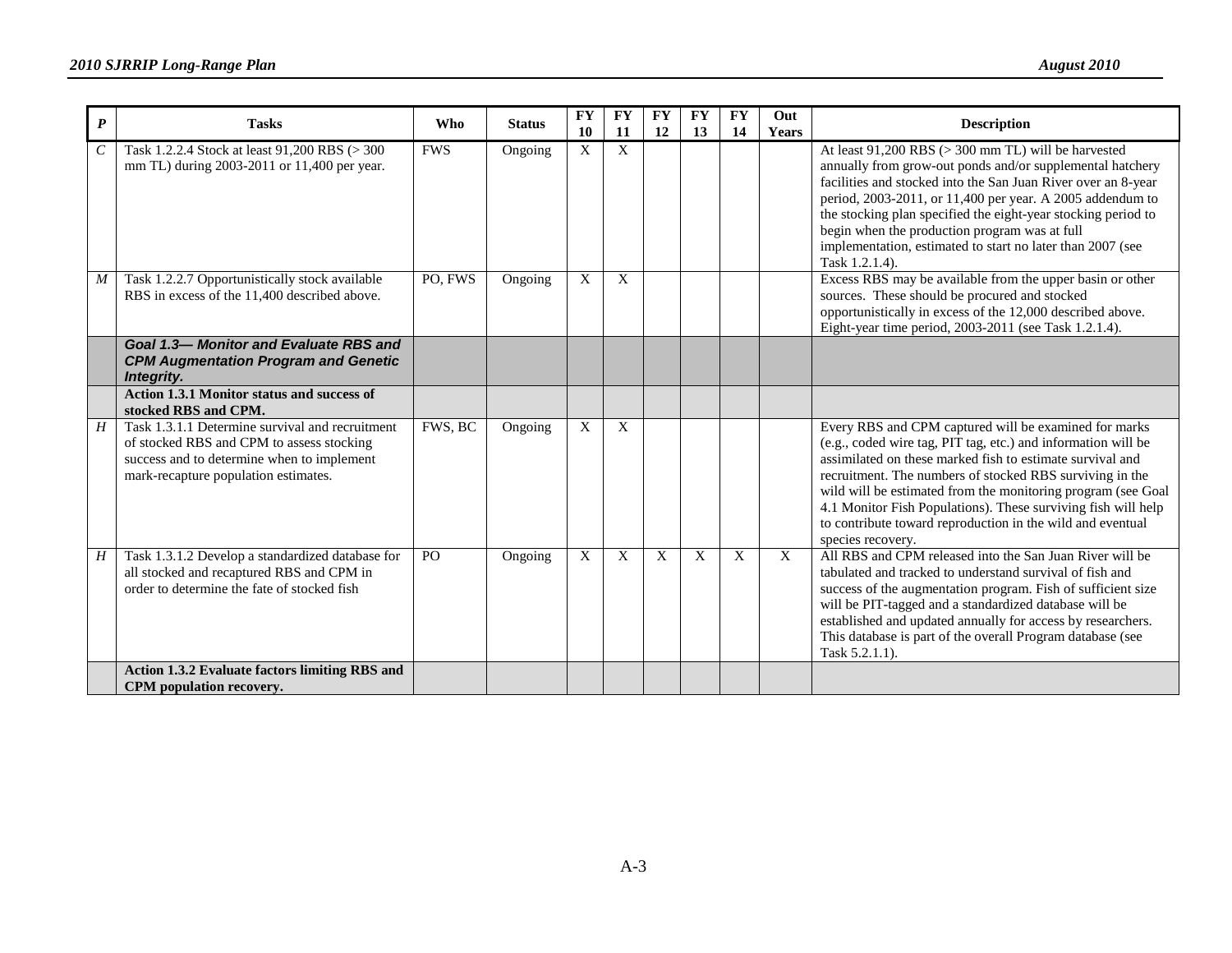| $\boldsymbol{P}$ | <b>Tasks</b>                                                                                                                                                                                                                                                                                                           | Who                 | <b>Status</b> | <b>FY</b>      | <b>FY</b>      | <b>FY</b>    | <b>FY</b>      | <b>FY</b>   | Out   | <b>Description</b>                                                                                                                                                                                                                                                                                                                                                                                                                                                                                                                                |
|------------------|------------------------------------------------------------------------------------------------------------------------------------------------------------------------------------------------------------------------------------------------------------------------------------------------------------------------|---------------------|---------------|----------------|----------------|--------------|----------------|-------------|-------|---------------------------------------------------------------------------------------------------------------------------------------------------------------------------------------------------------------------------------------------------------------------------------------------------------------------------------------------------------------------------------------------------------------------------------------------------------------------------------------------------------------------------------------------------|
|                  |                                                                                                                                                                                                                                                                                                                        |                     |               | 10             | 11             | 12           | 13             | 14          | Years |                                                                                                                                                                                                                                                                                                                                                                                                                                                                                                                                                   |
| H                | Task 1.3.2.1 Identify, describe, and implement<br>strategies for improving survival and retention of<br>stocked razorback sucker and Colorado<br>pikeminnow, including acclimation prior to<br>stocking, size of fish stocked, time and location<br>of stocking, physiological conditioning, and<br>predator avoidance | <b>FWS</b>          | Ongoing       | $\mathbf X$    | $\overline{X}$ | $\mathbf{X}$ | $\overline{X}$ | $\mathbf X$ | X     | Factors that limit or impede survival of stocked RBS and<br>CPM will be identified and strategies will be developed to<br>eliminate or ameliorate these factors. Scientific evidence<br>shows that acclimation by fish before release may reduce<br>dispersal and increase survival. Experiments should be<br>conducted to evaluate dispersal and survival of fish released<br>directly into the wild vs. fish held at on-site acclimation pens.<br>Protocols for acclimating stocked CPM were developed in<br>2009 (draft, Furr and Davis 2009). |
| H                | Task 1.3.2.2 Track health of fish in the San Juan<br>River to ensure adequate protection from diseases<br>and parasites.                                                                                                                                                                                               | PO, P.I.s           | Ongoing       | X              | X              | X            | X              | X           | X     | During fish handling and capture activities on the San Juan<br>River, optical inspections of general fish health and condition<br>is conducted.                                                                                                                                                                                                                                                                                                                                                                                                   |
|                  | Action 1.3.3 Evaluate the risk of hybridization<br>among sucker species.                                                                                                                                                                                                                                               |                     |               |                |                |              |                |             |       |                                                                                                                                                                                                                                                                                                                                                                                                                                                                                                                                                   |
| $\boldsymbol{M}$ | Task 1.3.3.1 Quantify the extent of hybridization<br>among native suckers to determine if releasing<br>large numbers of hatchery razorback suckers into<br>the San Juan River will reduce genetic diversity<br>and viability of razorback sucker and/or<br>flannelmouth sucker.                                        | BC                  | Ongoing       |                |                | X            |                |             |       | Hybridization may be reducing genetic viability of native<br>suckers and may require actions such as mechanical removal<br>to reduce white suckers. There is some information on the<br>extent of hybridization between native suckers (i.e.,<br>razorback, flannelmouth, bluehead) and nonnative white<br>suckers in the San Juan River (Turner et al. 2002, 2008). A<br>reassessment should be conducted in 2012.                                                                                                                               |
| $\boldsymbol{M}$ | Task 1.3.3.2 Quantify the extent of hybridization<br>between native suckers with nonnative white<br>suckers to determine if hybridization is reducing<br>genetic diversity and viability of native suckers<br>(i.e., razorback sucker, flannelmouth sucker,<br>bluehead sucker).                                       | BC                  | Ongoing       | $\mathbf X$    | X              | $\mathbf X$  |                |             |       | Observational surveys are conducted during other Program<br>activities. Hybridization between native suckers and<br>nonnative white suckers does not currently appear to be a<br>problem in the San Juan River. A reassessment should be<br>conducted in 2012.                                                                                                                                                                                                                                                                                    |
| $\overline{M}$   | Task 1.3.3.3 Identify and implement necessary<br>actions to minimize hybridization among native<br>suckers and nonnative suckers.                                                                                                                                                                                      | BC                  | As needed     |                |                | X            |                |             |       | Reassessment should be conducted in 2012.                                                                                                                                                                                                                                                                                                                                                                                                                                                                                                         |
|                  | <b>Action 1.3.4 Assemble information from</b>                                                                                                                                                                                                                                                                          |                     |               |                |                |              |                |             |       |                                                                                                                                                                                                                                                                                                                                                                                                                                                                                                                                                   |
| $\overline{H}$   | population management and augmentation.<br>Task 1.3.4.1 Use data and information gathered<br>from fish surveys, hatchery augmentation, and<br>survival studies to describe best strategies for<br>establishing wild populations of endangered fish<br>and restoring the native fish community.                         | FWS,<br><b>NMGF</b> | Ongoing       | X              |                |              |                |             | 2015  | Information will be assimilated and evaluated on a continual<br>basis to assess stocking success and establishment of wild<br>populations of CPM and RBS.                                                                                                                                                                                                                                                                                                                                                                                         |
| $\overline{H}$   | Task 1.3.4.2 Assimilate the genetics information<br>on CPM and RBS to describe best strategies for<br>establishing and maintaining genetically viable<br>wild populations of endangered fish.                                                                                                                          | FWS,<br><b>NMGF</b> | Ongoing       | $\overline{X}$ |                |              |                |             | 2015  | Although a genetics management plan has been developed,<br>ongoing genetic monitoring of fish stocks is necessary to<br>ensure genetic integrity of CPM and RBS.                                                                                                                                                                                                                                                                                                                                                                                  |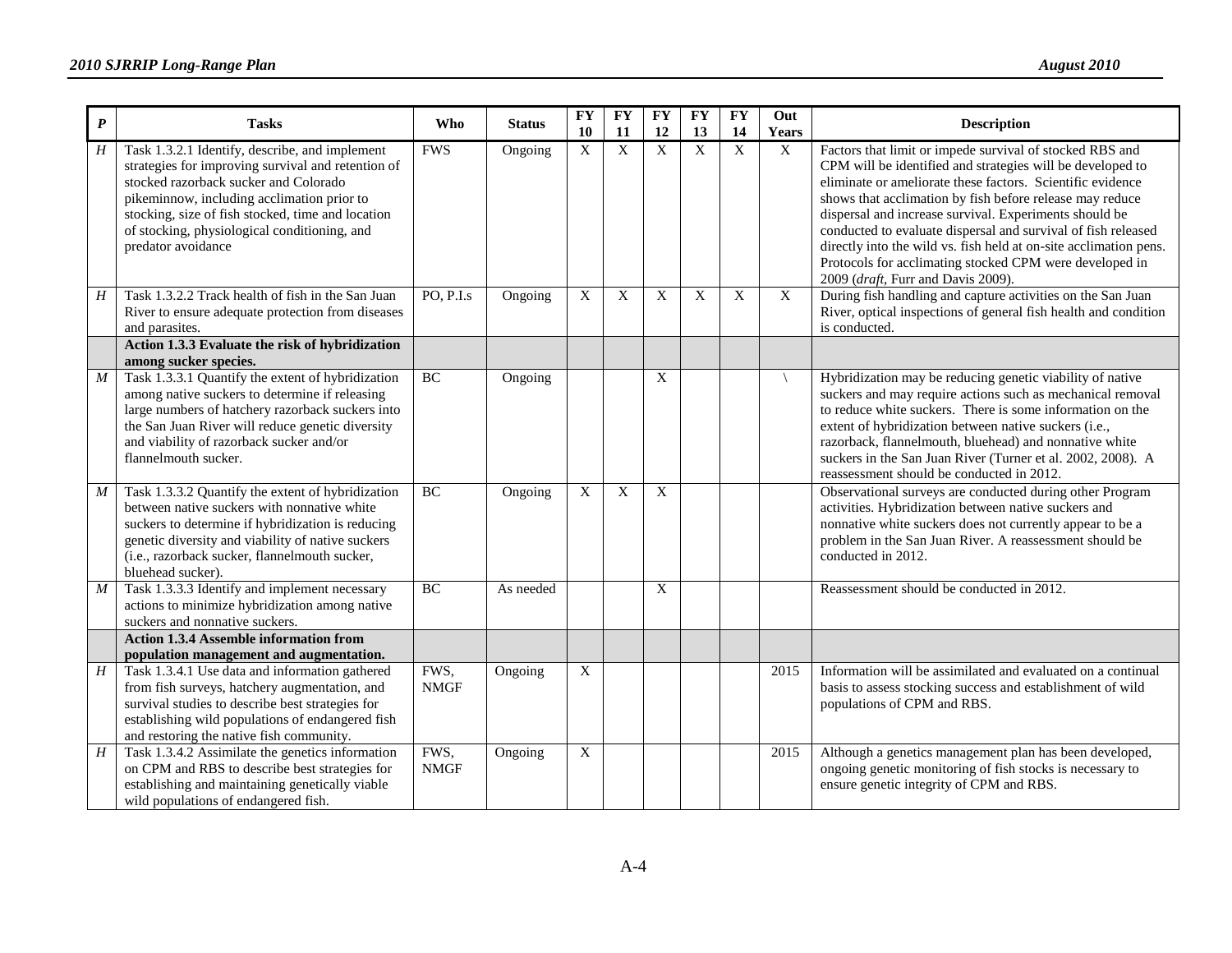|   | <b>Tasks</b>                                                                                     | <b>Who</b> | <b>Status</b> | FY.<br>10 | FY<br>11 | FY<br>12 | FY<br>13 | FY<br>14 | Out<br><b>Years</b> | <b>Description</b>                                             |
|---|--------------------------------------------------------------------------------------------------|------------|---------------|-----------|----------|----------|----------|----------|---------------------|----------------------------------------------------------------|
| M | Task 1.3.4.3 Monitor genetics of Colorado                                                        | <b>FWS</b> |               |           |          |          |          |          |                     |                                                                |
|   | pikeminnow and razorback sucker in the San<br>Juan River to determine if and to what extent      |            |               |           |          |          |          |          |                     |                                                                |
|   |                                                                                                  |            |               |           |          |          |          |          |                     |                                                                |
|   | wild produced individuals depart from genetic<br>structure of parental stock (hatchery derived). |            |               |           |          |          |          |          |                     |                                                                |
|   |                                                                                                  |            |               |           |          |          |          |          |                     |                                                                |
|   | <b>Goal 1.4-Support Operations and</b><br><b>Maintenance of Facilities to Support RBS</b>        |            |               |           |          |          |          |          |                     |                                                                |
|   |                                                                                                  |            |               |           |          |          |          |          |                     |                                                                |
|   | and CPM Stocking Programs.                                                                       |            |               |           |          |          |          |          |                     |                                                                |
|   | Action 1.4.1. Support Production and Grow-                                                       |            |               |           |          |          |          |          |                     |                                                                |
|   | out Facilities.                                                                                  |            |               |           |          |          |          |          |                     |                                                                |
| H | Task 1.4.1.1 Support operation and maintenance                                                   | PO. FWS    | Ongoing       | X         | X        | X        | X        |          | X                   | The operation and maintenance of hatchery facilities at Dexter |
|   | of hatchery facilities (Dexter and Uvalde NFH)                                                   |            |               |           |          |          |          |          |                     | and Uvalde NFH will be supported for RBS and CPM               |
|   | for RBS production.                                                                              |            |               |           |          |          |          |          |                     | production.                                                    |
| M | Task 1.4.1.2 Operate and maintain NAPI grow-                                                     | <b>NN</b>  | Ongoing       | X         | X        | X        | X        | X        | X                   | The operation and maintenance of Navajo Agricultural           |
|   | out ponds.                                                                                       |            |               |           |          |          |          |          |                     | Products Industry (NAPI) grow-out ponds will be supported      |
|   |                                                                                                  |            |               |           |          |          |          |          |                     | for RBS production.                                            |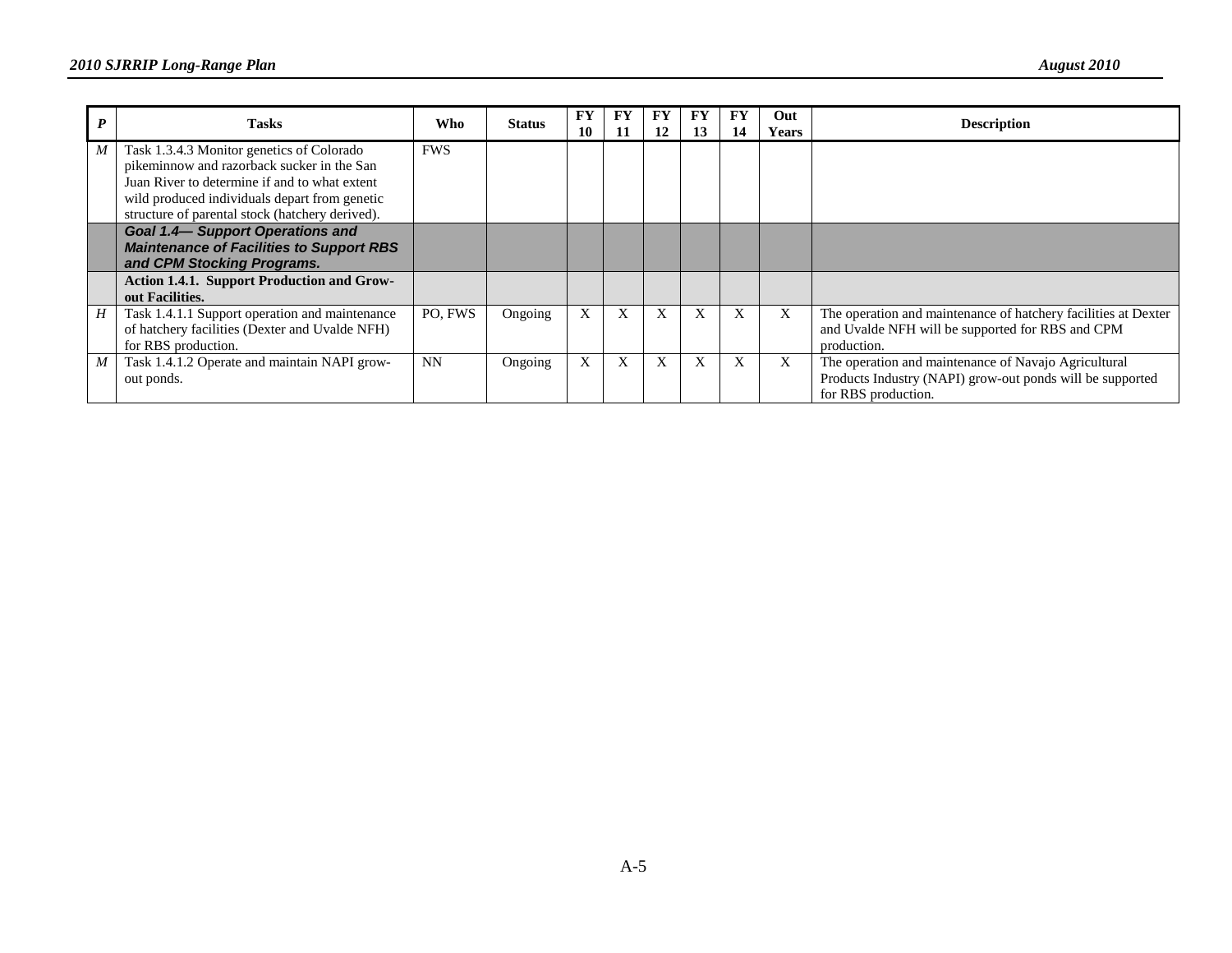#### **Table A2. Tasks, priorities, responsibilities, dates, and descriptions for Element 2.—Protection, Management, and Augmentation of Habitat.**

| $\boldsymbol{P}$ | <b>Tasks</b>                                                                                                                                                                              | <b>Who</b>         | <b>Status</b> | <b>FY</b><br>10 | <b>FY</b><br>11           | <b>FY</b><br>12 | <b>FY</b><br>13 | <b>FY</b><br>14 | Out<br><b>Years</b> | <b>Description</b>                                                                                                                                                                                                                                                                                                                                                                                                                                                                                                                                                                                                                                                                                                                                   |
|------------------|-------------------------------------------------------------------------------------------------------------------------------------------------------------------------------------------|--------------------|---------------|-----------------|---------------------------|-----------------|-----------------|-----------------|---------------------|------------------------------------------------------------------------------------------------------------------------------------------------------------------------------------------------------------------------------------------------------------------------------------------------------------------------------------------------------------------------------------------------------------------------------------------------------------------------------------------------------------------------------------------------------------------------------------------------------------------------------------------------------------------------------------------------------------------------------------------------------|
|                  | <b>Goal 2.1-Provide Suitable Flows to Support</b><br><b>Recovery of CPM and RBS Populations.</b>                                                                                          |                    |               |                 |                           |                 |                 |                 |                     |                                                                                                                                                                                                                                                                                                                                                                                                                                                                                                                                                                                                                                                                                                                                                      |
|                  | Action 2.1.1 Develop flow regimes to provide<br>adequate base flow and function to maintain<br>habitat for CPM and RBS.                                                                   |                    |               |                 |                           |                 |                 |                 |                     |                                                                                                                                                                                                                                                                                                                                                                                                                                                                                                                                                                                                                                                                                                                                                      |
| $\overline{H}$   | Task 2.1.1.2 Develop and implement a process for<br>revising flow recommendations.                                                                                                        | BOR,<br><b>FWS</b> | Pending       | X               | $\boldsymbol{\mathrm{X}}$ | X               |                 |                 |                     | The process for revising flow recommendations uses<br>information from habitat to flow relationships and the<br>hydrology model. The flow recommendations will continue<br>to be evaluated and revised until a long-term flow regime<br>is established for the San Juan River and the RBS and<br>CPM are recovered.                                                                                                                                                                                                                                                                                                                                                                                                                                  |
| H                | Task 2.1.1.3 Evaluate and update flow<br>recommendations and response of native and<br>endangered fishes to flow recommendations.                                                         | BC, FWS            | As needed     | X               | $\boldsymbol{\mathrm{X}}$ | X               |                 |                 |                     | Upon completion of Gen3 of the San Juan Basin<br>Hydrology Model (SJBHM), the BC will assemble a report<br>that evaluates and updates the flow recommendations. This<br>report will be provided to the CC for approval.                                                                                                                                                                                                                                                                                                                                                                                                                                                                                                                              |
|                  | Action 2.1.2 Develop and maintain a hydrology<br>model to evaluate flow recommendations in the<br>context of water supply and demand in the Basin.                                        |                    |               |                 |                           |                 |                 |                 |                     |                                                                                                                                                                                                                                                                                                                                                                                                                                                                                                                                                                                                                                                                                                                                                      |
| H                | Task 2.1.2.1 Develop, evaluate, and refine a San Juan<br>Basin hydrology model that provides a scientifically<br>sound and biologically relevant representation of the<br>San Juan River. | FWS,<br>BOR, BC    | Ongoing       | X               | X                         | X               | X               |                 |                     | The SJBHM was developed to provide a tool to analyze<br>ways to manage flows in the San Juan River Basin for the<br>benefit of endangered fish while allowing water<br>development to proceed. The purpose of the model is to: a)<br>provide input to the development and periodic evaluation<br>and analysis of flow recommendations, and b) assess the<br>impact of project development on basin depletions and<br>recommended flows for endangered fish. Model<br>development has undergone two generations (Generations I<br>and II) and development of a third (Generation III) is in<br>progress. The utility and effectiveness of the hydrology<br>model is evaluated periodically by technical experts<br>appointed by Program participants. |
| $\boldsymbol{M}$ | Task 2.1.2.2 Conduct peer review of the hydrology<br>model by qualified specialists not affiliated with the<br>Program.                                                                   | PO                 | Pending       | X               | $\boldsymbol{\mathrm{X}}$ |                 |                 |                 |                     | An independent peer review will be conducted of<br>Generation III of the hydrology model to determine if the<br>model properly represents San Juan River hydrology and to<br>ensure that the model can be used to evaluate flow<br>recommendations.                                                                                                                                                                                                                                                                                                                                                                                                                                                                                                  |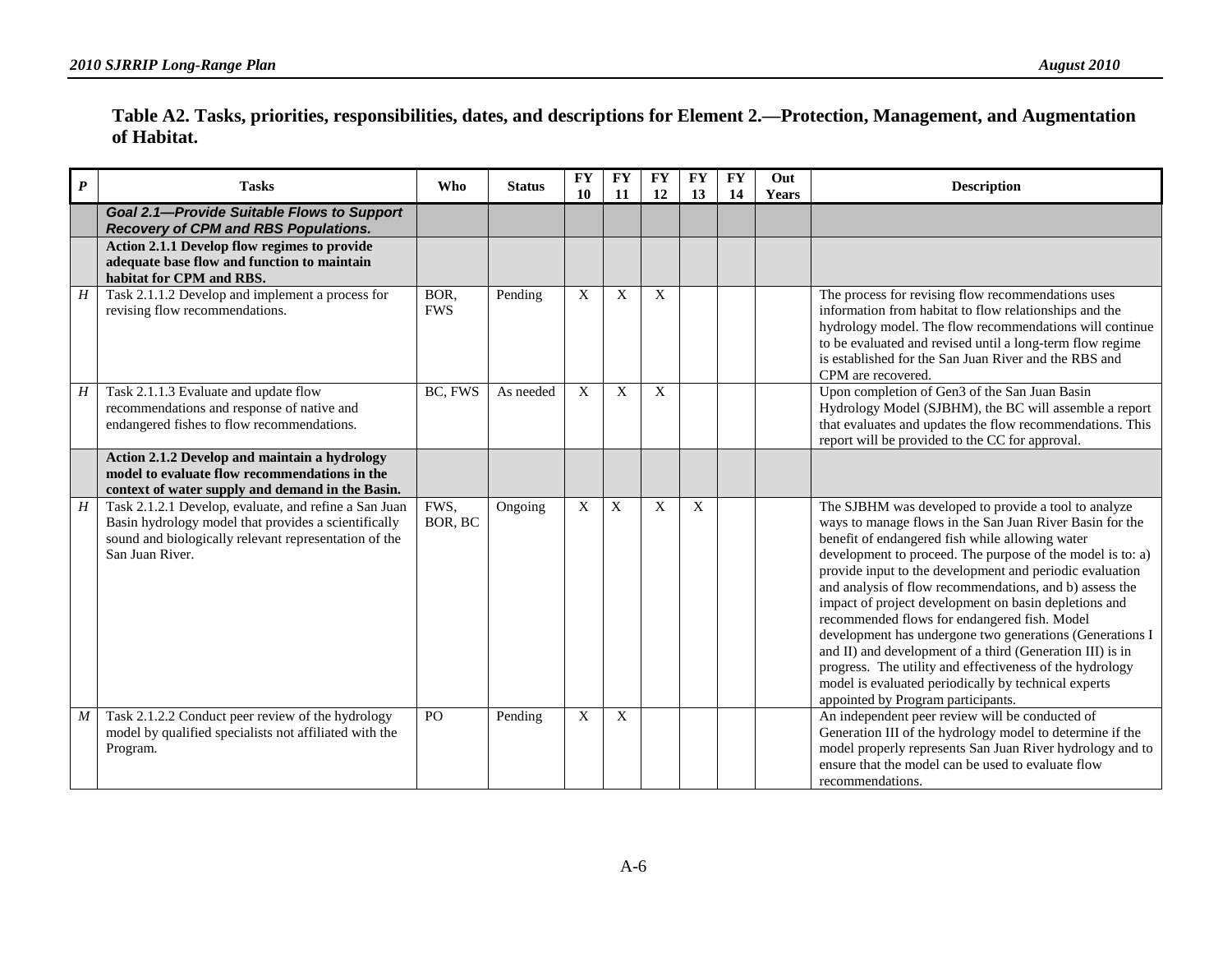| $\boldsymbol{P}$ | <b>Tasks</b>                                                                                                                                                                                                                       | <b>Who</b>         | <b>Status</b>   | <b>FY</b><br>10 | <b>FY</b><br><b>11</b> | FY<br>12    | <b>FY</b><br>13 | <b>FY</b><br>14 | Out<br>Years | <b>Description</b>                                                                                                                                                                                                                           |
|------------------|------------------------------------------------------------------------------------------------------------------------------------------------------------------------------------------------------------------------------------|--------------------|-----------------|-----------------|------------------------|-------------|-----------------|-----------------|--------------|----------------------------------------------------------------------------------------------------------------------------------------------------------------------------------------------------------------------------------------------|
| H                | Task 2.1.2.3 Provide model analysis for the<br>evaluation of flow recommendations.                                                                                                                                                 | BOR, BC            | As<br>requested |                 |                        |             |                 |                 |              | Model analyses for the evaluation of flow<br>recommendations and project impacts will be conducted by<br>the Program's technical committees and experts at the<br>request of the Coordination Committee or FWS                               |
| H                | Task 2.1.2.4 Support operation and maintenance of<br>stream gauges for San Juan River as needed                                                                                                                                    | BOR, PO            | Annually        | X               | X                      | $\mathbf X$ | X               | X               | $\mathbf X$  | Stream gauges necessary for monitoring flow of the San<br>Juan River will be supported with supplemental discharge<br>rating measurements as may be needed for improving<br>gaging reliability.                                              |
|                  | <b>Action 2.1.3 Coordinate with BOR on Navajo</b><br>Dam operations.                                                                                                                                                               |                    |                 | X               |                        |             |                 |                 |              |                                                                                                                                                                                                                                              |
| M                | Task 2.1.3.1 Provide input and recommendations to<br>U.S. Fish and Wildlife Service and Bureau of<br>Reclamation on alternate dam operations when<br>extreme hydrologic conditions prevent flow<br>recommendations from being met. | BC, PO             | Ongoing         |                 |                        |             |                 |                 |              | BOR will organize semi-annual meetings with stakeholders<br>on operations of Navajo Dam. BOR will coordinate these<br>meetings and solicit input from stakeholders.                                                                          |
| $\overline{H}$   | Task 2.1.3.2 Make determination of perturbation for<br>Navajo Dam operations.                                                                                                                                                      | BC                 | Annually        | X               | X                      | $\mathbf X$ | X               | $\mathbf X$     | $\mathbf X$  |                                                                                                                                                                                                                                              |
|                  | Action 2.1.4 Provide and protect flows in the San<br>Juan River consistent with flow recommendations.                                                                                                                              |                    |                 |                 |                        |             |                 |                 |              |                                                                                                                                                                                                                                              |
| $\cal C$         | Task 2.1.4.1 Develop and implement mechanisms for<br>protecting water required to meet flow<br>recommendations.                                                                                                                    | <b>BOR</b>         | Ongoing         | X               | X                      | $\mathbf X$ | X               | X               | X            | BOR will coordinate with the States of New Mexico and<br>Colorado to ensure protection of water released from<br>Navajo Reservoir storage intended to fulfill flow<br>recommendations.                                                       |
|                  | Action 2.1.5 Review and evaluate San Juan River<br>stream flow in light of hydrology variability.                                                                                                                                  |                    |                 |                 |                        |             |                 |                 |              |                                                                                                                                                                                                                                              |
| $\overline{H}$   | Task 2.1.5.1 Conduct a comprehensive analysis of<br>hydrologic variability in the San Juan River.                                                                                                                                  | BOR,<br><b>FWS</b> | Pending         | X               | X                      |             |                 |                 |              |                                                                                                                                                                                                                                              |
| M                | Task 2.1.5.2 Evaluate the possible and most probable<br>impacts of hydrologic variability on future water<br>availability.                                                                                                         | BOR,<br><b>FWS</b> | Pending         | X               | X                      |             |                 |                 |              | The long-term consequences of climate change are<br>unknown. Possible impacts on stream flow and other<br>environmental variables need to be evaluated in order to<br>identify possible contingencies and alternative<br>management actions. |
| $\boldsymbol{M}$ | Task 2.1.5.3 Evaluate ability of the river to meet the<br>functions provided by the flow recommendations<br>during extended periods of drought.                                                                                    | BOR,<br>FWS, BC    | Pending         |                 |                        |             |                 |                 |              | An evaluation of the river's ability to meet flow<br>recommendations under periods of extended drought<br>should be evaluated.                                                                                                               |
|                  | Task 2.1.5.4 Develop contingency strategies to meet<br>the functions provided by flow recommendations<br>during extended periods of droughts.                                                                                      | BOR,<br>FWS, BC    | Pending         |                 |                        |             |                 |                 |              | Alternative strategies for meeting the functions provided<br>by flow recommendations during extended periods of<br>droughts should be developed.                                                                                             |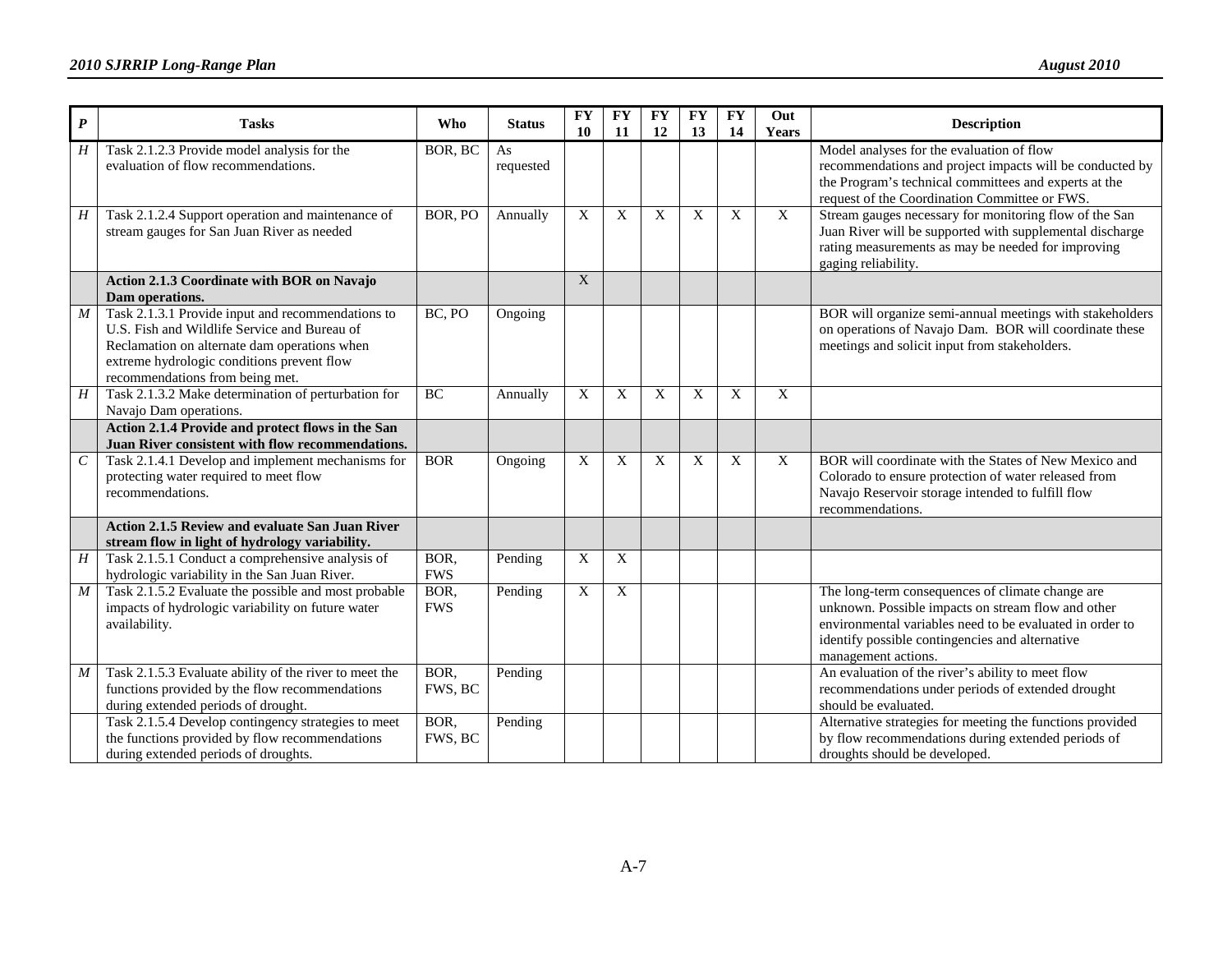| $\boldsymbol{P}$ | <b>Tasks</b>                                                                                                                                                                                                                                     | <b>Who</b>      | <b>Status</b> | <b>FY</b><br>10 | <b>FY</b><br>11           | <b>FY</b><br>12 | <b>FY</b><br>13           | <b>FY</b><br>14 | Out<br>Years | <b>Description</b>                                                                                                                                                                                                                                                                                                                                                                                                                            |
|------------------|--------------------------------------------------------------------------------------------------------------------------------------------------------------------------------------------------------------------------------------------------|-----------------|---------------|-----------------|---------------------------|-----------------|---------------------------|-----------------|--------------|-----------------------------------------------------------------------------------------------------------------------------------------------------------------------------------------------------------------------------------------------------------------------------------------------------------------------------------------------------------------------------------------------------------------------------------------------|
| $H_{\rm}$        | Task 2.1.5.5 Evaluate non-flow alternatives that<br>would work in conjunction with flows to meet the<br>functions provided by flow recommendations.                                                                                              | BOR,<br>FWS, BC | Ongoing       | X               | $\boldsymbol{\mathrm{X}}$ |                 |                           |                 |              | Non-flow alternatives should be evaluated to help offset<br>possible effects of climate variability and to augment the<br>beneficial effects of flow recommendations. The Program<br>is working on this task through development of SJBHM<br>Gen III and TNC's Conservation/Habitat Planning Project                                                                                                                                          |
|                  | Goal 2.2-Provide Suitable Habitat to<br><b>Support Recovery of CPM and RBS</b><br>Populations.                                                                                                                                                   |                 |               |                 |                           |                 |                           |                 |              |                                                                                                                                                                                                                                                                                                                                                                                                                                               |
|                  | Action 2.2.1 Identify, characterize, and quantify<br>suitable habitat.                                                                                                                                                                           |                 |               |                 |                           |                 |                           |                 |              |                                                                                                                                                                                                                                                                                                                                                                                                                                               |
| H                | Task 2.2.1.1 Assess data collected to identify and<br>describe flow-habitat relationships.                                                                                                                                                       | PO, BC          | Ongoing       | X               | X                         |                 |                           |                 |              | Use available data collected to date to accomplish task.                                                                                                                                                                                                                                                                                                                                                                                      |
| $\boldsymbol{M}$ | Task 2.2.1.2 Identify habitats and areas of essential<br>habitat to native and endangered fishes at different<br>volumes of water released (including timing and<br>duration) from Navajo Dam.                                                   | PO, BC          | Ongoing       | X               |                           |                 |                           |                 |              | Fish may change distributional patterns with different flow<br>regimes. These changes may be seasonal or caused by<br>changes in habitat.                                                                                                                                                                                                                                                                                                     |
| M                | Task 2.2.1.3 Assess to what extent the seasonal and<br>longitudinal distributions of endangered fishes and<br>other native and nonnative fish species in response to<br>various flow releases from Navajo Dam can be<br>determined.              | PO, BC          | Ongoing       | X               |                           |                 |                           |                 |              | Flow recommendations were designed to maintain channel<br>complexity and provide necessary habitats for native and<br>endangered fishes. This task will link information gathered<br>under Tasks 1.3.1.1 and 1.3.1.2 with the hydrology of flow<br>recommendations.                                                                                                                                                                           |
| $\overline{M}$   | Task 2.2.1.4 Characterize channel geomorphology<br>and river channel dynamics to better understand<br>flow-habitat relationships.                                                                                                                | PO, BC          | Ongoing       | X               | $\boldsymbol{\mathrm{X}}$ |                 |                           |                 |              | Use available data collected to date to accomplish task.                                                                                                                                                                                                                                                                                                                                                                                      |
|                  | Action 2.2.2 Provide suitable habitat.                                                                                                                                                                                                           |                 |               |                 |                           |                 |                           |                 |              |                                                                                                                                                                                                                                                                                                                                                                                                                                               |
| $\,$             | Task 2.2.2.1 Implement flows that provide suitable<br>habitat for endangered fishes and other native fishes<br>in the San Juan River.                                                                                                            | BOR,<br>FWS, BC | Ongoing       | X               | X                         | X               | X                         | X               | X            | Flow recommendations were developed in 1999 (Holden<br>1999). Reclamation is implementing the flow<br>recommendations through the operations decision criteria<br>of Navajo Dam. Releases are made to provide sufficient<br>releases of water at times, quantities, and durations<br>necessary to protect the endangered fish and their<br>designated critical habitat while maintaining the other<br>authorized purposes of the Navajo Unit. |
| Η                | Task 2.2.2.2 Use data and information gathered from<br>habitat assessments as the foundation for evaluating<br>the effectiveness of the operations decision criteria<br>for Navajo Dam in providing suitable habitat for the<br>endangered fish. | FWS, BC         | Ongoing       | X               | X                         | X               | $\boldsymbol{\mathrm{X}}$ | X               | 2015         | Flow recommendations continue to be implemented and<br>evaluated. A great deal of data and information has been<br>collected, and continues to be collected on the San Juan<br>River riverine habitats. This information needs to be<br>continually assimilated, synthesized, and interpreted to<br>assess and evaluate the effectiveness of Navajo Dam<br>releases.                                                                          |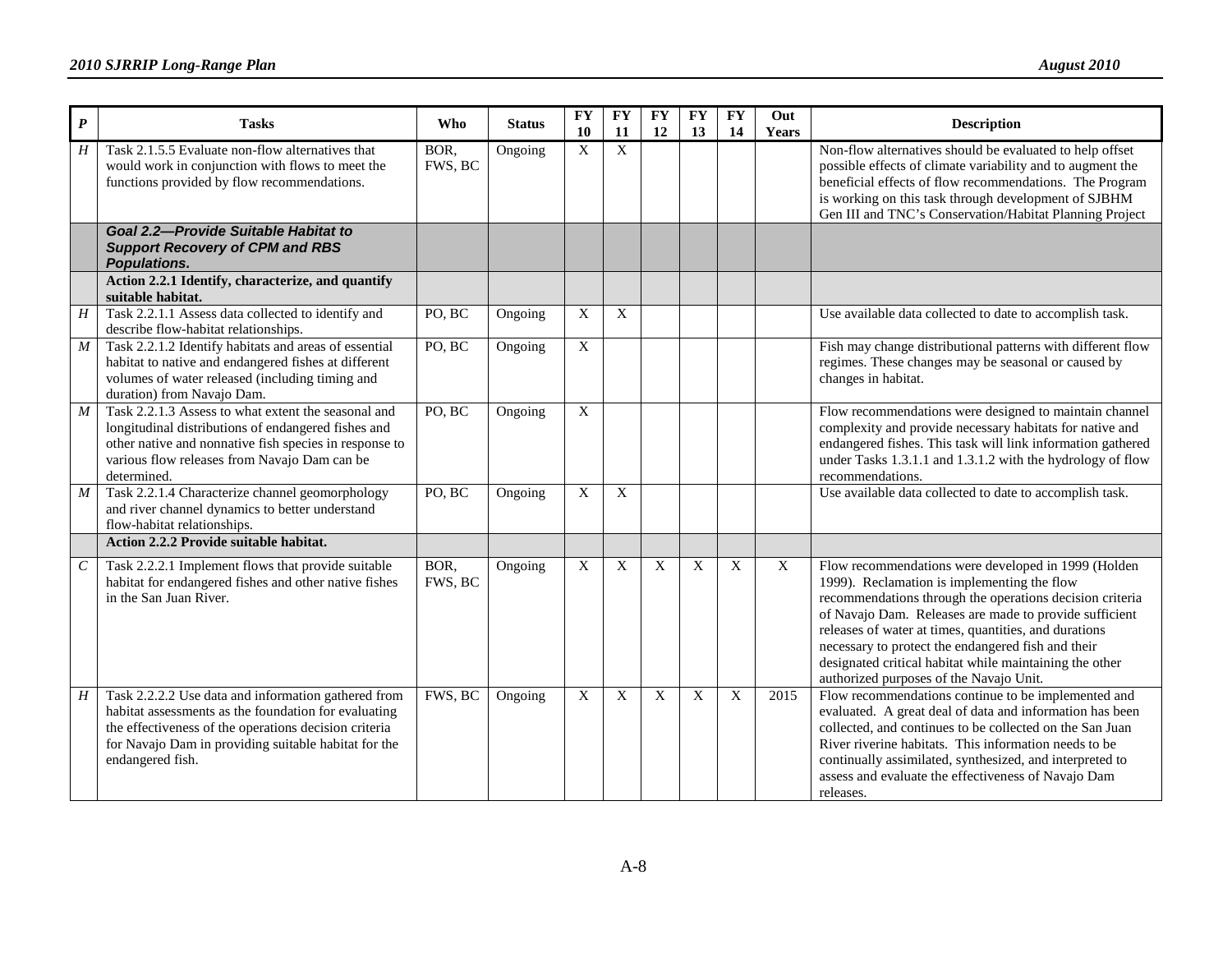| $\boldsymbol{P}$            | <b>Tasks</b>                                                                                                                                                                                                                                                                                         | <b>Who</b>                                         | <b>Status</b> | <b>FY</b><br>10 | <b>FY</b><br>11 | <b>FY</b><br>12 | <b>FY</b><br>13 | <b>FY</b><br>14 | Out<br>Years | <b>Description</b>                                                                                                                                                                                                                                                                                                                                                                   |
|-----------------------------|------------------------------------------------------------------------------------------------------------------------------------------------------------------------------------------------------------------------------------------------------------------------------------------------------|----------------------------------------------------|---------------|-----------------|-----------------|-----------------|-----------------|-----------------|--------------|--------------------------------------------------------------------------------------------------------------------------------------------------------------------------------------------------------------------------------------------------------------------------------------------------------------------------------------------------------------------------------------|
|                             | Action 2.2.3 Evaluate and implement habitat<br>restoration strategies to augment the function of<br>river flow to create and maintain suitable habitat.                                                                                                                                              |                                                    |               |                 |                 |                 |                 |                 |              |                                                                                                                                                                                                                                                                                                                                                                                      |
| $\mathcal{C}_{\mathcal{C}}$ | Task 2.2.3.1 Use data and information gathered from<br>habitat assessments as the foundation for identifying<br>and evaluating the need to implement other recovery<br>actions, including but not limited to, habitat<br>modification (flow or mechanically induced) and<br>population augmentation. | FWS, BC                                            | Ongoing       | X               | X               | X               | X               | X               | 2015         | Flow recommendations continue to be implemented and<br>evaluated. A great deal of data and information has been<br>collected, and continues to be collected, on the San Juan<br>River fishes. This information needs to be continually<br>assimilated, synthesized, and interpreted to describe best<br>strategies for providing suitable habitat for native and<br>endangered fish. |
| $H_{\rm}$                   | Task 2.2.3.2 Evaluate construction of backwater<br>habitats to serve as low-velocity nursery habitat if<br>lack of backwater habitat is found to be limiting<br>recovery.                                                                                                                            | BOR,<br>PO,<br>$\rm BC$<br>$\mathbf{N} \mathbf{N}$ | Ongoing       |                 |                 |                 |                 |                 |              | Backwaters serve as low-velocity nursery habitats for<br>native and endangered fish. Backwaters will be<br>mechanically created. Included as compliance measure in<br>Navajo-Gallup BO.                                                                                                                                                                                              |
| $\boldsymbol{H}$            | Task 2.2.3.3 Evaluate selective nonnative vegetation<br>removal in conjunction with high flow conditions for<br>habitat creation and maintenance.                                                                                                                                                    | BOR,<br>BC,<br>FWS,<br>$\rm NN$                    | Ongoing       | $\overline{X}$  | $\overline{X}$  |                 |                 |                 |              | Tamarisk and Russian olive have encroached into riparian<br>areas, stabilized the channel, and reduced channel<br>complexity that is selected by native and endangered<br>fishes.                                                                                                                                                                                                    |
| M                           | Task 2.2.3.4 Evaluate large-scale nonnative<br>vegetation control, as feasible and necessary.                                                                                                                                                                                                        | BOR,<br>BC,<br>FWS,<br>$\mathrm{NN}$               | As needed     |                 |                 |                 |                 |                 |              | Tamarisk and Russian olive have encroached into riparian<br>areas, stabilized the channel, and reduced channel<br>complexity that is selected by native and endangered<br>fishes.                                                                                                                                                                                                    |
| H                           | Task 2.2.3.5 Develop and implement a plan for<br>feasible habitat restoration strategies and implement<br>such plan as funding becomes available.                                                                                                                                                    | BOR,<br>BC,<br>FWS,<br>$\mathbf{N} \mathbf{N}$     | Ongoing       | $\mathbf X$     | $\overline{X}$  |                 |                 |                 |              | Other habitat creation and restoration strategies will be<br>developed and implemented (2010–2012), as identified by<br>Program review processes.                                                                                                                                                                                                                                    |
|                             | <b>Goal 2.3-Provide Increased Range to</b><br><b>Support Recovery of CPM and RBS</b><br>Populations.                                                                                                                                                                                                 |                                                    |               |                 |                 |                 |                 |                 |              |                                                                                                                                                                                                                                                                                                                                                                                      |
|                             | Action 2.3.1 Provide and maintain fish passage at<br>diversion structures.                                                                                                                                                                                                                           |                                                    |               |                 |                 |                 |                 |                 |              |                                                                                                                                                                                                                                                                                                                                                                                      |
| $\mathcal{C}_{0}$           | Task 2.3.1.3 Provide and maintain fish passage at the<br>Hogback Diversion.                                                                                                                                                                                                                          | BIA, NN                                            | Ongoing       | X               | X               | X               | X               | X               | 2023         | Passive fish passage at Hogback Diversion was completed<br>in 2002. The Hogback Diversion is owned by the Navajo<br>Nation                                                                                                                                                                                                                                                           |
| $\mathcal{C}_{\mathcal{C}}$ | Task 2.3.1.4 Provide and maintain fish passage at the<br>Public Service Company of New Mexico (PNM)<br>Weir.                                                                                                                                                                                         | FWS,<br>$\mathrm{NN}$                              | Ongoing       | $\overline{X}$  | X               | X               | X               | X               | 2023         | Selective fish passage at Public Service Company of New<br>Mexico (PNM) Weir was completed in 2003.                                                                                                                                                                                                                                                                                  |
| $\cal C$                    | Task 2.3.1.5 Provide and maintain fish passage at the<br>Arizona Public Service Company (APS) Weir.                                                                                                                                                                                                  | <b>BOR</b>                                         | Pending       | $\mathbf X$     | X               | X               | $\mathbf X$     | X               | 2015         | An evaluation of the need for fish passage at the APS<br>diversion structure was done in 2005 (Stamp et al. 2005).<br>Design for fish passage at the Arizona Public Service<br>Company (APS) Weir was completed in 2008.                                                                                                                                                             |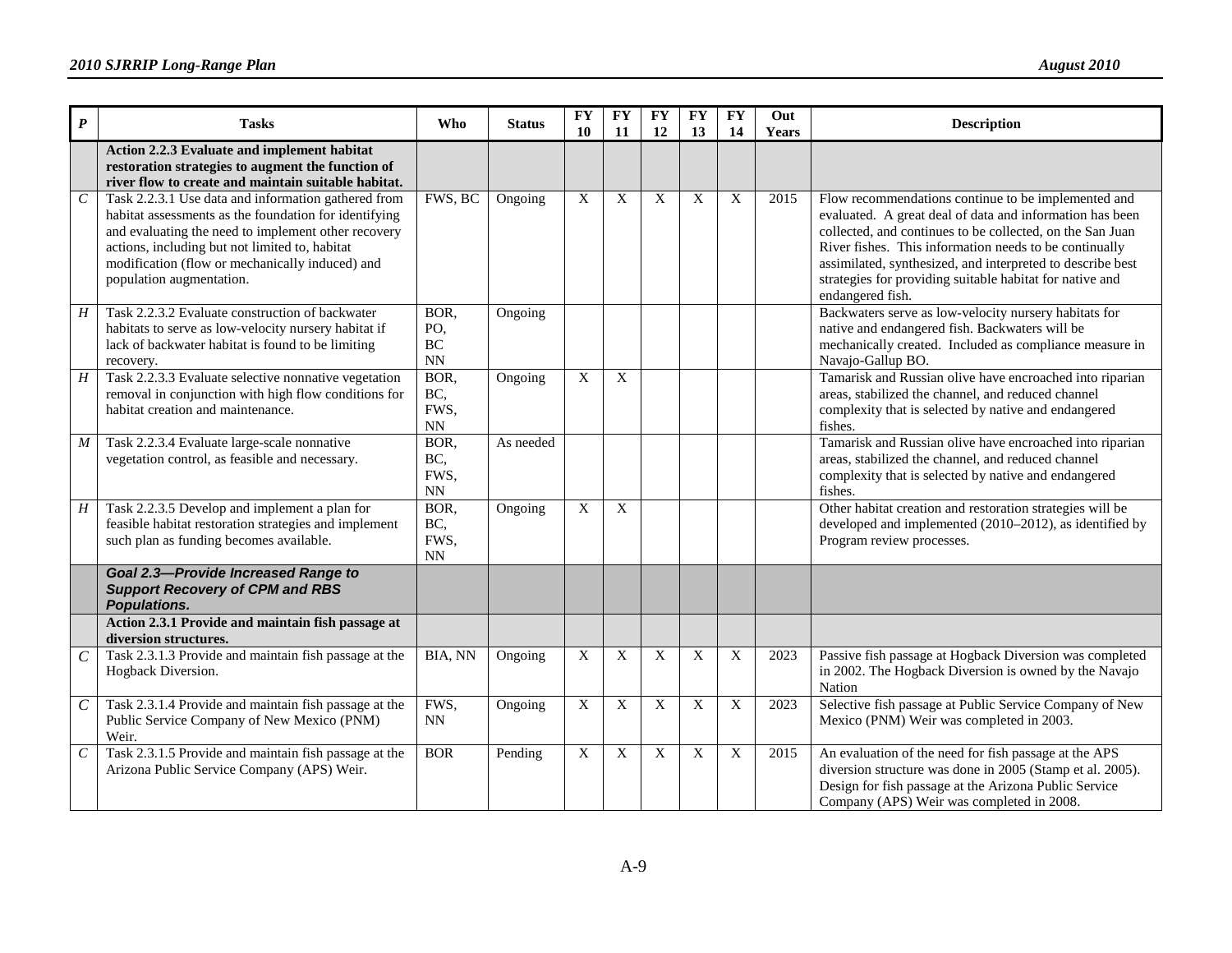| $\boldsymbol{P}$ | <b>Tasks</b>                                                                                                                                                                                                                         | <b>Who</b>                    | <b>Status</b> | <b>FY</b><br>10           | <b>FY</b><br>11 | <b>FY</b><br>12 | <b>FY</b><br>13 | <b>FY</b><br>14 | Out<br>Years | <b>Description</b>                                                                                                                                                                                                                                                                                                                                               |
|------------------|--------------------------------------------------------------------------------------------------------------------------------------------------------------------------------------------------------------------------------------|-------------------------------|---------------|---------------------------|-----------------|-----------------|-----------------|-----------------|--------------|------------------------------------------------------------------------------------------------------------------------------------------------------------------------------------------------------------------------------------------------------------------------------------------------------------------------------------------------------------------|
| $\cal C$         | Task 2.3.1.6 Evaluate fish passage at the Fruitland<br>Diversion.                                                                                                                                                                    | BOR,<br><b>NN</b>             | Pending       | $\boldsymbol{\mathrm{X}}$ | $\mathbf X$     | X               | $\overline{X}$  | X               | 2015         | The Fruitland Diversion is owned by the Navajo Nation.<br>An evaluation of the need for fish passage at the Fruitland<br>diversion structure was done in 2005 (Stamp et al. 2005).<br>A feasibility study was completed in 2008 for a simple but<br>effective approach to improving fish passage at the<br>Fruitland Diversion.                                  |
|                  | Action 2.3.2 Evaluate passage of San Juan River<br>fish into Lake Powell in light of the waterfall that<br>has formed and assess the potential for non-native<br>fish movement into the river if the waterfall<br>becomes inundated. |                               |               |                           |                 |                 |                 |                 |              |                                                                                                                                                                                                                                                                                                                                                                  |
| $\overline{H}$   | Task 2.3.2.2 Evaluate strategies for providing<br>passage of native and endangered fish from Lake<br>Powell around the waterfall into the San Juan River.                                                                            | FWS,<br>BOR, BC               |               | X                         |                 |                 |                 |                 |              | If necessary, strategies for providing fish passage at this<br>natural barrier should be developed. If a barrier is<br>determined to be necessary, the BC believes it should<br>provide selective upstream passage for native species and<br>should be built in a location where it can be operated,<br>possibly at Mexican Hat (see Tasks 3.1.3.1 and 3.1.3.2). |
|                  | Action 2.3.3 Minimize fish entrainment at<br>diversion structures.                                                                                                                                                                   |                               |               |                           |                 |                 |                 |                 |              |                                                                                                                                                                                                                                                                                                                                                                  |
| $\boldsymbol{H}$ | Task 2.3.3.1 Identify and evaluate diversions with<br>potential endangered fish entrainment in the San Juan<br>River.                                                                                                                | <b>BC</b>                     |               | X                         | X               |                 |                 |                 |              | Diversions and canals will be evaluated for potential<br>entrainment of fish. This may lead to design and<br>construction of fish screens or deflection weirs to address<br>significant entrainment issues.                                                                                                                                                      |
| $\cal C$         | Task 2.3.3.2 Design and construct a fish deflection<br>weir at the Hogback Diversion.                                                                                                                                                | BOR,<br>BC, PO,<br>FWS,<br>NN | Ongoing       | X                         | X               | X               |                 |                 |              | A fish deflection weir has been designed for the Hogback<br>Diversion. BOR is working on securing a long-term<br>contract for O&M and on NEPA and ESA compliance. A<br>contract for construction may be awarded in FY2011.                                                                                                                                       |
| $\mathcal{C}$    | Task 2.3.3.3 Evaluate the need for and construct, if<br>appropriate, a fish screen or deflection weir at the<br>Arizona Public Service Company (APS) Weir.                                                                           | BOR,<br>BC,<br><b>POFWS</b>   | Pending       |                           |                 |                 |                 |                 |              | Need for a fish screen or deflection weir will be evaluated<br>at the Arizona Public Service Company (APS) Weir.                                                                                                                                                                                                                                                 |
| $\cal C$         | Task 2.3.3.4 Evaluate the need for and construct, if<br>appropriate, a fish screen or deflection weir at the<br>Fruitland Canal.                                                                                                     | BOR,<br>BC, PO,<br><b>FWS</b> | Pending       |                           |                 |                 |                 |                 |              | Need for a fish screen or deflection weir will be evaluated<br>at the Fruitland Canal.                                                                                                                                                                                                                                                                           |
| $\overline{C}$   | Task 2.3.3.5 Evaluate the need for and construct, if<br>appropriate, a fish screen or deflection weir at the<br>Jewett Valley Ditch.                                                                                                 | BOR,<br><b>FWS</b>            | Pending       |                           |                 |                 |                 |                 |              | Need for a fish screen or deflection weir will be evaluated<br>at the Jewett Valley Ditch.                                                                                                                                                                                                                                                                       |
| $\overline{C}$   | Task 2.3.3.6 Evaluate the need for and construct, if<br>appropriate, a fish screen or deflection weir at the<br>San Juan Generating Station.                                                                                         | BOR,<br>BC, PO,<br><b>FWS</b> | Pending       |                           |                 |                 |                 |                 |              | Need for a fish screen or deflection weir will be evaluated<br>at the San Juan Generating Station.                                                                                                                                                                                                                                                               |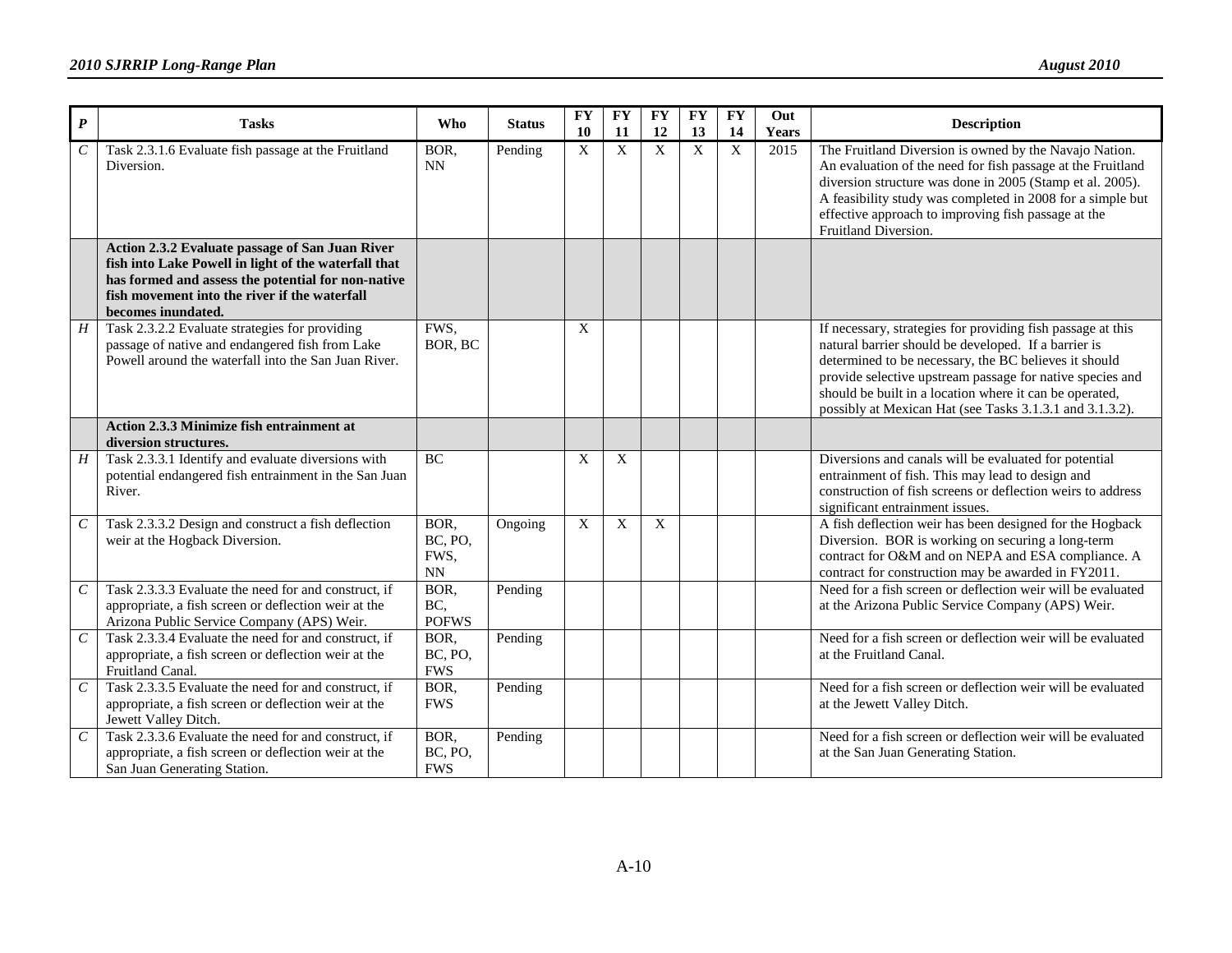| $\boldsymbol{P}$      | <b>Tasks</b>                                                                                                                                                                                                                                                                                  | Who                           | <b>Status</b> | <b>FY</b><br>10 | <b>FY</b><br>11 | <b>FY</b><br>12 | <b>FY</b><br>13 | <b>FY</b><br>14 | Out<br><b>Years</b>       | <b>Description</b>                                                                                                                                                                                                                                                                                                                                                                                                                                                                                                                                                         |
|-----------------------|-----------------------------------------------------------------------------------------------------------------------------------------------------------------------------------------------------------------------------------------------------------------------------------------------|-------------------------------|---------------|-----------------|-----------------|-----------------|-----------------|-----------------|---------------------------|----------------------------------------------------------------------------------------------------------------------------------------------------------------------------------------------------------------------------------------------------------------------------------------------------------------------------------------------------------------------------------------------------------------------------------------------------------------------------------------------------------------------------------------------------------------------------|
| $\mathcal C$          | Task 2.3.3.7 Evaluate the need for and construct, if<br>appropriate, a fish screen or deflection weir at the<br>Farmer's Mutual Ditch.                                                                                                                                                        | BOR,<br>BC, PO,<br><b>FWS</b> | Pending       |                 |                 |                 |                 |                 |                           | Need for a fish screen or deflection weir will be evaluated<br>at Farmer's Mutual Ditch. Diversions on the San Juan<br>River and Animas River should be evaluated.                                                                                                                                                                                                                                                                                                                                                                                                         |
|                       | <b>Goal 2.4-Provide Suitable Water Quality to</b><br><b>Support Recovery of CPM and RBS</b><br><b>Populations.</b>                                                                                                                                                                            |                               |               |                 |                 |                 |                 |                 |                           |                                                                                                                                                                                                                                                                                                                                                                                                                                                                                                                                                                            |
|                       | Action 2.4.1 Describe water quality and identify<br>potential problems to native and endangered fish.                                                                                                                                                                                         |                               |               |                 |                 |                 |                 |                 |                           |                                                                                                                                                                                                                                                                                                                                                                                                                                                                                                                                                                            |
| $\mathcal C$          | Task 2.4.1.1 Evaluate water quality of the San Juan<br>River Basin, in coordination with other agencies, and<br>identify potential effects to native and endangered<br>fish.                                                                                                                  | FWS,<br>BOR, BC               | Ongoing       | X               | X               | X               | X               | $\mathbf X$     | X                         | Initial investigations revealed a suite of water quality<br>issues on the San Juan River, but none could be<br>independently or synergistically linked to failure of the<br>CPM or RBS populations. In coordination with other<br>agencies, strategies for research and monitoring will be<br>developed.                                                                                                                                                                                                                                                                   |
| $\mathcal{C}_{0}^{0}$ | Task 2.4.1.2 Compile, evaluate, and synthesize<br>historic water quality information on the San Juan<br>River to identify water quality parameters that may<br>be detrimental to native and endangered fish species<br>(e.g., mercury, selenium, polycyclic aromatic<br>hydrocarbons [PAHs]). | BC, BOR                       | Ongoing       | X               | X               | $\mathbf{X}$    | X               | $\bf{X}$        | $\overline{X}$            | Historic water quality information for the San Juan River<br>was compiled and evaluated in 1994 to identify water<br>quality parameters that may be potentially detrimental to<br>native and endangered fish species (Abell 1994). Results<br>of the 7-year research period were assimilated by Holden<br>(2000). Simpson and Lusk (1999) summarized<br>contaminants data from the 7-year research period.<br>Continuation of water quality monitoring and compilation<br>of information is needed to evaluate trends and patterns of<br>various water quality components. |
| $\mathcal{C}_{0}^{0}$ | Task 2.4.1.2 Evaluate water quality as potential<br>limiting factors.                                                                                                                                                                                                                         | <b>FWS</b>                    | Ongoing       | X               | X               | X               | X               | X               | $\boldsymbol{\mathrm{X}}$ | Various studies have been completed that assessed various<br>aspects of water quality (e.g., Abell 1994; Buhl and<br>Hamilton 2000; Hamilton and Buhl 1997a, 1997b; Odell<br>1995, 1997; Wilson et al. 1995).                                                                                                                                                                                                                                                                                                                                                              |
|                       | Action 2.4.3 Minimize the risk of hazardous-<br>materials spills in critical habitat.                                                                                                                                                                                                         |                               |               |                 |                 |                 |                 |                 |                           |                                                                                                                                                                                                                                                                                                                                                                                                                                                                                                                                                                            |
| $\mathcal C$          | Task 2.4.3.1 Identify and remediate potential sources<br>of hazardous materials to areas of designated critical<br>habitat (e.g., oil pipelines, riverside retention ponds).                                                                                                                  | <b>FWS</b>                    | Ongoing       | X               | X               |                 |                 |                 |                           | The Program will identify and remediate any potential<br>sources of hazardous materials, such as gas lines, oil<br>product pipelines, riverside retention ponds, etc.                                                                                                                                                                                                                                                                                                                                                                                                      |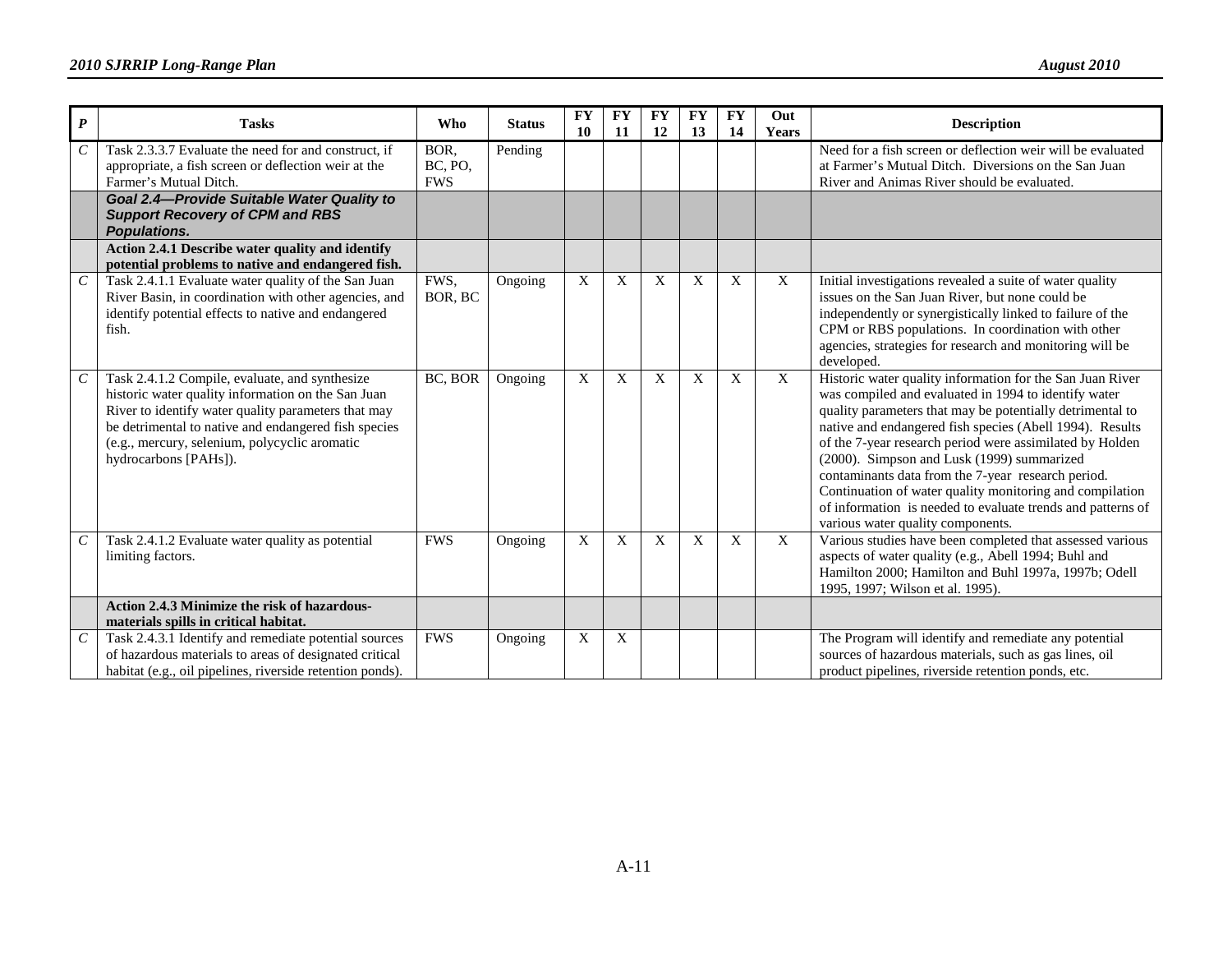| Table A3. Tasks, priorities, responsibilities, dates, and descriptions for Element 3.—Interactions between Native and Nonnative |  |
|---------------------------------------------------------------------------------------------------------------------------------|--|
| <b>Fish Species.</b>                                                                                                            |  |

| $\boldsymbol{P}$            | <b>Tasks</b>                                                                                                                                                                             | <b>Who</b>          | <b>Status</b> | <b>FY</b><br>10 | <b>FY</b><br>11 | <b>FY</b><br>12 | <b>FY</b><br>13 | <b>FY</b><br>14 | Out<br><b>Years</b>       | <b>Description</b>                                                                                                                                                                                                                                                                                                                                                                                                                                                                                                                                                                                                                                      |
|-----------------------------|------------------------------------------------------------------------------------------------------------------------------------------------------------------------------------------|---------------------|---------------|-----------------|-----------------|-----------------|-----------------|-----------------|---------------------------|---------------------------------------------------------------------------------------------------------------------------------------------------------------------------------------------------------------------------------------------------------------------------------------------------------------------------------------------------------------------------------------------------------------------------------------------------------------------------------------------------------------------------------------------------------------------------------------------------------------------------------------------------------|
|                             | <b>Goal 3.1-Control Problematic Nonnative</b><br><b>Fishes as Needed.</b>                                                                                                                |                     |               |                 |                 |                 |                 |                 |                           |                                                                                                                                                                                                                                                                                                                                                                                                                                                                                                                                                                                                                                                         |
|                             | Action 3.1.1 Develop, implement, and evaluate the<br>most effective strategies for reducing problematic<br>nonnative fish.                                                               |                     |               |                 |                 |                 |                 |                 |                           |                                                                                                                                                                                                                                                                                                                                                                                                                                                                                                                                                                                                                                                         |
|                             | Task 3.1.1.4 Mechanically remove nonnative fish to<br>achieve objectives.                                                                                                                | FWS,<br><b>UDWR</b> | Ongoing       | X               | X               | X               | X               | X               | X                         | Full implementation of the nonnative fish control strategy<br>began in 2008. Principal Investigators: upper river control<br>- Davis: lower river control - Elverud                                                                                                                                                                                                                                                                                                                                                                                                                                                                                     |
| $\mathcal{C}_{\mathcal{C}}$ | Task 3.1.1.5 Conduct annual review of nonnative fish<br>control strategy.                                                                                                                | BC                  | Annually      | X               | X               | X               | X               | X               | X                         | The nonnative fish reduction strategy will be evaluated<br>annually to determine if current efforts are meeting<br>established criteria (Task 3.1.4.1). If criteria are not being<br>met, increases or reallocation of effort may be necessary or<br>alternative strategies identified and implemented.                                                                                                                                                                                                                                                                                                                                                 |
| C                           | Task 3.1.1.6 Evaluate and implement effective<br>alternative nonnative fish reduction methods.                                                                                           | FWS.<br>BC          | Ongoing       | X               | X               |                 |                 |                 |                           | The effectiveness of mechanical removal will be evaluated<br>by analyzing trends in catch rates, length distributions,<br>population size of nonnative fishes, and determining if<br>removal criteria are being met. If mechanical removal is<br>determined to be ineffective, alternative methods will be<br>developed, evaluated, and implemented. These may<br>include use of chemicals (e.g., rotenone, cyanide), species-<br>specific viruses (e.g., carp viremia), and genetic<br>manipulation (e.g., Trojan gene). The BC will hold a<br>workshop in 2010 to evaluate the non-native fish control<br>program and make adjustments if appropriate |
| $\mathcal{C}_{\mathcal{C}}$ | Task 3.1.1.7 Remove nonnative fish at selective fish<br>passage structures.                                                                                                              | NN.<br><b>FWS</b>   | Ongoing       | X               | X               | X               | X               | X               | $\boldsymbol{\mathrm{X}}$ | Nonnative fish will be removed at PNM selective fish<br>passage structure (see Task 2.3.1.4).                                                                                                                                                                                                                                                                                                                                                                                                                                                                                                                                                           |
| $H_{\parallel}$             | Task 3.1.1.8 Evaluate effects of nonnative fish control<br>on distribution, abundance, and demographics (e.g.,<br>fish size, age, and sexual maturity) of nonnative fish<br>populations. | FWS,<br>BC          | Ongoing       | X               |                 |                 |                 |                 |                           | Full implementation of the nonnative fish control strategy<br>began in 2008. The BC will hold a workshop in 2010 to<br>evaluate the non-native fish control program and make<br>adjustments if appropriate                                                                                                                                                                                                                                                                                                                                                                                                                                              |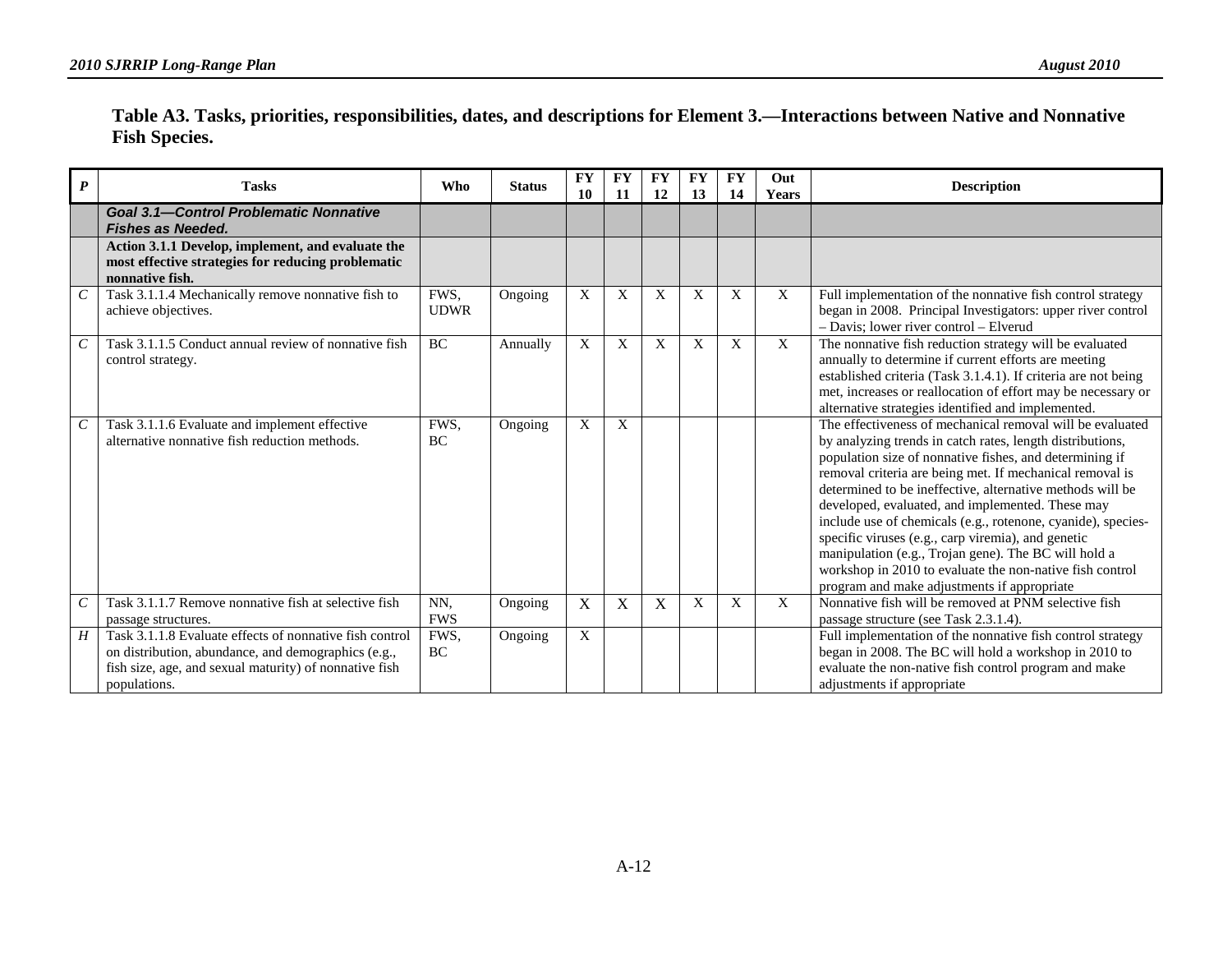| $\boldsymbol{P}$ | <b>Tasks</b>                                                                                                                                                                                                                                                                               | <b>Who</b> | <b>Status</b> | <b>FY</b><br>10 | <b>FY</b><br>11 | <b>FY</b><br>12 | <b>FY</b><br>13 | <b>FY</b><br>14  | Out<br>Years              | <b>Description</b>                                                                                                                                                                                                                                                                                                                                                                                                                                                                                                  |
|------------------|--------------------------------------------------------------------------------------------------------------------------------------------------------------------------------------------------------------------------------------------------------------------------------------------|------------|---------------|-----------------|-----------------|-----------------|-----------------|------------------|---------------------------|---------------------------------------------------------------------------------------------------------------------------------------------------------------------------------------------------------------------------------------------------------------------------------------------------------------------------------------------------------------------------------------------------------------------------------------------------------------------------------------------------------------------|
| H                | Task 3.1.1.9 Use data and information gathered from<br>nonnative fish efforts to evaluate effects of nonnative<br>fish control on distribution, abundance, and<br>demographics (e.g., fish size, age, sexual maturity) of<br>the endangered fish populations and native fish<br>community. | FWS.<br>BC | Ongoing       | X               |                 |                 |                 |                  |                           | Fish population respond in various ways to severe<br>reduction from mechanical removal. These responses need<br>to be evaluated to determine if removal will require<br>different strategies for minimizing negative impacts to<br>native and endangered fish species. Ongoing evaluation is<br>needed, including assessment of new technologies for<br>controlling nonnative fishes. The BC will hold a workshop<br>in 2010 to evaluate the non-native fish control program and<br>make adjustments if appropriate |
|                  | Action 3.1.2 Establish and evaluate strategies for<br>handling removed nonnative fish in collaboration<br>with state and tribal agencies.                                                                                                                                                  |            |               |                 |                 |                 |                 |                  |                           |                                                                                                                                                                                                                                                                                                                                                                                                                                                                                                                     |
| $\boldsymbol{M}$ | Task 3.1.2.1 Evaluate and revise, as necessary,<br>translocation strategy for channel catfish removed<br>from the San Juan River.                                                                                                                                                          | <b>FWS</b> | Ongoing       | X               | X               | X               | $\mathbf{X}$    | X                | X                         | Channel catfish removed from the San Juan River are<br>translocated to closed impoundments within the San Juan<br>River Basin. These translocations will be evaluated and<br>revised, as necessary, to ensure compliance with all state,<br>federal and tribal regulations.                                                                                                                                                                                                                                         |
| $\boldsymbol{M}$ | Task 3.1.2.2 Implement standardized fish health<br>analysis for translocated channel catfish to avoid<br>transfer of harmful pathogens.                                                                                                                                                    | <b>FWS</b> | Ongoing       | X               | X               | X               | $\mathbf X$     | $\boldsymbol{X}$ | $\boldsymbol{\mathrm{X}}$ | Standardized fish health analysis will be implemented on<br>channel catfish every 2 years to identify and prevent the<br>unintentional spread of harmful pathogens to local<br>impoundments. If potential fish health problems are<br>detected, the translocation strategy will be appropriately<br>revised.                                                                                                                                                                                                        |
| H                | Task 3.1.2.3 Develop, evaluate, and implement<br>standard procedures for disposal of fish that cannot be<br>translocated.                                                                                                                                                                  | <b>FWS</b> | Ongoing       | X               | $\mathbf X$     | X               | X               | X                | $\overline{X}$            | Procedures for disposal of fish are important to maintain<br>good relationships with affected stakeholders and the<br>public.                                                                                                                                                                                                                                                                                                                                                                                       |
|                  | Action 3.1.3 Identify and regulate nonnative fish<br>releases and escapement into the main river,<br>floodplain, and tributaries.                                                                                                                                                          |            |               |                 |                 |                 |                 |                  |                           |                                                                                                                                                                                                                                                                                                                                                                                                                                                                                                                     |
| L                | Task 3.1.3.1 Consolidate all information for a<br>comprehensive report and risk assessment of waterfall<br>inundation and associated immigration of nonnative<br>fish from Lake Powell including options and<br>recommendations for potential management actions.                          | PO, BC     | Ongoing       | X               |                 |                 |                 |                  |                           | The risk of immigration of nonnative fishes from Lake<br>Powell into the San Juan River will be assessed and<br>measures will be identified to reduce the risk, if necessary.<br>At present, a natural waterfall exists at the outflow of the<br>San Juan River that prevents access by most fish from Lake<br>Powell. PO and BC will develop workplan for<br>comprehensive report.                                                                                                                                 |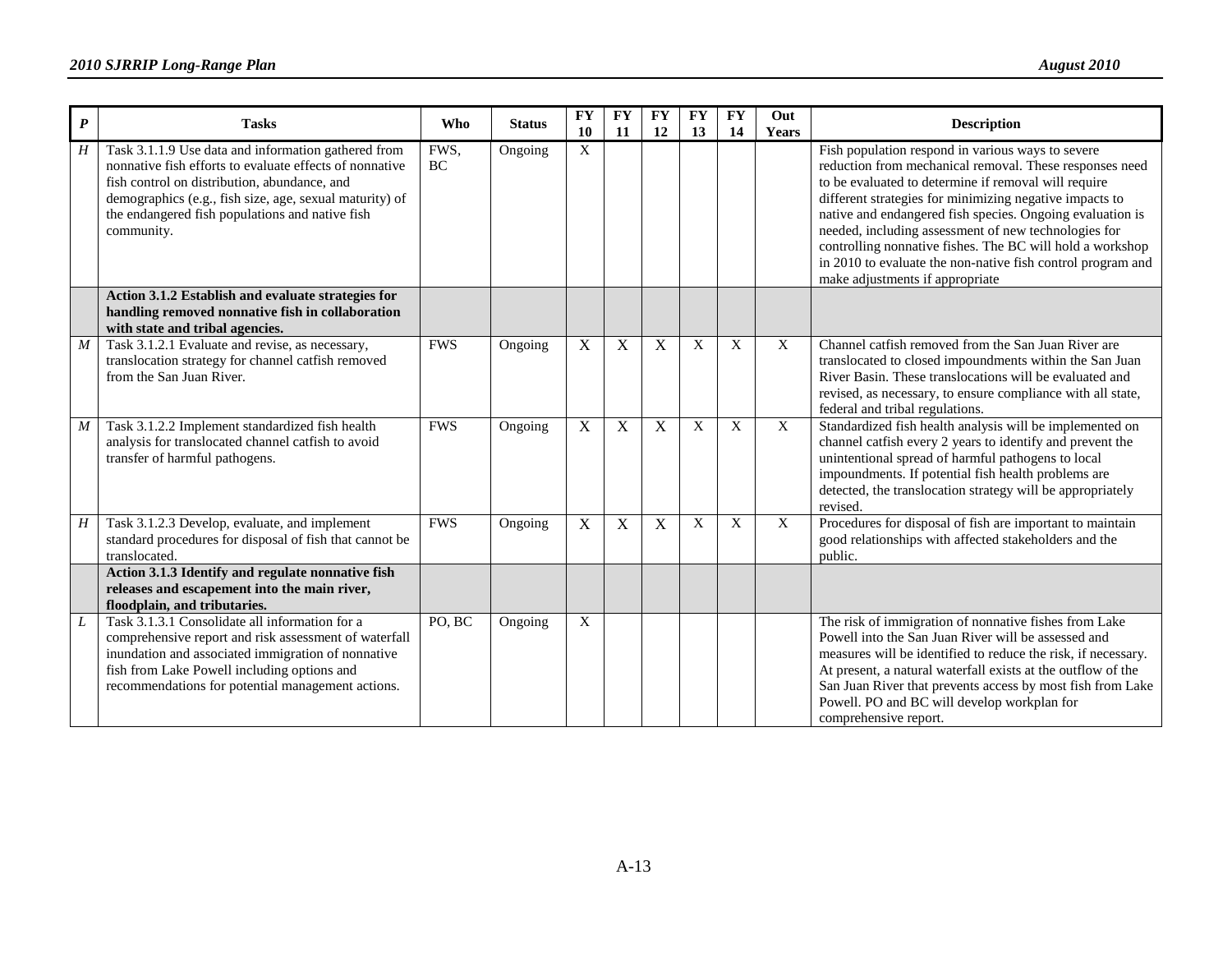| $\boldsymbol{P}$ | <b>Tasks</b>                                                                                                                                                              | <b>Who</b>                | <b>Status</b> | <b>FY</b><br>10 | <b>FY</b><br>11 | $\overline{\mathbf{FY}}$<br>12 | <b>FY</b><br>13 | <b>FY</b><br>14 | Out<br>Years | <b>Description</b>                                                                                                                                                                                                                                                                                                                                                                                                                                                                                                                                                                                                                                                                                                                |
|------------------|---------------------------------------------------------------------------------------------------------------------------------------------------------------------------|---------------------------|---------------|-----------------|-----------------|--------------------------------|-----------------|-----------------|--------------|-----------------------------------------------------------------------------------------------------------------------------------------------------------------------------------------------------------------------------------------------------------------------------------------------------------------------------------------------------------------------------------------------------------------------------------------------------------------------------------------------------------------------------------------------------------------------------------------------------------------------------------------------------------------------------------------------------------------------------------|
| L                | Task 3.1.3.2 Implement measures to reduce the risk of<br>immigration of nonnative fish from Lake Powell, as<br>feasible and necessary.                                    | PO, BC                    | On hold       |                 |                 |                                |                 |                 |              | Measures identified necessary in Task 3.1.3.1 will be<br>implemented to reduce the risk of immigration of<br>nonnative fish from Lake Powell, as feasible and<br>necessary. If a barrier is determined to be necessary, the<br>BC believes it should provide selective upstream passage<br>for native species and should be built in a location where it<br>can be operated, possibly at Mexican Hat (see Tasks<br>$2.3.2.2$ ).                                                                                                                                                                                                                                                                                                   |
| H                | Task 3.1.3.3 Identify major sources of nonnative fish<br>from tributaries and off-channel features to minimize<br>reinvasion of riverine habitats by problematic species. | BC                        | Ongoing       | X               | $\overline{X}$  |                                |                 |                 |              | Major sources of nonnative fish from tributaries and off-<br>channel features will be identified, including inflowing<br>streams, riverside ponds, canals, or other features. Isotopes<br>may be used to locate sources of nonnative fish with<br>established signatures of source waters. Measures to reduce<br>escapement of nonnative fish from these sources will be<br>identified. The BC will hold a workshop in 2010 to<br>evaluate the non-native fish control program and make<br>adjustments if appropriate                                                                                                                                                                                                             |
| $\boldsymbol{C}$ | Task 3.1.3.4 Implement measures to reduce<br>escapement of nonnative fish from tributaries and off-<br>channel features, as necessary.                                    | PO,<br>BOR,<br><b>FWS</b> | Pending       | $\mathbf X$     |                 |                                |                 |                 |              | Measures identified necessary in Task 3.1.3.3 will be<br>implemented to reduce escapement of nonnative fish from<br>tributaries and off-channel features, as necessary. Potential<br>problems have been identified at the newly filling Lake<br>Nighthorse. Warm water fish stocking was not originally<br>anticipated; the BO assumes no escapement; the<br>"bassomatic" may not prevent 100% escapement as<br>originally anticipated; Animas River fish have been found<br>in the reservoir (Contact: Rob Waldman, Reclamation).                                                                                                                                                                                                |
|                  | Action 3.1.4 Establish criteria for reduction of<br>target nonnative fish populations.                                                                                    |                           |               |                 |                 |                                |                 |                 |              |                                                                                                                                                                                                                                                                                                                                                                                                                                                                                                                                                                                                                                                                                                                                   |
| $\cal H$         | Task 3.1.4.1 Establish target criteria for reduction of<br>problematic nonnative fish species to estimate time,<br>effort, and cost for controlling nonnative fishes.     | BC<br><b>FWS</b>          | Ongoing       | $\mathbf X$     | $\mathbf X$     |                                |                 |                 |              | Target criteria will be established for reduction of the most<br>problematic nonnative fish species. These criteria will<br>describe annual and long-term target removal levels. These<br>criteria may be expressed as percentage reduction of the<br>total population, as generated by Ricker stock-recruitment<br>models; or as exploitation rate, such as the Kwak and<br>Peterson model. These models estimate the proportion of<br>population reduction necessary to cause recruitment<br>failure; i.e., mortality exceeds survival (lambda $< 1.0$ ).<br>Bioenergetics models may also apply. The BC will hold a<br>workshop in 2010 to evaluate the non-native fish control<br>program and make adjustments if appropriate |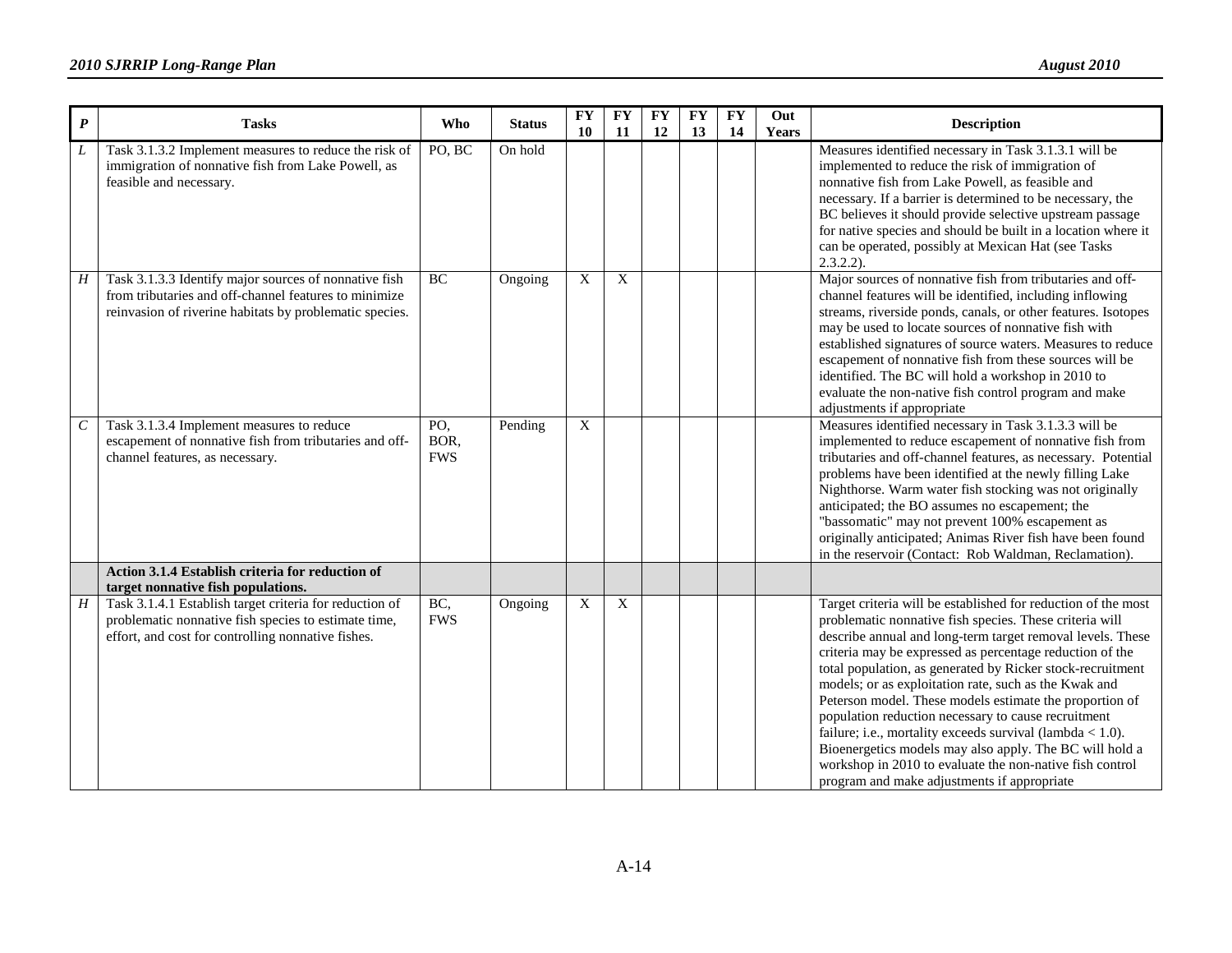| $\boldsymbol{P}$            | <b>Tasks</b>                                                                                                                 | <b>Who</b>               | <b>Status</b> | FY<br>10 | FY<br><b>11</b> | <b>FY</b><br>12 | FY<br>13 | FY<br>14 | Out<br>Years | <b>Description</b>                                                                                                                                                                                                                                                                          |
|-----------------------------|------------------------------------------------------------------------------------------------------------------------------|--------------------------|---------------|----------|-----------------|-----------------|----------|----------|--------------|---------------------------------------------------------------------------------------------------------------------------------------------------------------------------------------------------------------------------------------------------------------------------------------------|
|                             | Goal 3.2-Manage Sport Fish in a Manner<br><b>Compatible with Endangered Fish Recovery.</b>                                   |                          |               |          |                 |                 |          |          |              |                                                                                                                                                                                                                                                                                             |
|                             | <b>Action 3.2.1 Develop policies and agreements</b><br>among affected stakeholders on nonnative game<br>fish management.     |                          |               |          |                 |                 |          |          |              |                                                                                                                                                                                                                                                                                             |
| $\mathcal{C}$               | Task 3.2.1.1 Develop and implement a sport fish<br>stocking policy among the states and tribes.                              | PO,BC,<br><b>States</b>  | Pending       | X        | X               | X               | X        | X        | X            | A sport fish stocking policy among the States and Tribes<br>for the San Juan River Basin has been developed and is<br>currently in the signature process. The plan will be<br>implemented upon completion.                                                                                  |
| $\mathcal{C}_{\mathcal{C}}$ | Task 3.2.1.2 Execute agreements among the states and<br>tribes.                                                              | CC.<br><b>States</b>     | Pending       | X        |                 |                 |          |          |              | One or more agreements will be executed, as needed,<br>among the States of New Mexico, Utah, Colorado, and the<br>Tribes to implement a nonnative sport fish stocking policy.                                                                                                               |
|                             | Action 3.2.2 Ensure that fishing regulations and<br>enforcement are consistent with endangered fish<br>recovery.             |                          |               |          |                 |                 |          |          |              |                                                                                                                                                                                                                                                                                             |
| $\boldsymbol{M}$            | Task 3.2.2.1 Review fishing regulations and revise, as<br>necessary, to ensure consistency with endangered fish<br>recovery. | <b>NMDGF</b><br>, NN, PO | Ongoing       |          |                 |                 |          |          |              | State and tribal fishing regulations will be reviewed.<br>Recommendations may be made for new regulations or<br>revision of existing regulations that are consistent with<br>endangered fish recovery. An example is to increase or<br>remove bag limits for problematic nonnative species. |
| $\boldsymbol{M}$            | Task 3.2.2.2 Collaborate with state and tribal agencies<br>to enforce fishing regulations.                                   | <b>NMDGF</b><br>, NN, PO | Ongoing       | X        | X               | X               | X        | X        | X            | Illicit translocation of nonnative fish can introduce new<br>problematic species and expands their range. The<br>Recovery Program will collaborate with state and Navajo<br>Nation law enforcement agencies to reduce illicit<br>translocations, including baitfish and live-well releases. |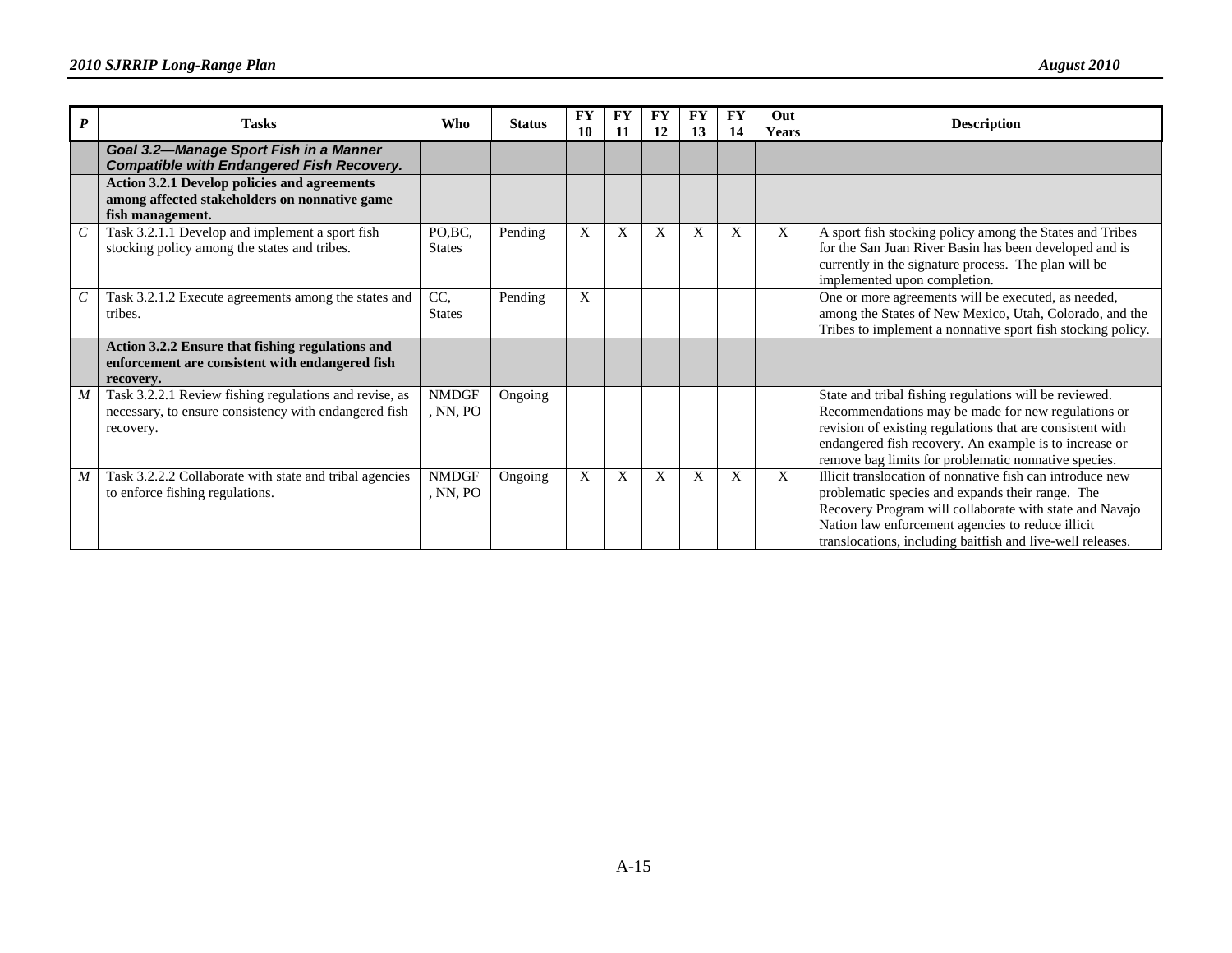| Table A4. Tasks, priorities, responsibilities, dates, and descriptions for Element 4.—Monitor Fish and Habitat and Conduct |  |
|----------------------------------------------------------------------------------------------------------------------------|--|
| <b>Research in Support of Recovery Actions.</b>                                                                            |  |

| $\boldsymbol{P}$ | <b>Tasks</b>                                                                                                                                                                                            | <b>Who</b>                        | <b>Status</b> | <b>FY</b><br>10 | <b>FY</b><br>11 | <b>FY</b><br>12 | <b>FY</b><br>13           | <b>FY</b><br>14           | Out<br>Years | <b>Description</b>                                                                                                                                                                                                                                                                                                                                                                                                                                                                                                                                                                                                                                                                                                                                                                                                                                                                                                                                                                                              |
|------------------|---------------------------------------------------------------------------------------------------------------------------------------------------------------------------------------------------------|-----------------------------------|---------------|-----------------|-----------------|-----------------|---------------------------|---------------------------|--------------|-----------------------------------------------------------------------------------------------------------------------------------------------------------------------------------------------------------------------------------------------------------------------------------------------------------------------------------------------------------------------------------------------------------------------------------------------------------------------------------------------------------------------------------------------------------------------------------------------------------------------------------------------------------------------------------------------------------------------------------------------------------------------------------------------------------------------------------------------------------------------------------------------------------------------------------------------------------------------------------------------------------------|
|                  | Goal 4.1-Monitor Fish Populations of the<br>San Juan River.                                                                                                                                             |                                   |               |                 |                 |                 |                           |                           |              |                                                                                                                                                                                                                                                                                                                                                                                                                                                                                                                                                                                                                                                                                                                                                                                                                                                                                                                                                                                                                 |
|                  | <b>Action 4.1.1 Develop a standardized monitoring</b><br>program for fish.                                                                                                                              |                                   |               |                 |                 |                 |                           |                           |              |                                                                                                                                                                                                                                                                                                                                                                                                                                                                                                                                                                                                                                                                                                                                                                                                                                                                                                                                                                                                                 |
| M                | Task 4.1.1.1 Develop and revise a Standardized Fish<br>Monitoring Plan to assess the presence, status, and<br>trends of Colorado pikeminnow and razorback sucker.                                       | BC<br>FWS,<br>PO,<br><b>NMDGF</b> | Ongoing       | X               | X               | X               | $\mathbf{X}$              | $\boldsymbol{X}$          | X            | A Monitoring Plan And Protocols was developed for the<br>San Juan River Bain in 2000 and updated in 2006 (Propst<br>et al. 2006) to identify changes in the endangered and other<br>native fish populations, status, distributions, and habitat<br>conditions. The goals of the plan are to: 1) track the status<br>and trends of endangered and other fish populations in the<br>San Juan River, 2) track changes in abiotic parameters,<br>including water quality, channel morphology, and habitat,<br>important to the fish community, and 3) utilize data<br>collected under Goals 1 and 2 to help assess progress<br>towards recovery of endangered fish species. This<br>monitoring plan describes protocols for monitoring larval<br>drift, YOY and small-bodied fish, subadults and adults;<br>and channel geomorphology, cobble bars, backwaters,<br>habitat mapping; as well as water temperature, and water<br>quality. BC held workshops in 2009 and an update of the<br>plan is expected in 2010. |
| $\boldsymbol{M}$ | Task 4.1.1.2 Analyze and evaluate monitoring data<br>and produce Annual Fish Monitoring Reports to<br>ensure that the best sampling design and strategies are<br>employed.                              | BC                                | Annually      | X               | $\mathbf X$     | X               | $\boldsymbol{\mathrm{X}}$ | $\boldsymbol{\mathrm{X}}$ | $\mathbf X$  | As a goal of the monitoring plan, this task will a)<br>determine relative annual reproductive success of CPM and<br>RBS; and b) determine population trends, including size-<br>structure of adult and juvenile fishes.                                                                                                                                                                                                                                                                                                                                                                                                                                                                                                                                                                                                                                                                                                                                                                                         |
| H                | Task 4.1.1.3 Organize and conduct Monitoring Plan<br>Workshops, as necessary, to coordinate sampling<br>design, data collection, and desired precision and<br>detection levels for detecting responses. | PO, BC                            | As<br>needed  | X               |                 |                 |                           |                           |              | Monitoring workshops were held 2009 to coordinate<br>sampling design, data collection, and desired precision and<br>detection levels for detecting responses. An update of the<br>plan is expected in 2010. Additional workshops will be<br>held as necessary to accomplish Task 4.1.1.1.                                                                                                                                                                                                                                                                                                                                                                                                                                                                                                                                                                                                                                                                                                                       |
|                  | <b>Action 4.1.2 Implement a Standardized Monitoring</b><br>Plan to track the presence, status and trends of<br>endangered fish populations.                                                             |                                   |               |                 |                 |                 |                           |                           |              |                                                                                                                                                                                                                                                                                                                                                                                                                                                                                                                                                                                                                                                                                                                                                                                                                                                                                                                                                                                                                 |
| H                | Task 4.1.2.1 Conduct larval fish studies to determine<br>if reproduction is occurring, locate spawning and<br>nursery areas, and to gauge the extent of annual<br>reproduction.                         | P.I.s                             | Ongoing       | X               | $\mathbf X$     | X               | $\boldsymbol{\mathrm{X}}$ | X                         | $\mathbf{X}$ | Long-term CPM and RBS sucker larval fish surveys have<br>been conducted since 2003. Principal Investigators:<br>Propst, Brandenburg, and Farrington.                                                                                                                                                                                                                                                                                                                                                                                                                                                                                                                                                                                                                                                                                                                                                                                                                                                            |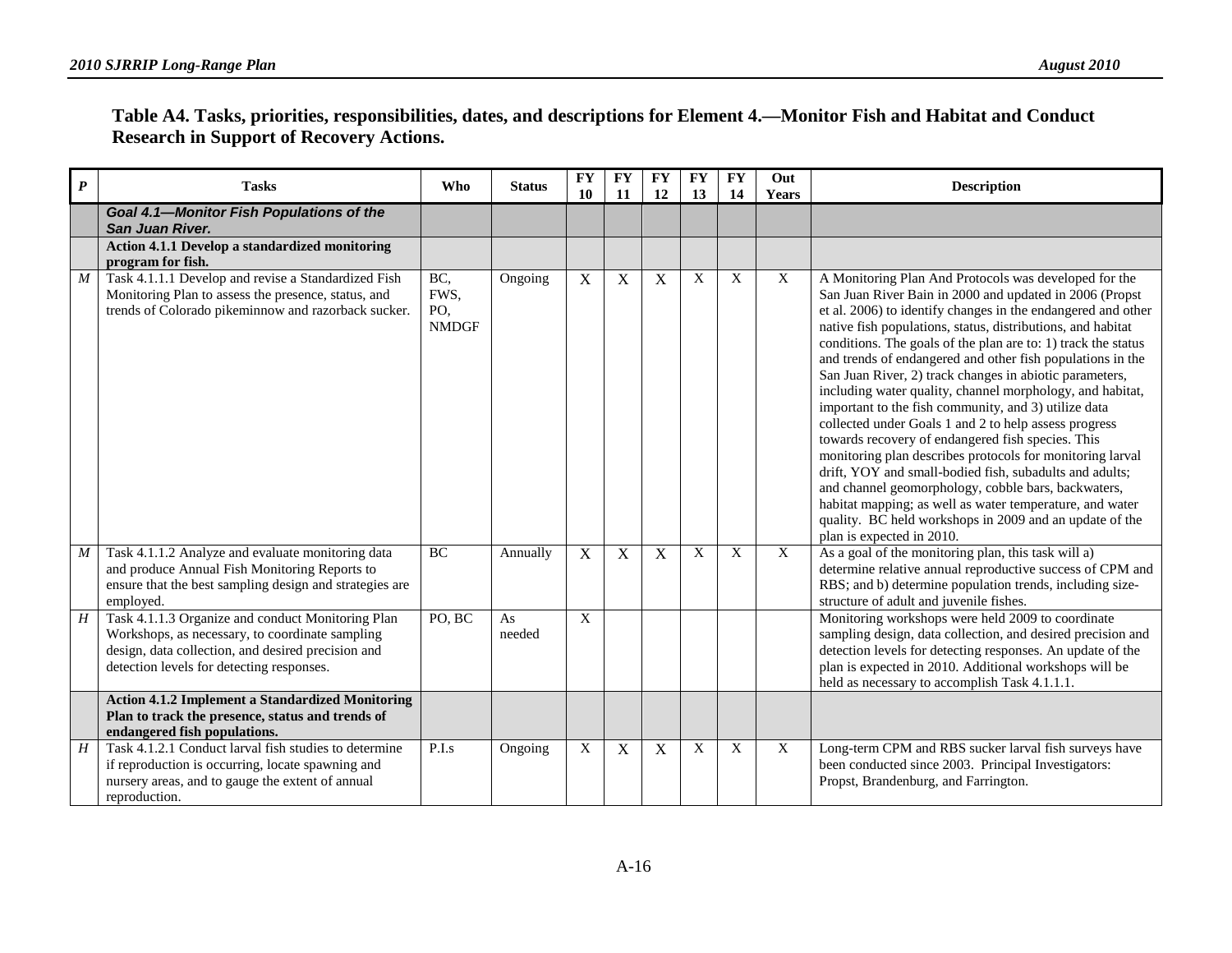| $\boldsymbol{P}$ | <b>Tasks</b>                                                                                                                                                                                                                                                                                | Who        | <b>Status</b> | <b>FY</b><br>10 | <b>FY</b><br>11           | <b>FY</b><br>12 | <b>FY</b><br>13           | $\mathbf{F}\mathbf{Y}$<br>14 | Out<br>Years   | <b>Description</b>                                                                                                                                                                                                                                                                                                                                                                                                                                                 |
|------------------|---------------------------------------------------------------------------------------------------------------------------------------------------------------------------------------------------------------------------------------------------------------------------------------------|------------|---------------|-----------------|---------------------------|-----------------|---------------------------|------------------------------|----------------|--------------------------------------------------------------------------------------------------------------------------------------------------------------------------------------------------------------------------------------------------------------------------------------------------------------------------------------------------------------------------------------------------------------------------------------------------------------------|
| H                | Task 4.1.2.2 Conduct juvenile and small-bodied fish<br>studies to determine if young fish are surviving and<br>recruiting and the areas and habitat used for rearing.                                                                                                                       | P.I.s      | Ongoing       | X               | $\overline{X}$            | X               | $\overline{X}$            | $\overline{X}$               | X              | Long-term small-bodied fish monitoring has been in place<br>since 2003. Principal Investigator: Propst                                                                                                                                                                                                                                                                                                                                                             |
| $\boldsymbol{M}$ | Task 4.1.2.3 Conduct adult fish studies to estimate<br>densities of fish (CPUE) and estimates of population<br>size (mark-recapture estimates).                                                                                                                                             | P.I.s      | Ongoing       | X               | X                         | $\overline{X}$  | X                         | X                            | X              | Long term monitoring of sub-adult and adult large-bodied<br>fishes has been in place since 2003. Principal Investigator:<br>Ryden.                                                                                                                                                                                                                                                                                                                                 |
| $\overline{H}$   | Task 4.1.2.4 Collect catch rate statistics to estimate<br>relative abundance of endangered fish populations.                                                                                                                                                                                | P.I.s      | Ongoing       | X               | $\boldsymbol{\mathrm{X}}$ | X               | $\boldsymbol{\mathrm{X}}$ | $\mathbf X$                  | $\overline{X}$ | Implemented via long-term monitoring, non-native fish<br>removal, and stocking programs.                                                                                                                                                                                                                                                                                                                                                                           |
| $H_{\rm}$        | Task 4.1.2.5 Use mark-recapture population<br>estimators, when feasible and in conjunction with<br>catch rate estimators, to evaluate stocking success for<br>CPM and RBS.                                                                                                                  | P.I.s      | Ongoing       | X               | $\mathbf X$               | $\mathbf X$     | $\overline{X}$            | X                            | $\overline{X}$ | Implemented via long-term monitoring, non-native fish<br>removal, and stocking programs.                                                                                                                                                                                                                                                                                                                                                                           |
|                  | Action 4.1.3 Obtain reliable population estimates<br>of RBS and CPM.                                                                                                                                                                                                                        |            |               |                 |                           |                 |                           |                              |                |                                                                                                                                                                                                                                                                                                                                                                                                                                                                    |
| H                | Task 4.1.3.1 Develop target criteria to implement<br>mark-recapture population estimates consistent with<br>recovery goals requirements.                                                                                                                                                    | <b>BC</b>  |               | X               |                           |                 |                           |                              |                | Reliable and precise mark-recapture population estimates<br>are required for recovery goals. Criteria will be developed<br>to transition from catch rate indices to mark-recapture<br>population estimators for subadult and adult RBS and<br>CPM. These criteria may be numbers of fish per kilometer<br>or a similar metric that signals when population sizes are<br>sufficiently large to implement mark-recapture sampling.<br>See Tasks 4.1.3.2 and 4.1.3.3. |
| Η                | Task 4.1.3.2 Conduct Population Estimation<br>Workshops and evaluate population estimators used in<br>other systems to identify the most reliable and suitable<br>estimator(s) for Colorado pikeminnow and razorback<br>sucker.                                                             | PO, BC     | As<br>needed  |                 |                           |                 |                           |                              |                | Monitoring workshops were held in 2009 to evaluate<br>population estimators to be used for RBS and CPM in the<br>San Juan River. Estimation techniques used in other<br>systems were evaluated to identify the most reliable and<br>suitable estimators. The monitoring plan is being updated<br>and will address this issue.                                                                                                                                      |
| Η                | Task 4.1.3.3 Use mark-recapture population<br>estimators, when feasible, and in conjunction with<br>catch rate estimators, to provide reliable estimates of<br>adults, subadults, survival, and recruitment consistent<br>with recovery goals criteria to gauge recovery of CPM<br>and RBS. | FWS,<br>BC | Ongoing       | X               |                           |                 |                           |                              |                | Implement and refine mark-recapture population estimates<br>for RBS and CPM that provide reliable and precise<br>estimates of subadult and adults, as well as estimates of<br>survival. After workshops in 2009, the BC determined<br>existing Program mark-recapture data will be used to do<br>population estimates in the near term.                                                                                                                            |
| H                | Task 4.1.3.4 Procure adequate numbers of PIT tags<br>for marking native and endangered fish.                                                                                                                                                                                                | <b>BOR</b> | Ongoing       | $\overline{X}$  | $\overline{X}$            | X               | $\overline{X}$            | $\overline{X}$               | $\overline{X}$ | PIT tags are the standard marking tool for the endangered<br>fishes.                                                                                                                                                                                                                                                                                                                                                                                               |
|                  | Goal 4.2-Monitor Habitat Use and<br>Availability.                                                                                                                                                                                                                                           |            |               |                 |                           |                 |                           |                              |                |                                                                                                                                                                                                                                                                                                                                                                                                                                                                    |
|                  | Action 4.2.1 Develop a standardized monitoring<br>program for habitat.                                                                                                                                                                                                                      |            |               |                 |                           |                 |                           |                              |                |                                                                                                                                                                                                                                                                                                                                                                                                                                                                    |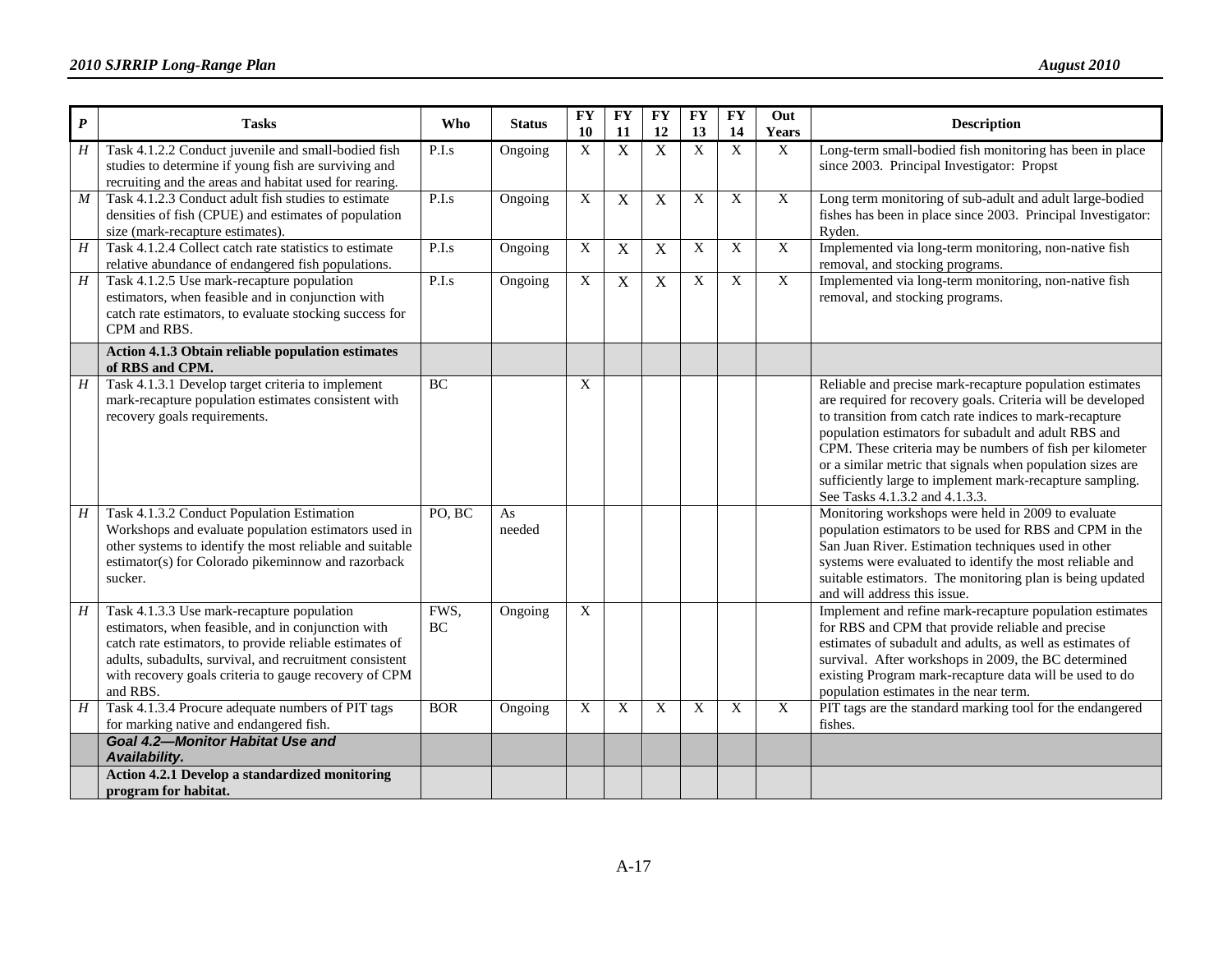| $\pmb{P}$                   | <b>Tasks</b>                                                                                                                                                                                 | <b>Who</b>                 | <b>Status</b> | <b>FY</b><br>10           | <b>FY</b><br>11 | <b>FY</b><br>12 | <b>FY</b><br>13 | <b>FY</b><br>14           | Out<br>Years   | <b>Description</b>                                                                                                                                                                                                                                                                                                                                                                                                                                                                                      |
|-----------------------------|----------------------------------------------------------------------------------------------------------------------------------------------------------------------------------------------|----------------------------|---------------|---------------------------|-----------------|-----------------|-----------------|---------------------------|----------------|---------------------------------------------------------------------------------------------------------------------------------------------------------------------------------------------------------------------------------------------------------------------------------------------------------------------------------------------------------------------------------------------------------------------------------------------------------------------------------------------------------|
| $\cal M$                    | Task 4.2.1.1 Modify the existing Standardized Habitat<br>Monitoring Plan to incorporate findings from the<br>2005-2009 detailed reach study, if appropriate.                                 | BC                         | Pending       | $\boldsymbol{\mathrm{X}}$ |                 |                 |                 |                           |                | BC workshops were conducted in 2009 to evaluate current<br>fish and habitat monitoring and develop a comprehensive<br>plan for both fish and habitat monitoring. Final results of<br>the detailed reach results will be available in 2010. A<br>comprehensive monitoring is being developed and will<br>incorporate this information.                                                                                                                                                                   |
| $\boldsymbol{M}$            | Task 4.2.1.2 Organize and conduct Habitat<br>Monitoring and Mapping Workshops, as necessary, to<br>refine and improve habitat evaluation methods.                                            | PO, BC                     | As<br>needed  |                           |                 |                 |                 |                           |                | BC workshops were conducted in 2009 to evaluate current<br>fish and habitat monitoring and develop a comprehensive<br>plan for both fish and habitat monitoring.                                                                                                                                                                                                                                                                                                                                        |
|                             | Action 4.2.2 Implement a standardized monitoring<br>program for habitat.                                                                                                                     |                            |               |                           |                 |                 |                 |                           |                |                                                                                                                                                                                                                                                                                                                                                                                                                                                                                                         |
| $\overline{H}$              | Task 4.2.2.1 Quantify attributes of habitats important<br>to each life stage of endangered fish.                                                                                             | FWS,<br>$\rm BC$           | Ongoing       | $\overline{X}$            |                 |                 |                 |                           |                | Habitats used by various life stages of CPM and RBS<br>should be monitored and related to flow and river location.                                                                                                                                                                                                                                                                                                                                                                                      |
|                             | Task 4.2.2.2 Map habitat at different flows as<br>described in the Standardized Habitat Monitoring Plan                                                                                      | P.I.s                      | Ongoing       | $\overline{X}$            | X               | $\mathbf X$     | $\mathbf X$     | $\overline{X}$            | $\overline{X}$ | Principle Investigator: Bliesner                                                                                                                                                                                                                                                                                                                                                                                                                                                                        |
| $\overline{H}$              | Task 4.2.2.3 Monitor long-term habitat response of<br>the river channel to flow recommendations.                                                                                             | BC                         | Ongoing       | X                         | X               | X               | X               | $\overline{X}$            | $\overline{X}$ | Long-term river-wide response of the river channel (i.e.,<br>aggradation or degradation) will be monitored and related<br>to the flow recommendations to assess gross overall<br>channel change (as needed).                                                                                                                                                                                                                                                                                            |
| $\mathcal{C}_{\mathcal{C}}$ | Task 4.2.2.4 Monitor water quality in the San Juan<br>River (see Action 2.4.1.).                                                                                                             | FWS,<br>BIA,<br><b>BOR</b> | Ongoing       | X                         | X               | X               | X               | $\boldsymbol{\mathrm{X}}$ | $\mathbf X$    | Elevated levels of selenium and mercury have been<br>detected in the San Juan River and identified by the FWS<br>as potential causes of failure of CPM or RBS populations.<br>Continued monitoring of critical water quality parameters<br>is needed to track and assess water quality effects on the<br>endangered fish. Long-term monitoring for selenium and<br>temperature is a required measure in the NIIP BO. The<br>Program currently monitors temperature. Principle<br>Investigator: Bliesner |
|                             | Action 4.2.3 Identify and refine habitat/fish<br>relationships.                                                                                                                              |                            |               |                           |                 |                 |                 |                           |                |                                                                                                                                                                                                                                                                                                                                                                                                                                                                                                         |
| H                           | Task 4.2.3.1 Determine if a habitat/fish relationship<br>can be defined, the probability of success, the level of<br>data needed to accomplish this, and the cost of<br>collecting the data. | FWS,<br>BC                 |               |                           |                 |                 |                 |                           |                | Workshops were conducted in 2009 to evaluate and modify<br>current monitoring and data collection methodologies and<br>address data integration. A comprehensive fish and habitat<br>monitoring plan will be completed in 2010.                                                                                                                                                                                                                                                                         |
| $\cal H$                    | Task 4.2.3.2 Identify principal river reaches and<br>habitats used by various life-stages of endangered<br>fish.                                                                             | FWS,<br>BC                 |               |                           |                 |                 |                 |                           |                | An understanding of river reaches and habitats used by<br>CPM and RBS is important in understanding how flows<br>benefit these habitats.                                                                                                                                                                                                                                                                                                                                                                |
|                             | Task 4.2.3.3 Relate geo-referenced fish capture data<br>to habitat data.                                                                                                                     | P.I.s, PO                  | Ongoing       | $\boldsymbol{\mathrm{X}}$ | $\mathbf X$     |                 |                 |                           |                | This was initiated by Bliesner during the detailed reach<br>study. Starting in 2010, P.I.s will record GPS coordinates<br>for all captures and recaptures during monitoring and<br>nonnative fish removal activities.                                                                                                                                                                                                                                                                                   |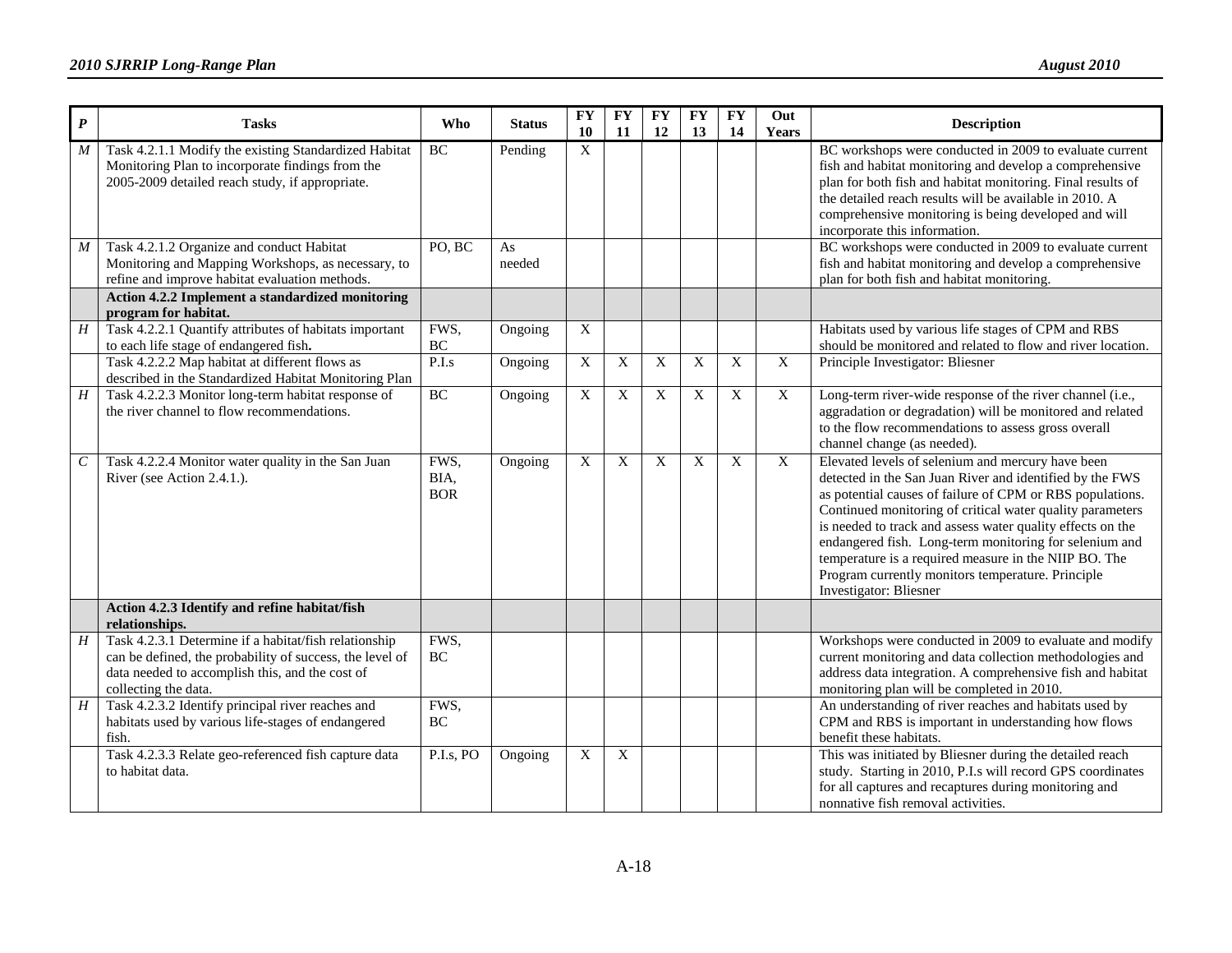| $\boldsymbol{P}$            | <b>Tasks</b>                                                                                                                                                                                                                       | <b>Who</b>        | <b>Status</b> | <b>FY</b><br>10 | <b>FY</b><br>11 | <b>FY</b><br>12 | <b>FY</b><br>13 | <b>FY</b><br>14  | Out<br>Years   | <b>Description</b>                                                                                                                                                                                                                                                                                                                                               |
|-----------------------------|------------------------------------------------------------------------------------------------------------------------------------------------------------------------------------------------------------------------------------|-------------------|---------------|-----------------|-----------------|-----------------|-----------------|------------------|----------------|------------------------------------------------------------------------------------------------------------------------------------------------------------------------------------------------------------------------------------------------------------------------------------------------------------------------------------------------------------------|
|                             | <b>Goal 4.3-Integrate And Synthesize</b><br><b>Monitoring Data And Information To Evaluate</b><br><b>Fish Community And Ecosystem Responses</b><br><b>To Recovery Actions.</b>                                                     |                   |               |                 |                 |                 |                 |                  |                |                                                                                                                                                                                                                                                                                                                                                                  |
|                             | Action 4.3.1 Describe life history parameters of<br>wild CPM and RBS.                                                                                                                                                              |                   |               |                 |                 |                 |                 |                  |                |                                                                                                                                                                                                                                                                                                                                                                  |
| $\mathcal{C}_{\mathcal{C}}$ | Task 4.3.1.1 Document and quantify reproduction,<br>survival, and recruitment.                                                                                                                                                     | FWS.<br><b>BC</b> | Ongoing       | X               | X               | X               | X               | $\boldsymbol{X}$ | X              | Survival will be estimated by age group for RBS and CPM.<br>Survival can be estimated from periodic comparison of<br>abundance estimates and from mark-recapture analyses.<br>Recruitment will be estimated from periodic abundance<br>estimates of subadults and adults. Estimates of recruitment<br>are demographic criteria of recovery goals. 1992 - present |
|                             | Action 4.3.2 Develop fish community and<br>ecosystem response strategies                                                                                                                                                           |                   |               |                 |                 |                 |                 |                  |                |                                                                                                                                                                                                                                                                                                                                                                  |
| $\overline{H}$              | Task 4.3.2.1 Develop a centralized database that<br>incorporates all data from standardized monitoring<br>and integrate into the Program database.                                                                                 | PO, BC            | Ongoing       | X               | X               | X               | X               | X                | X              | The San Juan River Basin Recovery Implementation<br>Program maintains a centralized database of all monitoring<br>activities. This database is part of the overall Program<br>database-see Task 5.2.1.1.                                                                                                                                                         |
| H                           | Task 4.3.2.2 Use previous and current data collected<br>during ongoing investigations to characterize<br>dynamics of native fishes and their response to<br>management activities intended to improve status of<br>listed species. | PO, BC            | Ongoing       | X               | X               | X               | X               | X                | $\overline{X}$ | In coordination with the BC, the Program Office is<br>responsible for ensuring that information is integrated and<br>synthesized to evaluate Program progress toward recovery-<br>see Goal 5.2.                                                                                                                                                                  |
| H                           | Task 4.3.2.3 Use collected data to better define the<br>interdependencies of protected and unprotected native<br>species.                                                                                                          | PO, BC            | Ongoing       | X               | X               | X               | X               | X                | X              | In coordination with the BC, the Program Office is<br>responsible for ensuring that information is integrated and<br>synthesized to evaluate Program progress toward recovery-<br>see Goal 5.2.                                                                                                                                                                  |
| $\boldsymbol{M}$            | Task 4.3.2.4 Evaluate and review available fisheries<br>data for use in the model to evaluate recovery actions.                                                                                                                    | PO, BC            | As<br>needed  |                 |                 |                 |                 |                  |                | A great deal of information has been gathered on the fish<br>community of the San Juan River. This information should<br>be assimilated. Data Integration and Habitat and Fish<br>Monitoring Workshops were held in 2009.                                                                                                                                        |
| $\boldsymbol{M}$            | Task 4.3.2.5 Refine ecosystem model specific to the<br>San Juan River and use with other existing data to<br>evaluate fish community response to recovery actions.                                                                 | PO, BC            | As<br>needed  |                 |                 |                 |                 |                  |                | The Program may evaluate existing ecosystem models<br>(e.g., Ecopath, Ecosim, RAMAS, Vortex) to assist in<br>evaluating possible responses by fish species to<br>management actions.                                                                                                                                                                             |
|                             | Action 4.3.3 Identify and implement appropriate<br>monitoring and research strategies to evaluate<br>ecosystem response                                                                                                            |                   |               |                 |                 |                 |                 |                  |                |                                                                                                                                                                                                                                                                                                                                                                  |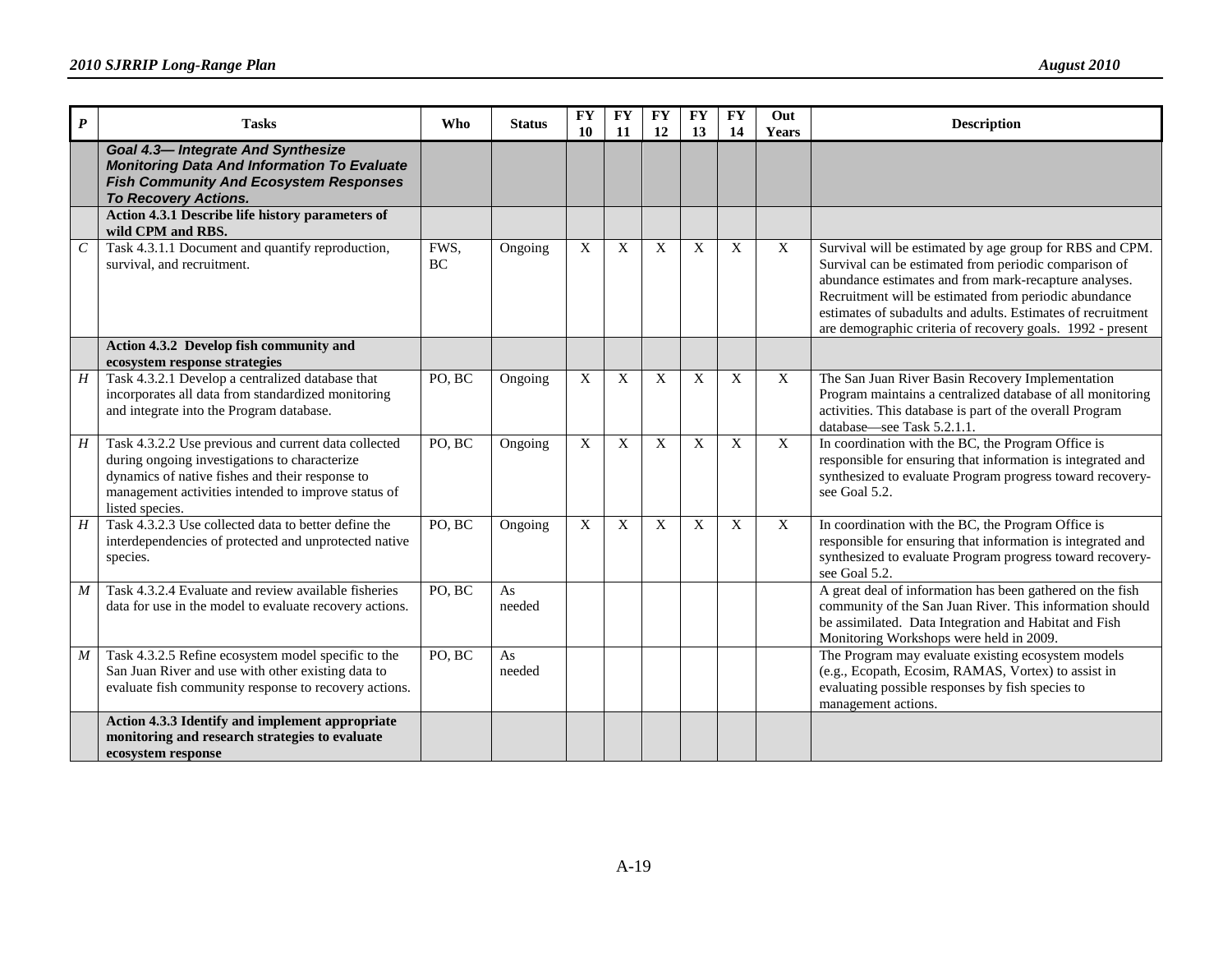|   | <b>Tasks</b>                                                                                                                                                                                                                                                                                                                                                   | Who    | <b>Status</b> | FY<br>10 | FY<br>11 | FY<br>12 | FY<br>13 | 14 | Out<br><b>Years</b> | <b>Description</b>                                                                                                                                                                                                                                                                                                                                       |
|---|----------------------------------------------------------------------------------------------------------------------------------------------------------------------------------------------------------------------------------------------------------------------------------------------------------------------------------------------------------------|--------|---------------|----------|----------|----------|----------|----|---------------------|----------------------------------------------------------------------------------------------------------------------------------------------------------------------------------------------------------------------------------------------------------------------------------------------------------------------------------------------------------|
| H | Task 4.3.3.1 Develop and implement an integrated<br>fish and habitat monitoring plan that includes an<br>annual process for assessing and modifying<br>monitoring activities so that current status of native<br>and endangered fish populations and habitat can be<br>assessed and progress toward recovery can be<br>determined.                             | PO. BC | Ongoing       | X        | X        | X        | A        |    | X                   | Workshops were conducted in 2009 to evaluate current fish<br>and habitat monitoring. A stated purpose of the workshops<br>was to develop an integrated fish and habitat monitoring<br>plan that includes annual evaluation and data integration,<br>and an adaptive management component. The plan is being<br>developed and should be complete in 2010. |
|   | <b>Action 4.3.4 Use monitoring and research</b><br>information to evaluate and modify recovery<br>activities, as necessary, to ensure progress toward<br>recovery.                                                                                                                                                                                             |        |               |          |          |          |          |    |                     |                                                                                                                                                                                                                                                                                                                                                          |
|   | Task 4.3.4.1 Identify, describe, and implement<br>strategies for improving long-term survival and<br>recruitment of razorback sucker and Colorado<br>pikeminnow including but not limited to nonnative<br>fish removal, enhancing habitat and food resources,<br>enhancing genetic diversity and viability, and<br>mitigating barriers to range fragmentation. | PO, BC | Ongoing       | X        | X        | X        | X        | X  | X                   | Use adaptive management strategies to eliminate, add, or<br>adjust monitoring and research activities and management<br>actions to obtain needed information and improve species<br>and habitat status and condition.                                                                                                                                    |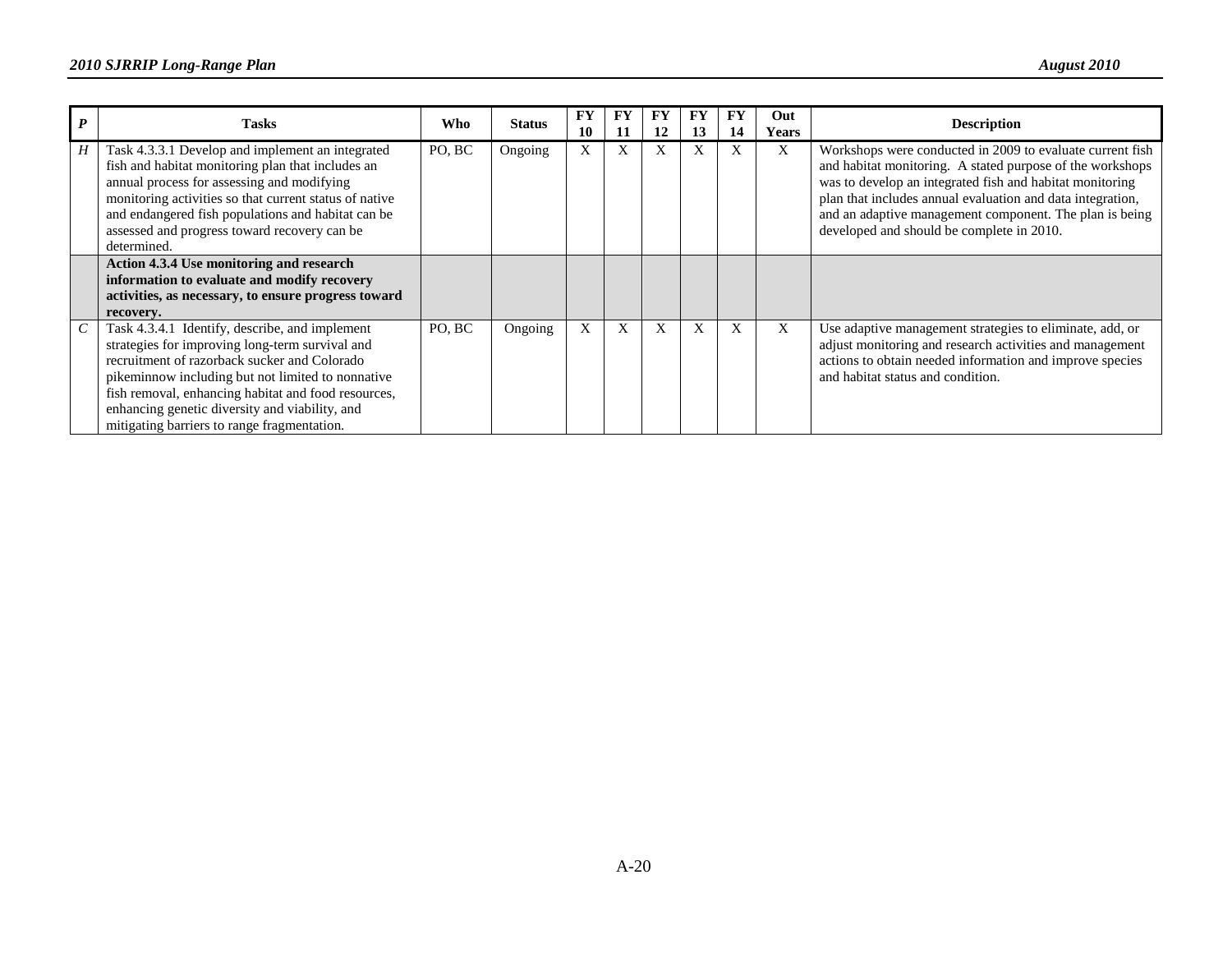#### **Table A5. Tasks, priorities, responsibilities, dates, and descriptions for Element 5.—Program Coordination and Data Integration and Evaluation for Recovery.**

| $\boldsymbol{P}$ | <b>Tasks</b>                                                                                                                                                                                                                             | <b>Who</b>        | <b>Status</b> | <b>FY</b><br>10 | <b>FY</b><br>11 | <b>FY</b><br>12 | <b>FY</b><br>13 | <b>FY</b><br>14 | Out<br><b>Years</b> | <b>Description</b>                                                                                                                                                                                                                                                                                                                                                                                                                                                                                                                                                                                                                              |
|------------------|------------------------------------------------------------------------------------------------------------------------------------------------------------------------------------------------------------------------------------------|-------------------|---------------|-----------------|-----------------|-----------------|-----------------|-----------------|---------------------|-------------------------------------------------------------------------------------------------------------------------------------------------------------------------------------------------------------------------------------------------------------------------------------------------------------------------------------------------------------------------------------------------------------------------------------------------------------------------------------------------------------------------------------------------------------------------------------------------------------------------------------------------|
|                  | Goal 5.1-Facilitate Program Planning and<br>Management.                                                                                                                                                                                  |                   |               |                 |                 |                 |                 |                 |                     |                                                                                                                                                                                                                                                                                                                                                                                                                                                                                                                                                                                                                                                 |
|                  | <b>Action 5.1.1 Develop and coordinate Program</b><br>Long Range Plan.                                                                                                                                                                   |                   |               |                 |                 |                 |                 |                 |                     |                                                                                                                                                                                                                                                                                                                                                                                                                                                                                                                                                                                                                                                 |
| H                | Task 5.1.1.2 Annually review and update the Long-<br>Range Plan to reflect new information, new projects<br>and Program progress.                                                                                                        | PO,<br>BC, CC     | Annually      | X               | X               | X               | X               | X               | $\mathbf{X}$        | The LRP is a living document that will be reviewed and<br>revised annually according to the process described in the<br>SJRRIP Program Document (2006). The Program Office<br>will update the LRP in coordination with the CC and<br>technical committees to reflect accomplishments during the<br>past year, new projects needed to achieve goals, and<br>changes in timing of projects. The LRP will include those<br>actions the Program and Service believe are necessary to<br>achieve recovery and those ESA compliance actions<br>identified in the biological opinions that the Program has<br>assumed responsibility for implementing. |
|                  | <b>Action 5.1.2 Provide ongoing Program</b><br>management.                                                                                                                                                                               |                   |               |                 |                 |                 |                 |                 |                     |                                                                                                                                                                                                                                                                                                                                                                                                                                                                                                                                                                                                                                                 |
| H                | Task 5.1.2.1 Convene annual Program coordination<br>meetings to review the preceding year's monitoring,<br>recovery and research data; assess progress toward<br>recovery; and provide recommendations to modify the<br>Long-Range Plan. | PO,<br><b>BOR</b> | Annually      | X               | X               | X               | X               | X               | X                   | The Program Coordinator will chair an annual meeting of<br>the Coordination and Biology committees and the Service<br>to review the preceding year's monitoring, recovery and<br>research data, assess progress toward recovery, and provide<br>recommendations to modify monitoring, recovery and<br>research actions, as appropriate.                                                                                                                                                                                                                                                                                                         |
| $H_{-}$          | Task 5.1.2.2 Develop list of prioritized actions and<br>projects for the Annual Work Plan that most benefit<br>recovery of the endangered fish populations.                                                                              | BC. PO            | Annually      | X               | X               | X               | X               | X               | X                   | Based on the Long-Range Plan, the Program Office will<br>work with the technical committees to develop a list of<br>prioritized projects for the next Annual Work Plan. The<br>prioritized list will be consistent with the Long Rang Plan,<br>recommended by the technical committees and approved<br>by the Coordination Committee.                                                                                                                                                                                                                                                                                                           |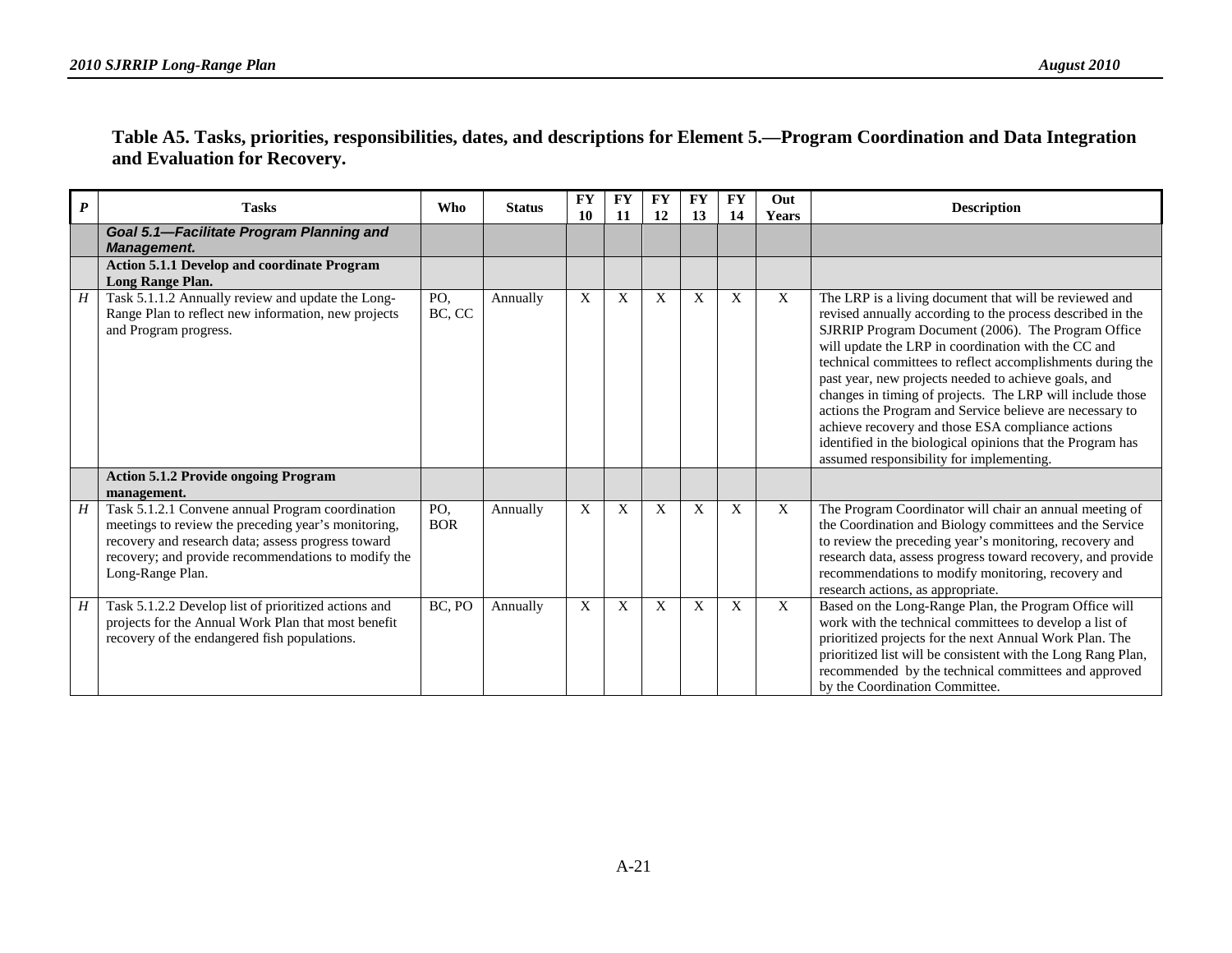| $\boldsymbol{P}$ | <b>Tasks</b>                                                                                                                                   | Who               | <b>Status</b> | <b>FY</b><br>10 | <b>FY</b>            | <b>FY</b><br>12 | <b>FY</b>                 | <b>FY</b>         | Out                                | <b>Description</b>                                                                                                                                                                                                                                                                                                                                                                                                                                                                                                                                                                                                                                                                                                                                                                                                            |
|------------------|------------------------------------------------------------------------------------------------------------------------------------------------|-------------------|---------------|-----------------|----------------------|-----------------|---------------------------|-------------------|------------------------------------|-------------------------------------------------------------------------------------------------------------------------------------------------------------------------------------------------------------------------------------------------------------------------------------------------------------------------------------------------------------------------------------------------------------------------------------------------------------------------------------------------------------------------------------------------------------------------------------------------------------------------------------------------------------------------------------------------------------------------------------------------------------------------------------------------------------------------------|
| $H_{\rm}$        | Task 5.1.2.3 Develop and issue Requests for<br>Proposals (RFPs) for projects that most benefit<br>recovery of the endangered fish populations. | PO,<br><b>BOR</b> | Annually      | X               | 11<br>$\overline{X}$ | X               | 13<br>$\overline{X}$      | 14<br>$\mathbf X$ | Years<br>$\boldsymbol{\mathrm{X}}$ | Scopes of work will be prepared for the list of prioritized<br>projects and requests for proposals will be solicited. Upon<br>receipt of the scopes of work, and responses to requests for<br>proposals, the prioritized projects will have associated<br>budgets. These will be compared to the availability of<br>funds. Projects that are low on the priority list will not be<br>included in the Work Plan if funding is not available to<br>fund all projects in that fiscal year. This effort will be<br>conducted by the Program Coordinator. Unfunded, low<br>priority, projects may be considered in the next Annual<br>Work Plan.                                                                                                                                                                                   |
| $H_{\rm}$        | Task 5.1.2.4 Assemble and review annual scopes of<br>work to identify most suitable projects for funding<br>and implementation.                | PO,<br><b>BOR</b> | Annually      | X               | X                    | X               | $\boldsymbol{\mathrm{X}}$ | X                 | $\overline{X}$                     | If the Program Office, in consultation with the Service and<br>the Program's Coordination Committee and technical<br>committees, identifies an action that may facilitate the<br>recovery of the endangered fish populations in the San<br>Juan River and the action is not included in the Long-<br>Range Plan, the Program Coordinator will forward to the<br>Coordination Committee a recommendation for the<br>inclusion of the action in the LRP, along with information<br>on the identified action that the Coordination Committee<br>needs to complete its review and approval of the<br>recommendation. Approval will be based on whether the<br>LRP accurately reflects the best scientific information<br>available, the efficient implementation of recovery goals,<br>and the management actions of the Program. |
| $\cal C$         | Task 5.1.2.5 Develop Annual Work Plan with scopes<br>of work and budgets.                                                                      | P <sub>O</sub>    | Annually      | X               | X                    | X               | X                         | X                 | $\mathbf X$                        | Scopes of work will be developed by researchers in<br>response to priority management actions and research<br>needs identified in Task 5.1.2.2. These scopes of work will<br>be incorporated into an Annual Work Plan and reviewed by<br>the Biology Committee and recommendations forwarded to<br>the Coordination Committee for approval.                                                                                                                                                                                                                                                                                                                                                                                                                                                                                   |
| H                | Task 5.1.2.6 Coordinate and schedule meetings of the<br>Coordination Committee and the technical<br>committees, as necessary.                  | PO                | Annually      | X               | X                    | X               | $\boldsymbol{X}$          | X                 | $\boldsymbol{X}$                   | The Program Office will coordinate and schedule meetings<br>for the Coordination Committee and the technical<br>committees.                                                                                                                                                                                                                                                                                                                                                                                                                                                                                                                                                                                                                                                                                                   |
|                  | <b>Goal 5.2- Ensure Integration and Synthesis</b><br>of Information to Evaluate Program Progress<br><b>Toward Recovery</b>                     |                   |               |                 |                      |                 |                           |                   |                                    |                                                                                                                                                                                                                                                                                                                                                                                                                                                                                                                                                                                                                                                                                                                                                                                                                               |
|                  | Action 5.2.1 Integrate all Program monitoring,<br>research, and reporting activities.                                                          |                   |               |                 |                      |                 |                           |                   |                                    |                                                                                                                                                                                                                                                                                                                                                                                                                                                                                                                                                                                                                                                                                                                                                                                                                               |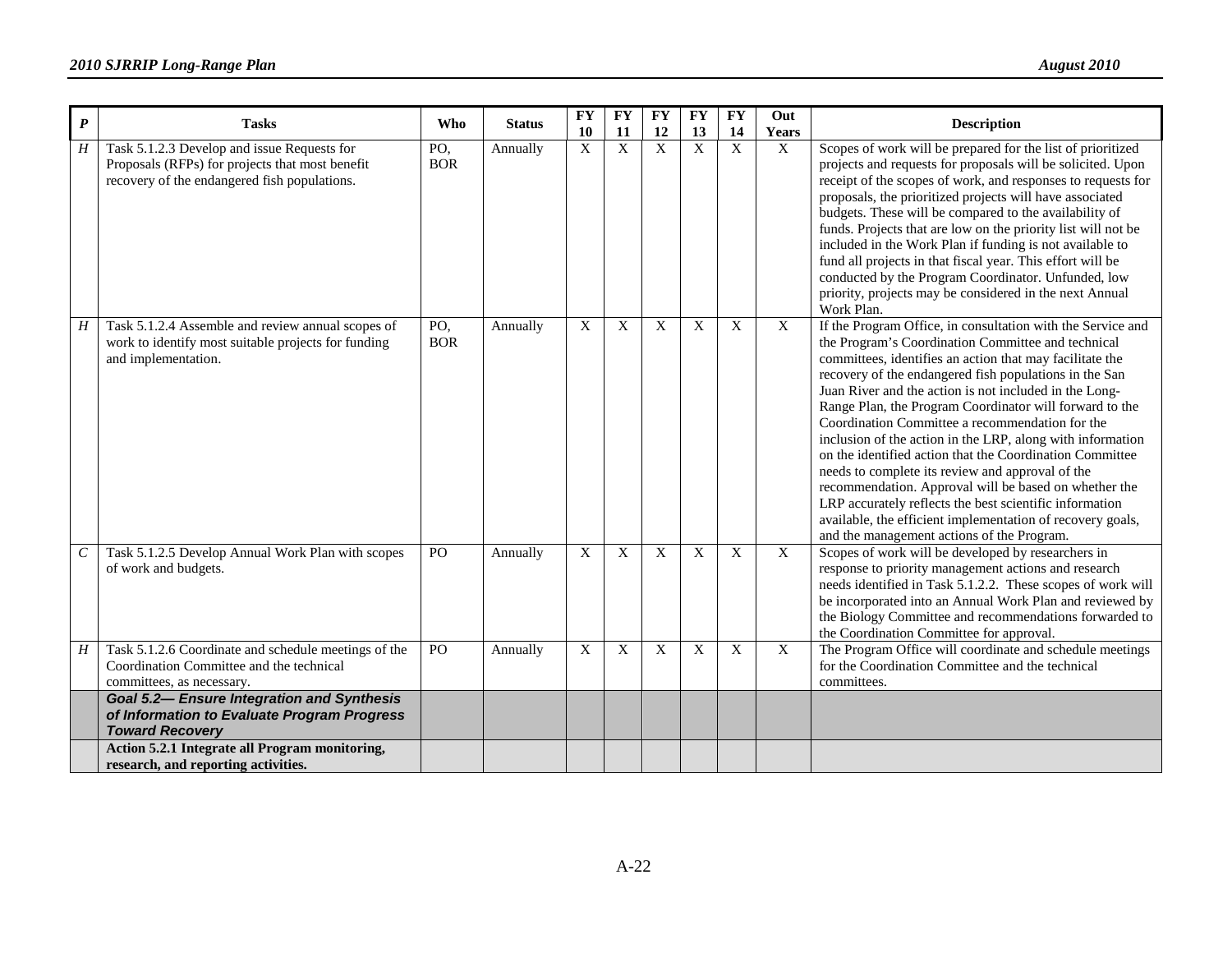| $\boldsymbol{P}$ | <b>Tasks</b>                                                                                                                                                                                                                                                                                             | <b>Who</b>        | <b>Status</b> | <b>FY</b><br>10 | <b>FY</b><br>11 | <b>FY</b><br>12 | <b>FY</b><br>13           | <b>FY</b><br>14           | Out<br>Years   | <b>Description</b>                                                                                                                                                                                                                                                                                                                                                                                                                                                                                                                                                                      |
|------------------|----------------------------------------------------------------------------------------------------------------------------------------------------------------------------------------------------------------------------------------------------------------------------------------------------------|-------------------|---------------|-----------------|-----------------|-----------------|---------------------------|---------------------------|----------------|-----------------------------------------------------------------------------------------------------------------------------------------------------------------------------------------------------------------------------------------------------------------------------------------------------------------------------------------------------------------------------------------------------------------------------------------------------------------------------------------------------------------------------------------------------------------------------------------|
| $\overline{H}$   | Task 5.2.1.1 Establish and maintain a Program<br>database of information collected under the various<br>Program projects including all rare fish collections.                                                                                                                                            | PO                | Annually      | X               | $\mathbf X$     | $\mathbf{X}$    | $\overline{X}$            | $\mathbf X$               | $\mathbf{X}$   | The Program Office will maintain and continually improve<br>a comprehensive database to centralize data for all<br>Program activities, including monitoring, stocked fish,<br>nonnative fish control, etc. The database includes all rare<br>fish collection information in a relational database for use<br>by Program participants.                                                                                                                                                                                                                                                   |
|                  | Action 5.2.2 Synthesize and evaluate information<br>from all studies for Program to evaluate progress<br>toward recovery.                                                                                                                                                                                |                   |               |                 |                 |                 |                           |                           |                |                                                                                                                                                                                                                                                                                                                                                                                                                                                                                                                                                                                         |
| H                | Task 5.2.2.1 Conduct annual review of Program<br>progress and integrate all monitoring, recovery, and<br>research activities, data and results.                                                                                                                                                          | PO, BC            | Annually      | X               | X               | X               | X                         | $\boldsymbol{\mathrm{X}}$ | X              | The Program Office will annually review the Program's<br>progress towards recovering the endangered species. The<br>Program Coordinator will be assisted by Program staff and<br>the Biology Committee and will include review and<br>evaluation of progress, annual, and final reports; as well as<br>all monitoring, recovery and research activities, data and<br>results. The Program Office will ensure, in coordination<br>with Program committees that all required Program<br>documents are completed on schedule and as needed to<br>accomplish the Program purpose and goals. |
| $\boldsymbol{H}$ | Task 5.2.2.2 Produce report that evaluates progress<br>toward minimizing limiting factors, ongoing Program<br>activities, and assesses current status of native and<br>endangered fish populations.                                                                                                      | PO, BC            | Ongoing       | $\overline{X}$  | X               | $\overline{X}$  | $\overline{X}$            | $\overline{X}$            | $\overline{X}$ | The Program Office will coordinate the assimilation of a<br>synthesis report as needed that assesses current knowledge,<br>new strategies, and progress toward species recovery. This<br>report may occur every 5 years but may vary in timing due<br>to competing fiscal resources or project scheduling or<br>significant new information. 2003 - present                                                                                                                                                                                                                             |
| H                | Task 5.2.2.3 Conduct a Program review and<br>assessment of progress towards recovery (i.e.,<br>Sufficient Progress Report), and formal<br>recommendations for changes in direction,<br>termination of projects, new projects, and other<br>important Program issues.                                     | PO,<br><b>FWS</b> | As needed     |                 | X               |                 |                           |                           |                | The Program Office will prepare a Sufficient Progress<br>Report, as needed, and will assist the Upper Basin<br>Recovery Program in preparation of the Annual Report to<br>Congress. These reports will describe and assess the<br>Program's progress toward species recovery.                                                                                                                                                                                                                                                                                                           |
|                  | <b>Action 5.2.3-Identify and Evaluate Limiting</b><br><b>Factors</b>                                                                                                                                                                                                                                     |                   |               |                 |                 |                 |                           |                           |                |                                                                                                                                                                                                                                                                                                                                                                                                                                                                                                                                                                                         |
| $\boldsymbol{H}$ | Task 5.2.3.1 - Assemble and use Program data and<br>information from management activities and<br>monitoring and other available information to identify<br>and evaluate limiting factors and determine necessary<br>research to identity actions that will minimize or<br>remove these limiting factors | <b>FWS</b>        | Ongoing       | X               | X               | X               | $\boldsymbol{\mathrm{X}}$ | $\mathbf X$               | X              | The Program Office will use previous and current data and<br>information from habitat assessments, nonnative fish<br>efforts, ongoing investigations to characterize dynamics of<br>native fishes and their response to management activities<br>intended to improve status of listed species, water quality<br>assessments, and data collected to better define the<br>interdependence of protected and unprotected native<br>species to evaluate and identify potential limiting factors.                                                                                             |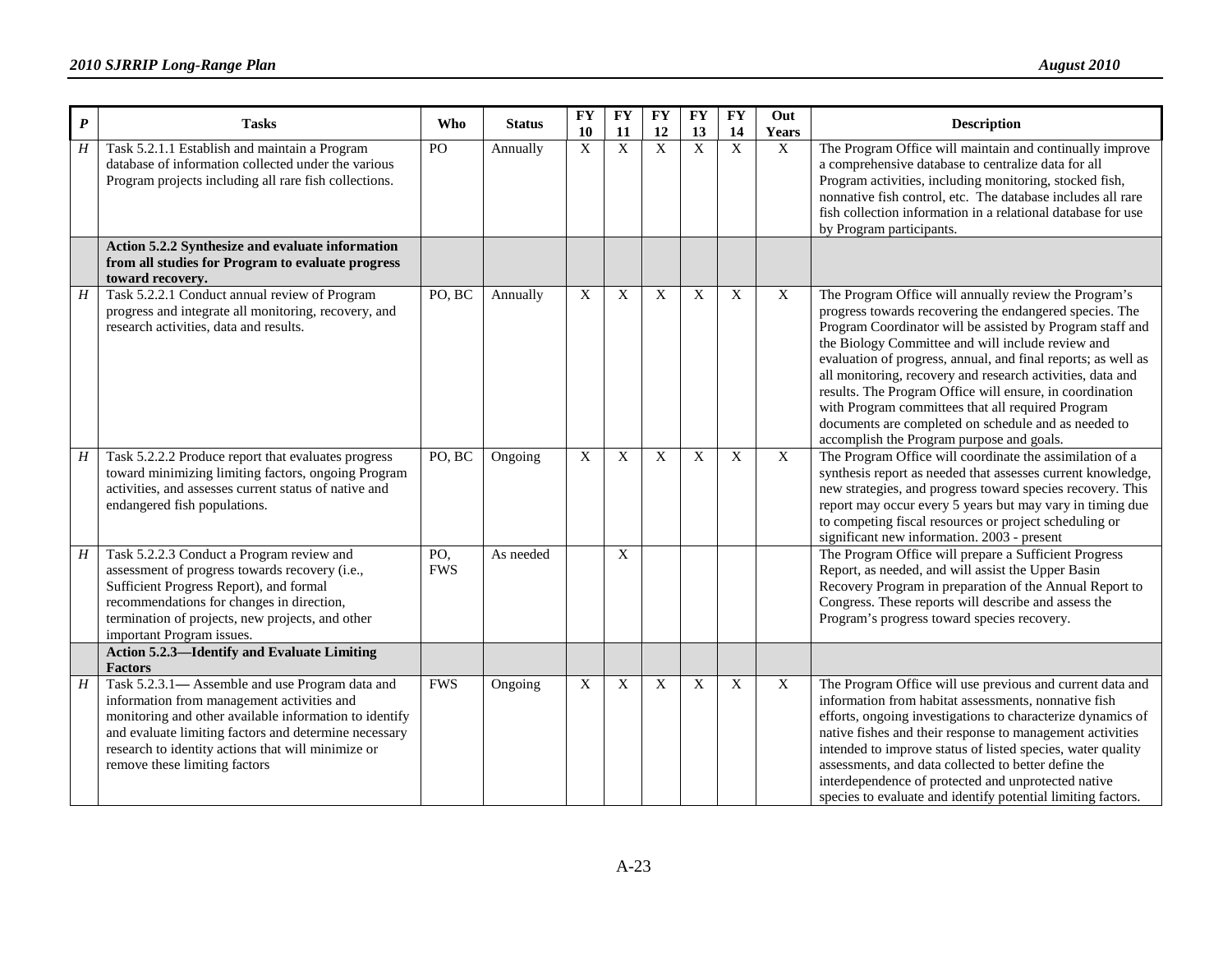| $\boldsymbol{P}$ | <b>Tasks</b>                                                                                                                                                                              | <b>Who</b>              | <b>Status</b> | <b>FY</b><br>10 | <b>FY</b><br>11 | <b>FY</b><br>12 | $\mathbf{F}\mathbf{Y}$<br>13 | <b>FY</b><br>14 | Out<br>Years | <b>Description</b>                                                                                                                                                                                                                                                                                                                                                                                                                                                                                                                                                                                                                           |
|------------------|-------------------------------------------------------------------------------------------------------------------------------------------------------------------------------------------|-------------------------|---------------|-----------------|-----------------|-----------------|------------------------------|-----------------|--------------|----------------------------------------------------------------------------------------------------------------------------------------------------------------------------------------------------------------------------------------------------------------------------------------------------------------------------------------------------------------------------------------------------------------------------------------------------------------------------------------------------------------------------------------------------------------------------------------------------------------------------------------------|
|                  | Action 5.2.4—Ensure new information is identified<br>and developed, as necessary to achieve Program<br>goals                                                                              | PO                      |               |                 |                 |                 |                              |                 |              |                                                                                                                                                                                                                                                                                                                                                                                                                                                                                                                                                                                                                                              |
| $\boldsymbol{H}$ | Task 5.2.4.1— Use monitoring and research<br>information to evaluate and modify recovery<br>activities, as necessary, to ensure progress toward<br>recovery.                              | <b>FWS</b>              | Ongoing       | X               | X               | X               | X                            | X               | X            | In coordination with the Program's technical committees,<br>use adaptive management strategies to eliminate, add, or<br>adjust monitoring and research activities and management<br>actions to obtain needed information and improve species<br>and habitat status and condition.                                                                                                                                                                                                                                                                                                                                                            |
|                  | Action 5.2.5-Ensure Scientific Integrity of<br>Program Information and Coordination with other<br><b>Associated Programs, Projects, and Studies</b>                                       |                         |               |                 |                 |                 |                              |                 |              |                                                                                                                                                                                                                                                                                                                                                                                                                                                                                                                                                                                                                                              |
| H                | Task 5.2.5.1 Maintain a standardized process for peer<br>review by qualified specialists in appropriate technical<br>disciplines for significant Program science projects<br>and reports. | PO,<br><b>BOR</b>       | Annually      | X               | X               | X               | X                            | X               | X            | The Program Office will ensure that a standardized process<br>for peer review is maintained. This review will be done by<br>qualified specialists in appropriate technical disciplines for<br>significant Program science projects and reports.                                                                                                                                                                                                                                                                                                                                                                                              |
| $\overline{H}$   | Task 5.2.5.2 Participate in annual researcher's<br>meetings in conjunction with the Upper Basin<br>Researcher's Meeting to present results and<br>interpretations of ongoing projects.    | PO                      | Annually      | X               | X               | $\mathbf X$     | $\mathbf X$                  | $\mathbf X$     | X            | Researchers will be encouraged to make presentations at<br>the annual Upper Basin Researcher's Meeting to review<br>the preceding year's monitoring, recovery and research<br>data; assess progress toward recovery; and provide<br>recommendations to modify research, monitoring, and<br>recovery activities.                                                                                                                                                                                                                                                                                                                              |
|                  | <b>Goal 5.3-Facilitate Contract and Funding</b><br><b>Management.</b>                                                                                                                     |                         |               |                 |                 |                 |                              |                 |              |                                                                                                                                                                                                                                                                                                                                                                                                                                                                                                                                                                                                                                              |
|                  | Action 5.3.1 Ensure appropriate and legal contract<br>and funding practices.                                                                                                              |                         |               |                 |                 |                 |                              |                 |              |                                                                                                                                                                                                                                                                                                                                                                                                                                                                                                                                                                                                                                              |
| $\,c\,$          | Task 5.3.1.1 Maintain and distribute annual base and<br>capital funds allocated under the Annual Work Plan<br>by each funding source.                                                     | BOR,<br>PO <sub>1</sub> | Annually      | X               | X               | X               | X                            | X               | X            | The Program Office will work with the Bureau of<br>Reclamation to maintain and distribute all annual base and<br>capital funds allocated under the Work Plan by each<br>funding source. Reclamation will administer the Program<br>contracts funded with power revenues or state/local cost-<br>shares. This task includes development of scopes of work,<br>advertising of requests for proposals, managing the<br>contractor selection process, contracting with the selected<br>contractor, monitoring and reporting of performance to the<br>Program, ensuring contractor compliance with the contract,<br>and closeout of the contract. |
| H                | Task 5.3.1.2 Administer Program contracts and<br>provide an accounting of Program funds expended at<br>the end of each federal fiscal year.                                               | BOR,<br>PO <sub>1</sub> | Annually      | X               | $\mathbf X$     | X               | X                            | $\mathbf X$     | X            | Reclamation will provide an accounting of Program funds<br>and any matching funds from other sources within 60 days<br>of the end of each federal fiscal year. An accounting of<br>funds expended during the preceding year will be provided<br>to the Program after the end of each federal fiscal year.                                                                                                                                                                                                                                                                                                                                    |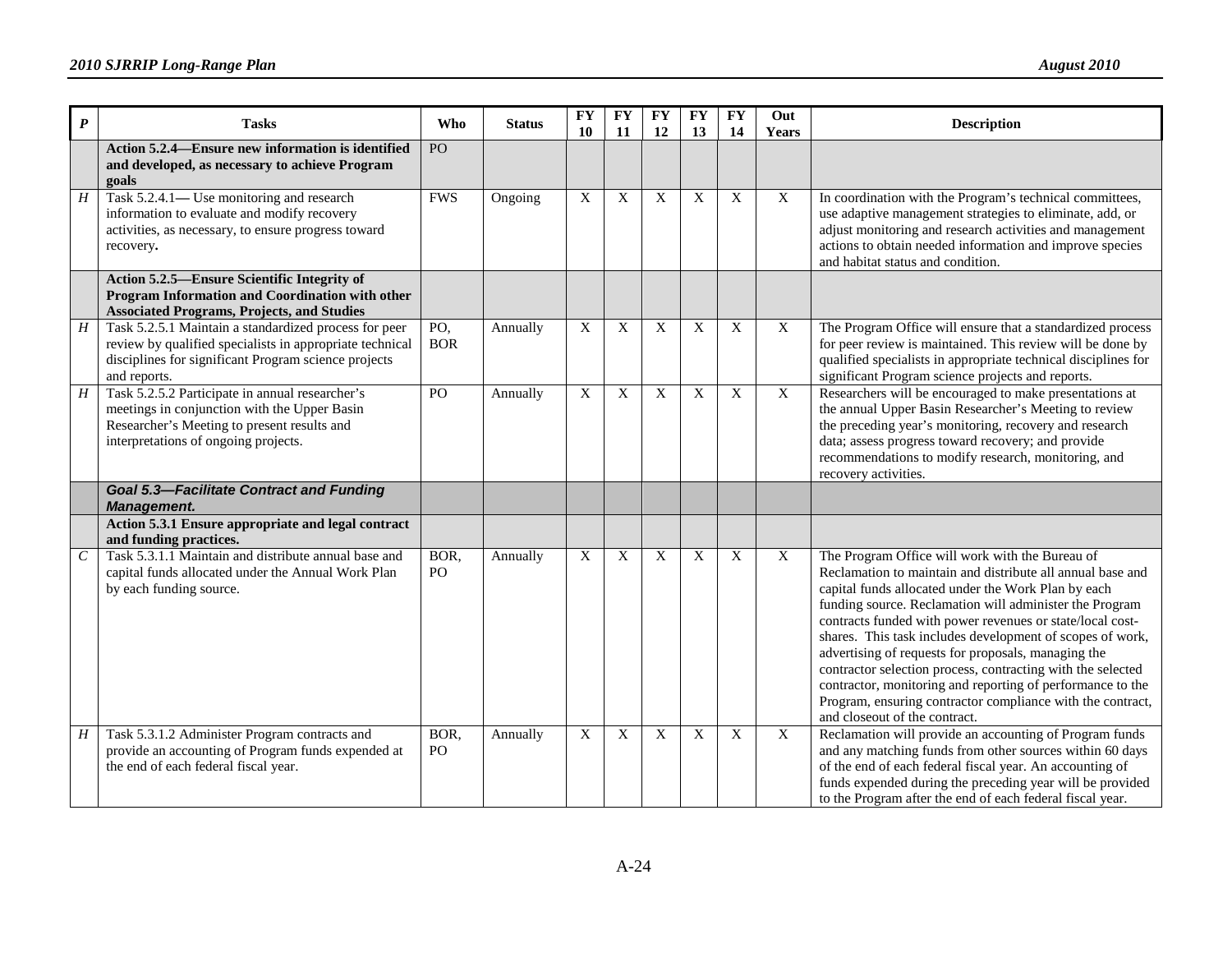| <b>Tasks</b>                                        | Who            | <b>Status</b> | FY<br>10 | - FY | FY<br>12 | FY<br>13 | FY | Out<br>Years | <b>Description</b>                                     |
|-----------------------------------------------------|----------------|---------------|----------|------|----------|----------|----|--------------|--------------------------------------------------------|
| Task 5.3.1.3 Manage Capital Improvement Program     | BOR.           | Annually      |          |      |          |          |    |              | Reclamation will manage the Capital Improvement        |
| to maintain records showing the distribution and    | P <sub>O</sub> |               |          |      |          |          |    |              | Program and work with the Program Office to maintain   |
| expenditures of capital funds under the Annual Work |                |               |          |      |          |          |    |              | records showing the distribution and expenditures of   |
| Plan by each funding source, and provide an         |                |               |          |      |          |          |    |              | capital funds expended under the Work Plan by each     |
| accounting of funds expended at the end of each     |                |               |          |      |          |          |    |              | funding source. An accounting of funds expended during |
| federal fiscal year.                                |                |               |          |      |          |          |    |              | the preceding year will be provided at the end of each |
|                                                     |                |               |          |      |          |          |    |              | federal fiscal year.                                   |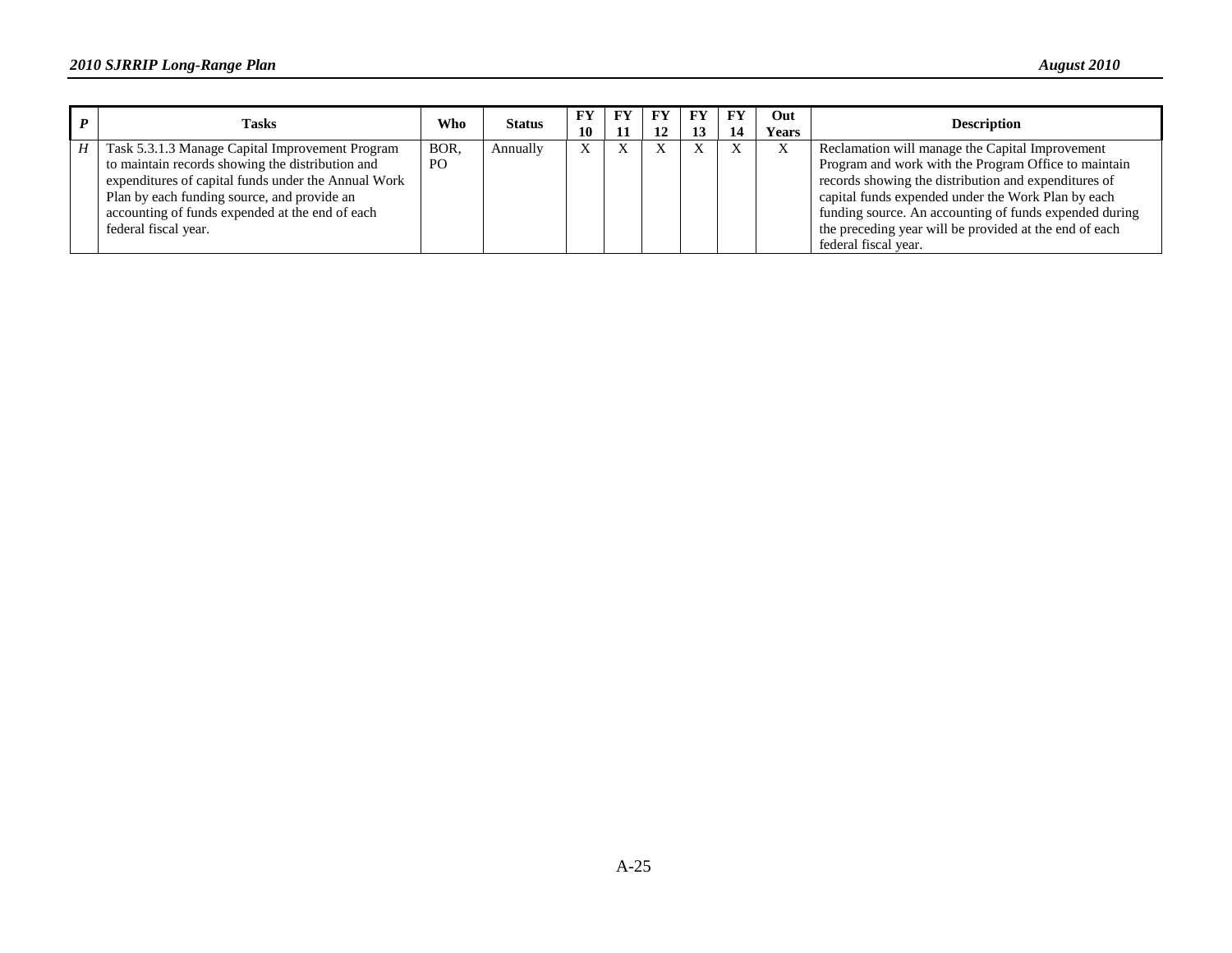# **Table A6. Tasks, priorities, responsibilities, dates, and descriptions for Element 6.—Information and Education.**

| $\boldsymbol{P}$ | <b>Tasks</b>                                                                                                                                                                                                                                                                                                                                                                     | <b>Who</b>     | <b>Status</b> | <b>FY</b><br>10 | <b>FY</b><br>11 | <b>FY</b><br>12 | FY<br>13 | <b>FY</b><br>14 | Out<br><b>Years</b>       | <b>Description</b>                                                                                                                                                                                           |
|------------------|----------------------------------------------------------------------------------------------------------------------------------------------------------------------------------------------------------------------------------------------------------------------------------------------------------------------------------------------------------------------------------|----------------|---------------|-----------------|-----------------|-----------------|----------|-----------------|---------------------------|--------------------------------------------------------------------------------------------------------------------------------------------------------------------------------------------------------------|
|                  | Goal 6.1-Increase Public Awareness and<br><b>Support for the Endangered Fishes and the</b><br><b>Recovery Program.</b>                                                                                                                                                                                                                                                           |                |               |                 |                 |                 |          |                 |                           |                                                                                                                                                                                                              |
|                  | Action 6.1.1 Provide information to the public on the<br><b>Recovery Program.</b>                                                                                                                                                                                                                                                                                                |                |               |                 |                 |                 |          |                 |                           |                                                                                                                                                                                                              |
| H                | Task 6.1.1.1 Provide public information through news<br>articles, press releases, radio and television ads, and<br>other media to inform the public of Program activities<br>in collaboration with the UCRRP I&E Coordinator.<br>Provide press releases routinely on the SJRIP for<br>distribution to the media in Farmington, Durango,<br>Albuquerque, and others in the basin. | PO             | Ongoing       | X               | X               | X               | X        | X               | X                         | Public information will be provided through news<br>articles, press releases, radio and television ads, and other<br>media to inform the public of Program activities.                                       |
| H                | Task 6.1.1.2 Maintain a Recovery Program Website                                                                                                                                                                                                                                                                                                                                 | P <sub>O</sub> | Ongoing       | X               | X               | X               | X        | X               | X                         | http://www.fws.gov/southwest/sjrip/                                                                                                                                                                          |
|                  | Action 6.1.2 Coordinate public outreach with Upper<br><b>Basin Recovery Program.</b>                                                                                                                                                                                                                                                                                             |                |               |                 |                 |                 |          |                 |                           |                                                                                                                                                                                                              |
| H                | Task 6.1.2.1 Develop and maintain a formal outreach<br>support agreement between the San Juan River Basin<br>Recovery Implementation Program and the Upper<br>Colorado River Endangered Fish Recovery Program.                                                                                                                                                                   | P <sub>O</sub> | Ongoing       | $\mathbf X$     | X               | X               | X        | X               | X                         | A formal outreach support agreement will be executed<br>and maintained between the San Juan River Basin<br>Recovery Implementation Program and the Upper<br>Colorado River Endangered Fish Recovery Program. |
| H                | Task 6.1.2.2 Develop and exchange information and<br>materials to incorporate into PowerPoint presentations,<br>newsletters, Program highlights and Program displays.                                                                                                                                                                                                            | P <sub>O</sub> | Ongoing       | $\mathbf X$     | X               | X               | X        | X               | $\boldsymbol{\mathrm{X}}$ | The I&E coordinator will develop and exchange<br>information and materials to incorporate into PowerPoint<br>presentations, newsletters, Program highlights and<br>Program displays.                         |
| H                | Task 6.1.2.3 Participate in selected outreach efforts at<br>local, state, and regional water development<br>conferences.                                                                                                                                                                                                                                                         | P <sub>O</sub> | Ongoing       | X               | X               | X               | X        | X               | X                         | The I&E program will participate in selected outreach<br>efforts at local, state, and regional water development<br>conferences.                                                                             |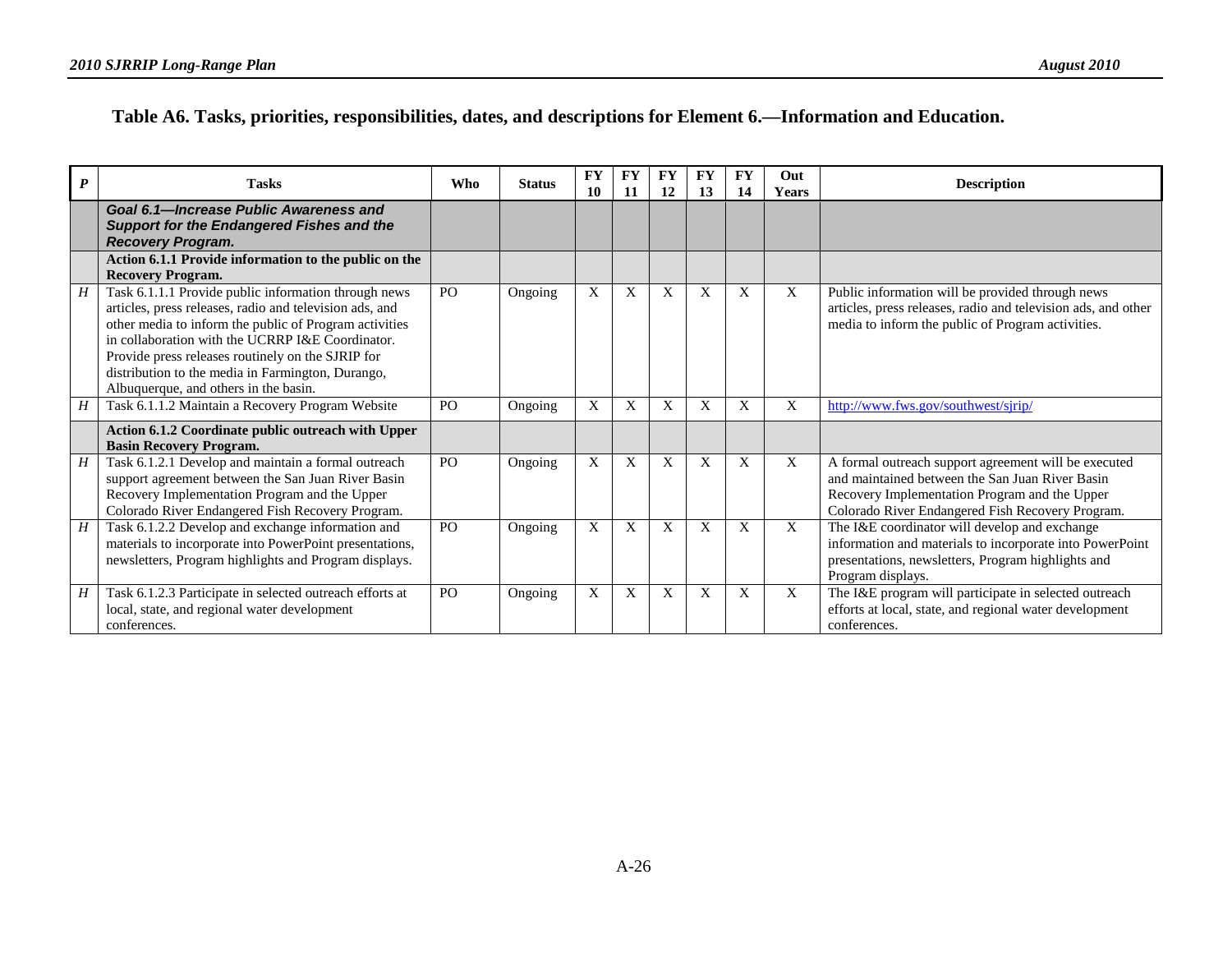### *Appendix B. Completed Long-Range Plan Tasks (from 2009 LRP Elements 1-7)*

| <b>Tasks</b>                                                                                                                                                                             | <b>Recovery</b><br><b>Goals Priority</b> | <b>Primary</b><br><b>Responsibility</b> | <b>Start</b><br><b>Date</b> | Completion<br><b>Date</b> | <b>Description and Comments</b>                                                                                                                                                                                                                                                                                                                                                                |
|------------------------------------------------------------------------------------------------------------------------------------------------------------------------------------------|------------------------------------------|-----------------------------------------|-----------------------------|---------------------------|------------------------------------------------------------------------------------------------------------------------------------------------------------------------------------------------------------------------------------------------------------------------------------------------------------------------------------------------------------------------------------------------|
| Goal 1.1-Describe Biotic and<br><b>Abiotic Baseline Conditions.</b>                                                                                                                      |                                          |                                         |                             |                           |                                                                                                                                                                                                                                                                                                                                                                                                |
| <b>Action 1.1.1 Determine the relative</b><br>abundance and distribution of<br>endangered fishes, as well as other native<br>and nonnative fishes in the San Juan<br><b>River Basin.</b> |                                          |                                         |                             |                           |                                                                                                                                                                                                                                                                                                                                                                                                |
| Task 1.1.1.1 Conduct ichthyofaunal surveys<br>of mainstem, tributary streams, and<br>secondary channels to determine fish<br>species associated with these habitats.                     | Medium<br>(Completed)                    | FWS, NMGF,<br>BC                        | 1987                        | 1997                      | Ichthyofaunal surveys were during 1987-1989<br>(Platania 1990) to determine the size of the<br>remaining CPM population and to characterize the<br>fish population of the San Juan River. Additional<br>surveys were done during the 7-Year Research<br>Program.                                                                                                                               |
| Task 1.1.1.2 Conduct radio telemetry<br>investigations to help define species<br>distributions, movements, spawning sites,<br>and habitat use.                                           | Medium<br>(Completed)                    | <b>FWS</b>                              | 1991                        | 2000                      | Although this task was completed (Ryden 2000;<br>Miller and Ptacek 2000), more radiotelemetry<br>work may be necessary to better understand<br>habitat use and movement of newly established<br>populations of CPM and RBS.                                                                                                                                                                    |
| Task 1.1.1.3 Monitor the distribution and<br>abundance of wild fish populations in the<br>San Juan River to document status and<br>trends.                                               | High<br>(Completed)                      | <b>BC</b>                               | 1991                        | 1997                      | Results of the 7-Year Research Program were<br>assimilated (Holden 2000) and strategies for<br>research and monitoring were developed.                                                                                                                                                                                                                                                         |
| <b>Action 1.1.2 Describe life history</b><br>parameters of wild CPM and RBS.                                                                                                             |                                          |                                         |                             |                           |                                                                                                                                                                                                                                                                                                                                                                                                |
| Task 1.1.2.2 Locate and describe areas of<br>reproductive activity and nursery habitats to<br>better understand species spawning needs.                                                  | High<br>(Completed)                      | FWS, BC,<br><b>NMGF</b>                 | 1991                        | 1997                      | Reproduction should be documented from capture<br>of ripe and gravid fish, drifting larvae, and age-0<br>fish. Wild adult CPM were radio-tracked during<br>1991-1997 (Ryden 2000) and in 1993-1994 to<br>assess habitat use (Miller and Ptacek 2000).<br>Results of the 7-Year Research Program were<br>assimilated (Holden 2000) and strategies for<br>research and monitoring were developed |
| Task 1.1.2.3 Describe and quantify habitats                                                                                                                                              | High                                     | FWS, NMGF                               | 1991                        | 1997                      | Capture locations of RBS and CPM should be                                                                                                                                                                                                                                                                                                                                                     |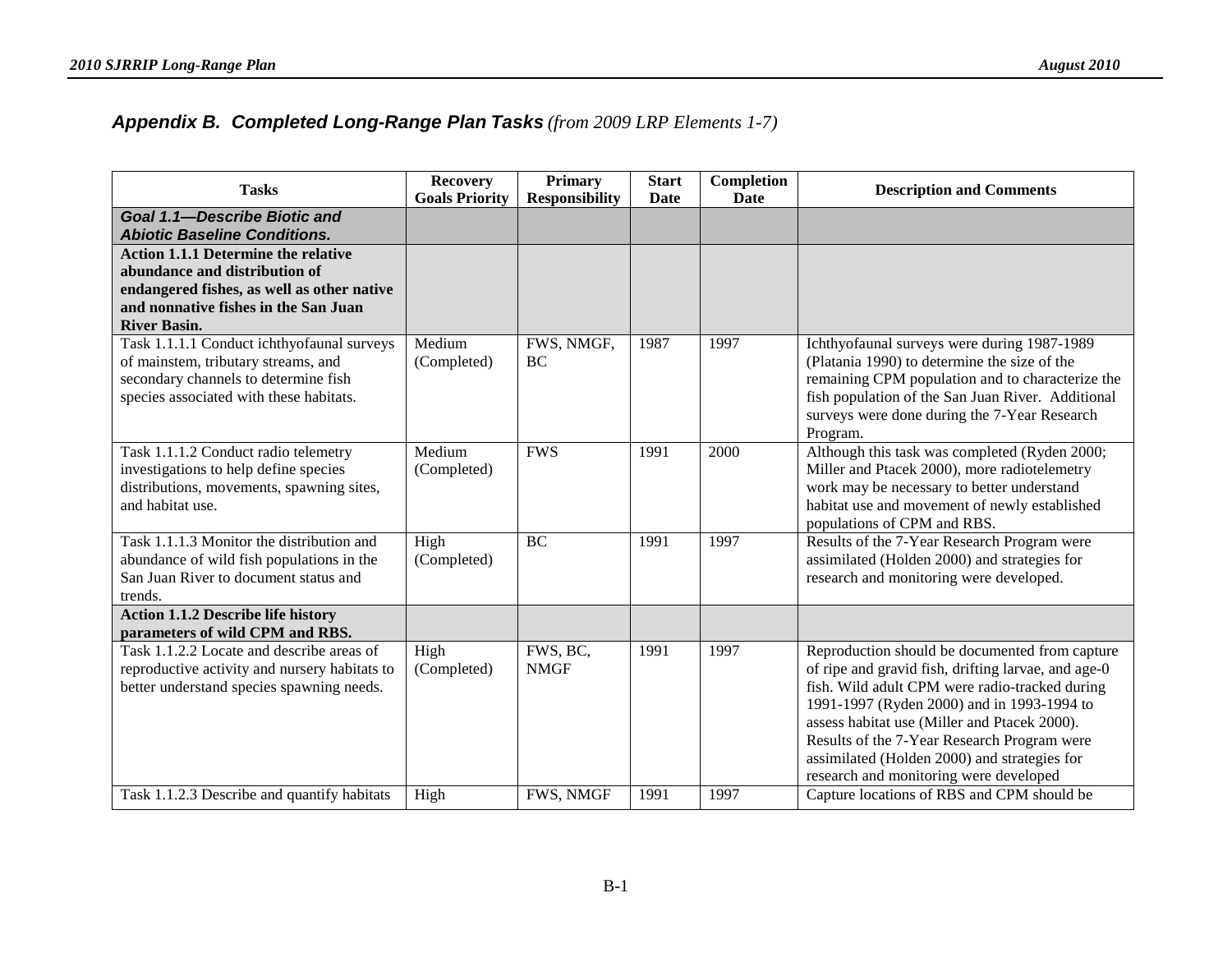| <b>Tasks</b>                                                                                                                                                                                                                                                                                    | <b>Recovery</b><br><b>Goals Priority</b> | Primary<br><b>Responsibility</b> | <b>Start</b><br><b>Date</b> | Completion<br><b>Date</b> | <b>Description and Comments</b>                                                                                                                                                                                                                                                                                                                                                                                                                                        |
|-------------------------------------------------------------------------------------------------------------------------------------------------------------------------------------------------------------------------------------------------------------------------------------------------|------------------------------------------|----------------------------------|-----------------------------|---------------------------|------------------------------------------------------------------------------------------------------------------------------------------------------------------------------------------------------------------------------------------------------------------------------------------------------------------------------------------------------------------------------------------------------------------------------------------------------------------------|
| selected by various life stages of CPM and<br>RBS.                                                                                                                                                                                                                                              | (Completed)                              |                                  |                             |                           | described and quantified and river flows<br>documented. Results of the 7-Year Research<br>Program were assimilated (Holden 2000) and<br>strategies for research and monitoring were<br>developed                                                                                                                                                                                                                                                                       |
| Action 1.1.3 Describe and evaluate flow,<br>habitat, and other abiotic relationships.                                                                                                                                                                                                           |                                          |                                  |                             |                           |                                                                                                                                                                                                                                                                                                                                                                                                                                                                        |
| Task 1.1.3.1 Describe, model and evaluate<br>different flow regimes.                                                                                                                                                                                                                            | High<br>(Completed)                      | FWS, BOR                         | 1995                        | 1997                      | Requested releases have been evaluated for<br>response of habitat (Pucherelli and Clark 1990;<br>Pucherelli and Goettlicher 1992; Goettlicher and<br>Pucherelli 1994; Bliesner and Lamarra 2002) and<br>fish (Propst et al. 1999).                                                                                                                                                                                                                                     |
| Task 1.1.3.2 Determine response of<br>geomorphology and habitat to flow with the<br>use of habitat mapping and river<br>geomorphology.                                                                                                                                                          | High<br>(Completed)                      | FWS, NMGF                        | 1995                        | 1997                      | Relationships have been developed between<br>channel geomorphology, mesohabitats, and river<br>flow to identify flows that maximize habitat of<br>various life stages of RBS and CPM (Archer and<br>Crowl 2000b; Archer et al. 2000; Bliesner and<br>Lamarra 2000, 2007; Gido and Propst 1999;<br>Lamarra 2004; Miller and Ptacek 2000). River<br>reaches with simple, moderate, and complex<br>channels have been mapped for geomorphic<br>features and mesohabitats. |
| <b>Action 1.1.4 Identify and evaluate</b><br>limiting factors and determine necessary<br>research to identity actions that will<br>minimize or remove these limiting<br>factors.                                                                                                                |                                          |                                  |                             |                           |                                                                                                                                                                                                                                                                                                                                                                                                                                                                        |
| Task1.1.4.1 Compile, evaluate, and<br>synthesize historic water quality<br>information on the San Juan River to<br>identify water quality parameters that may<br>be detrimental to native and endangered fish<br>species (e.g., mercury, selenium, polycyclic<br>aromatic hydrocarbons [PAHs]). | Highest                                  | BC, BOR                          | 1991                        | 1997                      | Based on data collection and evaluation during the<br>7-year research period, the BC concluded that<br>water quality in the San Juan River was not a<br>limiting factor to recovery of the endangered<br>fishes or to restoration and maintenance of the<br>native fish community. Years of monitoring and<br>research have not clearly linked water<br>contaminants and pollutants with adverse effects to<br>the Colorado pikeminnow and razorback sucker            |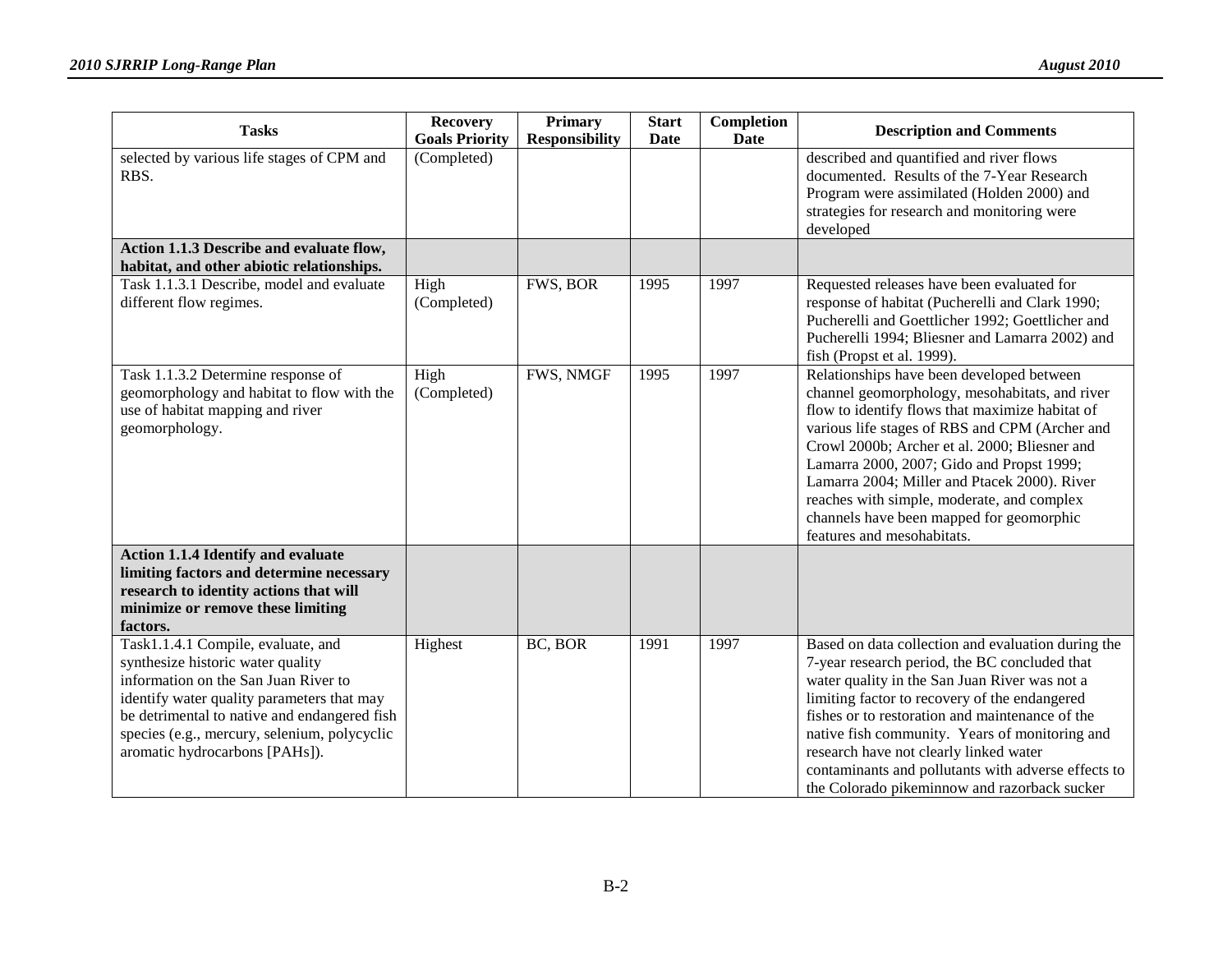| <b>Tasks</b>                                                                                                                                                                                | <b>Recovery</b>        | Primary                 | <b>Start</b> | Completion  | <b>Description and Comments</b>                                                                                                                                                                                                                                                                                                                                                                           |
|---------------------------------------------------------------------------------------------------------------------------------------------------------------------------------------------|------------------------|-------------------------|--------------|-------------|-----------------------------------------------------------------------------------------------------------------------------------------------------------------------------------------------------------------------------------------------------------------------------------------------------------------------------------------------------------------------------------------------------------|
|                                                                                                                                                                                             | <b>Goals Priority</b>  | <b>Responsibility</b>   | <b>Date</b>  | <b>Date</b> |                                                                                                                                                                                                                                                                                                                                                                                                           |
|                                                                                                                                                                                             |                        |                         |              |             | (Abell 1994). In a synoptic study of contaminants<br>data from the 7-year research period, Simpson and<br>Lusk (1999) concluded harm from selenium as a                                                                                                                                                                                                                                                   |
|                                                                                                                                                                                             |                        |                         |              |             | contaminant issue for the razorback sucker.                                                                                                                                                                                                                                                                                                                                                               |
| Task 1.1.4.2 Determine and quantify<br>mesohabitat types and channel forms used<br>by native and endangered fish.                                                                           | High<br>(Completed)    | FWS, NMGF               | 1991         | 1997        | Primary habitats used by wild fish have been<br>documented (Archer and Crowl 2000b; Archer et<br>al. 2000; Bliesner and Lamarra 2000, 2007; Gido<br>and Propst 1999; Lamarra 2004; Miller and Ptacek<br>$2000$ ).                                                                                                                                                                                         |
| Task 1.1.4.3 Evaluate effects of nonnative<br>fish on native and endangered species and<br>identify the most problematic nonnative<br>species.                                              | Highest<br>(Completed) | FWS, NMGF               | 1996         | 1999        | Initial evaluation of nonnative fish in the San Juan<br>River has been completed (Brooks et al. 2000;<br>Propst and Hobbes 2000).                                                                                                                                                                                                                                                                         |
| Task 1.1.4.4 Estimate numbers of wild<br>CPM and RBS in the San Juan River Basin<br>and evaluate prospects for reestablishment<br>of populations with and without hatchery<br>augmentation. | High<br>(Completed)    | FWS, NMGF,<br><b>BC</b> | 1991         | 1997        | Numbers of wild CPM and RBS were found to be<br>low in the San Juan River (Holden 2000).                                                                                                                                                                                                                                                                                                                  |
| Task 1.1.4.5 Survey health of fish in the San<br>Juan River to ensure adequate protection<br>from diseases and parasites.                                                                   | Highest<br>(Completed) | <b>FWS</b>              | 1998         | 2000        | Fish health surveys were conducted on the San<br>Juan River during 1992-1997 (Landye et al. 2000).                                                                                                                                                                                                                                                                                                        |
| <b>Action 1.1.5 Synthesize and integrate</b>                                                                                                                                                |                        |                         |              |             |                                                                                                                                                                                                                                                                                                                                                                                                           |
| information to describe baseline<br>conditions and to guide future actions.                                                                                                                 |                        |                         |              |             |                                                                                                                                                                                                                                                                                                                                                                                                           |
| Task 1.1.5.1 Synthesize, integrate, and<br>evaluate the 7-year research program.                                                                                                            | High<br>(Completed)    | FWS, NMGF               |              | 2000        | A 7-Year Research Program was conducted 1991-<br>1997 (Holden 2000). This effort helped to provide<br>baseline information for the ichthyofauna of the<br>San Juan River. During this program effort,<br>methods were sometimes modified to meet the<br>exigencies of the San Juan River, to incorporate<br>new information and technologies, and to improve<br>efficiency and quality of data collected. |
| <b>Goal 1.2-Develop New Information</b><br>as Necessary.                                                                                                                                    |                        |                         |              |             |                                                                                                                                                                                                                                                                                                                                                                                                           |
| <b>Action 1.2.3 Assemble information from</b><br>nonnative fish capture information.                                                                                                        |                        |                         |              |             |                                                                                                                                                                                                                                                                                                                                                                                                           |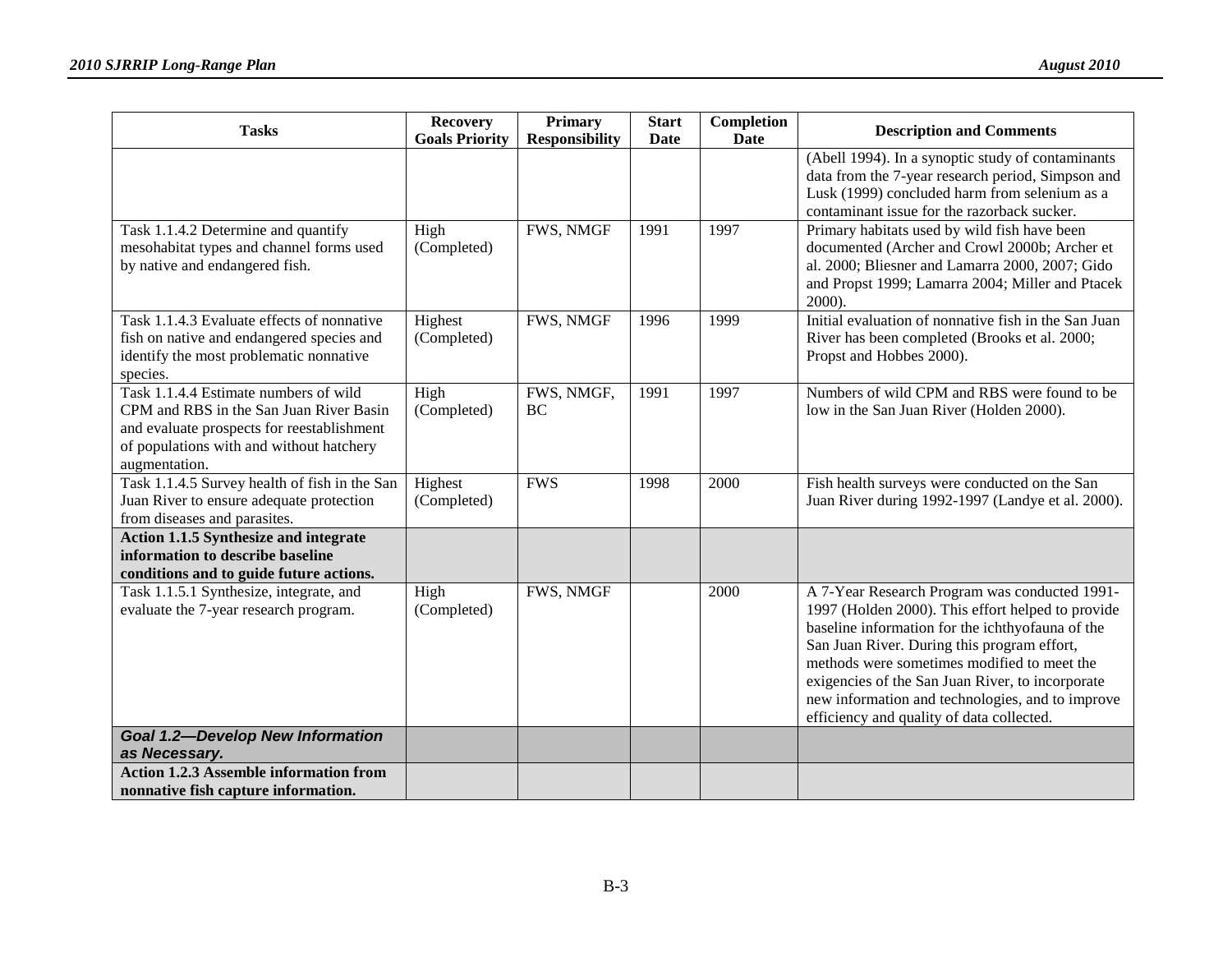| <b>Tasks</b>                                                                                                                                                                              | <b>Recovery</b><br><b>Goals Priority</b>       | Primary<br><b>Responsibility</b> | <b>Start</b><br><b>Date</b> | Completion<br><b>Date</b> | <b>Description and Comments</b>                                                                                                                                                                                                                                                                                                                                                                                                                                                                                  |
|-------------------------------------------------------------------------------------------------------------------------------------------------------------------------------------------|------------------------------------------------|----------------------------------|-----------------------------|---------------------------|------------------------------------------------------------------------------------------------------------------------------------------------------------------------------------------------------------------------------------------------------------------------------------------------------------------------------------------------------------------------------------------------------------------------------------------------------------------------------------------------------------------|
| Task 1.2.3.1 Use data and information<br>gathered from nonnative fish efforts to<br>describe best strategies for minimizing<br>negative impacts to native and endangered<br>fish species. | <b>Highest</b> (Initial<br>phase<br>completed) | FWS, NMGF                        | 2000                        | 2005                      | A pilot study and ongoing investigations have<br>been conducted to implement and evaluate the best<br>strategies for controlling nonnative fish. Ongoing<br>evaluation is needed, including assessment of new<br>technologies for controlling nonnative fishes.                                                                                                                                                                                                                                                  |
| Goal 2.1-Establish a Genetically and<br><b>Demographically Viable, Self-</b><br><b>Sustaining CPM Population.</b>                                                                         |                                                |                                  |                             |                           |                                                                                                                                                                                                                                                                                                                                                                                                                                                                                                                  |
| <b>Action 2.1.1 Develop plans for rearing</b><br>and stocking CPM.                                                                                                                        |                                                |                                  |                             |                           |                                                                                                                                                                                                                                                                                                                                                                                                                                                                                                                  |
| Task 2.1.1.1 Develop a genetics<br>management plan to guide artificial<br>propagation and ensure genetic diversity<br>and viability of CPM.                                               | Highest<br>(Completed)                         | FWS, DNFH                        |                             | 2003                      | A Genetics Management Plan for RBS and CPM<br>was developed in 2003 (Crist and Ryden 2003).                                                                                                                                                                                                                                                                                                                                                                                                                      |
| Task 2.1.1.2 Develop an augmentation plan<br>for CPM to provide a strategy for<br>producing, rearing, and stocking fish.                                                                  | Highest<br>(Completed)                         | <b>FWS</b>                       |                             | 2003                      | An Augmentation Plan for CPM was developed in<br>2003 (Ryden 2003).                                                                                                                                                                                                                                                                                                                                                                                                                                              |
| Goal 2.2-Establish a Genetically and<br><b>Demographically Viable, Self-</b><br><b>Sustaining RBS Population.</b>                                                                         |                                                |                                  |                             |                           |                                                                                                                                                                                                                                                                                                                                                                                                                                                                                                                  |
| <b>Action 2.2.1 Develop plans for rearing</b><br>and stocking RBS.                                                                                                                        |                                                |                                  |                             |                           |                                                                                                                                                                                                                                                                                                                                                                                                                                                                                                                  |
| Task 2.2.1.1 Develop a genetics<br>management plan to guide artificial<br>propagation and ensure genetic diversity<br>and viability of RBS.                                               | Highest<br>(Completed)                         | FWS, BC                          |                             | 2003                      | A Genetics Management Plan for RBS and CPM<br>was developed in 2003 (Crist and Ryden 2003).                                                                                                                                                                                                                                                                                                                                                                                                                      |
| Task 2.2.1.2 Develop an augmentation plan<br>for RBS to provide a strategy for producing,<br>rearing, and stocking fish.                                                                  | Highest<br>(Completed)                         | FWS, BC                          |                             | 2003                      | An experimental stocking program for RBS was<br>conducted 1994-1997. An Augmentation Plan for<br>RBS was developed in 1997 (Ryden 1997) for a 5-<br>year period, 1997-2001, and recommended<br>stocking 73,482 RBS; only 5,890 were stocked for<br>a lack of hatchery and grow-out facilities. An<br>addendum to the plan was developed in 2003<br>(Ryden 2003) to extend the program for 8 years,<br>2004-2011, and recommended stocking 91,200<br>age-2 RBS $(>300 \text{ mm} \text{ TL})$ or 11,400 annually. |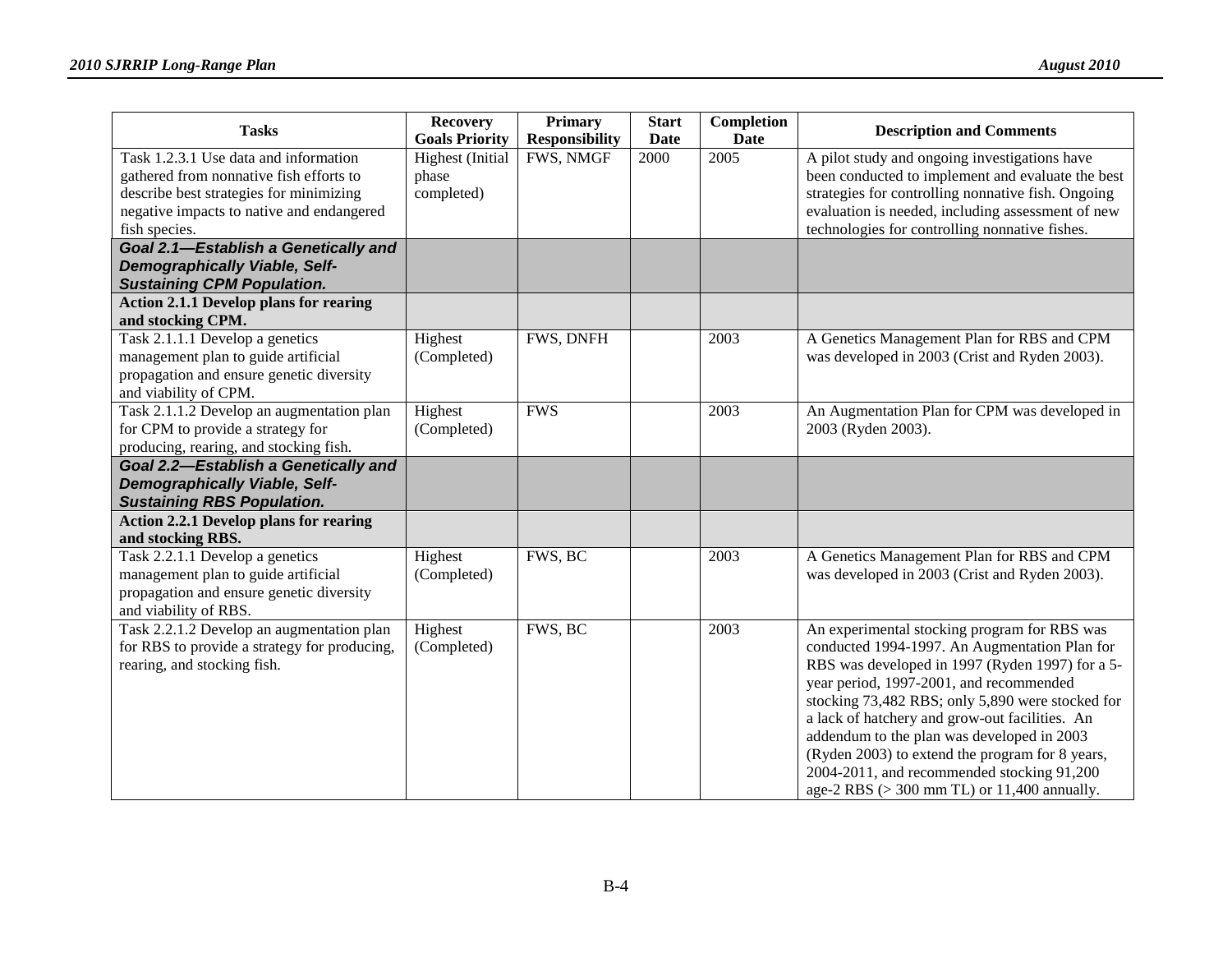| <b>Tasks</b>                                                                                                                                                            | <b>Recovery</b><br><b>Goals Priority</b> | <b>Primary</b><br><b>Responsibility</b> | <b>Start</b><br>Date | Completion<br>Date | <b>Description and Comments</b>                                                                                     |
|-------------------------------------------------------------------------------------------------------------------------------------------------------------------------|------------------------------------------|-----------------------------------------|----------------------|--------------------|---------------------------------------------------------------------------------------------------------------------|
| Goal 3.1-Provide Suitable Flows to<br><b>Support Recovery of CPM and RBS</b><br><b>Populations.</b>                                                                     |                                          |                                         |                      |                    |                                                                                                                     |
| Action 3.1.1 Develop flow regimes to<br>provide adequate base flow and function<br>to maintain habitat for CPM and RBS.                                                 |                                          |                                         |                      |                    |                                                                                                                     |
| Task 3.1.1.1 Identify and develop flow<br>recommendations for the San Juan River.                                                                                       | Highest<br>(Completed)                   | <b>BC</b>                               |                      | 1999               | Flow Recommendations for the San Juan River<br>were developed and implemented in 1999 (Holden<br>1999).             |
| <b>Goal 3.3-Provide Increased Range</b><br>to Support Recovery of CPM and<br><b>RBS Populations.</b>                                                                    |                                          |                                         |                      |                    |                                                                                                                     |
| <b>Action 3.3.1 Provide and maintain fish</b>                                                                                                                           |                                          |                                         |                      |                    |                                                                                                                     |
| passage at diversion structures.                                                                                                                                        |                                          |                                         |                      |                    |                                                                                                                     |
| Task 3.3.1.1 Identify and evaluate fish                                                                                                                                 | Highest                                  | <b>BC</b>                               |                      | 1996               | Fish barriers were identified and evaluated in 1996                                                                 |
| barriers in the San Juan River.                                                                                                                                         | (Completed)                              |                                         |                      |                    | by Masslich and Holden (1996).                                                                                      |
| Task 3.3.1.2 Remove Cudei Diversion to<br>provide fish passage.                                                                                                         | Highest<br>(Completed)                   | BIA, NN                                 |                      | 2001               | The Cudei Diversion was removed in 2001. The<br>Cudei Diversion is owned by the Navajo Nation.                      |
| Task 3.3.1.3 Provide and maintain fish<br>passage at the Hogback Diversion.                                                                                             | Highest<br>(Completed)                   | BIA, NN                                 |                      | 2002               | Fish passage at Hogback Diversion was completed<br>in 2002. The Hogback Diversion is owned by the<br>Navajo Nation. |
| Task 3.3.1.4 Provide and maintain selective<br>fish passage at the Public Service Company<br>of New Mexico (PNM) Weir.                                                  | Highest<br>(Completed)                   | FWS, NN                                 |                      | 2003               | Fish passage at Public Service Company of New<br>Mexico (PNM) Weir was completed in 2003.                           |
| Action 3.3.2 Evaluate fish passage for<br>native and endangered fish species to and<br>from Lake Powell in light of a natural<br>waterfall at low reservoir elevations. |                                          |                                         |                      |                    |                                                                                                                     |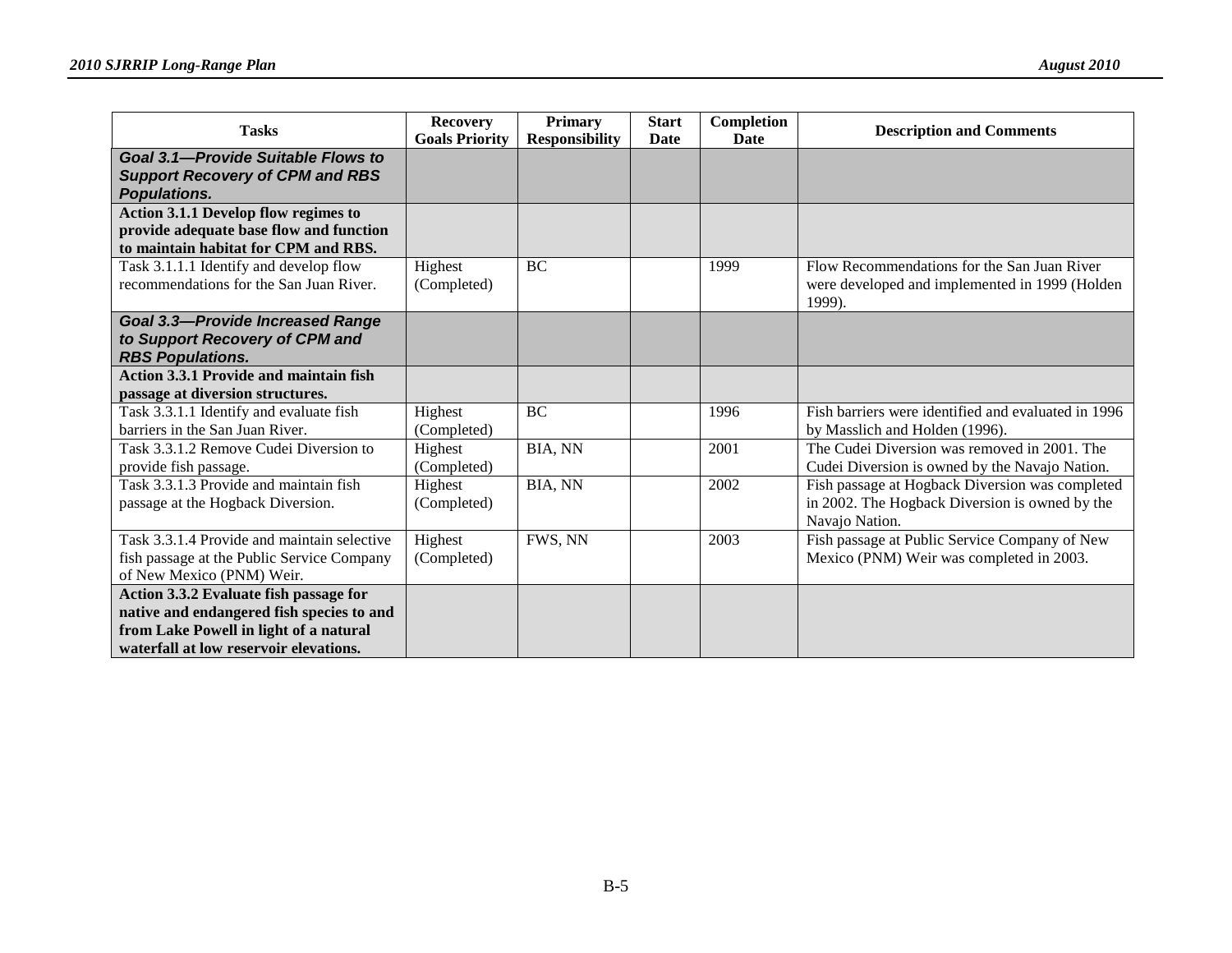| <b>Tasks</b>                                                                                                                                                                                               | <b>Recovery</b><br><b>Goals Priority</b> | Primary<br><b>Responsibility</b> | <b>Start</b><br>Date | Completion<br><b>Date</b> | <b>Description and Comments</b>                                                                                                                                                                                                                                                                                                                                                                                                                                                                                                                                                                                                                                                       |
|------------------------------------------------------------------------------------------------------------------------------------------------------------------------------------------------------------|------------------------------------------|----------------------------------|----------------------|---------------------------|---------------------------------------------------------------------------------------------------------------------------------------------------------------------------------------------------------------------------------------------------------------------------------------------------------------------------------------------------------------------------------------------------------------------------------------------------------------------------------------------------------------------------------------------------------------------------------------------------------------------------------------------------------------------------------------|
| Task 3.3.2.1 Identify extent of problem<br>from natural waterfall on passage of native<br>and nonnative fish from Lake Powell into<br>the San Juan River.                                                  | High<br>(Completed)                      | FWS, BOR,<br>BC                  | 2009                 | 2010                      | The extent that the natural waterfall in the lower<br>San Juan River impedes fish migration should be<br>determined. BOR assessed the risk for predators<br>recolonizing the river when water level in Lake<br>Powell rises to a level that the waterfall is<br>inundated. They concluded that there is a 60 to<br>75% chance the waterfall will be inundated for a<br>total of 30 months (not necessarily continuously)<br>between 2008 and 2030. Probabilities for longer<br>inundation are available (6-26-07 CC Meeting).                                                                                                                                                         |
| Goal 3.4-Provide Suitable Water<br><b>Quality to Support Recovery of CPM</b><br>and RBS Populations.                                                                                                       |                                          |                                  |                      |                           |                                                                                                                                                                                                                                                                                                                                                                                                                                                                                                                                                                                                                                                                                       |
| <b>Action 3.4.2 Evaluate effects of river</b><br>temperature on native and endangered<br>fish.                                                                                                             |                                          |                                  |                      |                           |                                                                                                                                                                                                                                                                                                                                                                                                                                                                                                                                                                                                                                                                                       |
| Task 3.4.2.1 Determine if cold water<br>releases from Navajo Dam into the San Juan<br>River impede endangered fish reproduction<br>or limit endangered fish populations<br>downstream of the Animas River. | High<br>(Completed)                      | <b>BC</b>                        |                      | 2006                      | Based on the reports, SJR Fishes Response to<br>Thermal Modification - A White Paper<br>Investigation (Lamarra 2007) and Cutler (2006)<br>Navajo Reservoir and SJR Temperature Study, the<br>BC determined a temperature control device<br>(TCD) was not warranted. Impacts to spawning<br>and rearing from cold releases from Navajo Dam<br>into the SJR appeared to be minimal. Spawning is<br>determined by time-of-year more than temperature<br>cue. A TCD may provide seasonal range<br>expansion above critical habitat but is unknown if<br>range expansion above critical habitat is necessary<br>for recovery. More information is needed (BC<br>Meeting, May 17-18, 2007). |
| <b>Goal 4.1-Control Problematic</b><br><b>Nonnative Fishes as Needed.</b>                                                                                                                                  |                                          |                                  |                      |                           |                                                                                                                                                                                                                                                                                                                                                                                                                                                                                                                                                                                                                                                                                       |
| Action 4.1.1 Develop, implement, and<br>evaluate the most effective strategies for<br>reducing problematic nonnative fish.                                                                                 |                                          |                                  |                      |                           |                                                                                                                                                                                                                                                                                                                                                                                                                                                                                                                                                                                                                                                                                       |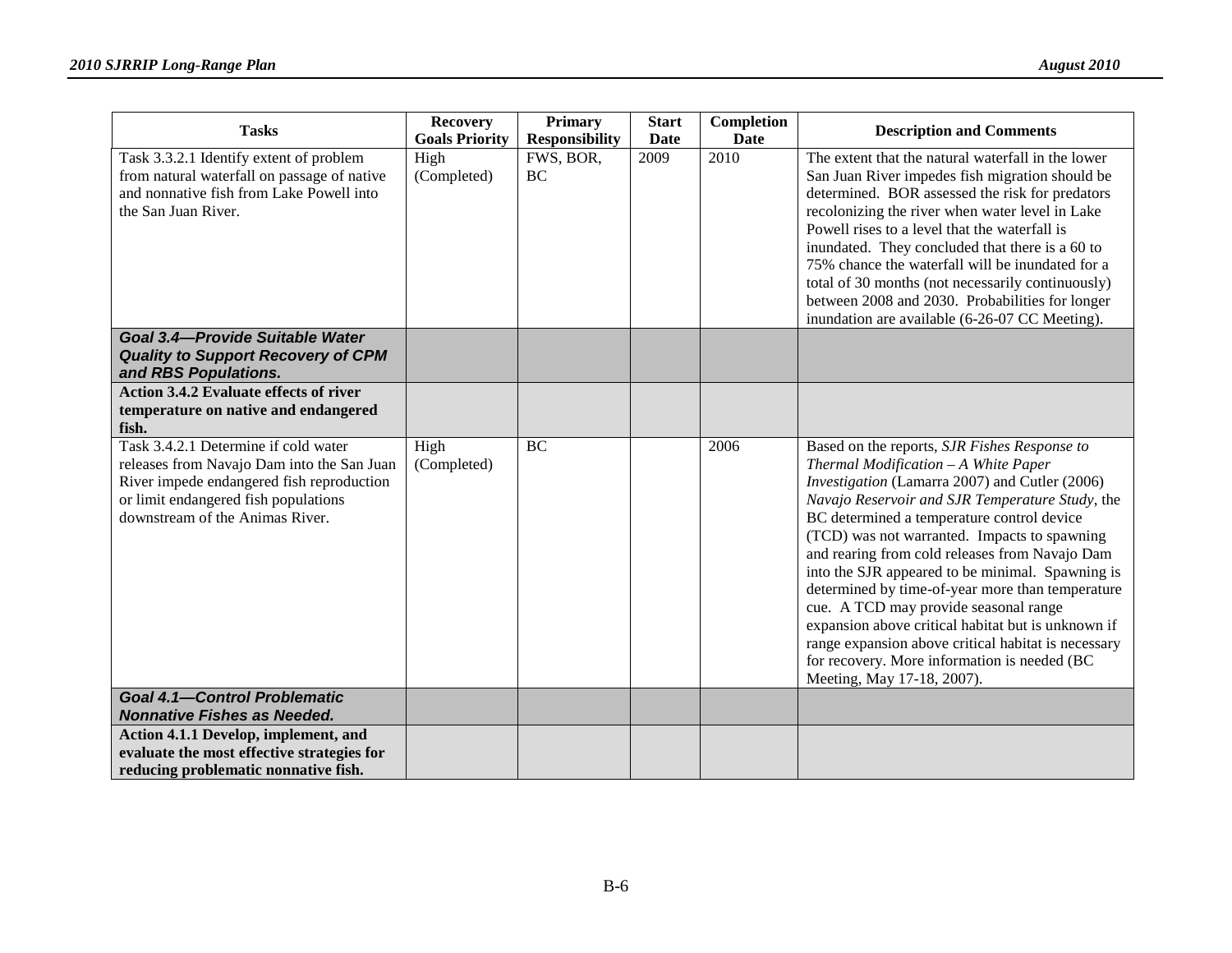| <b>Tasks</b>                                                                                                                                                                             | <b>Recovery</b><br><b>Goals Priority</b>      | <b>Primary</b><br><b>Responsibility</b> | <b>Start</b><br><b>Date</b> | Completion<br><b>Date</b> | <b>Description and Comments</b>                                                                                                                                                                                                                       |
|------------------------------------------------------------------------------------------------------------------------------------------------------------------------------------------|-----------------------------------------------|-----------------------------------------|-----------------------------|---------------------------|-------------------------------------------------------------------------------------------------------------------------------------------------------------------------------------------------------------------------------------------------------|
| Task 4.1.1.1 Identify and prioritize the most<br>problematic nonnative fish species.                                                                                                     | Highest<br>(Completed)                        | <b>BC</b>                               | 2000                        | 2003                      | This determination was made through a risk<br>assessment and consensus of biologists. Davis<br>(2003) identified channel catfish and common carp<br>as the most problematic species.                                                                  |
| Task 4.1.1.2 Design and implement a pilot<br>program to evaluate nonnative fish control<br>strategies and gears.                                                                         | Highest<br>(Completed)                        | <b>FWS</b>                              | 2000                        | 2003                      | The Nonnative Fish Monitoring And Control Plan<br>(Davis 2003) served as a pilot program and<br>identified removal reaches and evaluated sampling<br>gears and strategies.                                                                            |
| Task 4.1.1.3 Develop a long-term nonnative<br>fish control strategy and specific objectives<br>for nonnative fish control                                                                | Highest<br>(Completed)                        | <b>FWS</b>                              | 2009                        | 2010                      | A nonnative fish control strategy will be<br>developed and implemented for the San Juan<br>River. This strategy will identify removal tactics,<br>gear types, personnel, and costs necessary to meet<br>removal criteria established in Task 5.1.1.2. |
| <b>Goal 5.2-Monitor Habitat Use and</b><br>Availability.                                                                                                                                 |                                               |                                         |                             |                           |                                                                                                                                                                                                                                                       |
| <b>Action 5.2.3 Identify and refine</b><br>habitat/fish relationships.                                                                                                                   |                                               |                                         |                             |                           |                                                                                                                                                                                                                                                       |
| Task 5.2.3.4 Collect geo-referenced habitat<br>and fish use habitat data in at least two<br>selected reaches with complex morphology<br>to determine habitat selection.                  | High<br>(Pilot study<br>completed in<br>2010) | <b>BC</b>                               | 2007                        | 2009                      | Geo-referenced habitat association data will be<br>collected with fish capture data, as feasible, to<br>provide habitat use data for RBS and CPM of all<br>life stages.                                                                               |
| Task 5.2.3.5 Map at high resolution and<br>monitor changes in habitat in at least two<br>selected reaches with complex morphology<br>at different flows.                                 | High<br>(Pilot study<br>completed in<br>2010) | <b>BC</b>                               | 2007                        | 2010                      | This task will use bankfull channel area, island<br>counts, and bed-form topographic data to monitor<br>response of at least two selected reaches with<br>complex morphology and habitat to flow<br>recommendations (2005-2009).                      |
| Task 5.2.3.6 Refine and standardize habitat<br>classification for consistent use with fish<br>sampling and habitat mapping.                                                              | High<br>(Completed)                           | <b>BC</b>                               | 2007                        | 2010                      | A standard habitat classification system is needed<br>that can be used for fisheries, hydrology, and<br>geomorphology.                                                                                                                                |
| <b>Goal 5.3-Integrate And Synthesize</b><br><b>Monitoring Data And Information To</b><br><b>Evaluate Fish Community And</b><br><b>Ecosystem Responses To Recovery</b><br><b>Actions.</b> |                                               |                                         |                             |                           |                                                                                                                                                                                                                                                       |
| Action 5.3.1 Develop fish community and<br>ecosystem response strategies                                                                                                                 |                                               |                                         |                             |                           |                                                                                                                                                                                                                                                       |